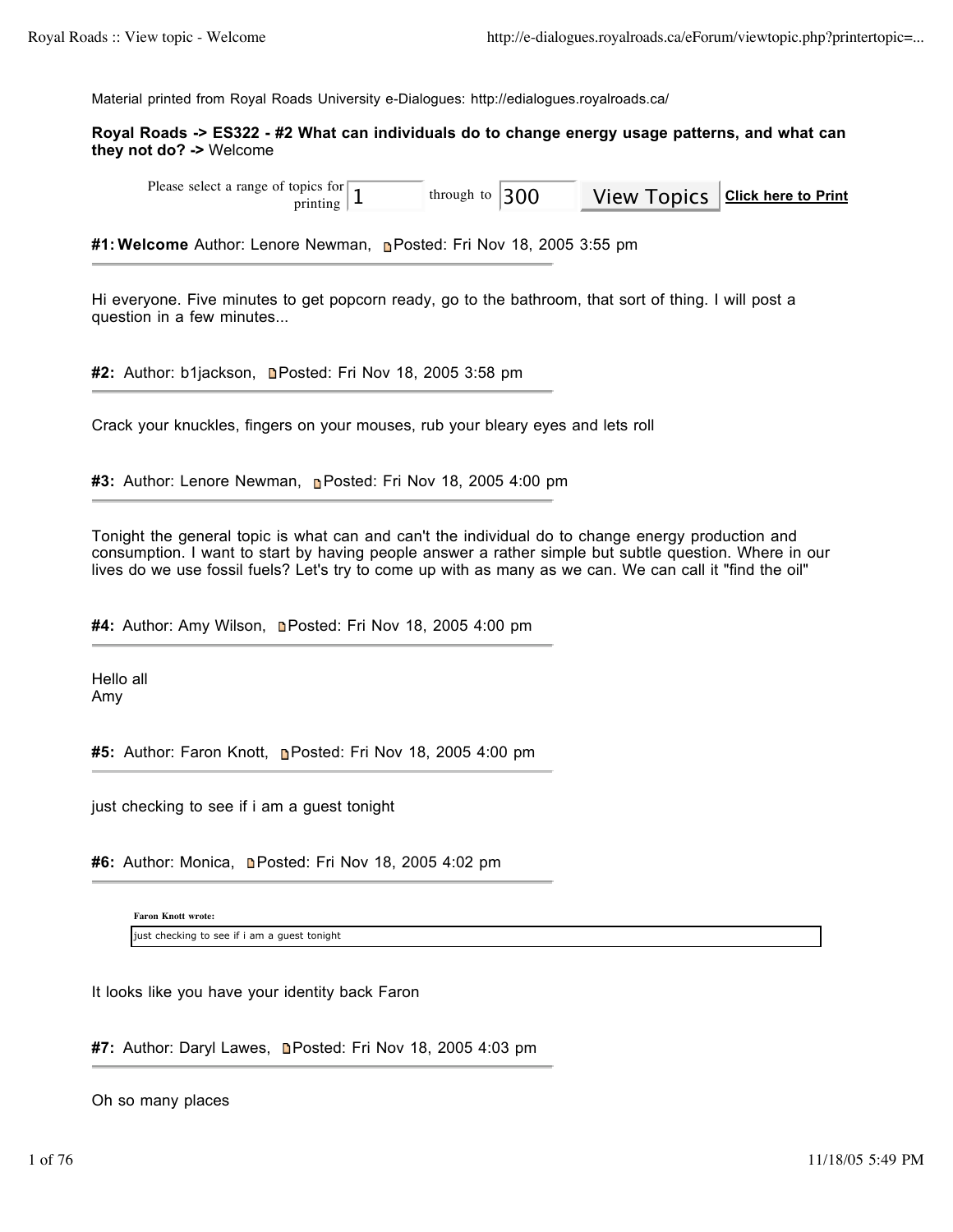looking around... soles of my shoes plastics the ashphalt outside my window (sigh)

#8: Author: Guest, **Denated: Fri Nov 18, 2005 4:03 pm** 

# DRIVING!!!!!

**Lenore Newman wrote:**

Tonight the general topic is what can and can't the individual do to change energy production and consumption. I want to start by having people answer a rather simple but subtle question. Where in our lives do we use fossil fuels? Let's try to come up with as many as we can. We can call it "find the oil"

#9: Author: Amy Wilson, **Denated: Fri Nov 18, 2005 4:03 pm** 

Cars and heating are the major uses.

**#10:** Author: jodi jane friesen, Posted: Fri Nov 18, 2005 4:03 pm

we use fossil fuels in motor fuels and oils, heating sources, purchase products made from industries that use fossil fuels as energy sources, and use products made from fossil fuels.

#11: Author: ewaterman, **n**Posted: Fri Nov 18, 2005 4:03 pm

**Lenore Newman wrote:**

Tonight the general topic is what can and can't the individual do to change energy production and consumption. I want to start by having people answer a rather simple but subtle question. Where in our lives do we use fossil fuels? Let's try to come up with as many as we can. We can call it "find the oil"

hello everybody, i'm just on for a short time tonight but will be back tomorrow.

as for lenore's question, i guess the most obvious and simple answer is transportation

#12: Author: Tina Hessdorfer, **n**Posted: Fri Nov 18, 2005 4:03 pm

fossil fuels are used by the overusage of vehicles, home heating, use of appliances and an overconsumption of water

**#13:** Author: Kevin Bill, Posted: Fri Nov 18, 2005 4:03 pm

Hi everyone. I think the question might be where don't we use oil.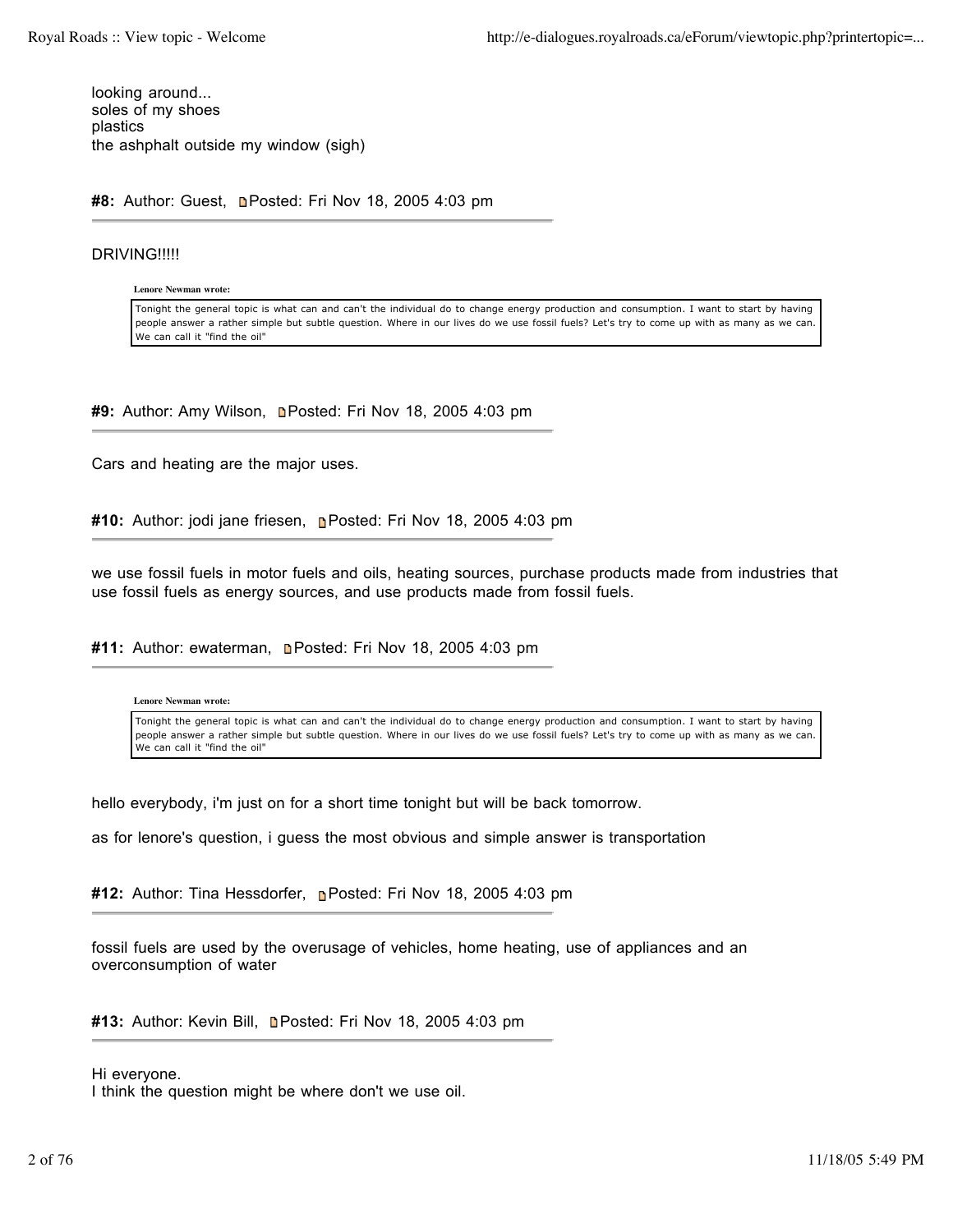A few areas where we do are: transportation heating industrial production (both for fuel for production and during the production process, like for plastics)

**#14:** Author: Tammy, **Denated: Fri Nov 18, 2005 4:03 pm** 

We use fossil fuels for a variety of activities in our lives. I guess the big one is driving, but coal still provides us with a lot of electricity and we use electricity for pretty much everything from lights to cooling our food to heating our housed and to running our businesses. Our society would be at a stand still without fossil fuels. It would be interesting to have a glimpse at the world if we had never harnessed this source of power though.

**#15:** Author: Johnny, Posted: Fri Nov 18, 2005 4:04 pm

Fossil fuels are used pretty much everywhere. They are used to make roads, plastics, energy for every thing I am using right now, my house is made from materials and filled with things that all required energy to make, build, and use….

#16: Author: Dawn, **Denated: Fri Nov 18, 2005 4:04 pm** 

Where do I use fossil fuels? Unfortunately this is probably going to be a long list. Number one is definitely transportation. Mainly road, but air travel too. My own, and that required to transport food and all of the other products I buy. Even the boat and lawnmower I guess.

#17: Author: b1jackson, **n**Posted: Fri Nov 18, 2005 4:04 pm

I use a lot of fossil fuel (or Air Canada does) to make my way to BC in May for this program. And Dimetree has that big van to fill up.....

#18: Author: jlasuik, **n**Posted: Fri Nov 18, 2005 4:04 pm

Eating. The consumption of goods that require transportation.

**#19:** Author: Guest, **n**e Posted: Fri Nov 18, 2005 4:05 pm

Where we use fossil fuel: directly through natural gas to heat our homes, gasoline / diesel in our vehicles, plastics in so many of the packaging and products in our houses, plus all of the wonderful petroleum-based clothing we wear like fleece, polypropylene, etc....then indirectly I guess we could stretch it and say that fossil fuel is used in pesticide manufacturing, fuelling farm machinery, manufacturing fertilizers, etc. so that ultimately fossil fuels are used throughout all aspects of our society. Am I a "guest" today? (Brian Grasser).

**#20:** Author: jodi jane friesen, **Posted: Fri Nov 18, 2005 4:05 pm**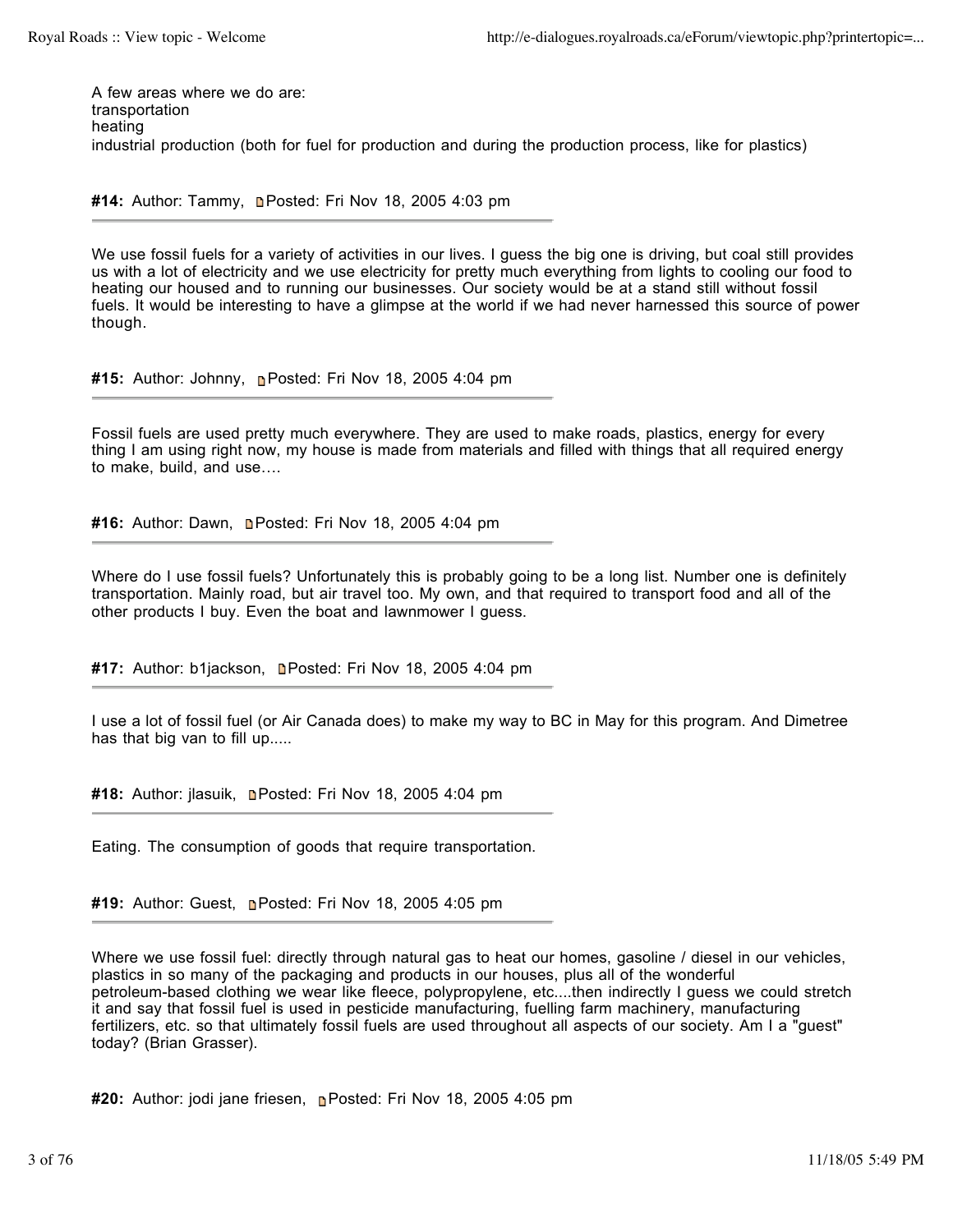L.

I think even chapstick, lipstick and facial creams

**#21:** Author: Guest, **n**Posted: Fri Nov 18, 2005 4:05 pm

To make a very general statement: We use fossil fuels in every area that requires energy of any sort. Not to rephrase but if you can think of something to do other than simple self propelled actions (riding a bike e.g.) it probably takes energy which fossil fuels produces.

I Think a good way of thinking about is whate state would our lives be in if FFs were taken away immediately. I think life would may look similar to the bronze age. I don't think the 1800's would even be possible as we have no technology that can be adapted to lower quality fuel sources like wood and coal.

#22: Author: Daryl Lawes, **n**Posted: Fri Nov 18, 2005 4:06 pm

**Tina Hessdorfer wrote:** fossil fuels are used by the overusage of vehicles, home heating, use of appliances and an overconsumption of water

Hi Tina ! overconsumtion of water?

#23: Author: Tammy, **n**Posted: Fri Nov 18, 2005 4:06 pm

Good point Johnny, that not only do we use fossil fuel directly but indirectly to make a variety of products in our day to day life.

#24: Author: Lenore Newman, **Denated: Fri Nov 18, 2005 4:06 pm** 

Good so far, but you are still missing a major catagory...

**#25:** Author: jalcockwhite, Posted: Fri Nov 18, 2005 4:06 pm

Even though I try to be as low impact as possible - I'm afraid I'm a user. Transportation, my favorite fleece clothing, plastic containers and other packaging....the list is almost endless.

**#26:** Author: Amy Wilson, Posted: Fri Nov 18, 2005 4:06 pm

Like Kevin said, where don't we used oil in our lives?

#27: Author: Thien Tran, **n**Posted: Fri Nov 18, 2005 4:06 pm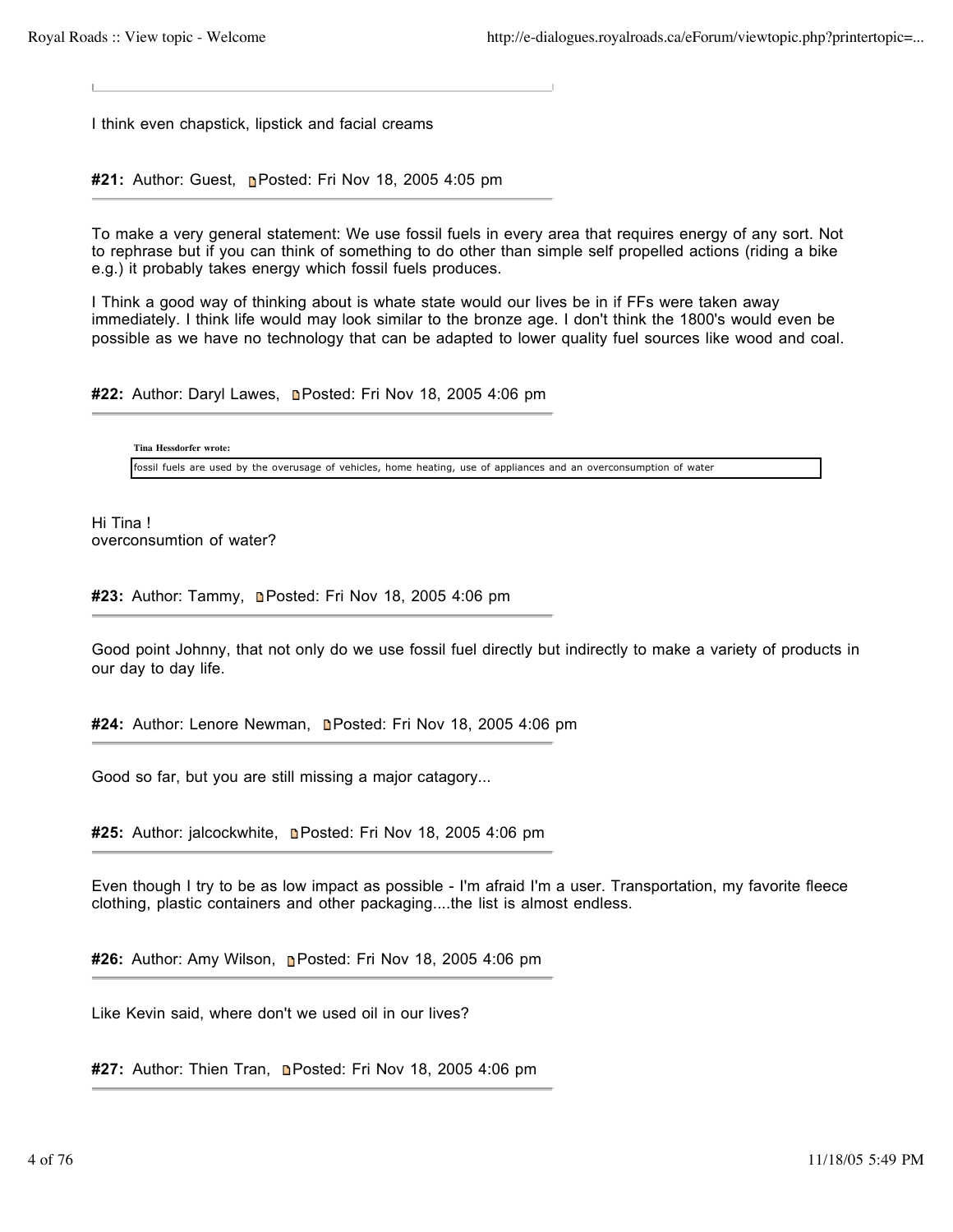It is hard to thnk of where we don't use fossil oil since we ae using the source of energy in almost everytning in our daily life: driving, heating home, cooking, lighting ...

**#28:** Author: ewaterman, Posted: Fri Nov 18, 2005 4:07 pm

| Kevin Bill wrote:                                                                                          |
|------------------------------------------------------------------------------------------------------------|
| Hi everyone.<br>I think the question might be where don't we use oil.                                      |
| A few areas where we do are:<br>transportation                                                             |
| heating                                                                                                    |
| (industrial production (both for fuel for production and during the production process, like for plastics) |

i think that was a great question...it would be a harder discussion if we answered where DON'T we use fossil fuels. as it is obvious already our existance is based on the use of fossil fuels

#29: Author: shawn samborsky, **n**Posted: Fri Nov 18, 2005 4:07 pm

**Anonymous wrote:**

To make a very general statement: We use fossil fuels in every area that requires energy of any sort. Not to rephrase but if you can think of something to do other than simple self propelled actions (riding a bike e.g.) it probably takes energy which fossil fuels produces.

I Think a good way of thinking about is whate state would our lives be in if FFs were taken away immediately. I think life would may look similar to the bronze age. I don't think the 1800's would even be possible as we have no technology that can be adapted to lower quality fuel sources like wood and coal.

#30: Author: Faron Knott, **n**Posted: Fri Nov 18, 2005 4:07 pm

Gas for cars, snowmobiles, lawn mowers snow blowers, Home heating oil, all petro based cleaning solutions, to name a few

#31: Author: Lenore Newman, **Posted: Fri Nov 18, 2005 4:08 pm** 

Someone touched on the other major one- food in the form of transport and fertilizer. Fertilizer is actually one of the biggest, next to transport and energy. PS. If you are on as guest identify each post with initials.

#32: Author: Monica, **Denated: Fri Nov 18, 2005 4:08 pm** 

Transportation is definately the largest contributer to an individuals fossil fuel use, but also being a resident of Alberta where coal is the main fuel source in the production of electricity, I guess that makes the list pretty long, and I have to then count everytime I turn on a light switch, as well as turn on a "hot water" tap in my home.

**#33:** Author: Dawn, **n**e Posted: Fri Nov 18, 2005 4:08 pm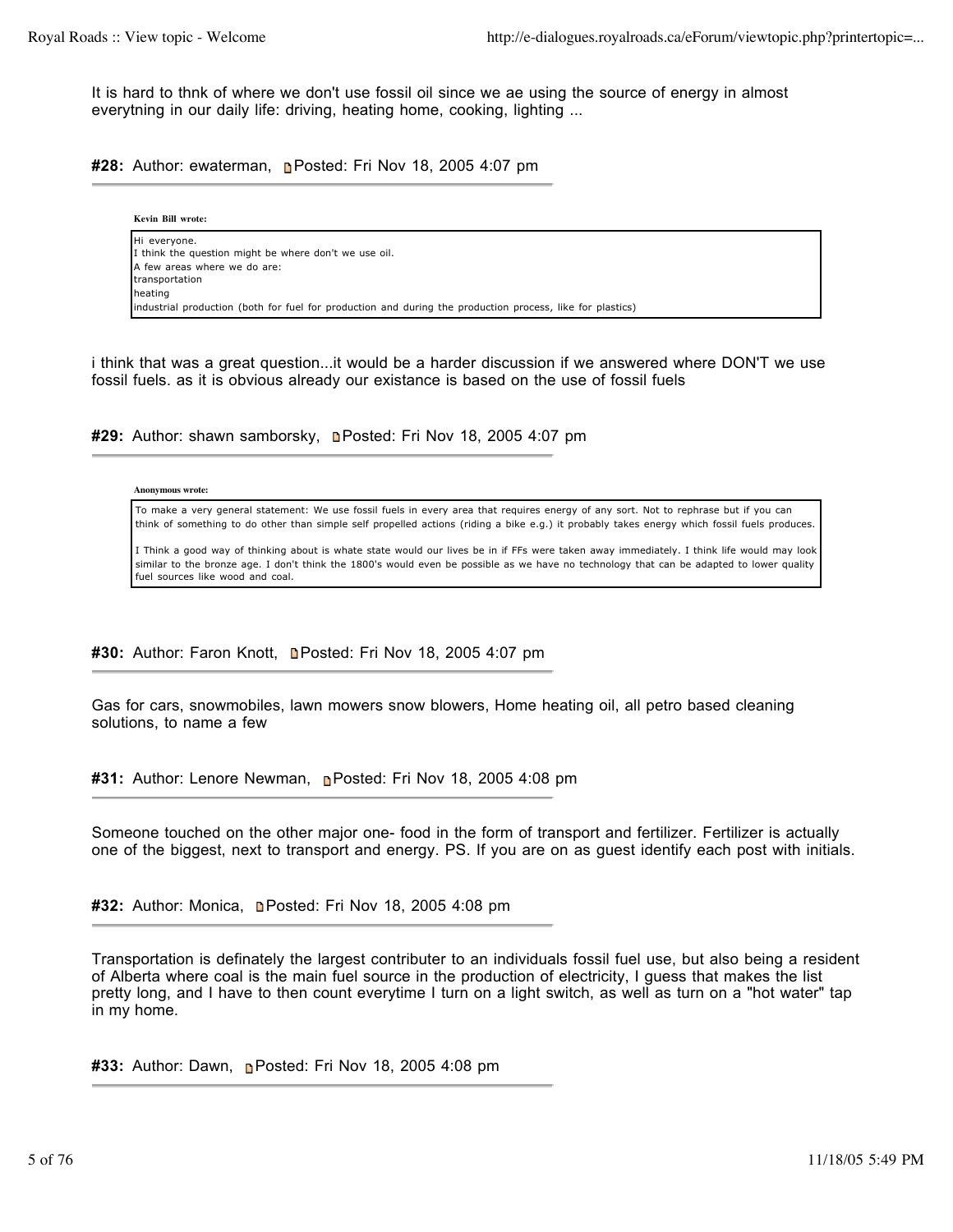**Johnny wrote:**

Fossil fuels are used pretty much everywhere. They are used to make roads, plastics, energy for every thing I am using right now, my house is made from materials and filled with things that all required energy to make, build, and use….

I know Johnny. When you really break down the list it's unbelievable how dependent our society has become on fossil fuels. From the products we buy, to the bags we take them home in; and to both protect crops from pests and bring the food to our doors.

#34: Author: jodi jane friesen, **n**Posted: Fri Nov 18, 2005 4:09 pm

Someone told me McDonalds milkshakes are made with petroleum

#35: Author: Tina Hessdorfer, **Denated: Fri Nov 18, 2005 4:09 pm** 

**Daryl Lawes wrote:**

fossil fuels are used by the overusage of vehicles, home heating, use of appliances and an overconsumption of water

Hi Tina ! overconsumtion of water?

**Tina Hessdorfer wrote:**

Ah i figured i would get questioned on this, all the movement of water (between our tap and treatment plants) requires energy. The less water you use, the less need for energy to pump, treat and distribute. Heating water also requires energy!

**#36:** Author: Lenore Newman, Posted: Fri Nov 18, 2005 4:10 pm

Sawdust actually, Jodi, but I digress...

#37: Author: ewaterman, **n**Posted: Fri Nov 18, 2005 4:10 pm

**jodi jane friesen wrote:** Someone told me McDonalds milkshakes are made with petroleum

yes, and don't forget the edible oil products like our favorite milkshakes....i hope tim hortons ice caps are oil free.....

**#38:** Author: b1jackson, Posted: Fri Nov 18, 2005 4:11 pm

**jodi jane friesen wrote:**

Someone told me McDonalds milkshakes are made with petroleum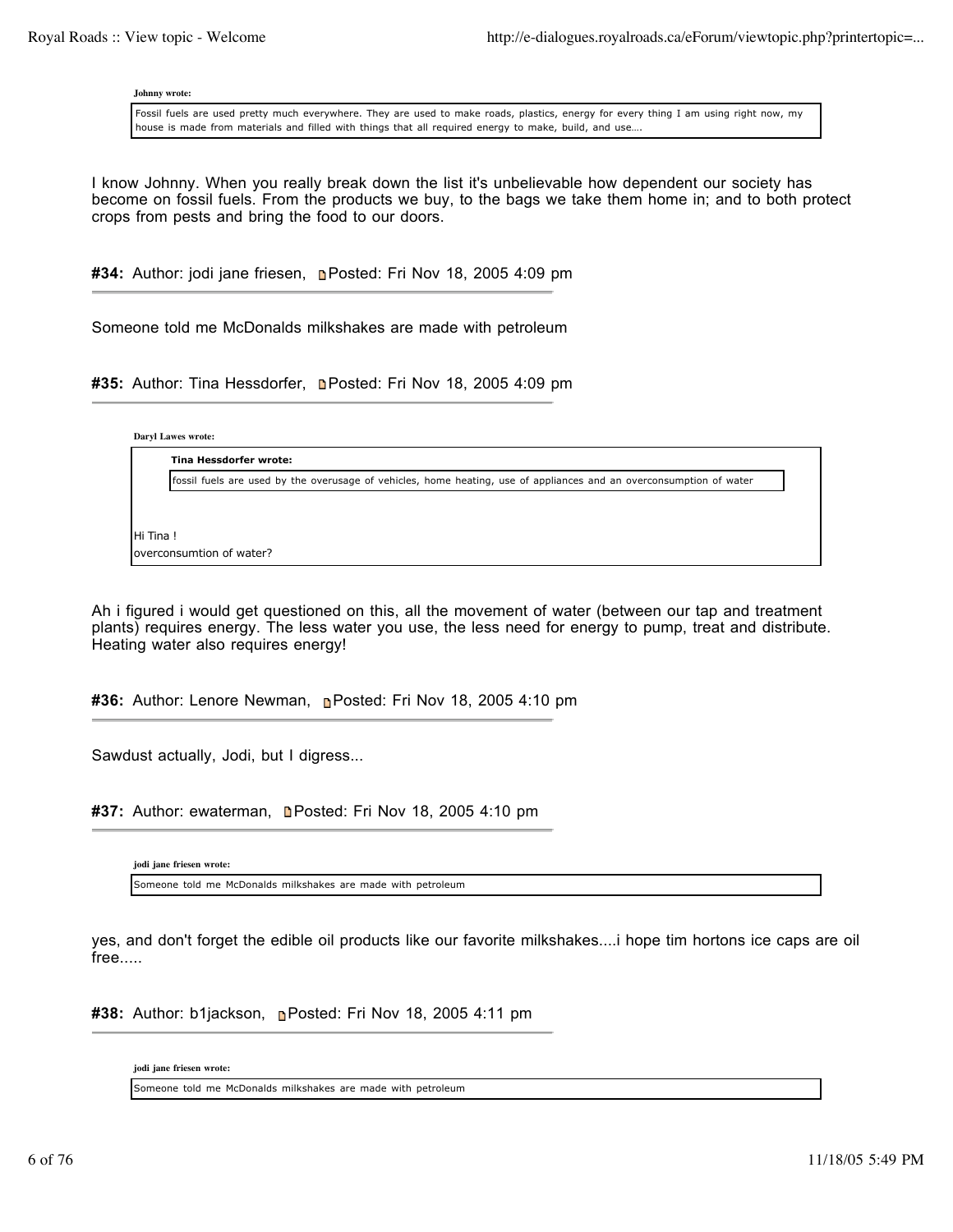Yeah well I heard their Big Macs were made from beef.......Phfffttttt

#39: Author: Dawn, **Posted: Fri Nov 18, 2005 4:11 pm** 

**Anonymous wrote:**

Where we use fossil fuel: directly through natural gas to heat our homes, gasoline / diesel in our vehicles, plastics in so many of the packaging and products in our houses, plus all of the wonderful petroleum-based clothing we wear like fleece, polypropylene, etc....then indirectly I guess we could stretch it and say that fossil fuel is used in pesticide manufacturing, fuelling farm machinery, manufacturing fertilizers, etc. so that ultimately fossil fuels are used throughout all aspects of our society. Am I a "guest" today? (Brian Grasser).

Your still a guest Brian.

#40: Author: Adrian Paradis, **n**Posted: Fri Nov 18, 2005 4:11 pm

**jodi jane friesen wrote:** Someone told me McDonalds milkshakes are made with petroleum

Jodi... I think alot of food products are based on hydrocarbons. A girl in the office keeps telling me the little jellies (gummy bears, etc) are petroleum based.

Greetings all...Adrian

#41: Author: jlasuik, **n**Posted: Fri Nov 18, 2005 4:11 pm

**jodi jane friesen wrote:** Someone told me McDonalds milkshakes are made with petroleum

I was also told that Cheese Whiz is a molecule away from being petroleum. As well those preserved cherries contain benzene..mmm oh I mean...hmmm:)

**#42:** Author: Johnny, Posted: Fri Nov 18, 2005 4:11 pm

Mmmm... Edible oil products. Now I'm starting to think about cookies :)

**ewaterman wrote:**

**jodi jane friesen wrote:**

Someone told me McDonalds milkshakes are made with petroleum

yes, and don't forget the edible oil products like our favorite milkshakes....i hope tim hortons ice caps are oil free.....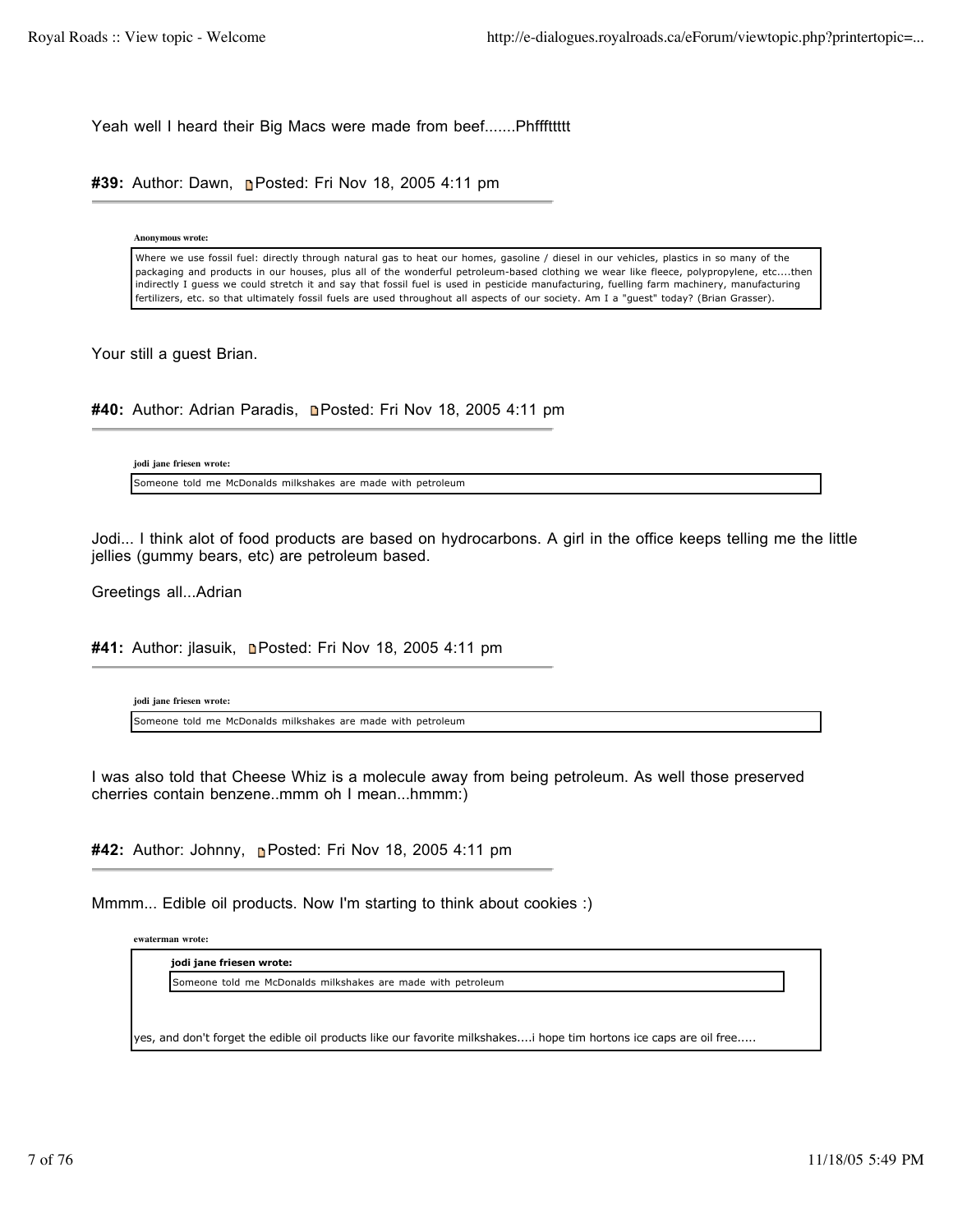#43: Author: Daryl Lawes, **n**Posted: Fri Nov 18, 2005 4:12 pm

**Lenore Newman wrote:**

Someone touched on the other major one- food in the form of transport and fertilizer. Fertilizer is actually one of the biggest, next to transport and energy. PS. If you are on as guest identify each post with initials.

Interesting.... fertilizer eh? I did not know. Another reason not to live in Manitoba.....?

**#44:** Author: Monica, Posted: Fri Nov 18, 2005 4:12 pm

**Lenore Newman wrote:**

Someone touched on the other major one- food in the form of transport and fertilizer. Fertilizer is actually one of the biggest, next to transport and energy. PS. If you are on as guest identify each post with initials.

Are you referring to the manufacturing of fertilizers?

#45: Author: Jalcockwhite, **Denated: Fri Nov 18, 2005 4:12 pm** 

I haven't had one in years...but I remember they were always nice and thick and frothy - I'm sure it wasn't a real food additive that made them that way. Edible oil is a good one - have you ever been given a creamer in a restaurant that says right on it "edible oil product"...yummy.

**jodi jane friesen wrote:**

Someone told me McDonalds milkshakes are made with petroleum

**#46:** Author: ewaterman, Posted: Fri Nov 18, 2005 4:12 pm

**Lenore Newman wrote:**

Someone touched on the other major one- food in the form of transport and fertilizer. Fertilizer is actually one of the biggest, next to transport and energy. PS. If you are on as guest identify each post with initials.

of course, i forgot about that one, man just think what our soils are really full of. yuck. i'm surprised our ecosystems still function, or do they?

#47: Author: Tina Hessdorfer, **Denatation Fri Nov 18, 2005 4:13 pm** 

in regards to the transport of food, i came across an interesting stat---our average meal travels about 2500 kilometers before it reaches our plate--thats alot of fuel

**#48:** Author: Thien Tran, Posted: Fri Nov 18, 2005 4:13 pm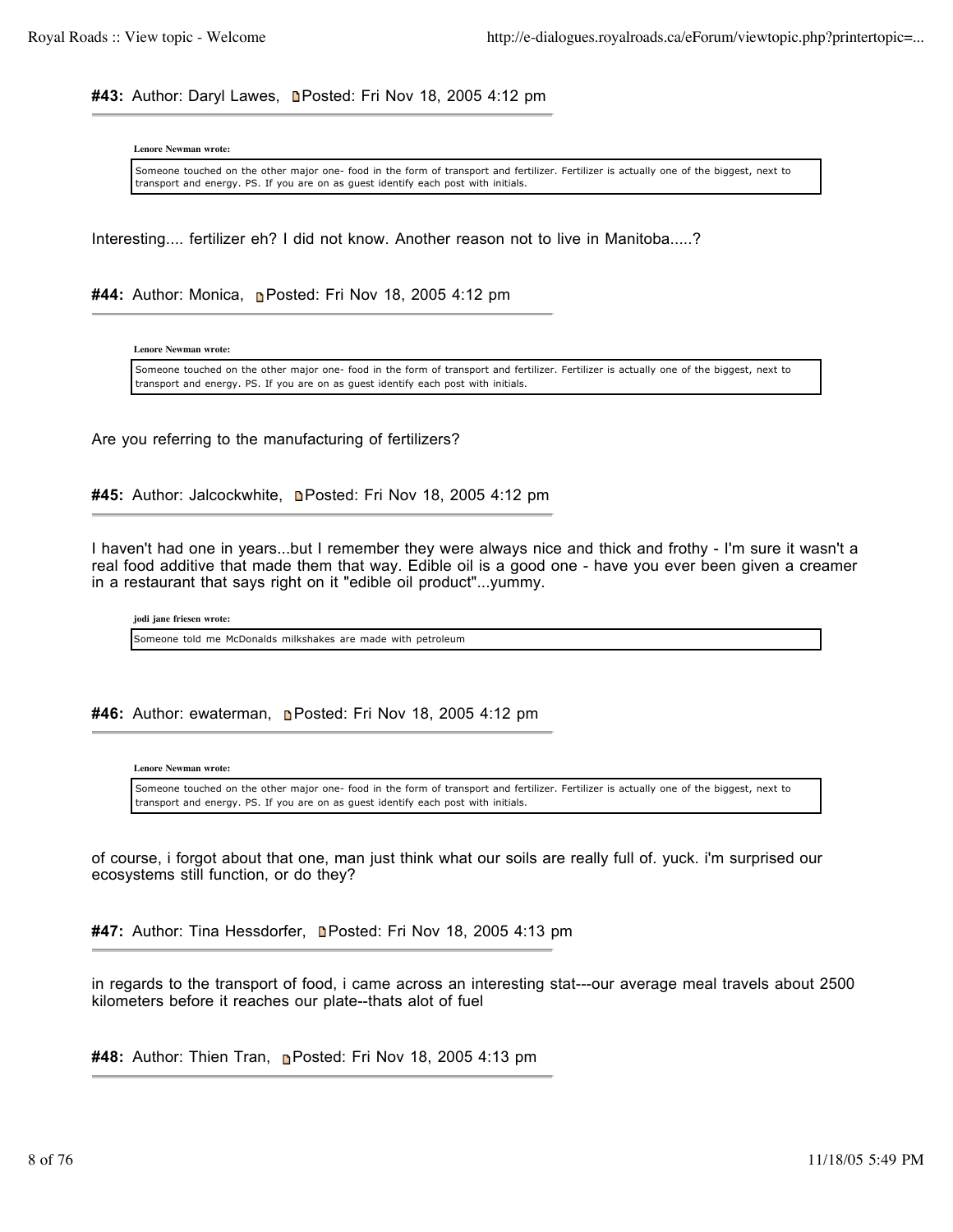**jodi jane friesen wrote:**

Someone told me McDonalds milkshakes are made with petroleum

I think they could probably be the esther sysnthesis in organic chemistry. Thess essence would give the favors

#49: Author: jlasuik, **D**Posted: Fri Nov 18, 2005 4:13 pm

No stats tonight johnny.....

| jodi jane friesen wrote:                                     |
|--------------------------------------------------------------|
| Someone told me McDonalds milkshakes are made with petroleum |

#50: Author: jodi jane friesen, **n**Posted: Fri Nov 18, 2005 4:13 pm

Now 'spray cheeze' must be made with petroleum too.

#51: Author: Dawn, **Denated: Fri Nov 18, 2005 4:13 pm** 

| ilasuik wrote: |                                                                                                                    |  |
|----------------|--------------------------------------------------------------------------------------------------------------------|--|
|                | jodi jane friesen wrote:                                                                                           |  |
|                | Someone told me McDonalds milkshakes are made with petroleum                                                       |  |
|                |                                                                                                                    |  |
|                |                                                                                                                    |  |
|                | I was also told that Cheese Whiz is a molecule away from being petroleum. As well those preserved cherries contain |  |
|                | benzenemmm oh I meanhmmm:)                                                                                         |  |
|                |                                                                                                                    |  |

I heard the same thing about margarine.

**#52:** Author: Lenore Newman, Posted: Fri Nov 18, 2005 4:13 pm

Ok, brefore we all start thinking about "edible oil products" (and just what does that mean? Scary) think about this. what are the bad points of, well, everything containing fossil fuels, but more importantly, what are the good points? What advantage does this give someone?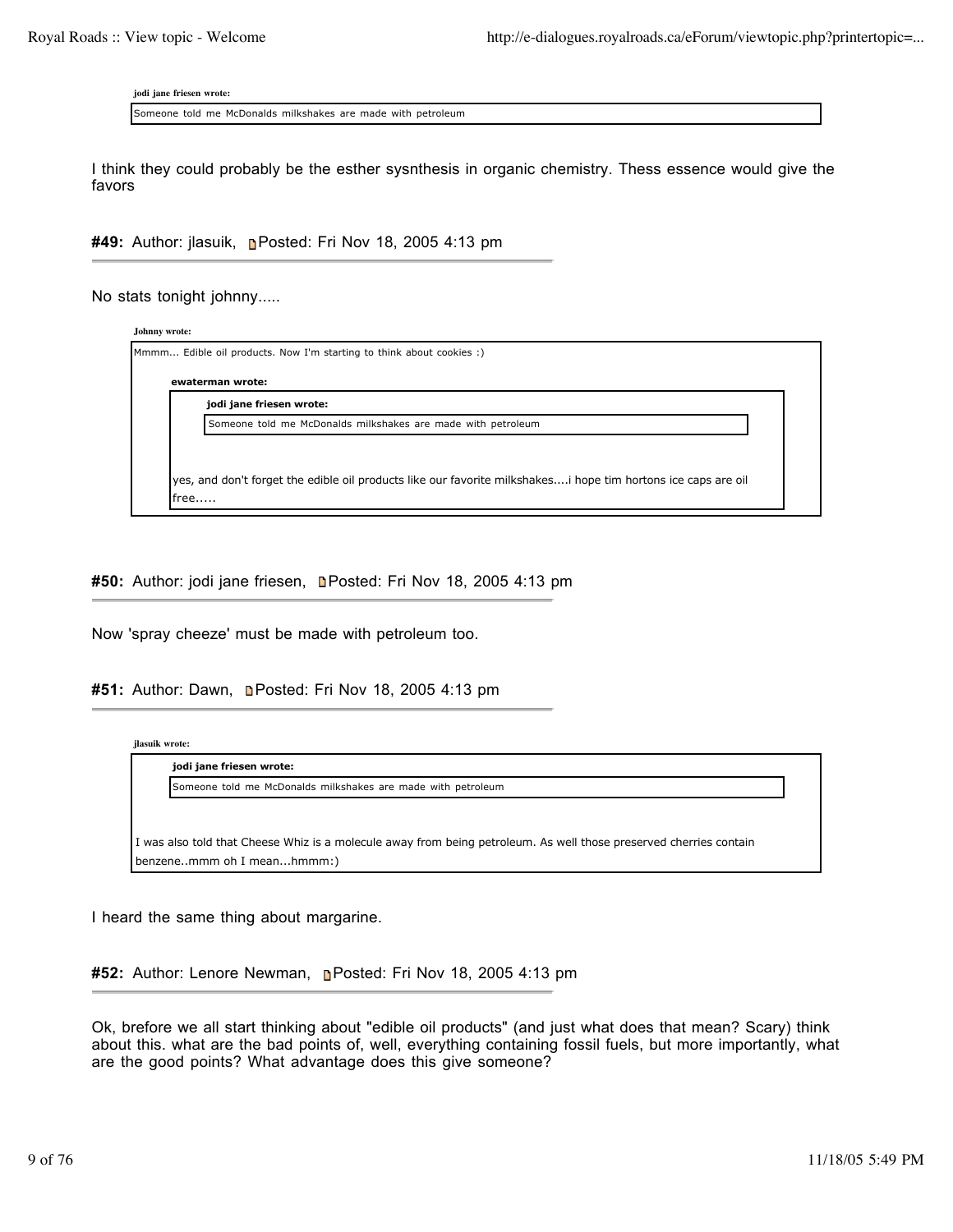## #53: Author: Guest, **n**Posted: Fri Nov 18, 2005 4:14 pm

## Check out the Cool Whip label

| jodi jane friesen wrote:                                                                                   |
|------------------------------------------------------------------------------------------------------------|
| Someone told me McDonalds milkshakes are made with petroleum                                               |
|                                                                                                            |
| I was also told that Cheese Whiz is a molecule away from being petroleum. As well those preserved cherries |
|                                                                                                            |

**#54:** Author: Johnny, Posted: Fri Nov 18, 2005 4:15 pm

Not to mention the transport of fishmeal and animal feeds to grow our cows, pigs and fish.

### **Tina Hessdorfer wrote:**

in regards to the transport of food, i came across an interesting stat---our average meal travels about 2500 kilometers before it reaches our plate--thats alot of fuel

## **#55:** Author: ewaterman, Posted: Fri Nov 18, 2005 4:15 pm

#### **Lenore Newman wrote:**

Ok, brefore we all start thinking about "edible oil products" (and just what does that mean? Scary) think about this. what are the bad points of, well, everything containing fossil fuels, but more importantly, what are the good points? What advantage does this give someone?

well one good point about using fossil fuels that we all probably wont protest is they have kept us in the life we have been acustomed to

#56: Author: Tammy, **n**Posted: Fri Nov 18, 2005 4:15 pm

Perhaps this is a stupid question, but how are fossil fuels used in fertilizers? Are they not a source of environmental damage because they are not being burned and releasing the carbon to the atmosphere. Sorry for the ignorance here, but I am interested in the answers. Thanks.

#57: Author: jalcockwhite, **n**Posted: Fri Nov 18, 2005 4:16 pm

Well, in terms of products like plastics and fleece clothing, and advantage is obviously the longevity of the product. THis "may" not be so bad if we were able to effectively recycle them at the end of their lives;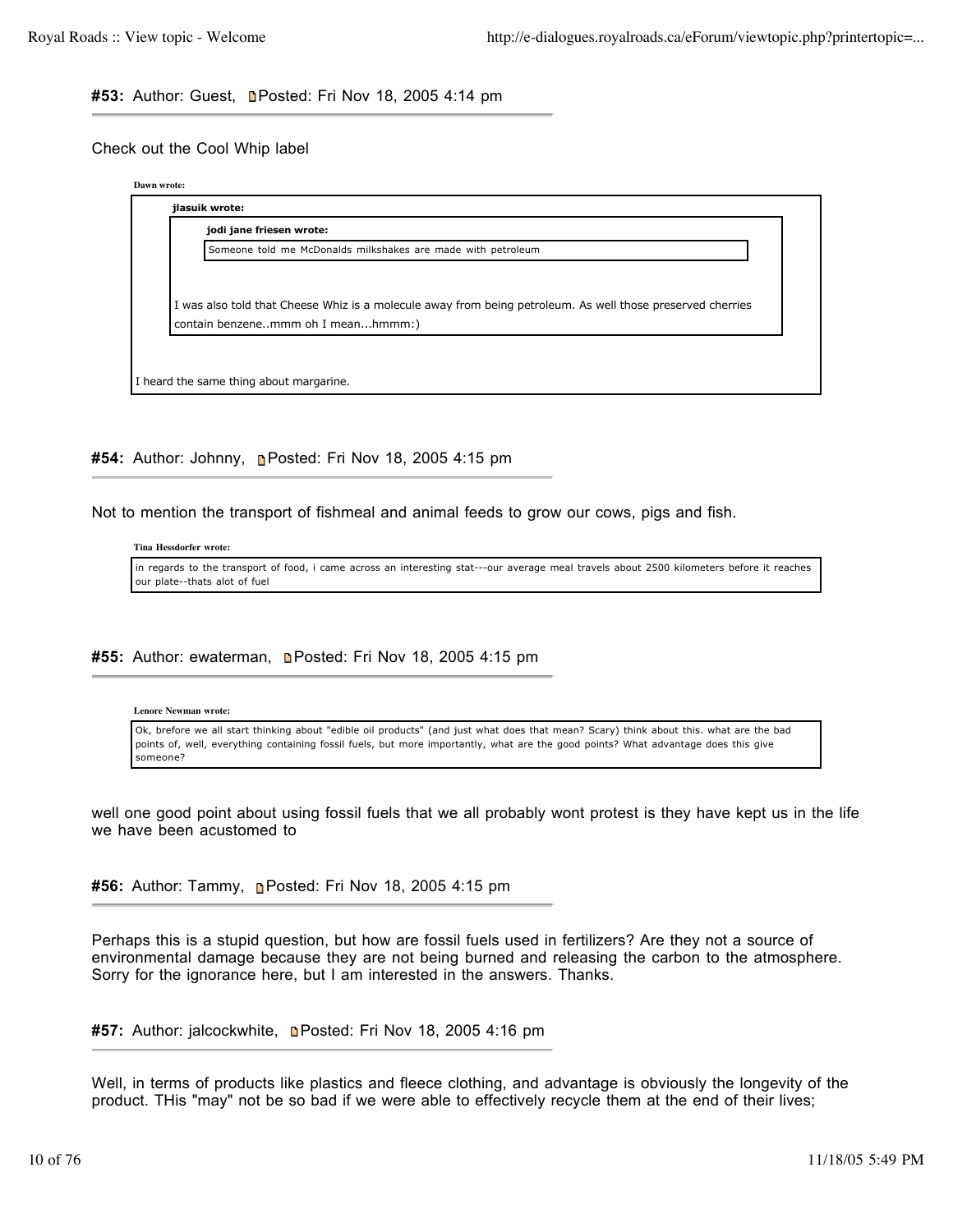however, as we all know, they often end up in ditches or landfills.

**Lenore Newman wrote:**

Ok, brefore we all start thinking about "edible oil products" (and just what does that mean? Scary) think about this. what are the bad points of, well, everything containing fossil fuels, but more importantly, what are the good points? What advantage does this give someone?

**#58:** Author: Faron Knott, Posted: Fri Nov 18, 2005 4:16 pm

Hi Erin

I guess its Magic!

**ewaterman wrote:**

**Lenore Newman wrote:** Someone touched on the other major one- food in the form of transport and fertilizer. Fertilizer is actually one of the biggest, next to transport and energy. PS. If you are on as guest identify each post with initials.

of course, i forgot about that one, man just think what our soils are really full of. yuck. i'm surprised our ecosystems still function, or do they?

#59: Author: Amy Wilson, **Denated: Fri Nov 18, 2005 4:17 pm** 

Fuels give us the benefit of life as we know it. Like we've read it is not the actual fuel we want its the product or service we get by using them. Warm house, transportation, food in the winter.

#60: Author: Dawn, **n**Posted: Fri Nov 18, 2005 4:17 pm

Our dependance on fossil fuels are a definite advantage for the fossil fuel industries. And the local economies in areas with these reserves tend to benefit too. At least with alot growth and job creation. The environmental degradation that comes with it kind of counter acts that.

#61: Author: Adrian Paradis, **n**Posted: Fri Nov 18, 2005 4:17 pm

**ewaterman wrote:**

**Lenore Newman wrote:**

Ok, brefore we all start thinking about "edible oil products" (and just what does that mean? Scary) think about this. what are the bad points of, well, everything containing fossil fuels, but more importantly, what are the good points? What advantage does this give someone?

well one good point about using fossil fuels that we all probably wont protest is they have kept us in the life we have been acustomed to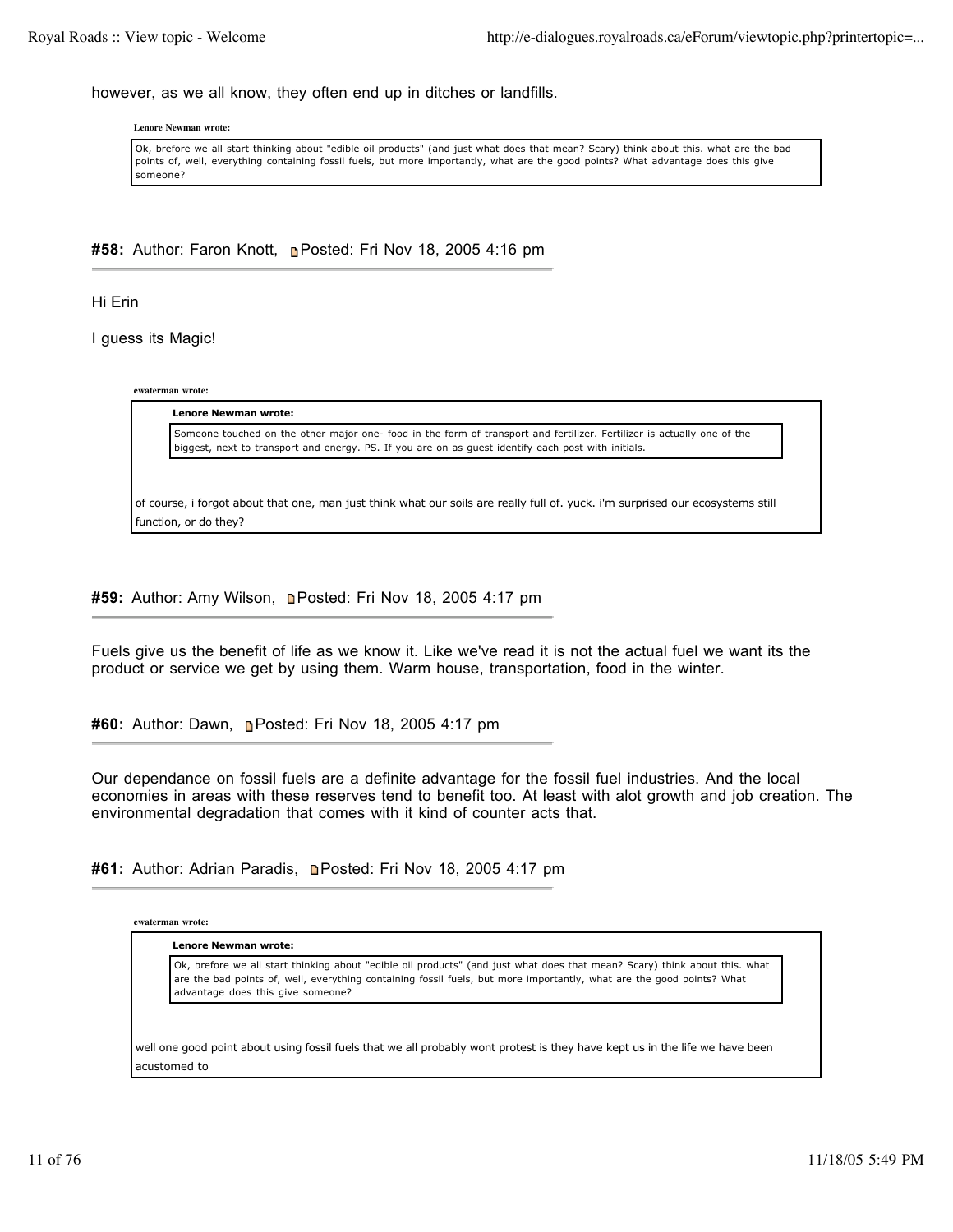Each step along the path creates jobs and money for someone.

**#62:** Author: Kevin Bill, Posted: Fri Nov 18, 2005 4:17 pm

**Jalcockwhite wrote:** I haven't had one in years...but I remember they were always nice and thick and frothy - I'm sure it wasn't a real food additive that made them that way. Edible oil is a good one - have you ever been given a creamer in a restaurant that says right on it "edible oil product"...yummy. **jodi jane friesen wrote:** Someone told me McDonalds milkshakes are made with petroleum

Edible oil products aren't just tasty, but if you are every stranded out in the bush, they make a great fire starter! For a fun experiment at home, light up some Coffee Mate!

#63: Author: b1jackson, **Denated: Fri Nov 18, 2005 4:18 pm** 

### **Lenore Newman wrote:**

Kevin

Ok, brefore we all start thinking about "edible oil products" (and just what does that mean? Scary) think about this. what are the bad points of, well, everything containing fossil fuels, but more importantly, what are the good points? What advantage does this give someone?

One advantage I can think of is a known recipe. Any old plastic factory can make plastic so find someone to stick some electronics in it, put a fancy label on it and call it a MP3 player. Or a toy gun from the dollar store, or packaging......you get my point.

#64: Author: jlasuik, **n**Posted: Fri Nov 18, 2005 4:18 pm

Besides all the goods and different chemical combinations that create all these products. For me the readings brought home the idea of how

this fuel sorce is relatively light and easy to carry in transport. Meaning the amount of energy provided per weight is spectacular. Making it practicle to fill up a tank and be on our way.

Ok, brefore we all start thinking about "edible oil products" (and just what does that mean? Scary) think about this. what are the bad points of, well, everything containing fossil fuels, but more importantly, what are the good points? What advantage does this give someone?

#65: Author: Ann Dale, **n**Posted: Fri Nov 18, 2005 4:18 pm

If I am not mistaken I think worldwide we use fossil fuel for about 85% of our activities.

**Lenore Newman wrote:**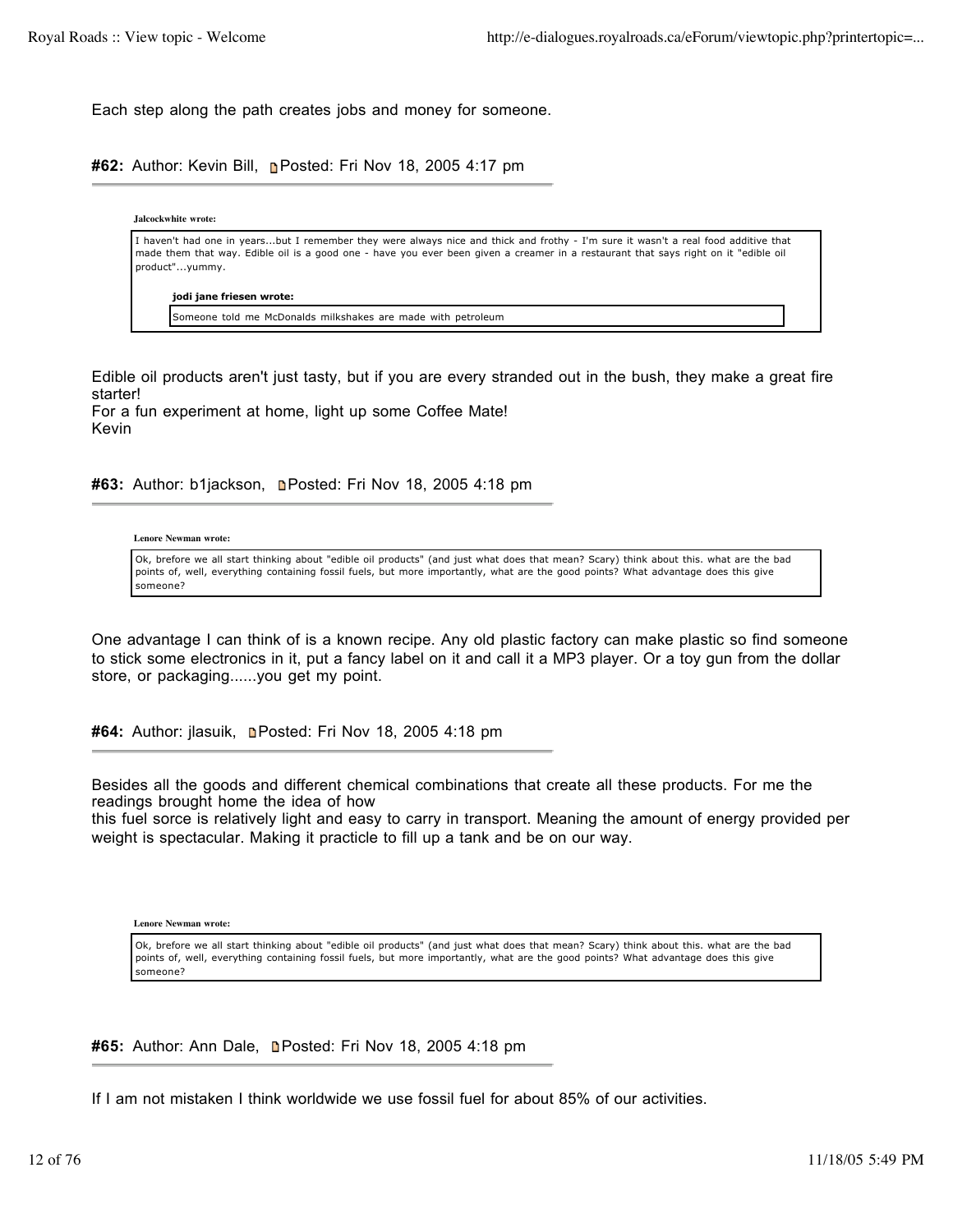**Johnny wrote:**

Fossil fuels are used pretty much everywhere. They are used to make roads, plastics, energy for every thing I am using right now, my house is made from materials and filled with things that all required energy to make, build, and use..

#66: Author: ssamborsky, **n**Posted: Fri Nov 18, 2005 4:18 pm

Obviously, having a stored, ready to use source of energy than has to be pumped out of the ground as if it was in tanks is of tremendous benefit. The altertative (this applies to many new technologies) is harvesting energy in it's less dense forms like wind and solar adds another step to the process which, in the case of FFs is done for free by mother nature. I think a good trick would be to find another way for nature to do this work for us.

**Lenore Newman wrote:**

Ok, brefore we all start thinking about "edible oil products" (and just what does that mean? Scary) think about this. what are the bad points of, well, everything containing fossil fuels, but more importantly, what are the good points? What advantage does this give someone?

**#67:** Author: jodi jane friesen, **Denated: Fri Nov 18, 2005 4:18 pm** 

It means that with such a developed network of infastrutures and dependent technologies built around fossil fuels, it would take an incredible amount of restructuring to change this dependence.

This certainly gives an advantage to the suppliers of fossil fuels in the ability to make money...however, it might mean that if a very similar alternative exists that is not fossil fuel based then it could be a viable subsitute unsing the same infastructure and networks, like biofuels/biomass

**Lenore Newman wrote:**

Ok, brefore we all start thinking about "edible oil products" (and just what does that mean? Scary) think about this. what are the bad points of, well, everything containing fossil fuels, but more importantly, what are the good points? What advantage does this give someone?

**#68:** Author: cpiedt, **Denated: Fri Nov 18, 2005 4:18 pm** 

The bad points are obviously the environmental impacts associated with burning fossil fuels and the good points are that they have provided us all with convenience. People are so busy these days that convenience is very important to us.

#69: Author: Dawn, **n**Posted: Fri Nov 18, 2005 4:18 pm

**Tammy wrote:**

Perhaps this is a stupid question, but how are fossil fuels used in fertilizers? Are they not a source of environmental damage because they are not being burned and releasing the carbon to the atmosphere. Sorry for the ignorance here, but I am interested in the answers. Thanks.

Hi Tammy.

Alot of pesticides and fertilizers are fossil fuel based. Check out this website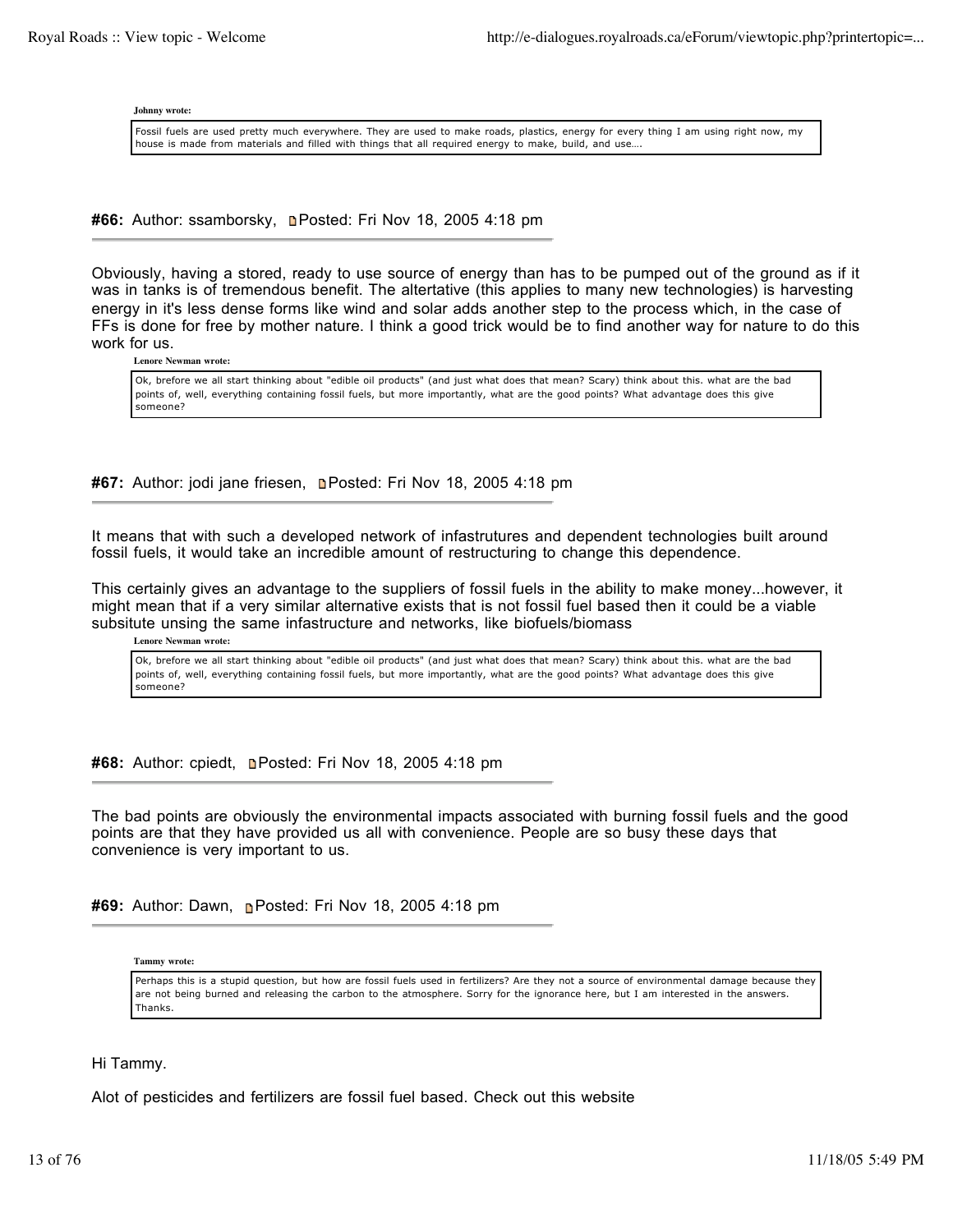http://www.fromthewilderness.com/free/ww3/100303\_eating\_oil.html

#70: Author: ewaterman, **n**Posted: Fri Nov 18, 2005 4:19 pm

**Amy Wilson wrote:**

Fuels give us the benefit of life as we know it. Like we've read it is not the actual fuel we want its the product or service we get by using them. Warm house, transportation, food in the winter.

that is a great answer amy, we all want to be warm and cozy but using these fuels like dawn said give our country a source of economy and all of us in jobs trying to clean up after the industrial movement

#71: Author: Ann Dale, **n**Posted: Fri Nov 18, 2005 4:19 pm

Our food is also produced using fossil fuels.

#72: Author: Monica, **Denated: Fri Nov 18, 2005 4:19 pm** 

**Lenore Newman wrote:**

Ok, brefore we all start thinking about "edible oil products" (and just what does that mean? Scary) think about this. what are the bad points of, well, everything containing fossil fuels, but more importantly, what are the good points? What advantage does this give someone?

There are a couple large negative points regarding our dependance, one being the environmental effects of the burning of fossil fuels and secondly the fact that it is a non-renewable resource.

Positives, well, they are an economical fuel source which allows us the convienences we have become accustomed to. Also fossil fues are a large revenue generator for our country.

#73: Author: Lenore Newman, **n**Posted: Fri Nov 18, 2005 4:19 pm

Many pesticides and fertilizers based on nitrogen are extracted from oil, Tammy. Basically oil contains the building blocks of fertilizer. These chemical fertilizers tend to "burn" the soil, killing natural microlife.

**#74:** Author: Thien Tran, Posted: Fri Nov 18, 2005 4:20 pm

Repost

one good thing about fossil fuel was it helps us to speed up our modern civilization to the point of rethinking our own actions.

Last edited by Thien Tran on Fri Nov 18, 2005 4:23 pm; edited 1 time in total

#75: Author: jalcockwhite, **n**Posted: Fri Nov 18, 2005 4:20 pm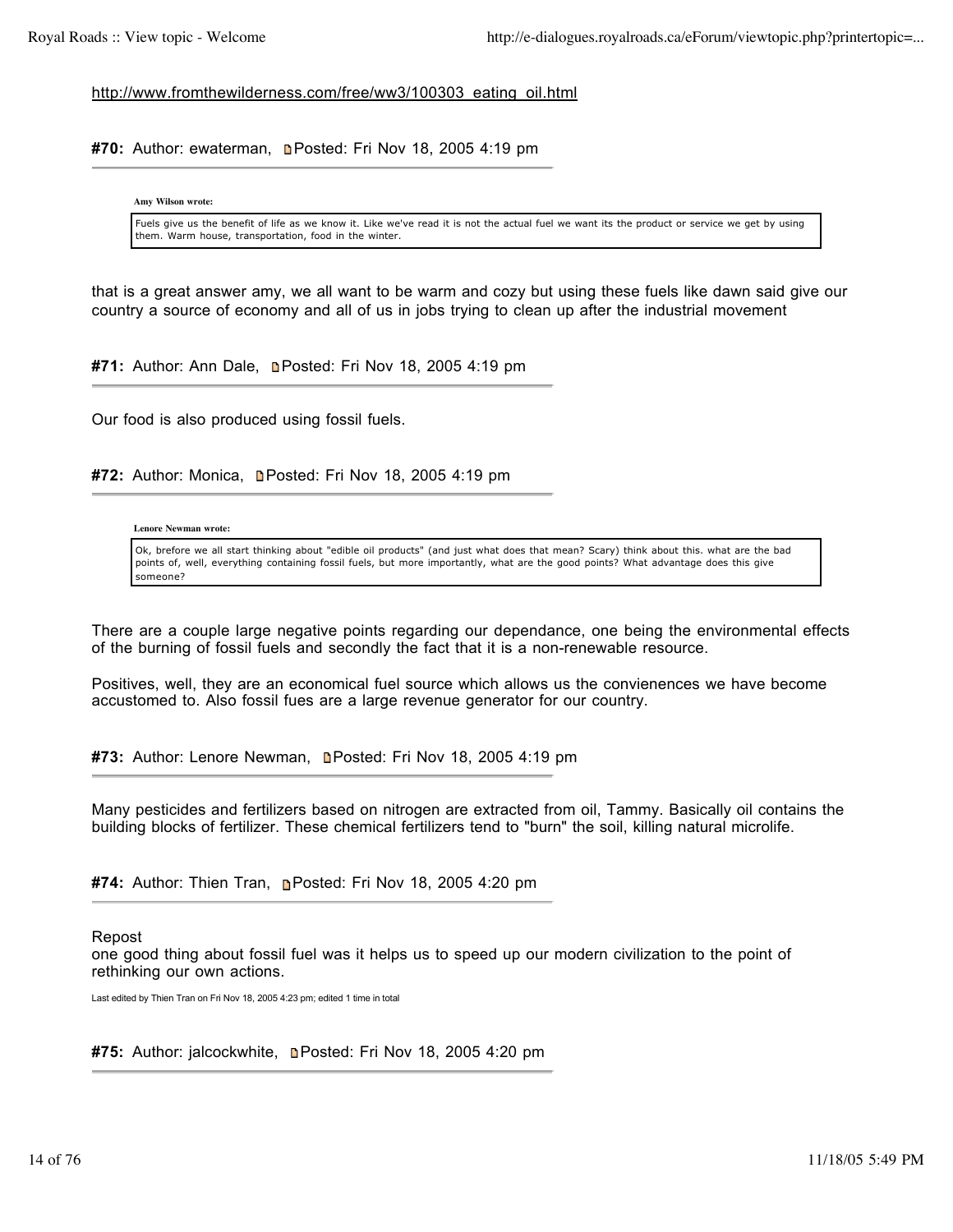I read a National Geographic article not too long ago, it wasn't directly related to fossil fuels but it touched on how they are valued - in a way different than how our society values FF. The story was in a third world country - african desert. The writer discussed how amazed he was at how carefully people used fuels due to the cost and shortage. It was still sold in glass bottles. He watched people fill their tanks so that every drop went in. Just imagine how much fuel is dribbled onto the ground each day as we civilized people try to fill up in hurry and get on with the rat race.

**#76:** Author: Tammy, Posted: Fri Nov 18, 2005 4:21 pm

This is a throw back to elementary school, but I remember being taught that electicity aka fossil fuels sparked a new century of inovation and invention. The electricity provided individuals to work beyond the daylight hours and really it took provided individuals with opportunities beyond basic survival and farming. So, I guess I am trying to say that fossil fuels have given humans the chance to advance (whether for better or worse) and live a life beyond day to day survival.

#77: Author: Daryl Lawes, **n**Posted: Fri Nov 18, 2005 4:21 pm

**ssamborsky wrote:**

Obviously, having a stored, ready to use source of energy than has to be pumped out of the ground as if it was in tanks is of tremendous benefit. The altertative (this applies to many new technologies) is harvesting energy in it's less dense forms like wind and solar adds another step to the process which, in the case of FFs is done for free by mother nature. I think a good trick would be to find another way for nature to do this work for us.

**Lenore Newman wrote:**

Ok, brefore we all start thinking about "edible oil products" (and just what does that mean? Scary) think about this. what are the bad points of, well, everything containing fossil fuels, but more importantly, what are the good points? What advantage does this give someone?

Great Point Shawn! a stored, rich, energy source is the best advantage that fossil fuels have. Good to talk to you by the way !

#78: Author: Tina Hessdorfer, **Denated: Fri Nov 18, 2005 4:21 pm** 



Unfortunately the worlds reliance on fossil fuels and developed infrastructure makes for an uncompetative market--it makes it difficult to introduce new technology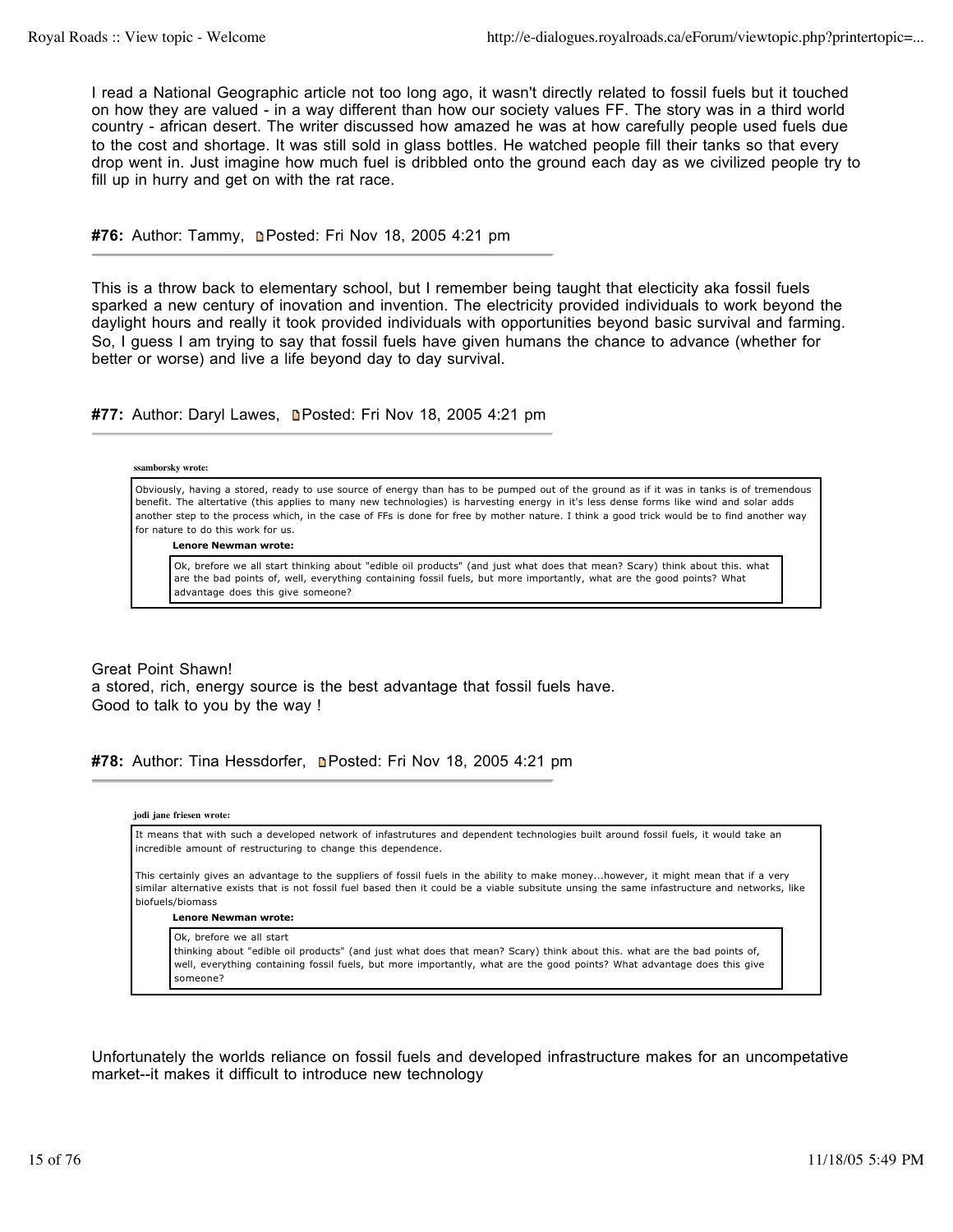#79: Author: Guest, **n**Posted: Fri Nov 18, 2005 4:22 pm

**Thien Tran wrote:**

one good thing about fossil fuel was it help us to speed up our modern civilization at the non-stoable point.

I think thats an important point TT. It has given us the chance to become what we have. Unfortunately it has also made us what we are. (Is Grasser here? he might appreciate this!!)

#80: Author: Dawn, **n**Posted: Fri Nov 18, 2005 4:22 pm

**cpiedt wrote:**

The bad points are obviously the environmental impacts associated with burning fossil fuels and the good points are that they have provided us all with convenience. People are so busy these days that convenience is very important to us.

But without fossil fuels do you think we would have come up with alternative methods of providing these convienences? Or at least invested more time and money exploring them. I think the mindset that there is an unlimitedresource with the capacity to meet all of our needs has hampered research and development of alternative technologies.

#81: Author: Adrian Paradis, **Posted: Fri Nov 18, 2005 4:22 pm** 

**Tammy wrote:**

This is a throw back to elementary school, but I remember being taught that electicity aka fossil fuels sparked a new century of inovation and invention. The electricity provided individuals to work beyond the daylight hours and really it took provided individuals with opportunities beyond basic survival and farming. So, I guess I am trying to say that fossil fuels have given humans the chance to advance (whether for better or worse) and live a life beyond day to day survival.

great point Tammy

#82: Author: Amy Wilson, **Denated: Fri Nov 18, 2005 4:22 pm** 

I agree Jodi, one major advantage of fossil fuels is that we've had decades to refine the entire process making it more efficient than the alternatives (though it is not efficient in an environmental sense).

**#83:** Author: Johnny, Posted: Fri Nov 18, 2005 4:22 pm

The bad thing is that we artificially speed up one component of geo-chemical cycling, but it cannot be cycled back fast enough, so we end up with excess by-product (heat, pollutants) in our environment. Good thing is that fossil fuels enable us to undertake many activities that enrich our lives.

#84: Author: Ann Dale, **n**Posted: Fri Nov 18, 2005 4:23 pm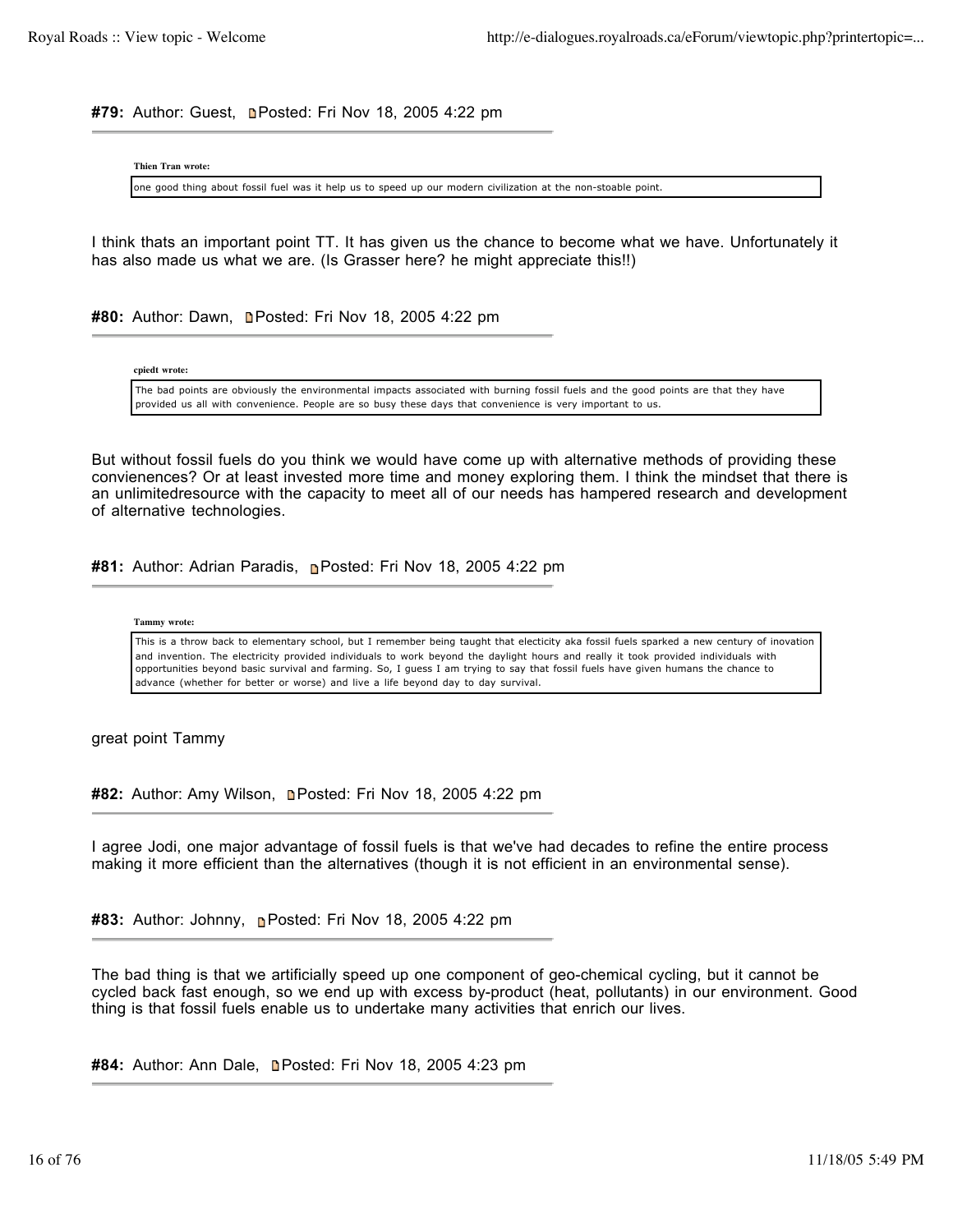Class, I have an esteemed colleague here from UBC, Rob vanWynsberg, can he join us? If anyone has an objection, please say so, otherwise I will take silence for acceptance.

#85: Author: Guest, **n**Posted: Fri Nov 18, 2005 4:23 pm

I've noticed that the two main things in my recycling bins (and this is true of Canadians in general) are plastics and paper. Given that all of these plastic bags and packaging are petroleum based, it seems rational that finding an alternative material would reduce our oil use. For example, remember from our EMS course that a company had come up with corn-based plastics called polylactides. These "plastic containers" can be composted breaking down within around 40 days and use 20 - 50% less fossil fuels in their production. http://www.csmonitor.com/2003/0904/p12s02-sten.html **Brian** 

**#86:** Author: kimwright, Posted: Fri Nov 18, 2005 4:23 pm

some of the bad points would be the negative impact of dependence on one product to make the essences of life - heating, transport, production, food, etc. it is like putting all our eggs in one basket - we rely on it for both ourselves and export.

And of course the environmental impacts which are hard to predict and account for in the present.

Kim.

## **Lenore Newman wrote:**

Ok, brefore we all start thinking about "edible oil products" (and just what does that mean? Scary) think about this. what are the bad points of, well, everything containing fossil fuels, but more importantly, what are the good points? What advantage does this give someone?

#87: Author: Lenore Newman, **n**Posted: Fri Nov 18, 2005 4:23 pm

Well, it was a bit of a trick question. If, as an individual you want to cut fossil fuel use, and you live in a society where most everything is made of fossil fuels, there is a lot of "low hanging fruit", that is we can cut use dramatically by looking at almost any aspect of our lives and figuring out a non fossil alternative. And that is the first message I want to get across today- we can cut use a lot on our own. So what are some ways we can cut our individual use in catagories OTHER than transport or energy use (we have talked about them a bit anyway)

**#88:** Author: Monica, **Denated: Fri Nov 18, 2005 4:25 pm** 

**Dawn wrote:**

Our dependance on fossil fuels are a definite advantage for the fossil fuel industries. And the local economies in areas with these reserves tend to benefit too. At least with alot growth and job creation. The environmental degradation that comes with it kind of counter acts that.

Dawn, but don't forget, there is economic growth from reclamation of the environment as well especially related to the extraction of oil and gas from the environment.

I'm not sure if it's my connection or our server, but my refreshing is very slow tonight, wow, it's going to be a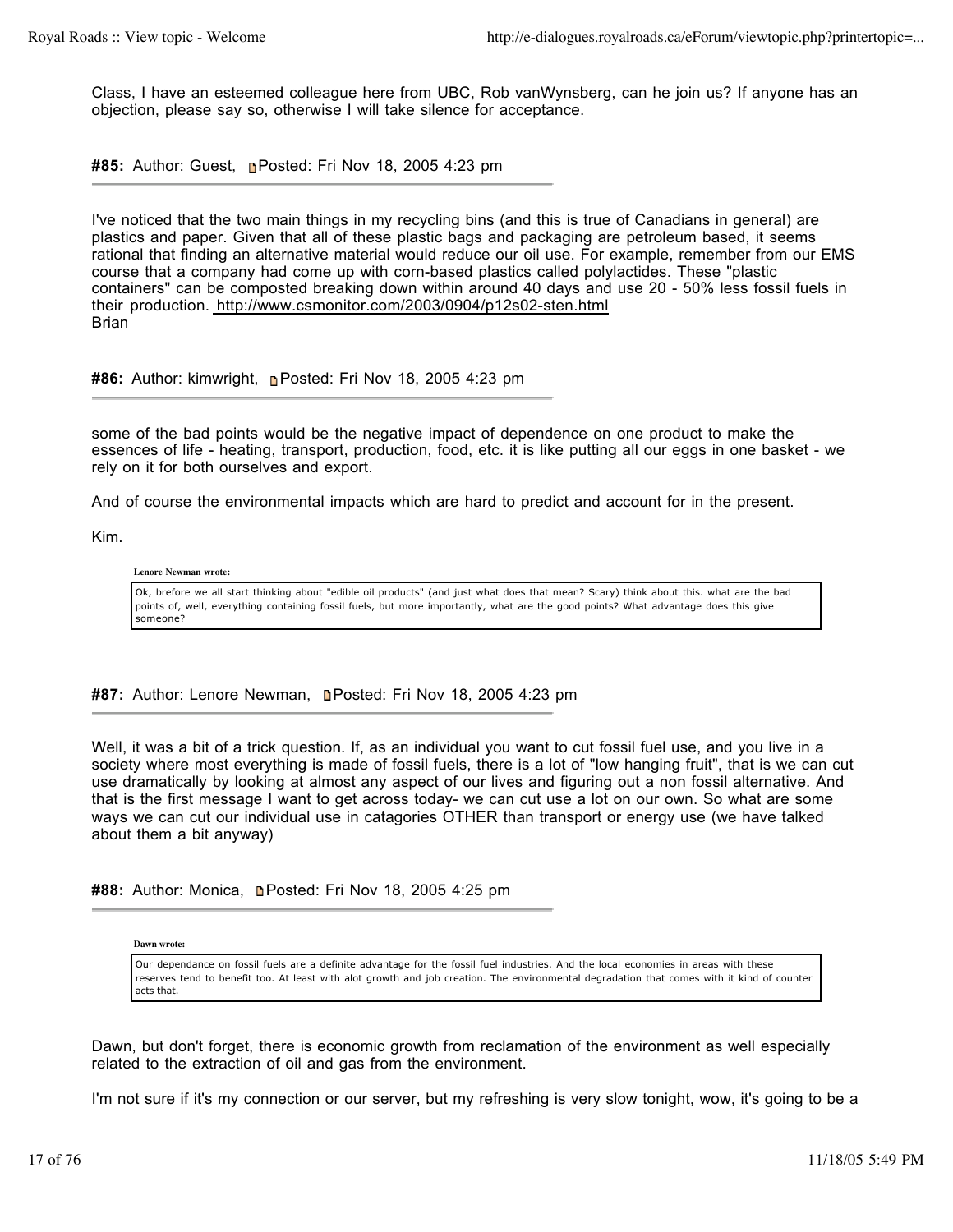long night.

#89: Author: Johnny, **n**Posted: Fri Nov 18, 2005 4:26 pm

There are two categories that individuals can utilize to reduce energy use; technical and behavioural.

The technical includes selecting items that use the least energy to produce or operate. This permeates through every product that we acquire.

The behavioural includes how we use the products; limiting certain activities or substituting energy intensive ones with less intensive ones; or avoiding some activities all together. We can also pester our politicians to do something and take the time to talk to our neighbors about it.

All this assumes, of course, that we are affluent enough to afford alternate choices. If I am very limited in financial resources, I would be forced to select the lowest priced choices, which are usually the most energy-intensive choices (go figure?). Survival takes precedent over energy efficient technology or behaviour.

**Lenore Newman wrote:**

Well, it was a bit of a trick question. If, as an individual you want to cut fossil fuel use, and you live in a society where most everything is made of fossil fuels, there is a lot of "low hanging fruit", that is we can cut use dramatically by looking at almost any aspect of our lives and figuring out a non fossil alternative. And that is the first message I want to get across today- we can cut use a lot on our own. So what are some ways we can cut our individual use in catagories OTHER than transport or energy use (we have talked about them a bit anyway)

**#90:** Author: Lenore Newman, Posted: Fri Nov 18, 2005 4:26 pm

As an example, if I switch from orange juice to local apple and grape juice, I will cut out a huge bunch of oil per glass, even more if my juice is organic.

#91: Author: jalcockwhite, **n**Posted: Fri Nov 18, 2005 4:27 pm

I agree Cathy, fossil fuels may have helped us advance but if we hadn't had them, we would have come up with alternatives. Just imagine, our society could be based on completely sustainable energy sources. I think we have just convinced ourselves that if it weren't for FF that we wouldn't be here today - I'm convinced that we probably would have been better off.

**Dawn wrote:**

**cpiedt wrote:**

The bad points are obviously the environmental impacts associated with burning fossil fuels and the good points are that they have provided us all with convenience. People are so busy these days that convenience is very important to us.

But without fossil fuels do you think we would have come up with alternative methods of providing these convienences? Or at least invested more time and money exploring them. I think the mindset that there is an unlimitedresource with the capacity to meet all of our needs has hampered research and development of alternative technologies.

**#92:** Author: Kevin Bill, Posted: Fri Nov 18, 2005 4:27 pm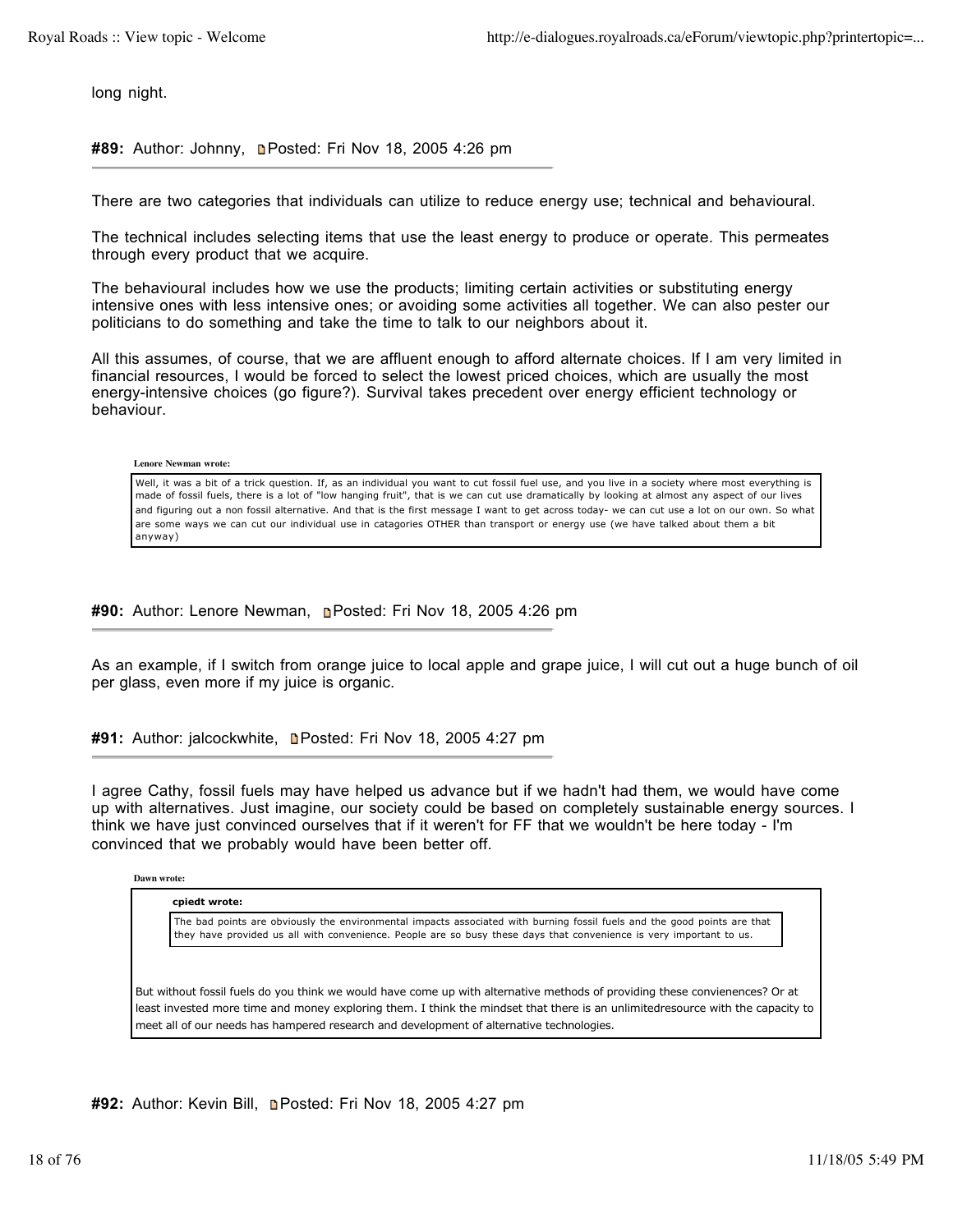**Johnny wrote:**

The bad thing is that we artificially speed up one component of geo-chemical cycling, but it cannot be cycled back fast enough, so we end up with excess by-product (heat, pollutants) in our environment. Good thing is that fossil fuels enable us to undertake many activities that enrich our lives.

You are probably familiar with this Johnny, having lived up North. I have heard many comments from the subsistence harvesters in the Inuvik area about how FF have allowed them to hunt more efficiently than in the past (ski-doos are a lot faster than dog teams, maybe not as enjoyable). But the down side is that now they have to work the entire year in order to afford the gas/equipment to go out on the land, which now is their holiday.

**#93:** Author: Lenore Newman, Posted: Fri Nov 18, 2005 4:27 pm

Welcome Rob and feel free to jump in

#94: Author: Johnny, **Denath Posted: Fri Nov 18, 2005 4:28 pm** 

Hi Monica

Just click the "refresh" button at the top of your page when you want to refresh.

**Monica wrote:**

**Dawn wrote:**

Our dependance on fossil fuels are a definite advantage for the fossil fuel industries. And the local economies in areas with these reserves tend to benefit too. At least with alot growth and job creation. The environmental degradation that comes with it kind of counter acts that.

Dawn, but don't forget, there is economic growth from reclamation of the environment as well especially related to the extraction of oil and gas from the environment.

I'm not sure if it's my connection or our server, but my refreshing is very slow tonight, wow, it's going to be a long night.

# **#95:** Author: Daryl Lawes, Posted: Fri Nov 18, 2005 4:28 pm

**Lenore Newman wrote:**

Well, it was a bit of a trick question. If, as an individual you want to cut fossil fuel use, and you live in a society where most everything is made of fossil fuels, there is a lot of "low hanging fruit", that is we can cut use dramatically by looking at almost any aspect of our lives and figuring out a non fossil alternative. And that is the first message I want to get across today- we can cut use a lot on our own. So what are some ways we can cut our individual use in catagories OTHER than transport or energy use (we have talked about them a bit anyway)

Recycle and use recycled products are a good way.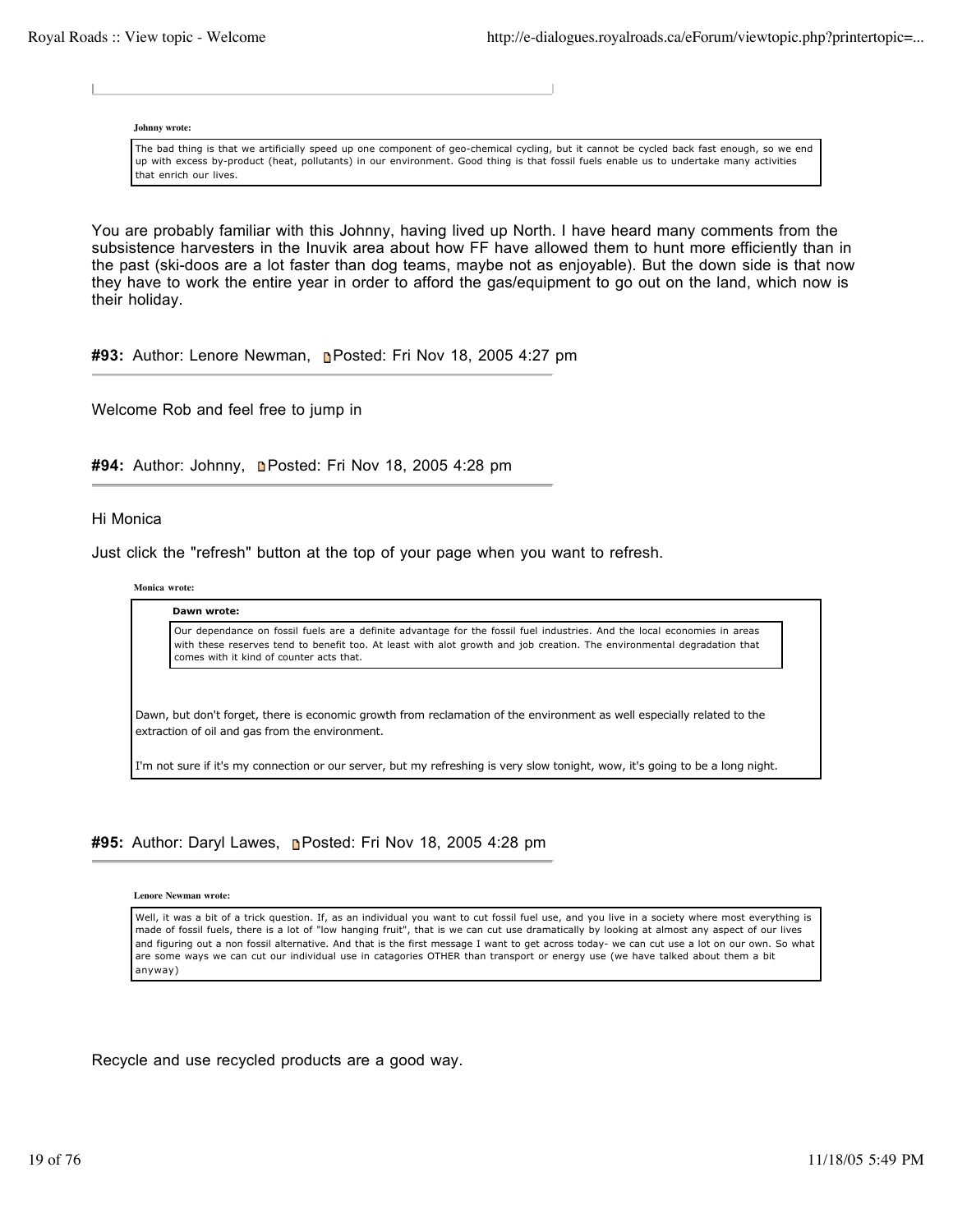**#96:** Author: Dawn, Posted: Fri Nov 18, 2005 4:28 pm

We could reduce some fossil fuel use by using reusable grocery bags instead of plastic ones, and glass containers, and refusing to buy Ziploc bags or Saran wrap. And by using refill containers instead of buying and throwing away a whole unch of little ones.

**#97:** Author: shawn samborsky, Posted: Fri Nov 18, 2005 4:28 pm

## **Lenore Newman wrote:**

Well, it was a bit of a trick question. If, as an individual you want to cut fossil fuel use, and you live in a society where most everything is made of fossil fuels, there is a lot of "low hanging fruit", that is we can cut use dramatically by looking at almost any aspect of our lives and figuring out a non fossil alternative. And that is the first message I want to get across today- we can cut use a lot on our own. So what are some ways we can cut our individual use in catagories OTHER than transport or energy use (we have talked about them a bit anyway)

My family thought I was crazy at Thanksgiving when I casually mentioned the fact that I though Gas should go upto and beyond \$2 per litre. (of course I'd had a couple of beers at that point and feeling like I should speak my mind)

**#98:** Author: jlasuik, Posted: Fri Nov 18, 2005 4:28 pm

### **Lenore Newman wrote:**

Well, it was a bit of a trick question. If, as an individual you want to cut fossil fuel use, and you live in a society where most everything is made of fossil fuels, there is a lot of "low hanging fruit", that is we can cut use dramatically by looking at almost any aspect of our lives and figuring out a non fossil alternative. And that is the first message I want to get across today- we can cut use a lot on our own. So what are some ways we can cut our individual use in catagories OTHER than transport or energy use (we have talked about them a bit anyway)

Being aware of where our goods come is a good start. Choose goods that are more local based than ones that travel long distances would help.

#99: Author: Adrian Paradis, **Denated: Fri Nov 18, 2005 4:29 pm** 

Reducing your intake of foreign foods as Lenore mentioned works. But, many in Canada are not close to local markets and have this alternative.

#100: Author: cpiedt, **n**Posted: Fri Nov 18, 2005 4:29 pm

**Dawn wrote:**

**cpiedt wrote:**

The bad points are obviously the environmental impacts associated with burning fossil fuels and the good points are that they have provided us all with convenience. People are so busy these days that convenience is very important to us.

But without fossil fuels do you think we would have come up with alternative methods of providing these convienences? Or at least invested more time and money exploring them. I think the mindset that there is an unlimitedresource with the capacity to meet all of our needs has hampered research and development of alternative technologies.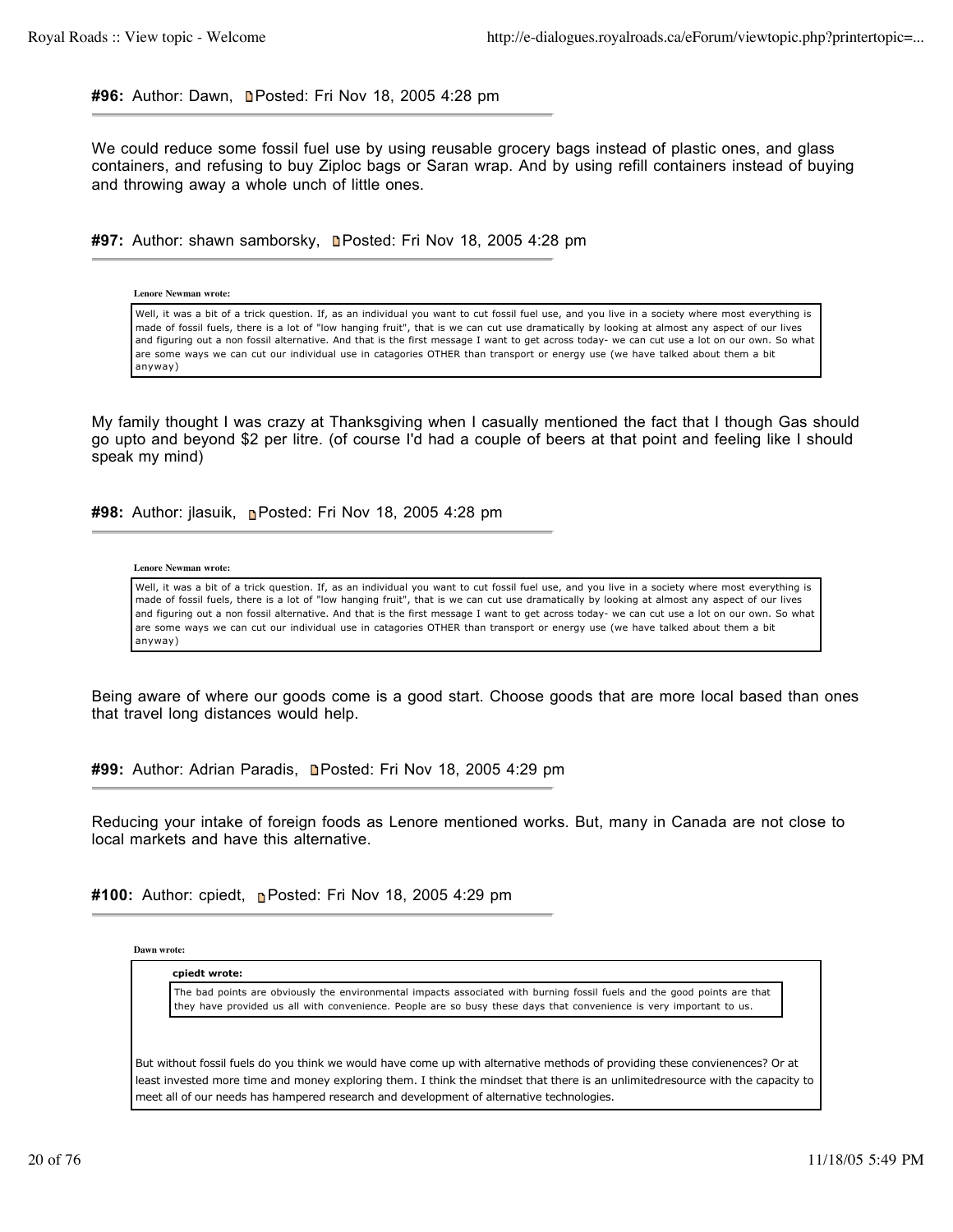Absolutely. I do think we would have come up with alternative fuels instead if we had to. Just like we are doing now because we are discovering that we have to. But even with alternative fuels that are less environmentally damaging than fossil fuels, I'm sure we will discover negative impacts from them as well, to some degree. We just consume sooooo much, there will be no way to get around that.

#101: Author: Tina Hessdorfer, **n**Posted: Fri Nov 18, 2005 4:29 pm

**Lenore Newman wrote:** As an example, if I switch from orange juice to local apple and grape juice, I will cut out a huge bunch of oil per glass, even more if my juice is organic.

Good example, the simple, do-able choices are the ones i have been trying to stress to my staff when doing environmental awareness training. So many people feel they can't, or can't afford to make a difference, i wish people would recognize that little baby steps are important, add up and do make a difference

#102: Author: Amy Wilson, **Depart Posted: Fri Nov 18, 2005 4:29 pm** 

as individuals making our homes more energy efficient is a great way to reduce our use of energy. we are insulating our basement subfloor as we speak (I was cutting "styrofoam insulation just 10 mins before this discussion).

**#103:** Author: Ann Dale, Posted: Fri Nov 18, 2005 4:29 pm

And don't forget bottled water. In a store here in Vancouver, there was bottled water from Fiji, think about the transportation costs, the plastics, the embedded energy costs. Instead of dealing with our water situation and cleaning up at source, we make a business out of it.

**Lenore Newman wrote:**

As an example, if I switch from orange juice to local apple and grape juice, I will cut out a huge bunch of oil per glass, even more if my juice is organic.

#104: Author: ewaterman, **Denated: Fri Nov 18, 2005 4:30 pm** 

**Lenore Newman wrote:**

As an example, if I switch from orange juice to local apple and grape juice, I will cut out a huge bunch of oil per glass, even more if my juice is organic.

maybe we can make a new policy that every product we use or buy has to be labeled with the amount of energy used to make the product from start to finish. when i am consuming i have really no idea if my MEC organic cotton pants take more energy than my fleecy cozy pants. so how do i make a decision of what one to buy if i want new pants with less fossi fuels attached?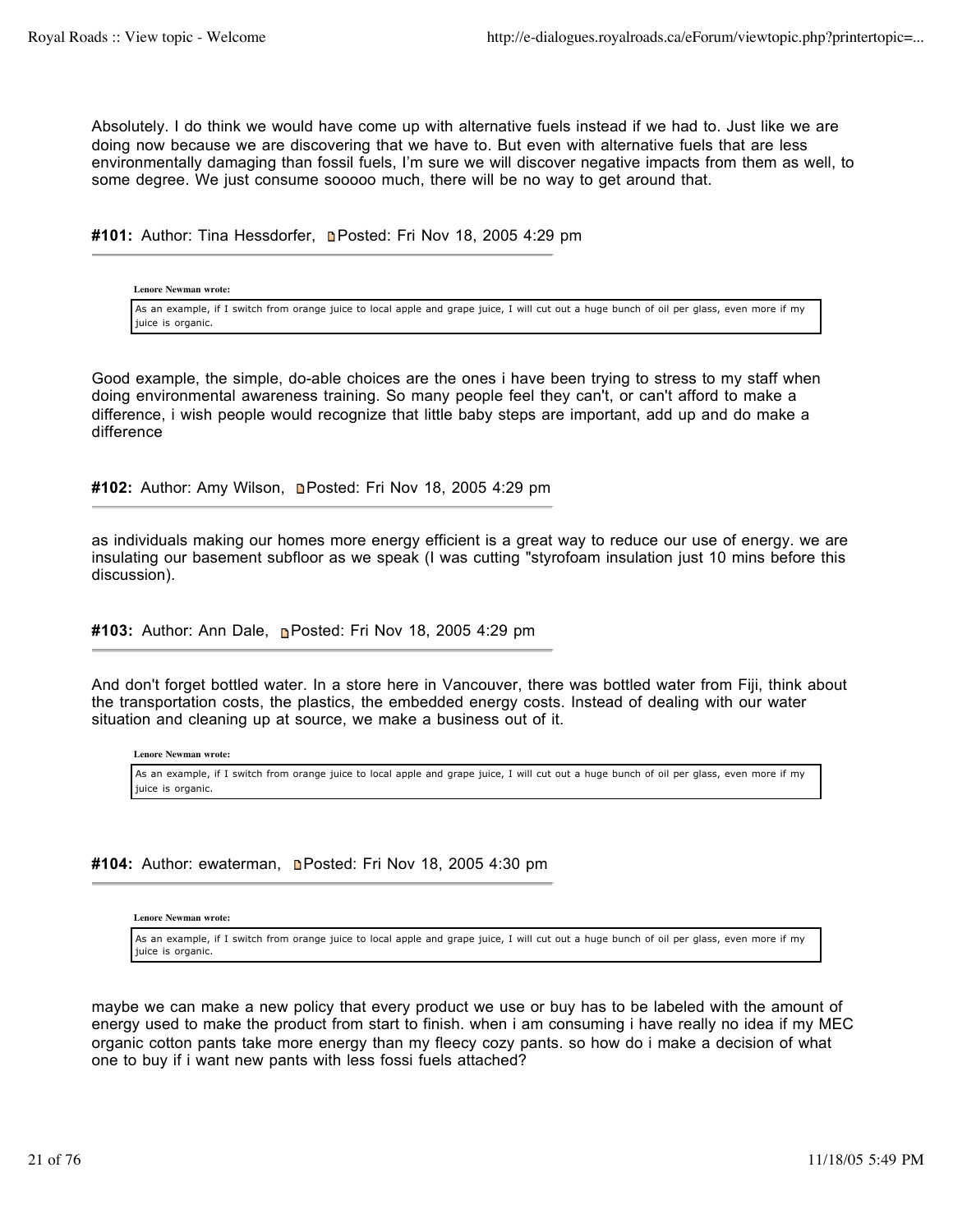## #105: Author: Guest, **n**Posted: Fri Nov 18, 2005 4:30 pm

Other than transportation and heating, I think Johnny touched upon the nature of our product consumption. Packaging always bugs me. I think I'd like to see more "bulk" aisles at the supermarkets where we can keep refilling our containers (plastic, glass, etc.) with shampoo, various foods, household liquids (cleaners), etc. Brian

**#106:** Author: Johnny, Posted: Fri Nov 18, 2005 4:30 pm

Yes Kevin, I have engaged in that discussion several times in the past. Same goes for fishing on the East Coast.

**Kevin Bill wrote:**

**Johnny wrote:**

The bad thing is that we artificially speed up one component of geo-chemical cycling, but it cannot be cycled back fast enough, so we end up with excess by-product (heat, pollutants) in our environment. Good thing is that fossil fuels enable us to undertake many activities that enrich our lives.

You are probably familiar with this Johnny, having lived up North. I have heard many comments from the subsistence harvesters in the Inuvik area about how FF have allowed them to hunt more efficiently than in the past (ski-doos are a lot faster than dog teams, maybe not as enjoyable). But the down side is that now they have to work the entire year in order to afford the gas/equipment to go out on the land, which now is their holiday.

**#107:** Author: Lenore Newman, Posted: Fri Nov 18, 2005 4:30 pm

Good examples people, let's keep "blue skying" for a minute- setting aside the negatives for a bit and let's brainstorm. By the way, re-using can be even better than recycling

#108: Author: Ann Dale, **n**Posted: Fri Nov 18, 2005 4:31 pm

In our first e-Dialogue on climate change, Danny Harvie, from UofT, an economist and climate change expert claims we can reduce ghg emissions by 30% just retrofitting existing buildings no new technology, and 60% by introducing new technology.

**Amy Wilson wrote:**

as individuals making our homes more energy efficient is a great way to reduce our use of energy. we are insulating our basement subfloor as we speak (I was cutting "styrofoam insulation just 10 mins before this discussion).

#109: Author: Tammy, **Denated: Fri Nov 18, 2005 4:31 pm** 

The best way to reduce our fossil fuel dependance is to reduce our consumption in general. If our society wasn't so consumer driven we wouldn't have all these silly items to buy that just put added pressure on our environment. I am sure half if not more of the things I purchase are unnecessary; they are merely a convenience or soemthing that looks pretty. Change how we buy and I think you solve a lot of our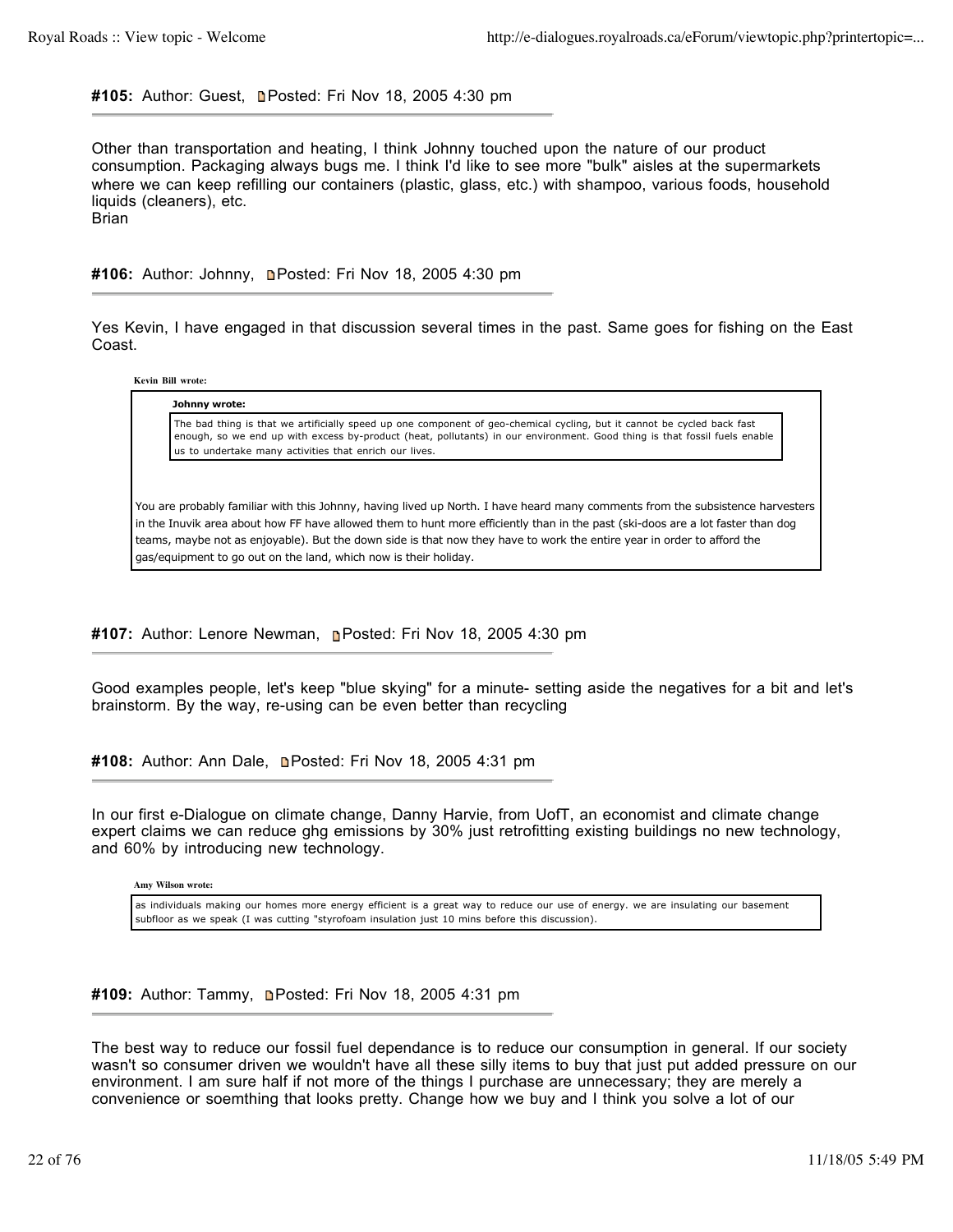environmental concerns (you just have to find new ways to keep the economy going which is always the trick, isn't it)

**#110:** Author: jodi jane friesen, **p**Posted: Fri Nov 18, 2005 4:31 pm

They can support alternative energy sources by buying other products that do not rely soley on fossil fuels, recycle products made from ff (such as bags), check labels and buy food products that dont contain ff or buy foods that are organic. People can also encourage others to change their attitudes towards using fossil fuels and waste.

**Lenore Newman wrote:**

Well, it was a bit of a trick question. If, as an individual you want to cut fossil fuel use, and you live in a society where most everything is made of fossil fuels, there is a lot of "low hanging fruit", that is we can cut use dramatically by looking at almost any aspect of our lives and figuring out a non fossil alternative. And that is the first message I want to get across today- we can cut use a lot on our own. So what are some ways we can cut our individual use in catagories OTHER than transport or energy use (we have talked about them a bit anyway)

# #111: Author: b1jackson, **n**Posted: Fri Nov 18, 2005 4:31 pm

**shawn samborsky wrote:**

**Lenore Newman wrote:** Well, it was a bit of a trick question. If, as an individual you want to cut fossil fuel use, and you live in a society where most everything is made of fossil fuels, there is a lot of "low hanging fruit", that is we can cut use dramatically by looking at almost any aspect of our lives and figuring out a non fossil alternative. And that is the first message I want to get across today- we can cut use a lot on our own. So what are some ways we can cut our individual use in catagories OTHER than transport or energy use (we have talked about them a bit anyway)

My family thought I was crazy at Thanksgiving when I casually mentioned the fact that I though Gas should go upto and beyond \$2 per litre. (of course I'd had a couple of beers at that point and feeling like I should speak my mind)

You....beer? I hope it was home brewed. Otherwise the beer company had to haul it along way and burn a pile of FF in the process.

**#112:** Author: Amy Wilson, **Posted: Fri Nov 18, 2005 4:32 pm** 

How about our consumer choices. Picking an good okangan wine over an australian wine... many simple choices can reduce our energy use.

#113: Author: Monica, **Denated: Fri Nov 18, 2005 4:32 pm** 

**Lenore Newman wrote:**

Well, it was a bit of a trick question. If, as an individual you want to cut fossil fuel use, and you live in a society where most everything is made of fossil fuels, there is a lot of "low hanging fruit", that is we can cut use dramatically by looking at almost any aspect of our lives and figuring out a non fossil alternative. And that is the first message I want to get across today- we can cut use a lot on our own. So what are some ways we can cut our individual use in catagories OTHER than transport or energy use (we have talked about them a bit anyway)

What about using natural fertilizers. I know that on our corporate farms we have to pay farmers to take our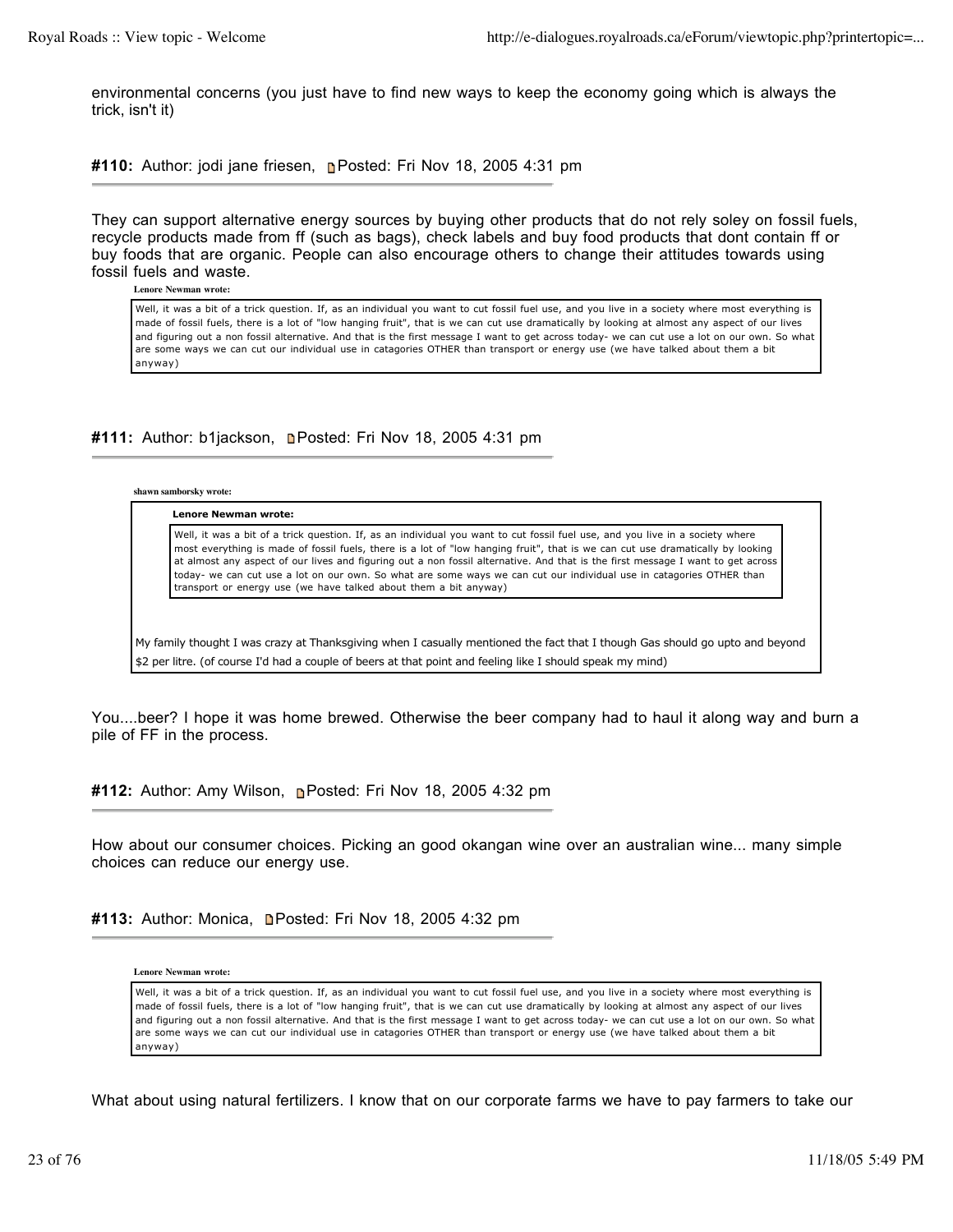fertilizer? How much sense does this make.

#114: Author: cpiedt, **n**Posted: Fri Nov 18, 2005 4:33 pm

**Lenore Newman wrote:**

Well, it was a bit of a trick question. If, as an individual you want to cut fossil fuel use, and you live in a society where most everything is made of fossil fuels, there is a lot of "low hanging fruit", that is we can cut use dramatically by looking at almost any aspect of our lives and figuring out a non fossil alternative. And that is the first message I want to get across today- we can cut use a lot on our own. So what are some ways we can cut our individual use in catagories OTHER than transport or energy use (we have talked about them a bit anyway)

I guess one way would be to buy locally grown products as much as possible, whether it be meat, produce, or any other good that we use.

**#115:** Author: jlasuik, **n**Posted: Fri Nov 18, 2005 4:33 pm

## **Adrian Paradis wrote:**

Reducing your intake of foreign foods as Lenore mentioned works. But, many in Canada are not close to local markets and have this alternative.

This makes me think that if we were more self-sufficinet we would be able to lessen our dependence on goods that travel long distances. Adrian do they have green houses that allow individuals to obtain garden plots up there?

#116: Author: Ann Dale, **n**Posted: Fri Nov 18, 2005 4:34 pm

Yes, in a capitalist system, economic agency is a necessary and sufficient first condition, and fear and loss of economic livelihood prevents a lot of change, especially when people can't see or know what options there are.

**Tammy wrote:**

The best way to reduce our fossil fuel dependance is to reduce our consumption in general. If our society wasn't so consumer driven we wouldn't have all these silly items to buy that just put added pressure on our environment. I am sure half if not more of the things I purchase are unnecessary; they are merely a convenience or soemthing that looks pretty. Change how we buy and I think you solve a lot of our environmental concerns (you just have to find new ways to keep the economy going which is always the trick, isn't it)

#117: Author: jalcockwhite, **n**Posted: Fri Nov 18, 2005 4:34 pm

I generally re-use everything as much as possible and frequent the recycling depot. I do buy ziploc bags but I wash them out and use them until they are stained and start gathering comments.

But Johnny is right, it's expensive to buy all the eco-friendly products. I'd love to eat everything organic and supply by plastic container cupboard with corn-based products (but I'm sure they're expensive).

I think we need to introduce a new wave of recycling programs - people seem to be getting complacent again.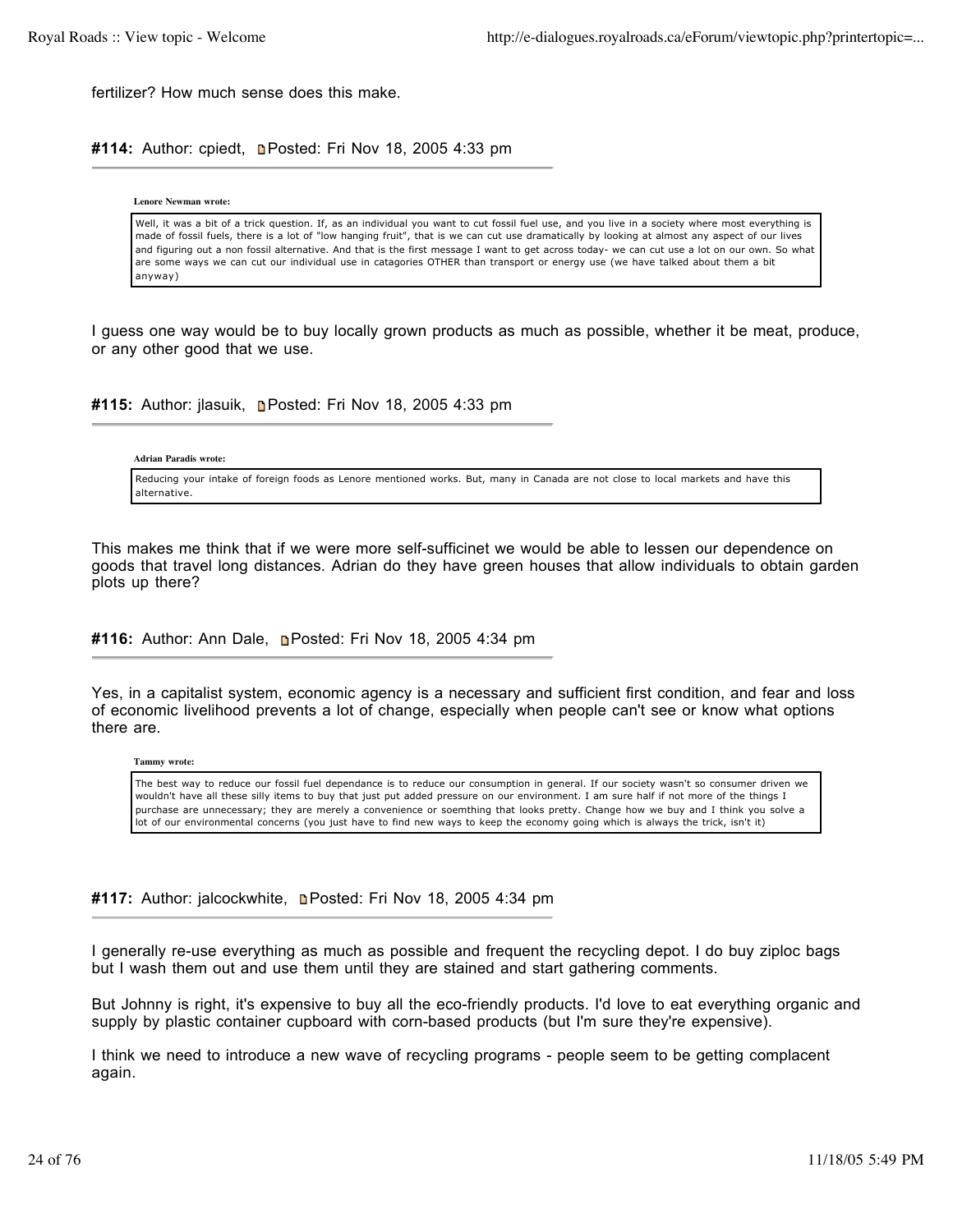#118: Author: Lenore Newman, **Denated: Fri Nov 18, 2005 4:34 pm** 

Erin, you raise a great point- imagine if each product had an energy equivalent on it for us to compare. I try to use cotton and wood whenever possible, but then my Dad is a logger so maybe I am biased.

#119: Author: Daryl Lawes, **p**Posted: Fri Nov 18, 2005 4:34 pm

I am not sure how, but based upon our early discussion, the reduction of fertilizer seems to be a big area with opportunity. Go organic?, love to.

**#120:** Author: rvanwyns, Posted: Fri Nov 18, 2005 4:34 pm

Thank you very much for allowing me to contribute. My name is Rob VanWynsberghe. I am a sociologist who is joining Royal Roads in January. Currently I work in health promotion at the University of British Columbia. I study sustainability, particularly community-based projects. Specific research project explore case studies and cross-case analysis, First Nations and Tobacco Taxation, the Olympic Games and Healthy Communities and Cultural Models. I hope I can contribute.

#121: Author: Thien Tran, **n**Posted: Fri Nov 18, 2005 4:34 pm

Other than transportation and enegy use!

We can promote clothing made of cotton and go back to eat more fruit and vegetable. In that way we would help agriulture and people will grow more real green products, and they would help CO2 sink too.

#122: Author: Tina Hessdorfer, **P**osted: Fri Nov 18, 2005 4:34 pm

## **Ann Dale wrote:**

In our first e-Dialogue on climate change, Danny Harvie, from UofT, an economist and climate change expert claims we can reduce ghg emissions by 30% just retrofitting existing buildings no new technology, and 60% by introducing new technology.

### **Amy Wilson wrote:**

as individuals making our homes more energy efficient is a great way to reduce our use of energy. we are insulating our basement subfloor as we speak (I was cutting "styrofoam insulation just 10 mins before this discussion).

Air leakage represents between 25% and 40% of the heat loss from an older home, windows can account for up to 25% of total house heat loss. So getting rid of leaks, with weather stripping, new windows or doors, insulation, etc can amount to huge savings

**#123:** Author: Dawn, Posted: Fri Nov 18, 2005 4:35 pm

[quote="Johnny"]Hi Monica

Just click the "refresh" button at the top of your page when you want to refresh.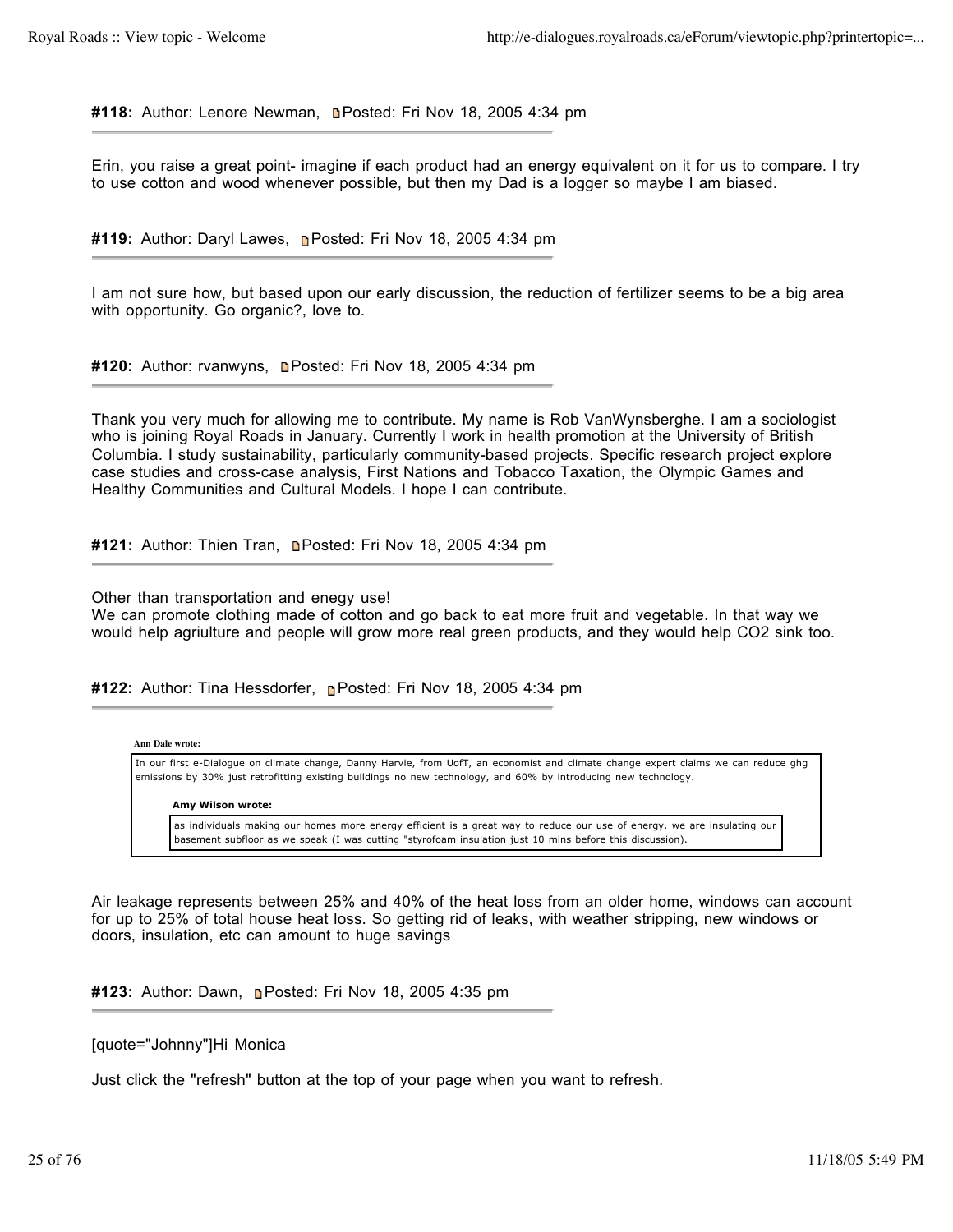#### **Monica wrote:**

| Dawn wrote:                                                                                                                                                                                                                                                                                     |
|-------------------------------------------------------------------------------------------------------------------------------------------------------------------------------------------------------------------------------------------------------------------------------------------------|
| Our dependance on fossil fuels are a definite advantage for the fossil fuel industries. And the local economies in areas<br>with these reserves tend to benefit too. At least with alot growth and job creation. The environmental degradation that<br>comes with it kind of counter acts that. |
| Dawn, but don't forget, there is economic growth from reclamation of the environment as well especially related to the                                                                                                                                                                          |
| extraction of oil and gas from the environment.                                                                                                                                                                                                                                                 |
| I'm not sure if it's my connection or our server, but my refreshing is very slow tonight, wow, it's going to be a long night.                                                                                                                                                                   |

## [/quote

Good point Monica. And Alberta is an excellent example of the benefits fossil fuel reserves can reap. But do you think the environment is ever really returned to it's natural state. This is off topic, but there's a big mine around here. They want to mine under a lake, so they're planning to drain it, relocate it, mine the area, and then put it back. The idea seems crazy to me, but the mine supports the town. When it comes to a choice between having the means necessary for survival and preserving the environment money wins out.

#124: Author: Adrian Paradis, **Deparation 18, 2005** 4:35 pm

**jlasuik wrote:**

**Adrian Paradis wrote:**

Reducing your intake of foreign foods as Lenore mentioned works. But, many in Canada are not close to local markets and have this alternative.

This makes me think that if we were more self-sufficinet we would be able to lessen our dependence on goods that travel long distances. Adrian do they have green houses that allow individuals to obtain garden plots up there?

No, A couple of local houses have their own. I think, Kevin step in here, that Invuik has a community greenhouse for growing vegtables.

**#125:** Author: Johnny, Posted: Fri Nov 18, 2005 4:35 pm

Inuit survived just fine without vegtables in their diet (save for the odd berry or root) Seal fat is actually high in content of many of the vitamins found in fruits and veggies. Too bad it now also contains bioaccumlative chemicals.

## **jlasuik wrote:**

**Adrian Paradis wrote:**

Reducing your intake of foreign foods as Lenore mentioned works. But, many in Canada are not close to local markets and have this alternative.

This makes me think that if we were more self-sufficinet we would be able to lessen our dependence on goods that travel long distances. Adrian do they have green houses that allow individuals to obtain garden plots up there?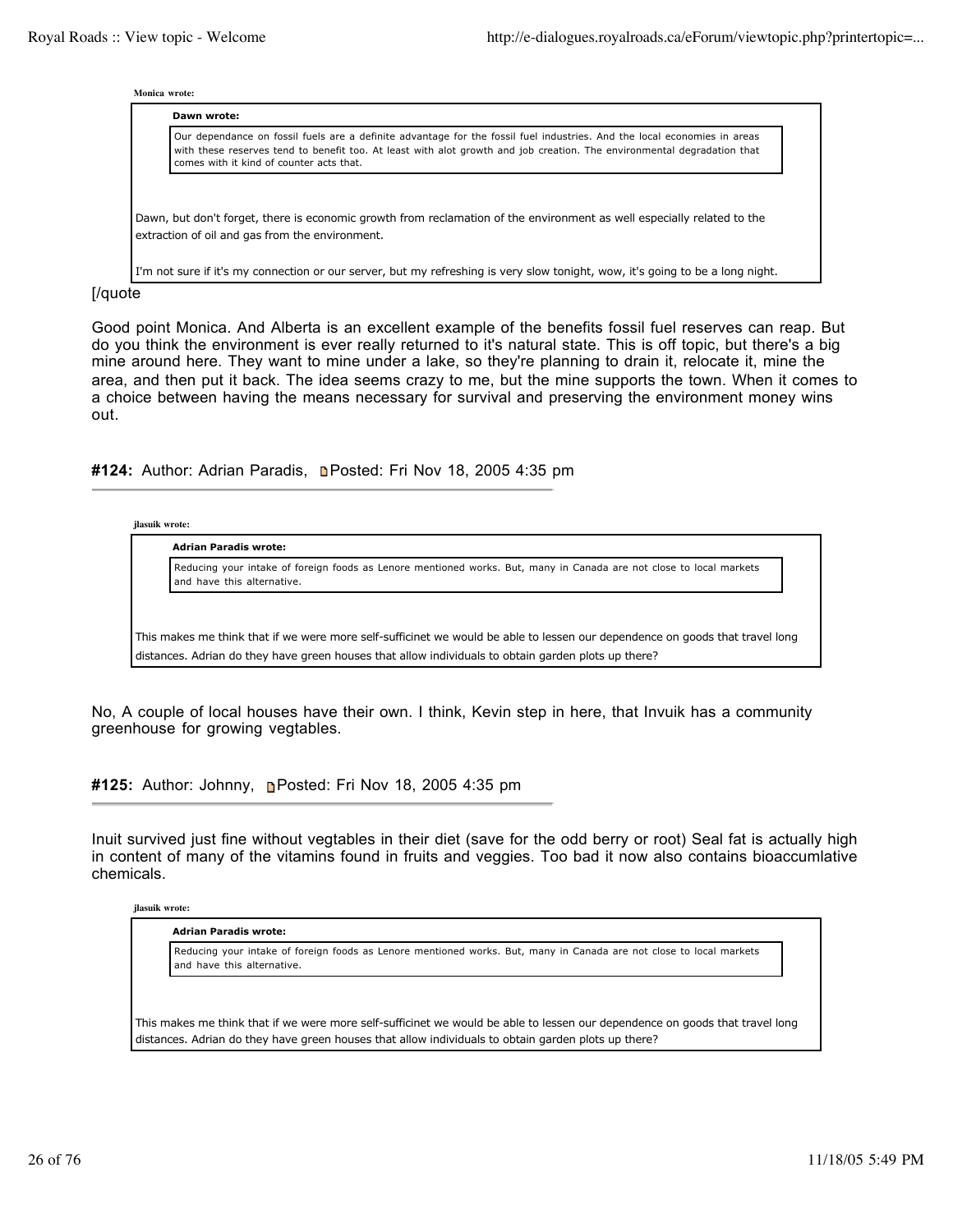# #126: Author: Tammy, **Depart Posted: Fri Nov 18, 2005 4:36 pm**

Excellent point Jason. I really agree with the idea of living within your local community. You are more likely to respect your own backyard and limit your consumption or think before you buy when you are draining your own lake or dumping in your own home. Back to the idea that you will take care of your own and act responsibly if you feel connected to the cause.

**jlasuik wrote:**

**Lenore Newman wrote:**

Well, it was a bit of a trick question. If, as an individual you want to cut fossil fuel use, and you live in a society where most everything is made of fossil fuels, there is a lot of "low hanging fruit", that is we can cut use dramatically by looking at almost any aspect of our lives and figuring out a non fossil alternative. And that is the first message I want to get across today- we can cut use a lot on our own. So what are some ways we can cut our individual use in catagories OTHER than transport or energy use (we have talked about them a bit anyway)

Being aware of where our goods come is a good start. Choose goods that are more local based than ones that travel long distances would help.

**#127:** Author: ewaterman, Posted: Fri Nov 18, 2005 4:36 pm

thanks for the great discussion everyone. i have to go or i will miss my bus.....yes.....alternative transportation.....loser cruiser all the way!!

**#128:** Author: Kevin Bill, Posted: Fri Nov 18, 2005 4:36 pm

| Reducing your intake of foreign foods as Lenore mentioned works. But, many in Canada are not close to local markets |
|---------------------------------------------------------------------------------------------------------------------|
| and have this alternative.                                                                                          |
|                                                                                                                     |

We have a greenhouse in Inuvik where you can grow your own vegetables. I guess the problem is, it is hard to grow a full years supply in a 10ft x 6ft plot

**#129:** Author: cpiedt, **Posted: Fri Nov 18, 2005 4:37 pm** 

**ewaterman wrote:**

**Lenore Newman wrote:**

As an example, if I switch from orange juice to local apple and grape juice, I will cut out a huge bunch of oil per glass, even more if my juice is organic.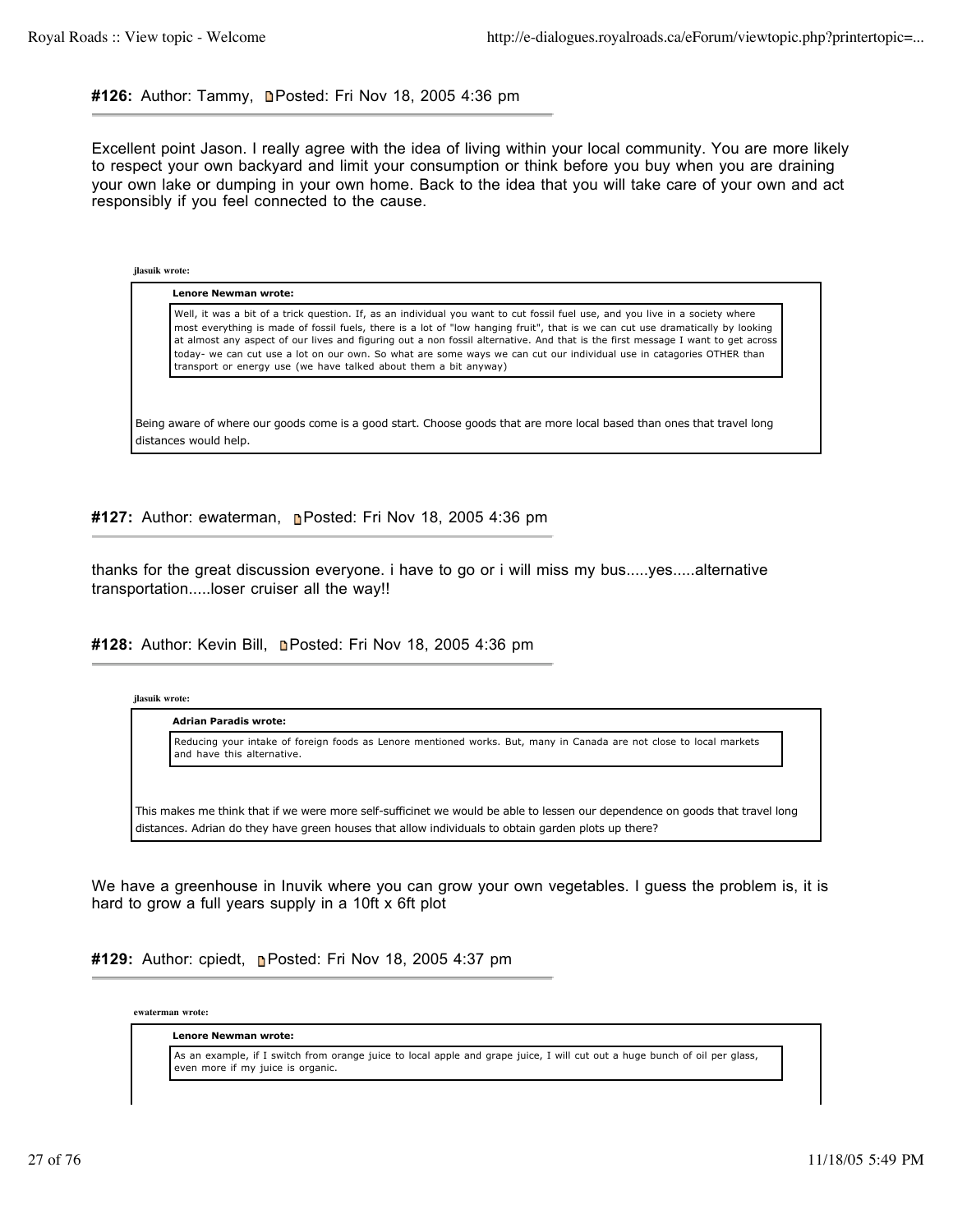maybe we can make a new policy that every product we use or buy has to be labeled with the amount of energy used to make the product from start to finish. when i am consuming i have really no idea if my MEC organic cotton pants take more energy than my fleecy cozy pants. so how do i make a decision of what one to buy if i want new pants with less fossi fuels attached?

Wow, what a great idea!

# **#130:** Author: Lenore Newman, Posted: Fri Nov 18, 2005 4:37 pm

Do you notice how we come quickly into gray areas? Places where different environmental values overlap? Local meat versus factory farm soy from California, cutting more timber versus plastic? And of course oil based is cheapest. So another question- are you, as individuals, willing to have less money in exchange for using less oil (ie your products will all cost more) Do you think the public is in general?

**#131:** Author: Johnny, Posted: Fri Nov 18, 2005 4:38 pm

Welcome :)

## **rvanwyns wrote:**

Thank you very much for allowing me to contribute. My name is Rob VanWynsberghe. I am a sociologist who is joining Royal Roads in January. Currently I work in health promotion at the University of British Columbia. I study sustainability, particularly community-based projects. Specific research project explore case studies and cross-case analysis, First Nations and Tobacco Taxation, the Olympic Games and Healthy Communities and Cultural Models. I hope I can contribute.

#132: Author: Ann Dale, **n**Posted: Fri Nov 18, 2005 4:38 pm

How about government investment in biofuels?

#133: Author: Daryl Lawes, **n**Posted: Fri Nov 18, 2005 4:39 pm

My brother is now the policy guy in the BC gov't for a whole series of recylables. I think he has bottles, bags, batteries, and tires or something like that. I will work on hime every family gathering to move things up a notch.

for tires - we can send thenm to Barry for his fireplace.

#134: Author: Johnny, **n**Posted: Fri Nov 18, 2005 4:39 pm

Does it use grow lights and heat for the cold months?

**Kevin Bill wrote:**

**jlasuik wrote:**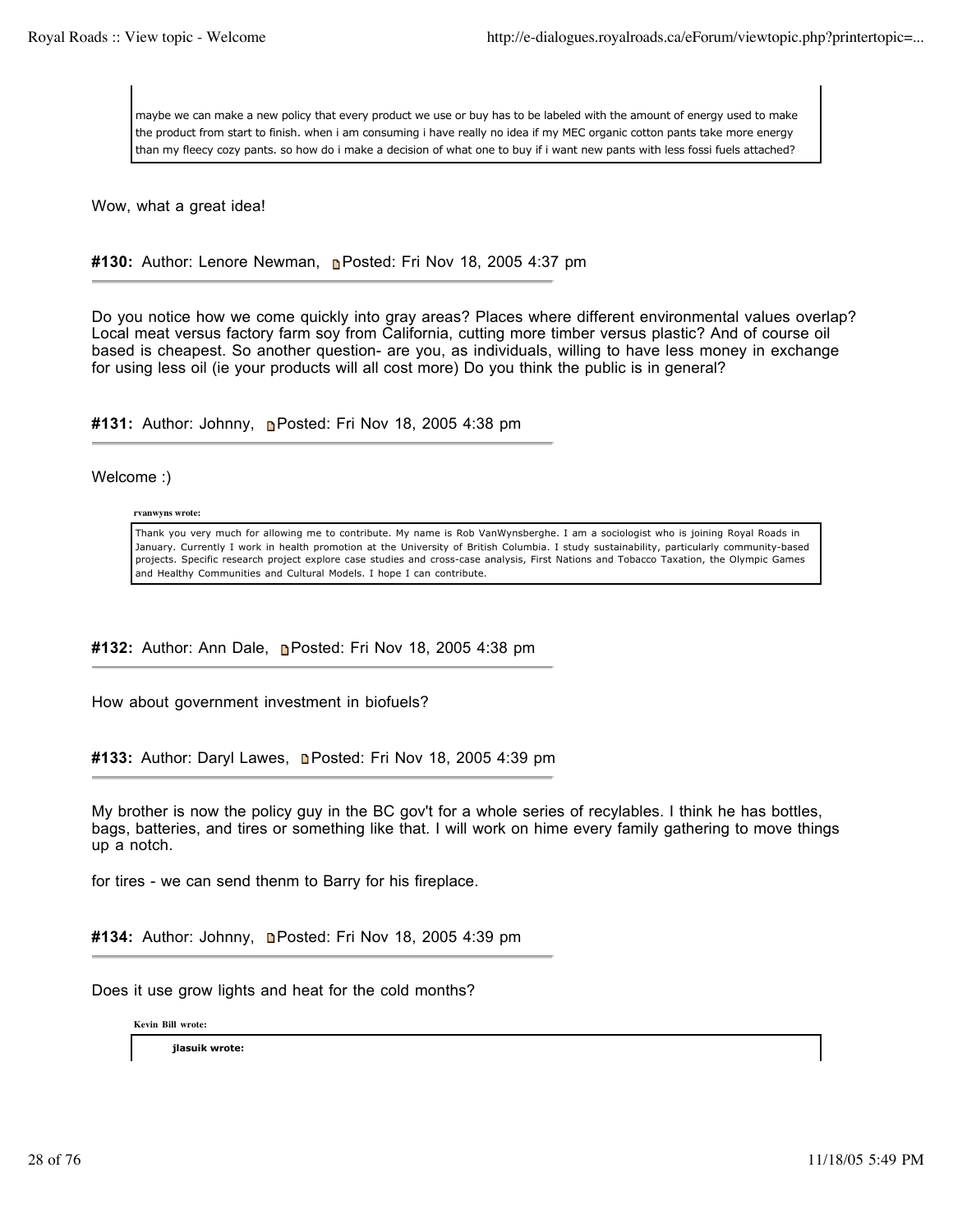**Adrian Paradis wrote:** Reducing your intake of foreign foods as Lenore mentioned works. But, many in Canada are not close to local markets and have this alternative.

This makes me think that if we were more self-sufficinet we would be able to lessen our dependence on goods that travel long distances. Adrian do they have green houses that allow individuals to obtain garden plots up there?

We have a greenhouse in Inuvik where you can grow your own vegetables. I guess the problem is, it is hard to grow a full years supply in a 10ft x 6ft plot

# #135: Author: Adrian Paradis, **Deparation 18, 2005 4:39 pm**

**Lenore Newman wrote:**

Do you notice how we come quickly into gray areas? Places where different environmental values overlap? Local meat versus factory farm soy from California, cutting more timber versus plastic? And of course oil based is cheapest. So another question- are you, as individuals, willing to have less money in exchange for using less oil (ie your products will all cost more) Do you think the public is in general?

I cannot see many famlies with childern willing to spend more money for home basics. No Politician gets re-elected promising to raise taxes or prices.

#136: Author: cpiedt, **Denated: Fri Nov 18, 2005 4:40 pm** 

**Anonymous wrote:**

Other than transportation and heating, I think Johnny touched upon the nature of our product consumption. Packaging always bugs me. I think I'd like to see more "bulk" aisles at the supermarkets where we can keep refilling our containers (plastic, glass, etc.) with shampoo, various foods, household liquids (cleaners), etc. Brian

No kidding. I don't understand the need for having to rip away a layer of plastic, then a layer of cardboard and one more of plastic to get to the product. I don't know what goes on in some people's minds.

**#137:** Author: Dawn, **n**e Posted: Fri Nov 18, 2005 4:40 pm

But then there are still the emissions associated with recycling. Even if you don't drive to drop things off, they're usually transported from the depot to the recycling facility. Around here that tends to be a significant distance. Then there are the emissions directly associated witht he recycling process, to manufacture new items, and to transport them back to the market.

**jalcockwhite wrote:**

I generally re-use everything as much as possible and frequent the recycling depot. I do buy ziploc bags but I wash them out and use them until they are stained and start gathering comments.

But Johnny is right, it's expensive to buy all the eco-friendly products. I'd love to eat everything organic and supply by plastic container cupboard with corn-based products (but I'm sure they're expensive).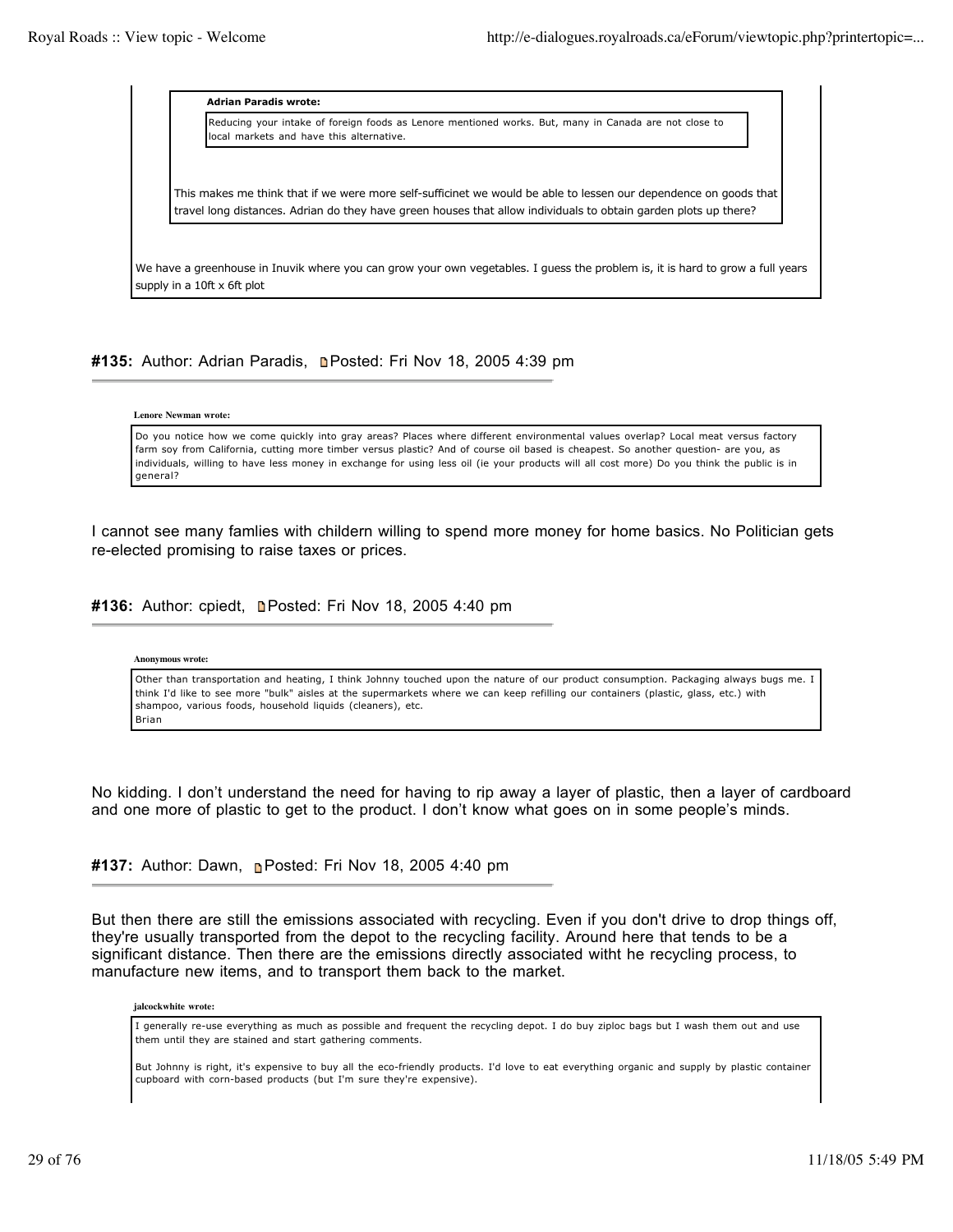I think we need to introduce a new wave of recycling programs - people seem to be getting complacent again.

# **#138:** Author: jlasuik, Posted: Fri Nov 18, 2005 4:40 pm

I agree a new wave is needed. I constantly wonder about what is being recycled when it heads off in the blue box. I for one would like to investigate this more.

**jalcockwhite wrote:**

I generally re-use everything as much as possible and frequent the recycling depot. I do buy ziploc bags but I wash them out and use them until they are stained and start gathering comments.

But Johnny is right, it's expensive to buy all the eco-friendly products. I'd love to eat everything organic and supply by plastic container cupboard with corn-based products (but I'm sure they're expensive).

I think we need to introduce a new wave of recycling programs - people seem to be getting complacent again.

#139: Author: Ann Dale, **Denated: Fri Nov 18, 2005 4:40 pm** 

Lenore, interesting point, I think a movement is happening, Charles Krauthamer from the Washington Post, a conservative journal wrote after Hurricane Katrina that Americans quickly absorped the price increase in oil, and he stated oil should reflect its true cost, and the taxes generated go into more sustainable energy sources.

### **Lenore Newman wrote:**

Do you notice how we come quickly into gray areas? Places where different environmental values overlap? Local meat versus factory farm soy from California, cutting more timber versus plastic? And of course oil based is cheapest. So another question- are you, as individuals, willing to have less money in exchange for using less oil (ie your products will all cost more) Do you think the public is in general?

**#140:** Author: Kevin Bill, Posted: Fri Nov 18, 2005 4:40 pm

**Ann Dale wrote:**

How about government investment in biofuels?

How about government investment in anything other than fossil fuels. The word on the street is that the Mackenzie Gas Project will be 'invested' in by the Government of Canada (smells like a subsidy to me).

#141: Author: Tammy, **Denatation Fill Nov 18, 2005 4:41 pm** 

Jane, I think you are hitting on a good point here that as we learned in environmental economics we need to address the true environmental cost of an item and have this accounted for in the price tag. Then maybe fossil fuels wouldn't seem so "wonderful" and we would move towards other options and reducing consumption in a less resistant fashion.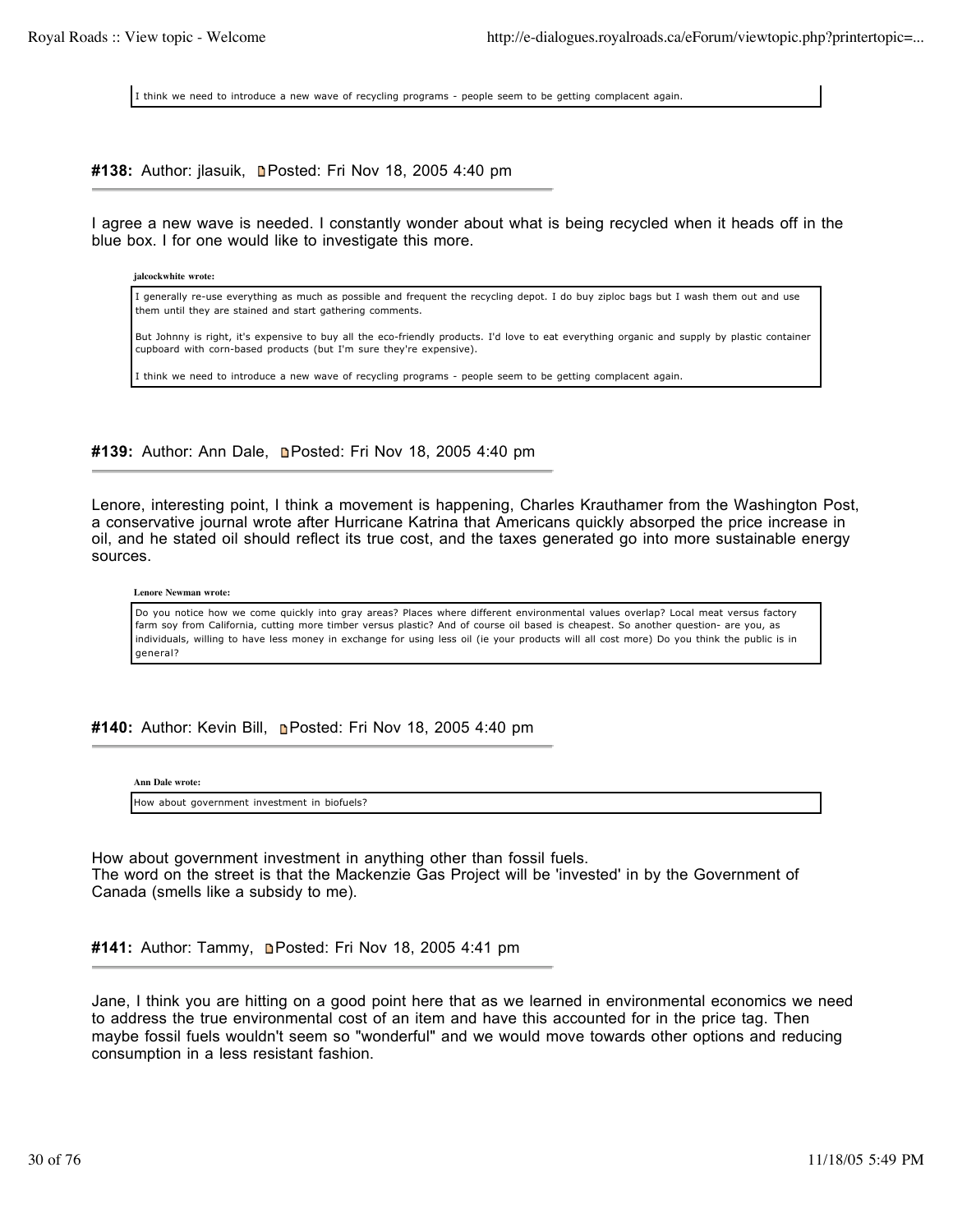#### **jalcockwhite wrote:**

I generally re-use everything as much as possible and frequent the recycling depot. I do buy ziploc bags but I wash them out and use them until they are stained and start gathering comments.

But Johnny is right, it's expensive to buy all the eco-friendly products. I'd love to eat everything organic and supply by plastic container cupboard with corn-based products (but I'm sure they're expensive).

I think we need to introduce a new wave of recycling programs - people seem to be getting complacent again.

#142: Author: Ann Dale, **n**Posted: Fri Nov 18, 2005 4:42 pm

Kevin, great point, imagine if the Federal Government said they would be securing energy futures and diversification by investing in only other than fossil fuels.

**Kevin Bill wrote:**

**Ann Dale wrote:** How about government investment in biofuels?

How about government investment in anything other than fossil fuels. The word on the street is that the Mackenzie Gas Project will be 'invested' in by the Government of Canada (smells like a subsidy to me).

**#143:** Author: Lenore Newman, Posted: Fri Nov 18, 2005 4:42 pm

Catherine brings up a good point. What can we do about overwrapping? No one likes it, but we seem stuck with it. What barriers do you see to more widespread use of bulk and refillables?

**#144:** Author: Johnny, Posted: Fri Nov 18, 2005 4:42 pm

Biofuels can mean a lot of things, cutting trees for firewood, for example. Do you have a speciffic one in mind?

**Ann Dale wrote:**

How about government investment in biofuels?

**#145:** Author: jalcockwhite, Posted: Fri Nov 18, 2005 4:42 pm

I don't think the general public would go for this idea. We've talked about the rat race and how people rely on FF to fuel their busy lives. How could we convince someone that they have to work as hard but for less, just to reduce FF use and save the environment?

Some people may see this as a positive way to preserve the world for future generations. Others may see it as hampering their quest for power and a bigger car.

Again, we are in a gray area. It feels like people are being forced to take the less and give away more. How can we make these alternatives seem desireable?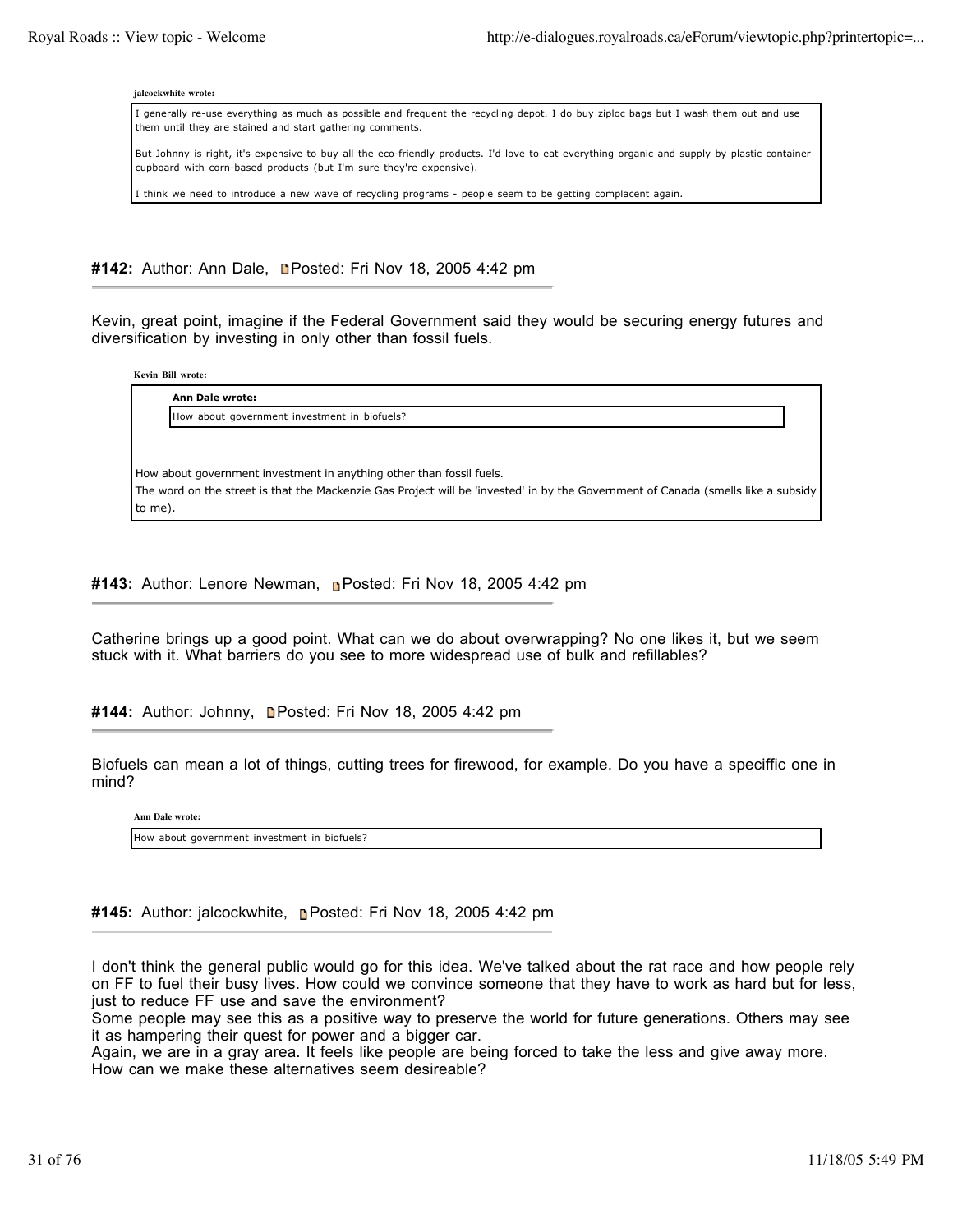#### **Lenore Newman wrote:**

Do you notice how we come quickly into gray areas? Places where different environmental values overlap? Local meat versus factory farm soy from California, cutting more timber versus plastic? And of course oil based is cheapest. So another question- are you, as individuals, willing to have less money in exchange for using less oil (ie your products will all cost more) Do you think the public is in general?

#146: Author: Guest, **n**Posted: Fri Nov 18, 2005 4:42 pm

I think a big thing would be moving towards design for disassembly, composting, recycling...generally a zero waste society. And like Jane alluded to, just a generally more simple, less materialistic and energy-intensive way of living. Brian

#147: Author: Tina Hessdorfer, Posted: Fri Nov 18, 2005 4:42 pm

Did you know that something as simple as ensuring proper air pressure in your vehicles tires can reduce your annual GHGs by at least one eighth of a tonne adn save at least \$50 in fuel costs--AHH the simple things

#148: Author: Dawn, **n**Posted: Fri Nov 18, 2005 4:43 pm

I like that idea too Brian. It would reduce the waste of throwing out a bunch of little containers, the emissions associated with manufacturing the containers, and transportation of the products as the large bulk containers probably wouldn't require as many trips as their smaller and more numerous counterparts.

### **cpiedt wrote:**

**Anonymous wrote:**

Other than transportation and heating, I think Johnny touched upon the nature of our product consumption. Packaging always bugs me. I think I'd like to see more "bulk" aisles at the supermarkets where we can keep refilling our containers (plastic, glass, etc.) with shampoo, various foods, household liquids (cleaners), etc. Brian

No kidding. I don't understand the need for having to rip away a layer of plastic, then a layer of cardboard and one more of plastic to get to the product. I don't know what goes on in some people's minds.

#149: Author: jlasuik, **n**Posted: Fri Nov 18, 2005 4:43 pm

What about the other two R´s Reduce and Reuse. We seem to stress more the recycling aspect. Is this because there is a business to promote this and people making money - therefore recycling has taken off?

**Dawn wrote:**

But then there are still the emissions associated with recycling. Even if you don't drive to drop things off, they're usually transported from the depot to the recycling facility. Around here that tends to be a significant distance. Then there are the emissions directly associated witht he recycling process, to manufacture new items, and to transport them back to the market.

**jalcockwhite wrote:**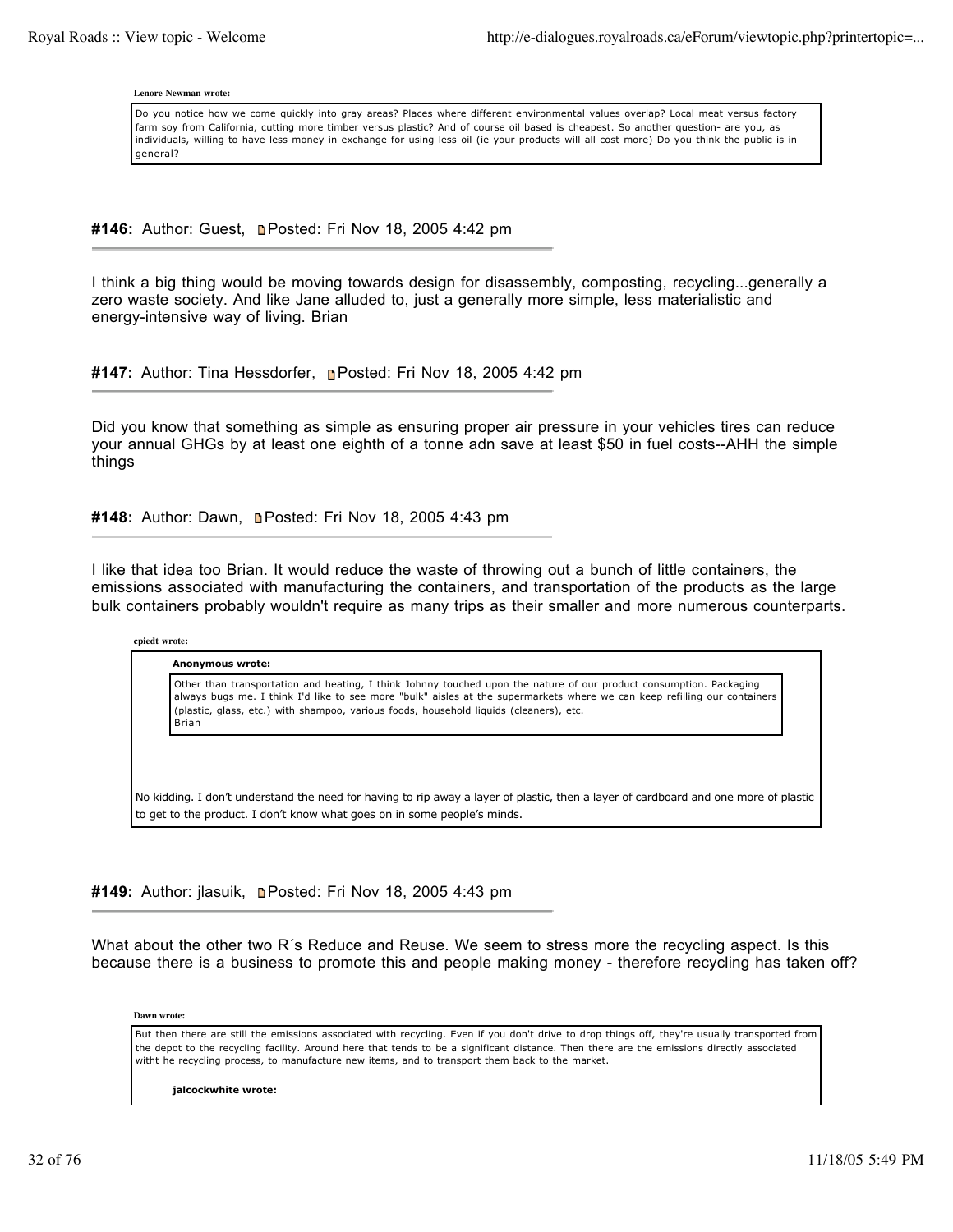I generally re-use everything as much as possible and frequent the recycling depot. I do buy ziploc bags but I wash them out and use them until they are stained and start gathering comments.

But Johnny is right, it's expensive to buy all the eco-friendly products. I'd love to eat everything organic and supply by plastic container cupboard with corn-based products (but I'm sure they're expensive).

I think we need to introduce a new wave of recycling programs - people seem to be getting complacent again.

#150: Author: Kevin Bill, **n**Posted: Fri Nov 18, 2005 4:43 pm

| jlasuik wrote:                                                                                                                                                                                                                         |
|----------------------------------------------------------------------------------------------------------------------------------------------------------------------------------------------------------------------------------------|
| <b>Adrian Paradis wrote:</b>                                                                                                                                                                                                           |
| Reducing your intake of foreign foods as Lenore mentioned works. But, many in Canada are<br>not close to local markets and have this alternative.                                                                                      |
| This makes me think that if we were more self-sufficinet we would be able to lessen our dependence<br>on goods that travel long distances. Adrian do they have green houses that allow individuals to<br>obtain garden plots up there? |

The greenhouse is only open in the summer months, so no lights and little power are required. If you start some of the plants earlier in the year at home, you can get two growing seasons.

**#151:** Author: Adrian Paradis, Posted: Fri Nov 18, 2005 4:43 pm

**Kevin Bill wrote:**

**Ann Dale wrote:** How about government investment in biofuels? How about government investment in anything other than fossil fuels. The word on the street is that the Mackenzie Gas Project will be 'invested' in by the Government of Canada (smells like a subsidy to me).

That ain't happening. The government is going to reduce taxes/royalties and back the APG for their loans. The MPG doesn't want Canada to be a partner in the building.

#152: Author: Monica, **D**Posted: Fri Nov 18, 2005 4:43 pm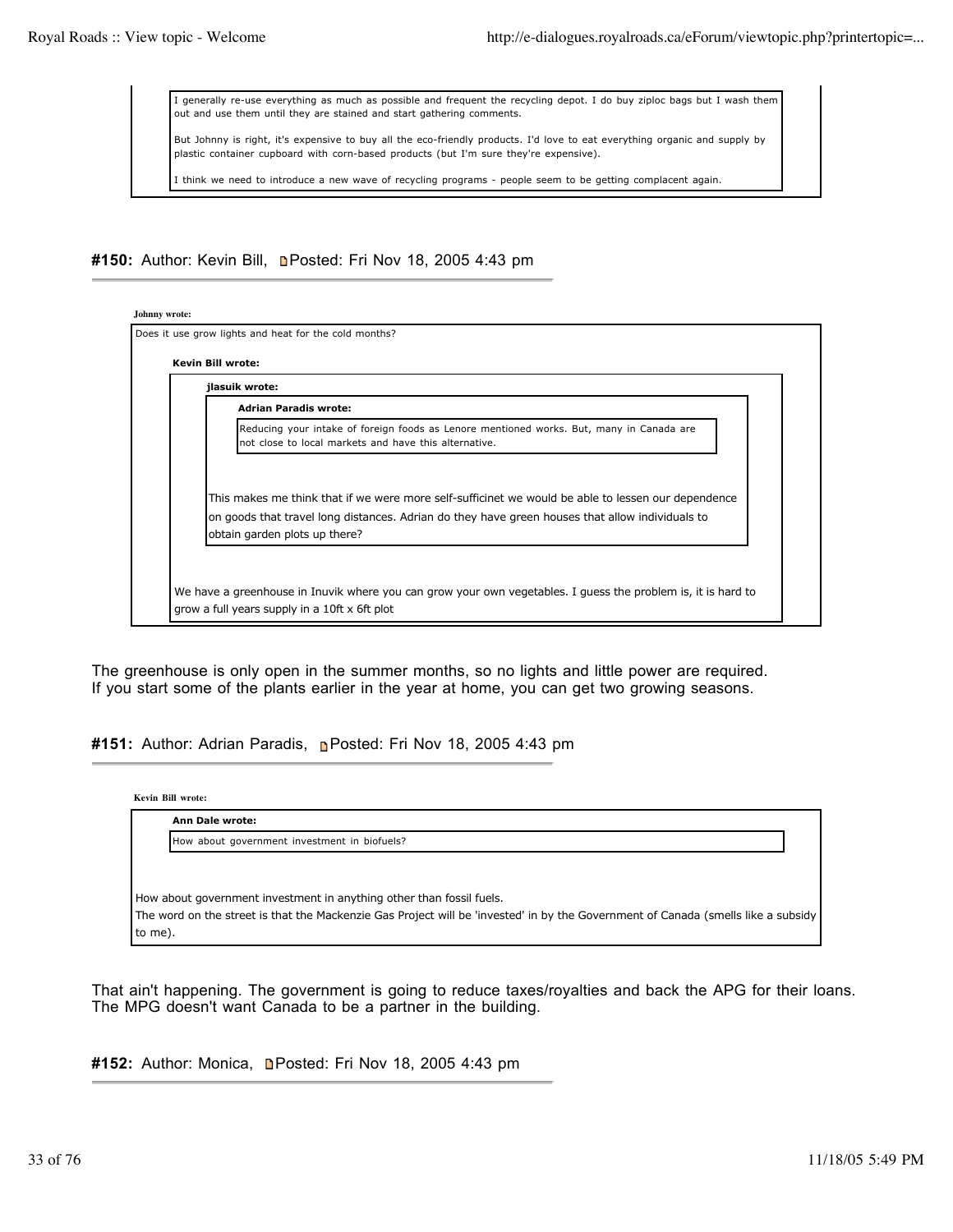#### **Lenore Newman wrote:**

Do you notice how we come quickly into gray areas? Places where different environmental values overlap? Local meat versus factory farm soy from California, cutting more timber versus plastic? And of course oil based is cheapest. So another question- are you, as individuals, willing to have less money in exchange for using less oil (ie your products will all cost more) Do you think the public is in general?

My quick and likely very unpopular answer. No.

#153: Author: Lenore Newman, **n**e Posted: Fri Nov 18, 2005 4:44 pm

Good point, Jason, reduce and reuse are underrated.

#154: Author: Ann Dale, **Denated: Fri Nov 18, 2005 4:44 pm** 

Careful here, the 1970s Conserver Society Project (you will see it all written there what we are talking about) failed because people would not accept doing more with less, and my parents generation associated the project with the Depression. We need to make it sexy, make it fun and make people want to do right and feel good. How?

#### **jalcockwhite wrote:**

I don't think the general public would go for this idea. We've talked about the rat race and how people rely on FF to fuel their busy lives. How could we convince someone that they have to work as hard but for less, just to reduce FF use and save the environment? Some people may see this as a positive way to preserve the world for future generations. Others may see it as hampering their quest for power and a bigger car.

Again, we are in a gray area. It feels like people are being forced to take the less and give away more. How can we make these alternatives seem desireable?

### **Lenore Newman wrote:**

Do you notice how we come quickly into gray areas? Places where different environmental values overlap? Local meat versus factory farm soy from California, cutting more timber versus plastic? And of course oil based is cheapest. So another question- are you, as individuals, willing to have less money in exchange for using less oil (ie your products will all cost more) Do you think the public is in general?

## #155: Author: b1jackson, **n**Posted: Fri Nov 18, 2005 4:45 pm

#### **Lenore Newman wrote:**

Do you notice how we come quickly into gray areas? Places where different environmental values overlap? Local meat versus factory farm soy from California, cutting more timber versus plastic? And of course oil based is cheapest. So another question- are you, as individuals, willing to have less money in exchange for using less oil (ie your products will all cost more) Do you think the public is in general?

I knew someone would bring Economics into it. Is Charles online here or what? It comes down to willingness to pay. Yes, I am willing to pay slightly more for certain things. I too am doing some extra insulating projects, and buying CF lightbulbs but I can only afford to be so green. I switched to a more efficient car for daily commute but my big V8 4x4 is parked in the garage for my weekend trips to the woods or fun in the snow.

**#156:** Author: jodi jane friesen, **n**Posted: Fri Nov 18, 2005 4:45 pm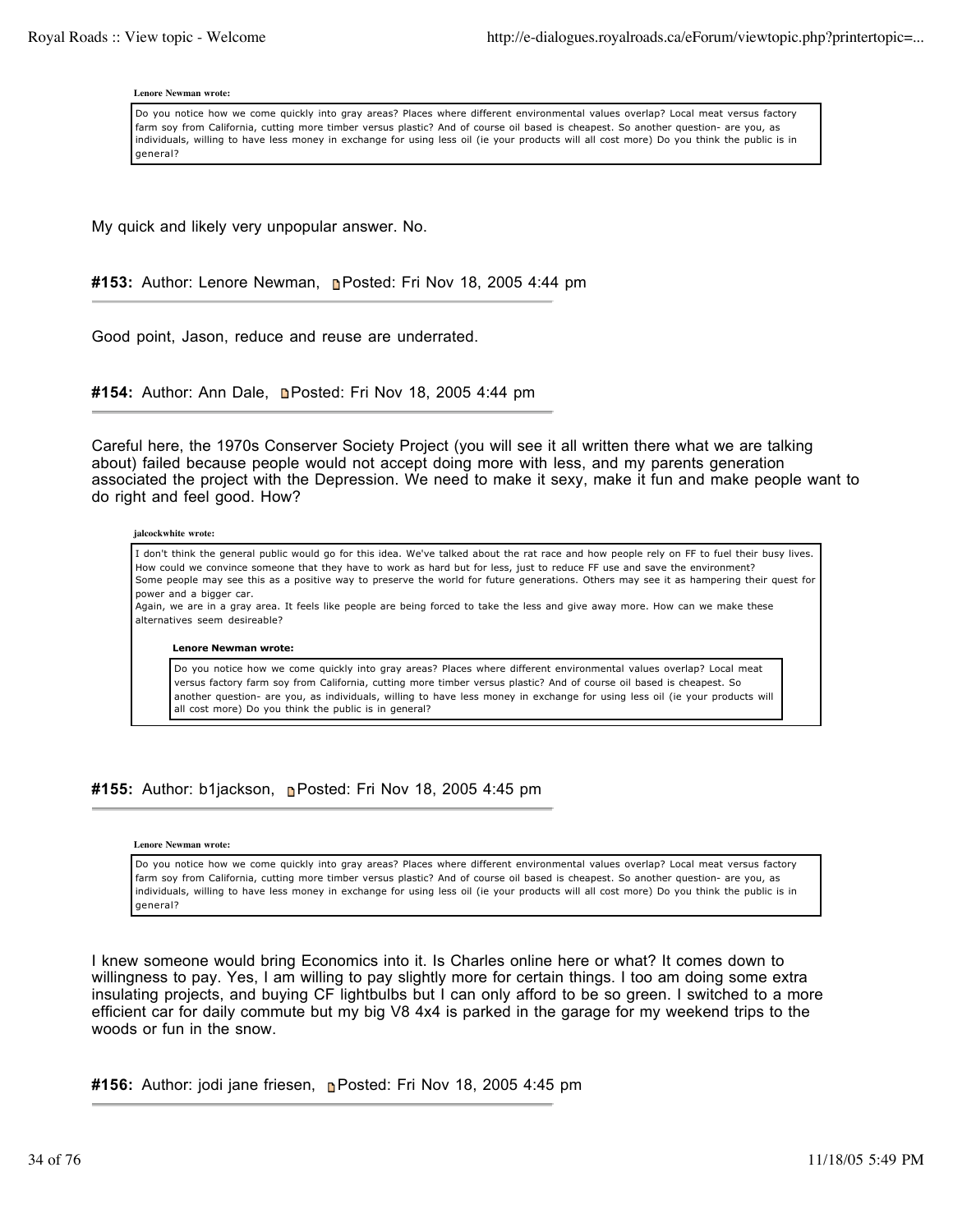I myself am willing to have less money in exchange for using less oil, however, for the public in general I think it depends on how much much money they can afford to spend. As someone put it already, survival is most importaint. Many people cant afford alternative choices, suchas the more expensive organic products. There are though alternatives that perhaps just people need to be aware of. Some communities such as hazelton have First Nation initiatives for villages supplying local grown food baskets at low costs to educate and premote community heath, and cuts back on that ff transport use.

**Lenore Newman wrote:**

Do you notice how we come quickly into gray areas? Places where different environmental values overlap? Local meat versus factory farm soy from California, cutting more timber versus plastic? And of course oil based is cheapest. So another question- are you, as individuals, willing to have less money in exchange for using less oil (ie your products will all cost more) Do you think the public is in general?

#157: Author: Amy Wilson, **n**Posted: Fri Nov 18, 2005 4:45 pm

I am willing and I think a reasonable amount of society (in developed nations) are willing to pay more.

I think government should subsidize biofuels (and other alternatives) since they do it for the fossil fuel industry. I thought the point of subsidies was to help industries out until they become self sufficient?

The BC goven is going to start subsidizing wind power, by not charging rent for turbines on crown land - for specified period.

#158: Author: Guest, **Densted: Fri Nov 18, 2005 4:45 pm** 

I think alot of people think that they need to make major changes to make a real difference. i think more awareness of liitle things will help build momentum.

**Tina Hessdorfer wrote:**

Did you know that something as simple as ensuring proper air pressure in your vehicles tires can reduce your annual GHGs by at least one eighth of a tonne adn save at least \$50 in fuel costs--AHH the simple things

**#159:** Author: Adrian Paradis, Posted: Fri Nov 18, 2005 4:46 pm

**Adrian Paradis wrote:**

| <b>Ann Dale wrote:</b>                                                                                     |
|------------------------------------------------------------------------------------------------------------|
| How about government investment in biofuels?                                                               |
|                                                                                                            |
|                                                                                                            |
| How about government investment in anything other than fossil fuels.                                       |
|                                                                                                            |
| The word on the street is that the Mackenzie Gas Project will be 'invested' in by the Government of Canada |

Canada to be a partner in the building.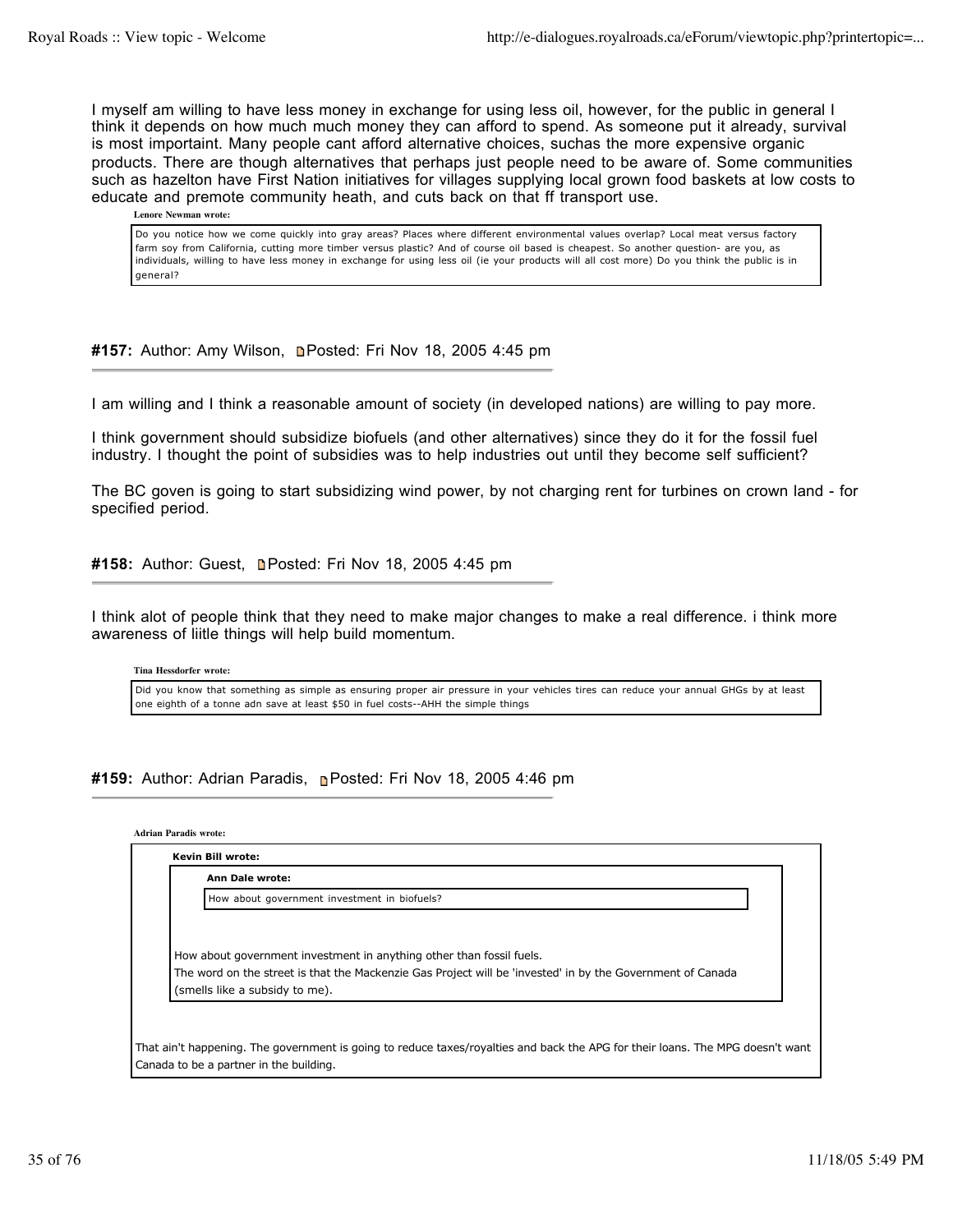Sorry Kevin. I misunderstood what was posted. The Government is 'subsidizing' the project witha better tax system. Have you seen the annoucement today if the JRP is going ahead?

**#160:** Author: Johnny, Posted: Fri Nov 18, 2005 4:47 pm

Recycling is popular becasue it is difficult to find a reuse for a lot of things and even when we set out to reduce, the choices just aren't there. Therefore, we end up with a lot of 'junk' that we're glad to have taken off ors hands, and we feel good because it is gone to be recycled into someother useless item.

| jlasuik wrote: |                                                                                                                                                                                                                                                                                                                                                                                                                |  |
|----------------|----------------------------------------------------------------------------------------------------------------------------------------------------------------------------------------------------------------------------------------------------------------------------------------------------------------------------------------------------------------------------------------------------------------|--|
|                | What about the other two R's Reduce and Reuse. We seem to stress more the recycling aspect. Is this because there is a business to<br>promote this and people making money - therefore recycling has taken off?                                                                                                                                                                                                |  |
|                | Dawn wrote:                                                                                                                                                                                                                                                                                                                                                                                                    |  |
| market.        | But then there are still the emissions associated with recycling. Even if you don't drive to drop things off, they're usually<br>transported from the depot to the recycling facility. Around here that tends to be a significant distance. Then there are the<br>emissions directly associated witht he recycling process, to manufacture new items, and to transport them back to the<br>jalcockwhite wrote: |  |
|                | I generally re-use everything as much as possible and frequent the recycling depot. I do buy ziploc bags<br>but I wash them out and use them until they are stained and start gathering comments.                                                                                                                                                                                                              |  |
|                | But Johnny is right, it's expensive to buy all the eco-friendly products. I'd love to eat everything organic<br>and supply by plastic container cupboard with corn-based products (but I'm sure they're expensive).                                                                                                                                                                                            |  |
|                | I think we need to introduce a new wave of recycling programs - people seem to be getting complacent<br>again.                                                                                                                                                                                                                                                                                                 |  |

# #161: Author: Monica, **n**Posted: Fri Nov 18, 2005 4:47 pm

**Tina Hessdorfer wrote:**

Did you know that something as simple as ensuring proper air pressure in your vehicles tires can reduce your annual GHGs by at least one eighth of a tonne adn save at least \$50 in fuel costs--AHH the simple things

Tina, you have a lot of interesting stats. I recently attended a group of workshops put on by Natural Resources Canada, and I learned a lot of "spot the savings" idea like the ones you have mentioned.

#162: Author: Guest, **Posted: Fri Nov 18, 2005 4:47 pm** 

**Lenore Newman wrote:**

Catherine brings up a good point. What can we do about overwrapping? No one likes it, but we seem stuck with it. What barriers do you see to more widespread use of bulk and refillables?

I think the reason we see so much packaging is partially to advertise what's inside and also the need to seal things so they stay fresh during transportation. So if time and preservation is the issue, I'd side with people who want to see more emphasis on buying locally produced goods. This way they could be produced and consumed quickly due to a short transportation route. Brian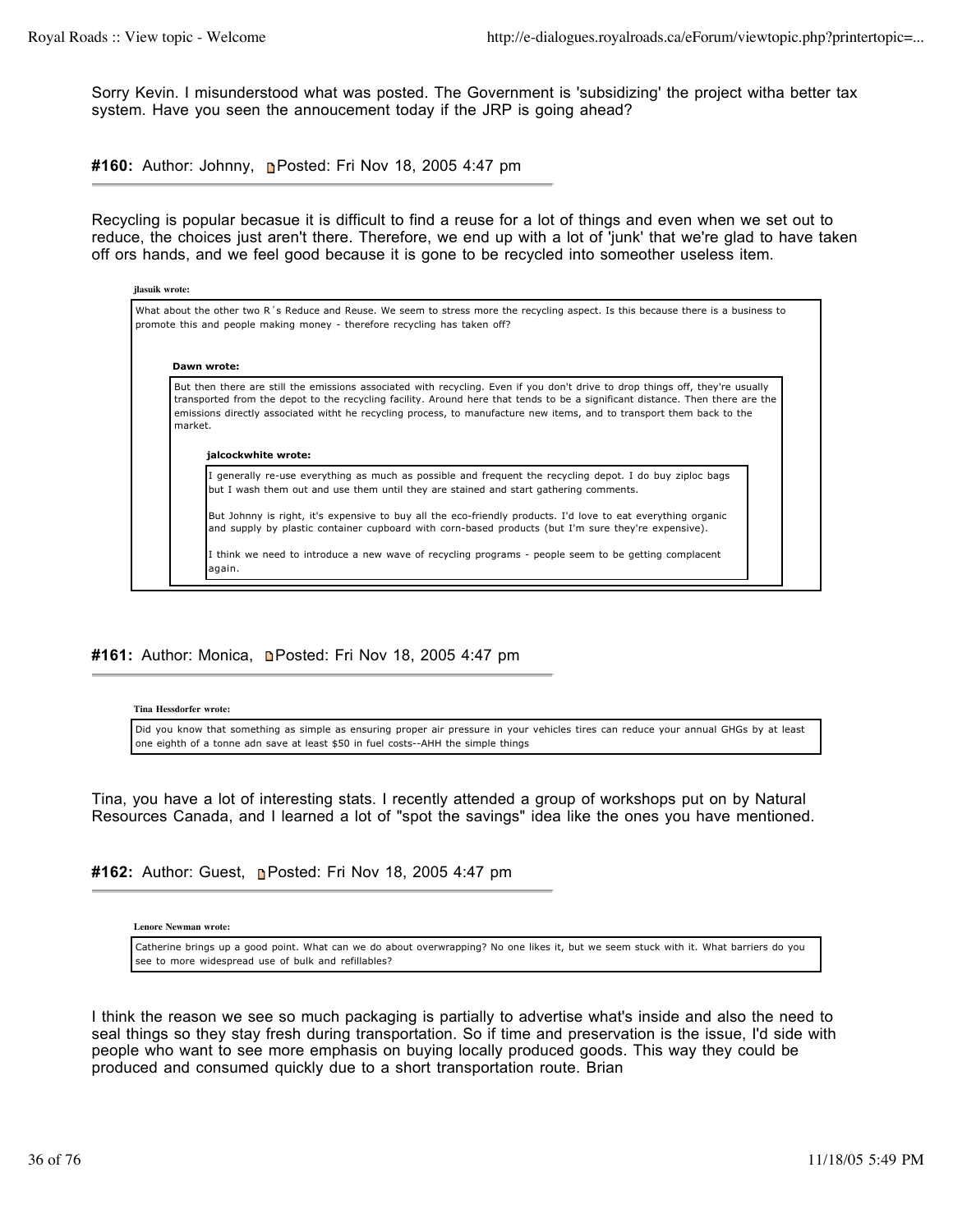#163: Author: shawn samborsky, **n**Posted: Fri Nov 18, 2005 4:47 pm

Tammy and Jane:

Not to be pessimistic but as far as the change in mindset goes I think there will need to be a bit of shock therapy to society in terms of expense and availability of energy. These are the things that seem to affect change. Trying to convince the public that the environmental issue is important while security, the economy, healthcare and the dozens of other issues that they are confronted are important as well.

#164: Author: Lenore Newman, **Denated: Fri Nov 18, 2005 4:48 pm** 

Ann and Monica have a point. Doing less is only ok if people don't notice they have less. The trick is somehow making these little changes seem exciting and appealing.

**#165:** Author: jlasuik, Posted: Fri Nov 18, 2005 4:48 pm

I guess if it did it would use energy , but electricity rather than FF. Maybe even solar or wind rather than electricity.

| jlasuik wrote:                                                                                                                                                                                                                         |
|----------------------------------------------------------------------------------------------------------------------------------------------------------------------------------------------------------------------------------------|
| <b>Adrian Paradis wrote:</b>                                                                                                                                                                                                           |
| Reducing your intake of foreign foods as Lenore mentioned works. But, many in Canada are<br>not close to local markets and have this alternative.                                                                                      |
| This makes me think that if we were more self-sufficinet we would be able to lessen our dependence<br>on goods that travel long distances. Adrian do they have green houses that allow individuals to<br>obtain garden plots up there? |

#166: Author: Dawn, **Denated: Fri Nov 18, 2005 4:48 pm** 

I don't think the general public is really willing to pay more to reduce fossil fuel use. Money is a powerful influence. Just look at all the small local businesses that close due to the pressure of big chains. People aren't willing to pay more to support these places even though they typically provide greater direct benefits to the local economy. Likewise, I don't think they're willing to pay alot more to preserve the environment. Not unless there was a fundamental shift in societal values. If society looked down on the individuals who drove to work and left the lights on people might now be as inclined to do it.

**jalcockwhite wrote:**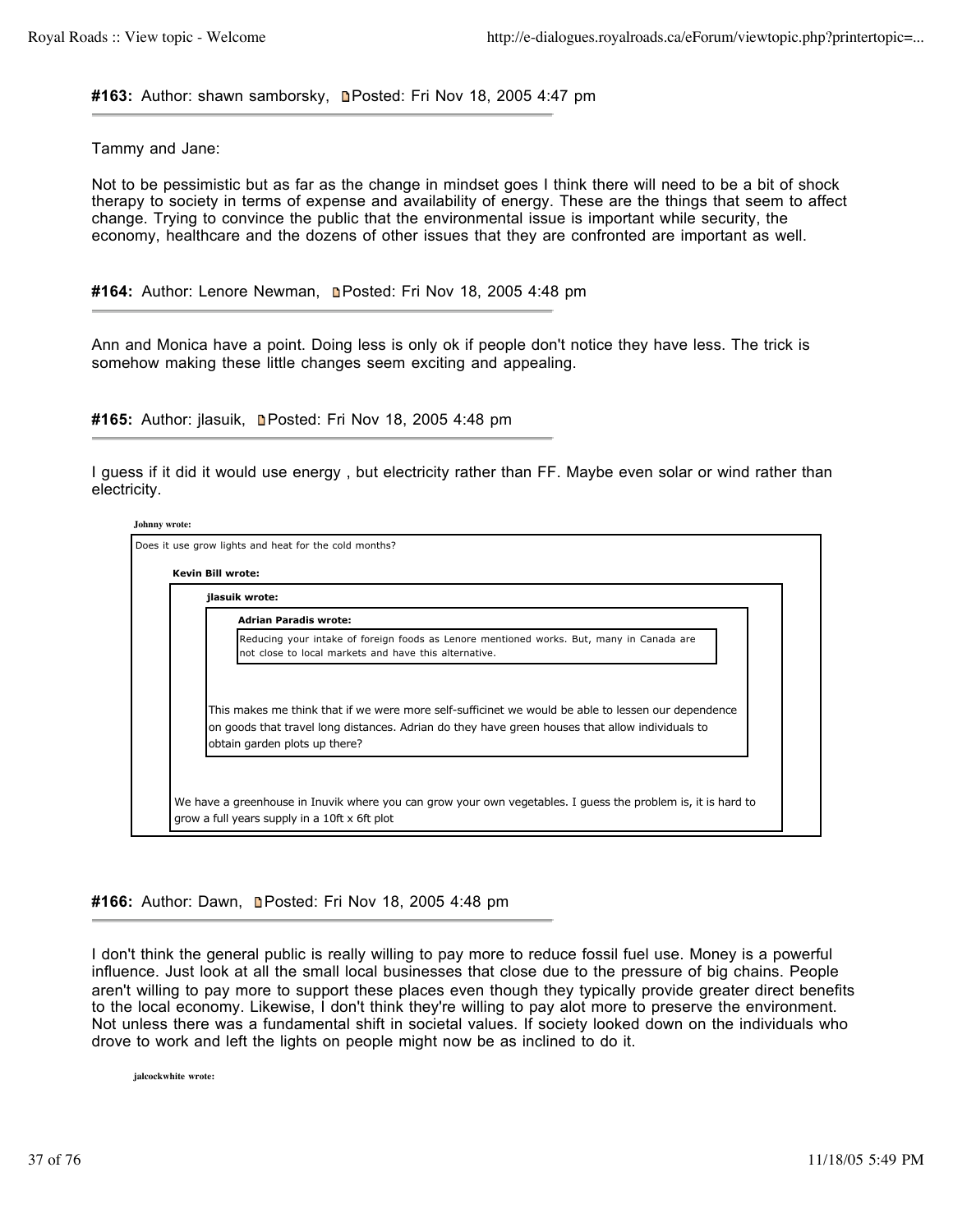I don't think the general public would go for this idea. We've talked about the rat race and how people rely on FF to fuel their busy lives. How could we convince someone that they have to work as hard but for less, just to reduce FF use and save the environment? Some people may see this as a positive way to preserve the world for future generations. Others may see it as hampering their quest for power and a bigger car. Again, we are in a gray area. It feels like people are being forced to take the less and give away more. How can we make these alternatives seem desireable? **Lenore Newman wrote:** Do you notice how we come quickly into gray areas? Places where different environmental values overlap? Local meat

versus factory farm soy from California, cutting more timber versus plastic? And of course oil based is cheapest. So another question- are you, as individuals, willing to have less money in exchange for using less oil (ie your products will all cost more) Do you think the public is in general?

### **#167:** Author: Kevin Bill, Posted: Fri Nov 18, 2005 4:48 pm

| <b>Adrian Paradis wrote:</b>                                                                                                                                                         |  |
|--------------------------------------------------------------------------------------------------------------------------------------------------------------------------------------|--|
| <b>Adrian Paradis wrote:</b>                                                                                                                                                         |  |
| <b>Kevin Bill wrote:</b>                                                                                                                                                             |  |
| <b>Ann Dale wrote:</b>                                                                                                                                                               |  |
| How about government investment in biofuels?                                                                                                                                         |  |
|                                                                                                                                                                                      |  |
| How about government investment in anything other than fossil fuels.                                                                                                                 |  |
| The word on the street is that the Mackenzie Gas Project will be 'invested' in by the Government of<br>Canada (smells like a subsidy to me).                                         |  |
|                                                                                                                                                                                      |  |
| That ain't happening. The government is going to reduce taxes/royalties and back the APG for their loans. The MPG<br>doesn't want Canada to be a partner in the building.            |  |
|                                                                                                                                                                                      |  |
| Didn't see the announcement, but heard some stuff through the rumour mill. Looks like I'd better get to work on my<br>Committee's intervention!!                                     |  |
| Sorry Kevin. I misunderstood what was posted. The Government is 'subsidizing' the project witha better tax system. Have you<br>seen the annoucement today if the JRP is going ahead? |  |

### #168: Author: Faron Knott, **Posted: Fri Nov 18, 2005 4:49 pm**

**Lenore Newman wrote:**

Do you notice how we come quickly into gray areas? Places where different environmental values overlap? Local meat versus factory farm soy from California, cutting more timber versus plastic? And of course oil based is cheapest. So another question- are you, as individuals, willing to have less money in exchange for using less oil (ie your products will all cost more) Do you think the public is in general?

I don't think the general public is getting the message and will remain complacent until it hits where it hurts, the pocket book, or having to do without. On my drive home from work tonight I passed by a couple of houses that were fully decorated for Christmas ... its not even December. A portion of our electricity comes from oil-fired burners; I enjoy the Christmas season when it comes around, but this is going to far. Try explaining to these people that they are adding to global warming.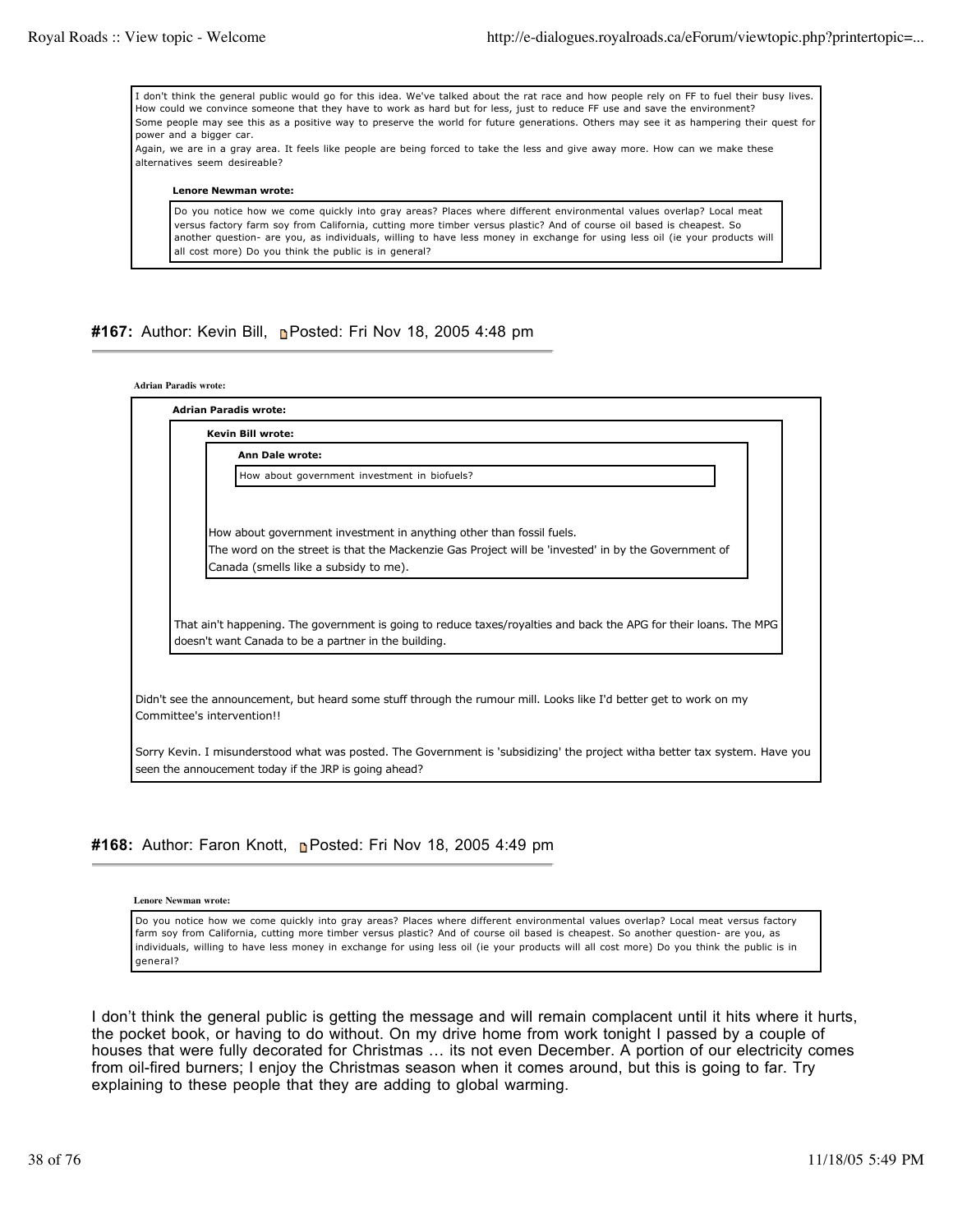#169: Author: jalcockwhite, **Denated: Fri Nov 18, 2005 4:49 pm** 

If stores were supplied with more bulk products and reuseable containers rather than plastic bags, people would use them. The only issue would then be: where do they go afterwards?

**#170:** Author: Meghan King, Posted: Fri Nov 18, 2005 4:50 pm

It seems I am having Faron's problem and I have been showing up as guest. It Meghan by the way. Recycling is great but I know even in my community the things one can recycle is quite limited. It seems great when you purchase things with the little recycle symbol, but it doesnt do much good if you still end up throwing it in the trash.

|                | Recycling is popular becasue it is difficult to find a reuse for a lot of things and even when we set out to reduce, the choices just aren't<br>there. Therefore, we end up with a lot of 'junk' that we're glad to have taken off ors hands, and we feel good because it is gone to be<br>recycled into someother useless item.                                                                                          |
|----------------|---------------------------------------------------------------------------------------------------------------------------------------------------------------------------------------------------------------------------------------------------------------------------------------------------------------------------------------------------------------------------------------------------------------------------|
| jlasuik wrote: |                                                                                                                                                                                                                                                                                                                                                                                                                           |
|                | What about the other two R's Reduce and Reuse. We seem to stress more the recycling aspect. Is this because there is a<br>business to promote this and people making money - therefore recycling has taken off?                                                                                                                                                                                                           |
|                |                                                                                                                                                                                                                                                                                                                                                                                                                           |
|                | Dawn wrote:                                                                                                                                                                                                                                                                                                                                                                                                               |
|                | But then there are still the emissions associated with recycling. Even if you don't drive to drop things off,<br>they're usually transported from the depot to the recycling facility. Around here that tends to be a<br>significant distance. Then there are the emissions directly associated witht he recycling process, to<br>manufacture new items, and to transport them back to the market.<br>jalcockwhite wrote: |
|                | I generally re-use everything as much as possible and frequent the recycling depot. I do buy<br>ziploc bags but I wash them out and use them until they are stained and start gathering<br>comments.                                                                                                                                                                                                                      |
|                | But Johnny is right, it's expensive to buy all the eco-friendly products. I'd love to eat<br>everything organic and supply by plastic container cupboard with corn-based products (but<br>I'm sure they're expensive).                                                                                                                                                                                                    |
|                |                                                                                                                                                                                                                                                                                                                                                                                                                           |

### #171: Author: Ann Dale, **n**Posted: Fri Nov 18, 2005 4:50 pm

I quite agree with you, when you go into organic food stores in Victoria and one chicken breast costs \$7.00. Do we want to create an elite food source, or would buying locally, in season and often organic induce more change than just buying organic? Business is business, there are still 7 different types of organic shampoos in these stores, do we need that, do we even want that?

#### **jodi jane friesen wrote:**

I myself am willing to have less money in exchange for using less oil, however, for the public in general I think it depends on how much much money they can afford to spend. As someone put it already, survival is most importaint. Many people cant afford alternative choices, suchas the more expensive organic products. There are though alternatives that perhaps just people need to be aware of. Some communities such as hazelton have First Nation initiatives for villages supplying local grown food baskets at low costs to educate and premote community heath, and cuts back on that ff transport use.

**Lenore Newman wrote:**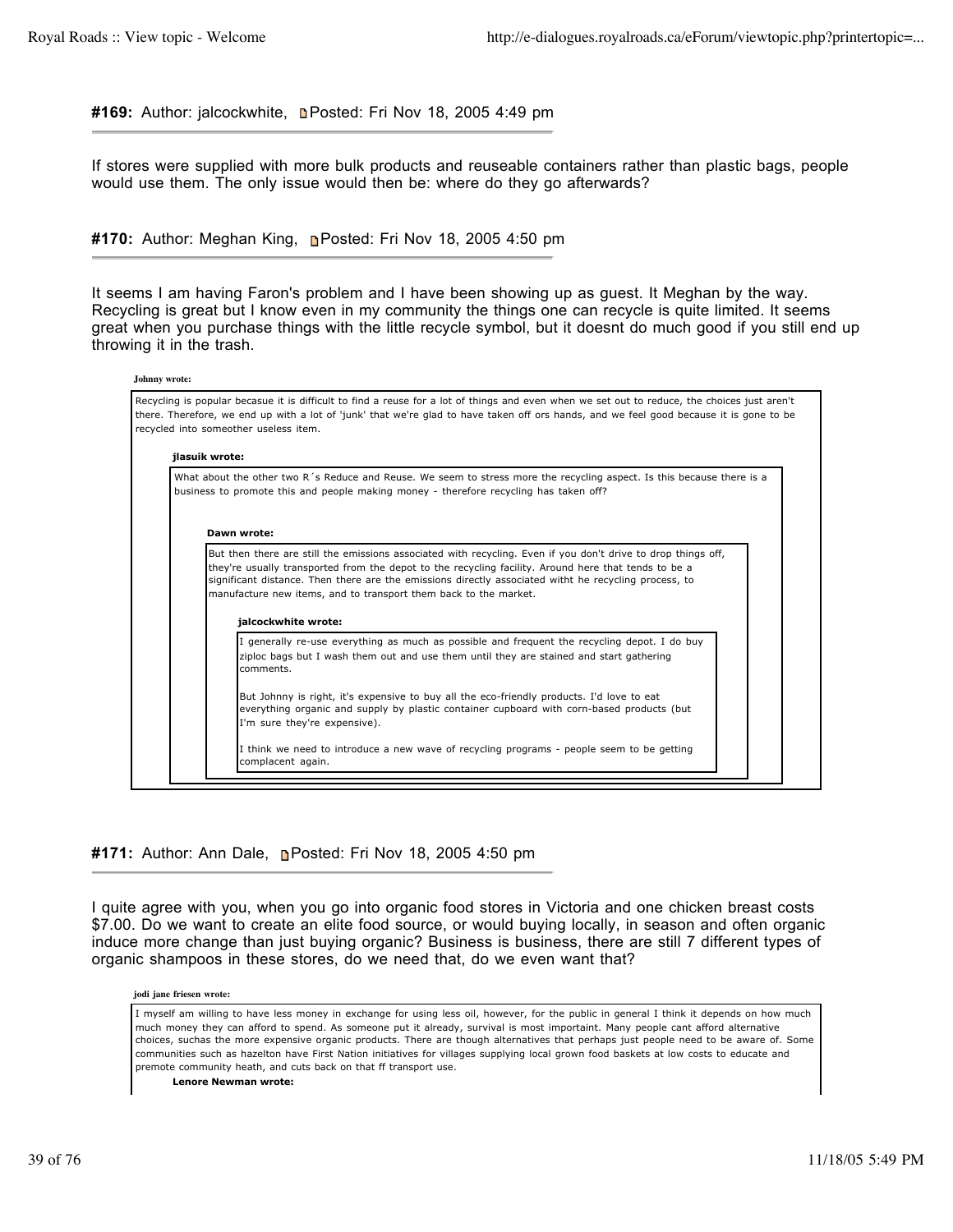Do you notice how we come quickly into gray areas? Places where different environmental values overlap? Local meat versus factory farm soy from California, cutting more timber versus plastic? And of course oil based is cheapest. So another question- are you, as individuals, willing to have less money in exchange for using less oil (ie your products will all cost more) Do you think the public is in general?

Last edited by Ann Dale on Fri Nov 18, 2005 4:50 pm; edited 1 time in total

# **#172:** Author: Adrian Paradis, Posted: Fri Nov 18, 2005 4:50 pm

Electricity created by diesel generators. Or is the power station fully turned to Natural Gas with the little pipeline in town? Kevin?

| Does it use grow lights and heat for the cold months?                                                                                             |
|---------------------------------------------------------------------------------------------------------------------------------------------------|
| <b>Kevin Bill wrote:</b>                                                                                                                          |
| jlasuik wrote:                                                                                                                                    |
| <b>Adrian Paradis wrote:</b>                                                                                                                      |
| Reducing your intake of foreign foods as Lenore mentioned works. But, many in<br>Canada are not close to local markets and have this alternative. |
| This makes me think that if we were more self-sufficinet we would be able to lessen our                                                           |
| dependence on goods that travel long distances. Adrian do they have green houses that<br>allow individuals to obtain garden plots up there?       |

#173: Author: Tina Hessdorfer, **n**Posted: Fri Nov 18, 2005 4:51 pm

| Monica wrote: |  |  |
|---------------|--|--|
|---------------|--|--|

| Did you know that something as simple as ensuring proper air pressure in your vehicles tires can reduce your annual<br>GHGs by at least one eighth of a tonne adn save at least \$50 in fuel costs--AHH the simple things |
|---------------------------------------------------------------------------------------------------------------------------------------------------------------------------------------------------------------------------|
|                                                                                                                                                                                                                           |
|                                                                                                                                                                                                                           |
| Tina, you have a lot of interesting stats. I recently attended a group of workshops put on by Natural Resources Canada, and I                                                                                             |

yah, our department is pushing the one-tonne challenge so i have learnt alot through the gov't of canada hand guide. I just find that people think the solution to the problem is too big to handle, but as mentioned small steps are a great start. So many of our employees come from northern communities that don't have recycling depots, etc so they feel they can't contribute. So we are stressing the other R's like reducing and reusing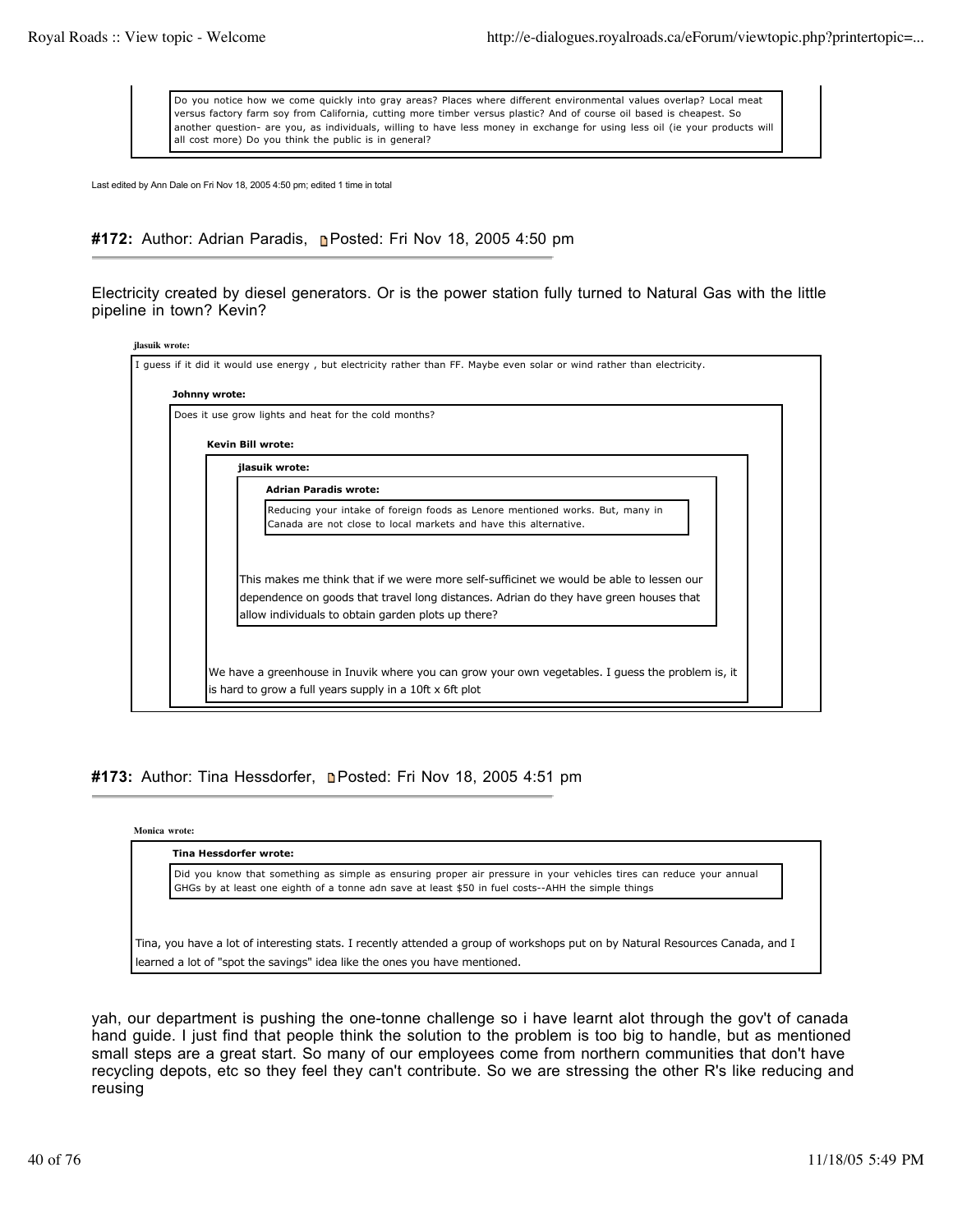#174: Author: b1jackson, **n**Posted: Fri Nov 18, 2005 4:51 pm

**Lenore Newman wrote:**

Catherine brings up a good point. What can we do about overwrapping? No one likes it, but we seem stuck with it. What barriers do you see to more widespread use of bulk and refillables?

Packaging does prevent a pretty good sneeze barrier. Take a look sometime in the grocery aisle of a big supermarket how many little sticky fingers picking through the bulk items....candy, etc. I buy spices in bulk but thats about it. Shampoo or cooking oil as Brian mentioned, not bad idea but I think the marketing people would complain if their latest, greatest shampoo with some rare plant as an additive for extra shine was simply dumped into a big ACME shampoo bucket. Like the stuff Willie Coyote always uses!

#175: Author: jalcockwhite, **n**Posted: Fri Nov 18, 2005 4:51 pm

How does freshness apply to some piece of home hardware or plastic kids toys? I'd say that kind of packaging is completely unnecessary.

**Anonymous wrote:**

**Lenore Newman wrote:**

Catherine brings up a good point. What can we do about overwrapping? No one likes it, but we seem stuck with it. What barriers do you see to more widespread use of bulk and refillables?

I think the reason we see so much packaging is partially to advertise what's inside and also the need to seal things so they stay fresh during transportation. So if time and preservation is the issue, I'd side with people who want to see more emphasis on buying locally produced goods. This way they could be produced and consumed quickly due to a short transportation route. Brian

**#176:** Author: jlasuik, Posted: Fri Nov 18, 2005 4:52 pm

So how can we make money off reducing and reusing? There are profit made from recycling. I don´t think the general public is willing to make less mola.

**Lenore Newman wrote:** Good point, Jason, reduce and reuse are underrated.

#177: Author: jodi jane friesen, **n**Posted: Fri Nov 18, 2005 4:52 pm

I think the government should shift the subsidies from ff to biofuels. It can be cost -competitive with cas and allow canada to invest energy dollars nationally. One quote from National Resource Defense Council, 2004. Growing Energy,

How Biofuels Can Help End America's Oil Dependence. Site accessed November 14, 2005. http://www.nrdc.org/air/energy/biofuels/biofuels.pdf says that in the US alone crops to make fuels could provide farmers with profits of more than \$5 Billion per year. The ff infastructure can also be a base for the biofuel industry as well. Heres where we can use all that Mcdonolds french fry oil!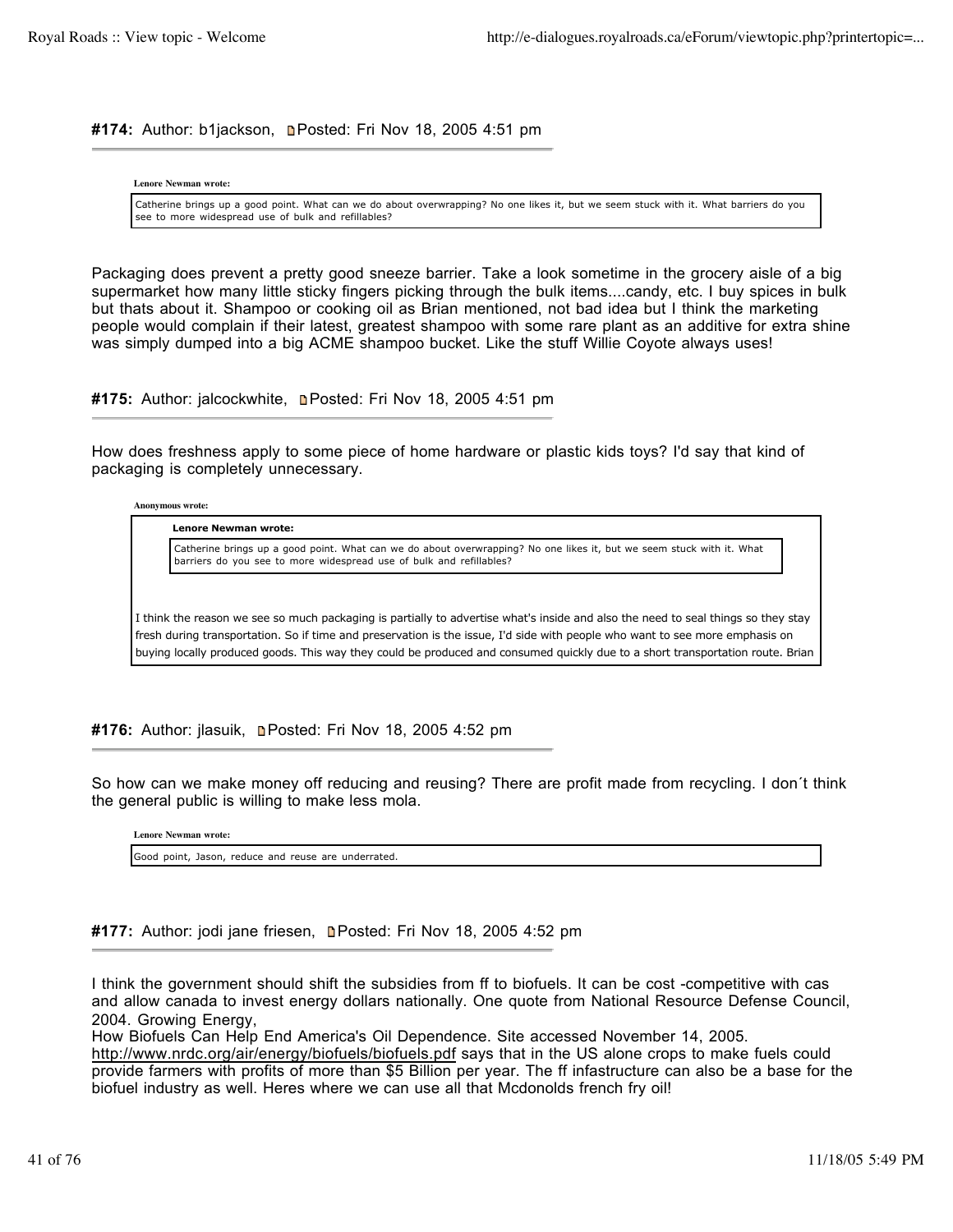National Renewable Energy Laboratory, Learning About Renewable Energy and Efficiency. Site accessed November 15, 2005. http://www.nrel.gov/learning

### says

**Johnny wrote:**

Biofuels can mean a lot of things, cutting trees for firewood, for example. Do you have a speciffic one in mind? **Ann Dale wrote:** How about government investment in biofuels?

## **#178:** Author: Monica, Posted: Fri Nov 18, 2005 4:52 pm

**Anonymous wrote:**

**Lenore Newman wrote:**

Catherine brings up a good point. What can we do about overwrapping? No one likes it, but we seem stuck with it. What barriers do you see to more widespread use of bulk and refillables?

I think the reason we see so much packaging is partially to advertise what's inside and also the need to seal things so they stay fresh during transportation. So if time and preservation is the issue, I'd side with people who want to see more emphasis on buying locally produced goods. This way they could be produced and consumed quickly due to a short transportation route. Brian

Very good point Brian, and being in the food industry, most of our R&D is currently going into shelf life and packaging is definately a large part of this. Now, we have to remember that this is consumer driven.

**#179:** Author: Tammy, Posted: Fri Nov 18, 2005 4:53 pm

How to make conservation sexy?

Well, I think we are actually doing that with the younger generation (but not enough with the current generation). I think the new trend in jobs is environmental technicians. The school system has fully integrated environmental issues into the curicculum and is seems to be spewing out budding environmentalists. A lot of at home behaviors are changed because the kids pressure the parents to act. So, in some ways we are making progress.

**#180:** Author: Tammy, Posted: Fri Nov 18, 2005 4:53 pm

How to make conservation sexy?

Well, I think we are actually doing that with the younger generation (but not enough with the current generation). I think the new trend in jobs is environmental technicians. The school system has fully integrated environmental issues into the curicculum and is seems to be spewing out budding environmentalists. A lot of at home behaviors are changed because the kids pressure the parents to act. So, in some ways we are making progress.

**#181:** Author: Kevin Bill, Posted: Fri Nov 18, 2005 4:55 pm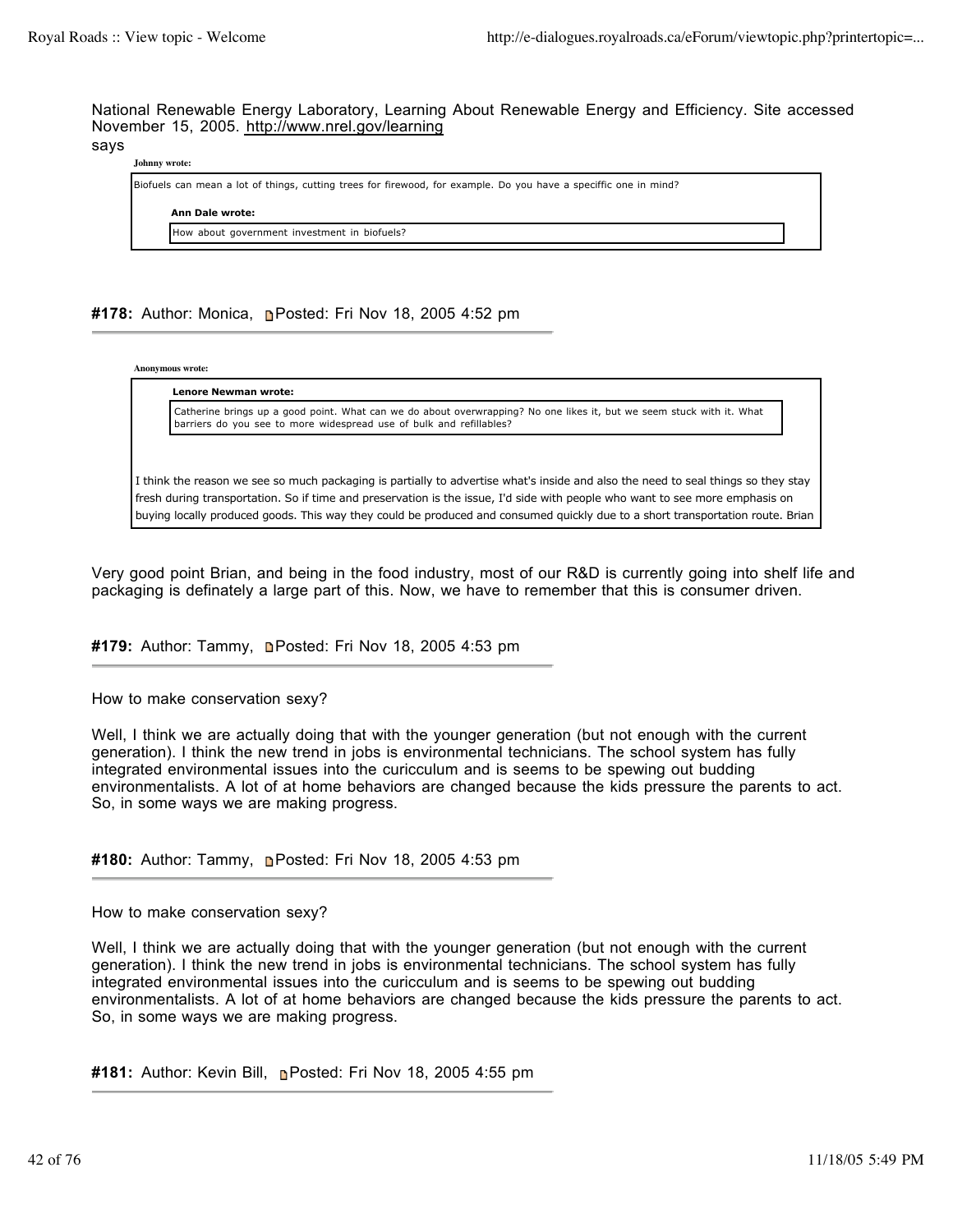

The town power generator is now changed over to natural gas. Gas is now available for home heating as well, but can cost alot. We just switched over the furnace in our house, for \$2500, so I guess I was willing-to-pay, but many people aren't

**#182:** Author: jalcockwhite, Posted: Fri Nov 18, 2005 4:55 pm

I agree with you completely. Shock therapy is a must. It is easy to turn a blind eye to something that you can make go "away". Whereas impacts to health and education hit home.

I can't even convince people at my work to stop getting the plastic covering put over their uniforms after dry cleaning. It's not like they are going to get dirty from hanging in their office. I called the company and they had no idea what to do with the plastic - even though it is stamped with recycle symbol. So much for a producer having a plan. You should check out the website (ALSCO), they talk about environmentalism but don't even understand basic concepts - at least over the phone.

|  | shawn samborsky wrote: |  |
|--|------------------------|--|
|--|------------------------|--|

Tammy and Jane:

Not to be pessimistic but as far as the change in mindset goes I think there will need to be a bit of shock therapy to society in terms of expense and availability of energy. These are the things that seem to affect change. Trying to convince the public that the environmental issue is important while security, the economy, healthcare and the dozens of other issues that they are confronted are important as well.

#183: Author: Tina Hessdorfer, **Denated: Fri Nov 18, 2005 4:55 pm** 

**jlasuik wrote:**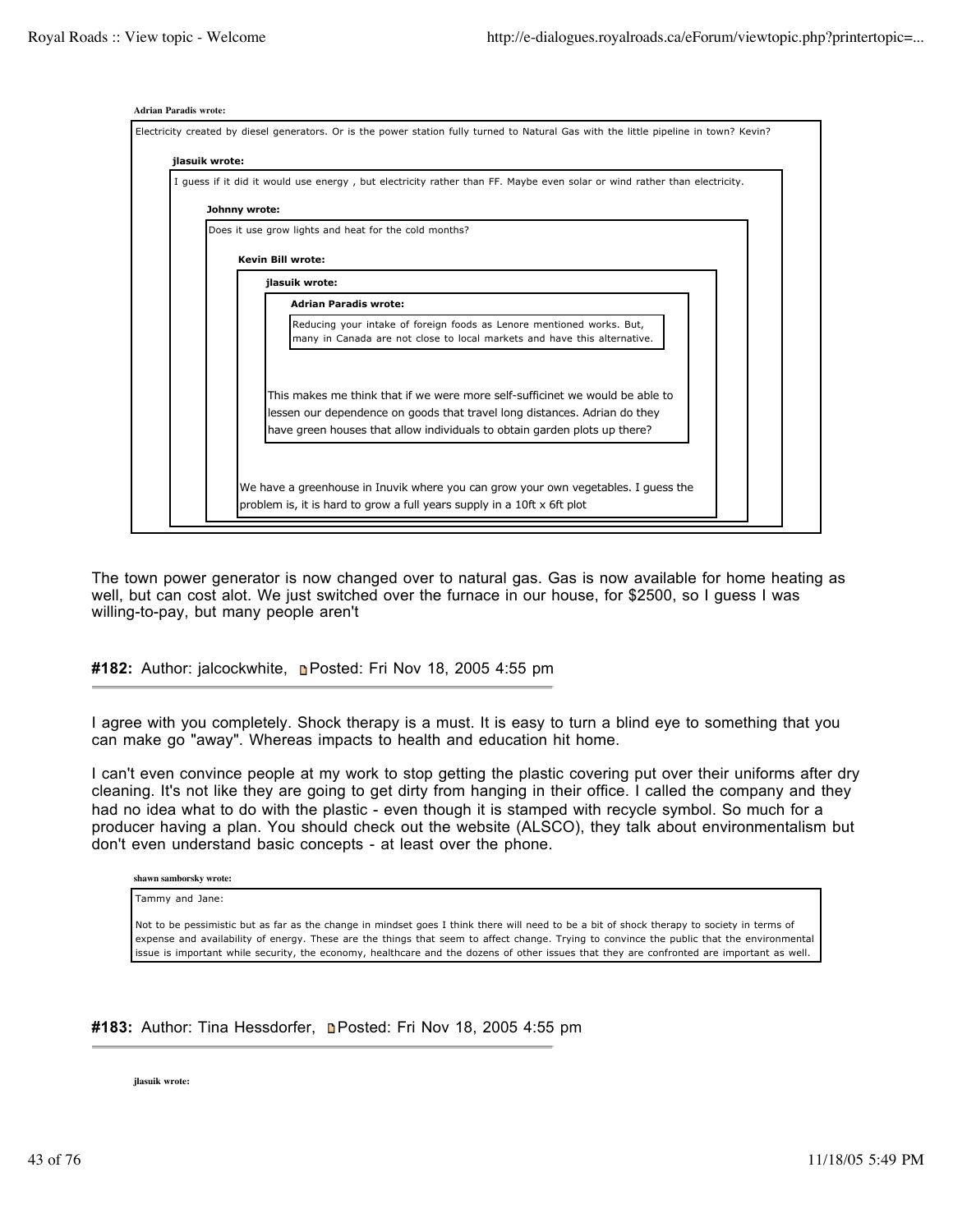So how can we make money off reducing and reusing? There are profit made from recycling. I don´t think the general public is willing to make less mola.

**Lenore Newman wrote:**

Good point, Jason, reduce and reuse are underrated.

The individual doesn't make money, but they will save in the long run, by purchasing less goods

#184: Author: jodi jane friesen, **n**Posted: Fri Nov 18, 2005 4:56 pm

I totally agree, yesterday I broke my nails, hurt my teeth and nearly pulled a muscle getting into a stupid plastic package. I hear its also for anti theft making the packages so rediculusly large. I cant think of what to do other than write the company and complain and get all your friends to do it too.

**cpiedt wrote: Anonymous wrote:** Other than transportation and heating, I think Johnny touched upon the nature of our product consumption. Packaging always bugs me. I think I'd like to see more "bulk" aisles at the supermarkets where we can keep refilling our containers (plastic, glass, etc.) with shampoo, various foods, household liquids (cleaners), etc. Brian

No kidding. I don't understand the need for having to rip away a layer of plastic, then a layer of cardboard and one more of plastic to get to the product. I don't know what goes on in some people's minds.

#185: Author: Tina Hessdorfer, **n**Posted: Fri Nov 18, 2005 4:57 pm

**Tammy wrote:**

How to make conservation sexy?

Well, I think we are actually doing that with the younger generation (but not enough with the current generation). I think the new trend in jobs is environmental technicians. The school system has fully integrated environmental issues into the curicculum and is seems to be spewing out budding environmentalists. A lot of at home behaviors are changed because the kids pressure the parents to act. So, in some ways we are making progress.

Celebrity endorsements and reality tv shows????

#186: Author: Meghan King, **n**Posted: Fri Nov 18, 2005 4:57 pm

I think we really need to live more simply, and take the little extra time it may take to use reusable grocery bags, or not use disposable containers for you lunch. We need to back away from using things just because they are more convenient. For example, sure cleaning to tiolet isnt the most glamourous job but do we really need disposable Lysol toilet brusshes and Swiffer Dusters???

**jlasuik wrote:**

So how can we make money off reducing and reusing? There are profit made from recycling. I don´t think the general public is willing to make less mola.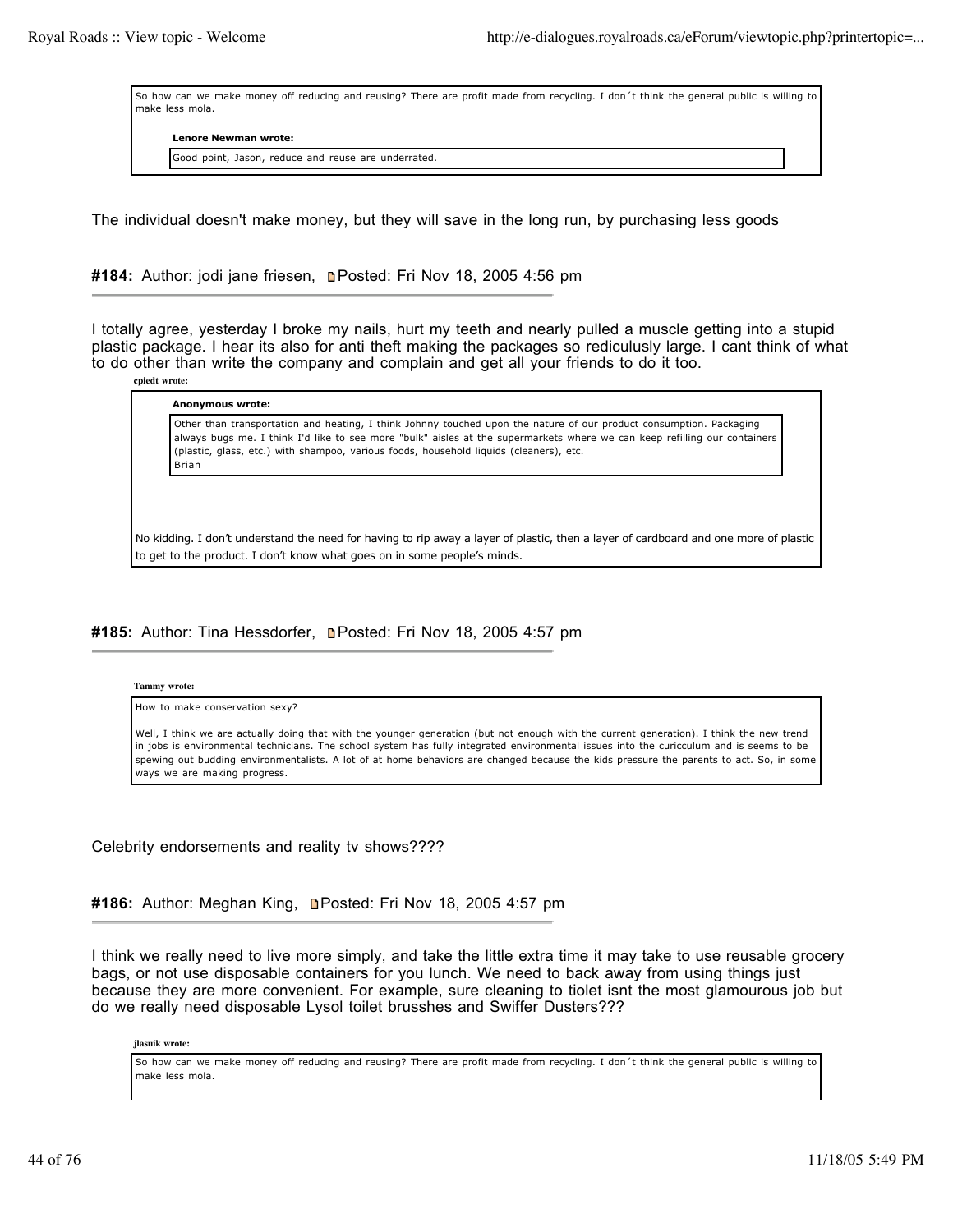**Lenore Newman wrote:**

Good point, Jason, reduce and reuse are underrated.

#187: Author: Guest, **Denated: Fri Nov 18, 2005 4:57 pm** 

| jlasuik wrote: |                                                                                                                                                            |
|----------------|------------------------------------------------------------------------------------------------------------------------------------------------------------|
|                | So how can we make money off reducing and reusing? There are profit made from recycling. I don't think the general public is willing to<br>make less mola. |
|                | Lenore Newman wrote:                                                                                                                                       |
|                | Good point, Jason, reduce and reuse are underrated.                                                                                                        |
|                |                                                                                                                                                            |

Might be a policy question eh jason? I say tradeable permits (that was my answer for everything). Kidding!

Actually a sin tax type system for non-reusables might be as close as we get

**#188:** Author: Andrew Marshall, Posted: Fri Nov 18, 2005 4:57 pm

I agree that reducing and reusing aspects have been forgotten or pushed to the side. I think that companies should refocus their efforts on these aspects when designing new products. Incentives should be established to generate innovative engineered products that have more than one use. Hey Kramer did it with his 2-in-1 design of a coffee table book that also could be used as an actual coffee table.

**jlasuik wrote:**

|         | Dawn wrote:                                                                                                                                                                                                                                                                                                                                                                                                    |
|---------|----------------------------------------------------------------------------------------------------------------------------------------------------------------------------------------------------------------------------------------------------------------------------------------------------------------------------------------------------------------------------------------------------------------|
| market. | But then there are still the emissions associated with recycling. Even if you don't drive to drop things off, they're usually<br>transported from the depot to the recycling facility. Around here that tends to be a significant distance. Then there are the<br>emissions directly associated witht he recycling process, to manufacture new items, and to transport them back to the<br>jalcockwhite wrote: |
|         | I generally re-use everything as much as possible and frequent the recycling depot. I do buy ziploc bags<br>but I wash them out and use them until they are stained and start gathering comments.                                                                                                                                                                                                              |
|         |                                                                                                                                                                                                                                                                                                                                                                                                                |

#189: Author: cpiedt, **n**Posted: Fri Nov 18, 2005 4:57 pm

**Ann Dale wrote:**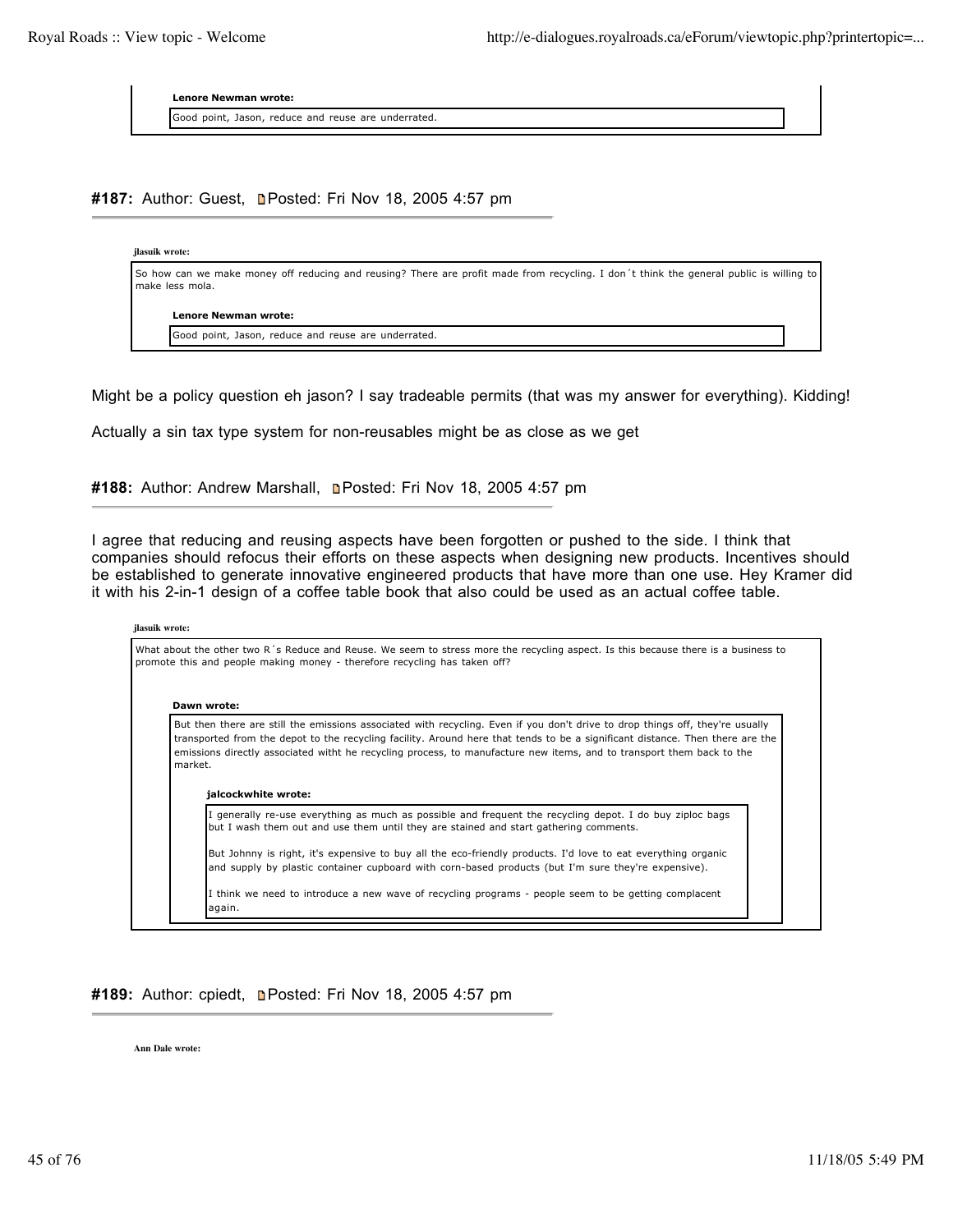Careful here, the 1970s Conserver Society Project (you will see it all written there what we are talking about) failed because people would not accept doing more with less, and my parents generation associated the project with the Depression. We need to make it sexy, make it fun and make people want to do right and feel good. How?

#### **jalcockwhite wrote:**

I don't think the general public would go for this idea. We've talked about the rat race and how people rely on FF to fuel their busy lives. How could we convince someone that they have to work as hard but for less, just to reduce FF use and save the environment? Some people may see this as a positive way to preserve the world for future generations. Others may see it as hampering their quest for power and a bigger car. Again, we are in a gray area. It feels like people are being forced to take the less and give away more. How can we make these alternatives seem desireable? **Lenore Newman wrote:** Do you notice how we come quickly into gray areas? Places where different environmental values overlap? Local meat versus factory farm soy from California, cutting more timber versus plastic? And of course oil based is cheapest. So another question- are you, as individuals, willing to have less money in exchange for using less oil (ie your products will all cost more) Do you think the public is in general?

Personally, I don't want a lot of stuff, because it would just sit around my house and get dusty, making me look dirty (I don't dust). I don't want big house because I would have to spend my time cleaning it and I would rather have time to do other stuff. My current place is 800 some square feet and I love it. It's clean from top to bottom in about ½ and hour. Great for when my mother in law decides to give me a surprise visit. I think people need to realize that they would have more time if they go back to a simple life. Don't we all want more time?

**#190:** Author: Guest, **Posted: Fri Nov 18, 2005 4:57 pm** 

| unnecessary. | How does freshness apply to some piece of home hardware or plastic kids toys? I'd say that kind of packaging is completely                                                                                                      |
|--------------|---------------------------------------------------------------------------------------------------------------------------------------------------------------------------------------------------------------------------------|
|              | Anonymous wrote:                                                                                                                                                                                                                |
|              | Lenore Newman wrote:                                                                                                                                                                                                            |
|              | Catherine brings up a good point. What can we do about overwrapping? No one likes it, but we seem stuck<br>with it. What barriers do you see to more widespread use of bulk and refillables?                                    |
|              | I think the reason we see so much packaging is partially to advertise what's inside and also the need to seal                                                                                                                   |
|              | things so they stay fresh during transportation. So if time and preservation is the issue, I'd side with people who<br>want to see more emphasis on buying locally produced goods. This way they could be produced and consumed |
|              |                                                                                                                                                                                                                                 |

Good point Jane. For many items the packaging seems unnecessary. It's also interesting that one reason for extra packaging is to "size-up" certain goods that are targetted by shoplifters. More packaging makes it harder to hide under a coat. They also need something to attach alarm sensors to. But generally, there's simply too much packaging on things.

| #191: Author: shawn samborsky, <b>n</b> Posted: Fri Nov 18, 2005 4:57 pm |  |  |  |  |
|--------------------------------------------------------------------------|--|--|--|--|
|--------------------------------------------------------------------------|--|--|--|--|

**jlasuik wrote:**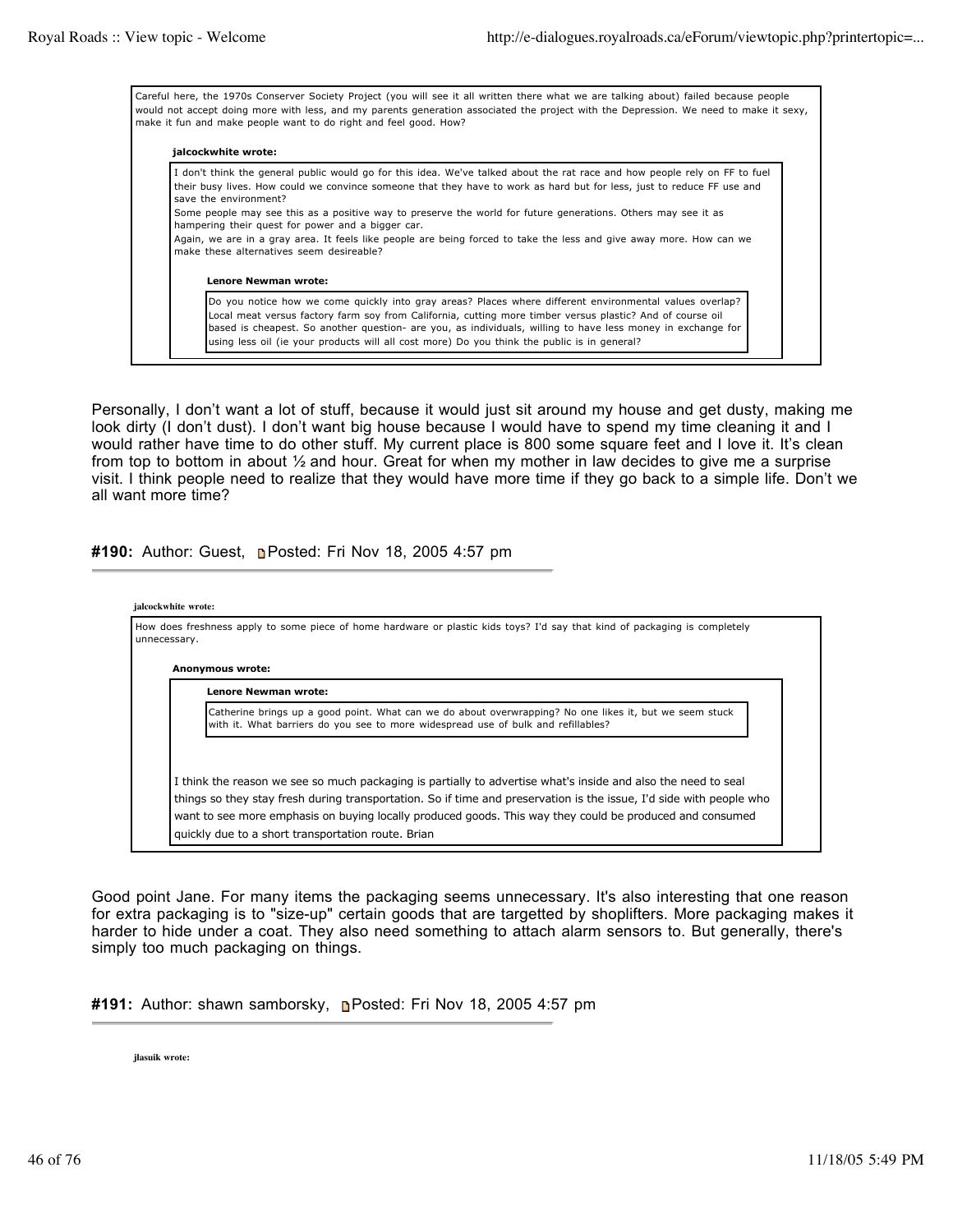So how can we make money off reducing and reusing? There are profit made from recycling. I don´t think the general public is willing to make less mola.

**Lenore Newman wrote:**

Good point, Jason, reduce and reuse are underrated.

Might be a policy question eh jason? I say tradeable permits (that was my answer for everything). Kidding!

Actually a sin tax type system for non-reusables might be as close as we get

**#192:** Author: Johnny, Posted: Fri Nov 18, 2005 4:58 pm

I just made a bag of microwave popcorn. I feel so guilty. The kernels are in a paper bag (soaked in edible oil product),over-wrapped with a plastic bag, and in a box. The energy to pop the stuff just emitted about 30 grams of CO2. Sigh :(

**jalcockwhite wrote:**

How does freshness apply to some piece of home hardware or plastic kids toys? I'd say that kind of packaging is completely unnecessary.

**Anonymous wrote:**

**Lenore Newman wrote:**

Catherine brings up a good point. What can we do about overwrapping? No one likes it, but we seem stuck with it. What barriers do you see to more widespread use of bulk and refillables?

I think the reason we see so much packaging is partially to advertise what's inside and also the need to seal things so they stay fresh during transportation. So if time and preservation is the issue, I'd side with people who want to see more emphasis on buying locally produced goods. This way they could be produced and consumed quickly due to a short transportation route. Brian

#193: Author: Guest, **n**Posted: Fri Nov 18, 2005 4:59 pm

That was me (Brian) who made the packaging for anti-theft comments. This "guest" ID situation can be a challenge.

#194: Author: Lenore Newman, **n**Posted: Fri Nov 18, 2005 4:59 pm

Wow, this has been great so far, and I have been leading, very slowly to a point- this kind of thinking is called "etherialization" of the economy, that is trying to disconnect as much as possible from using tons and tons of physical resources. The problem is that it is harder than we thought...I pose another question, slightly unrelated but an interesting example...it was though that the invention of computers would lead to a paperless office- why then, do we use more paper in business than ever- why did this particular etherialization fail?

**#195:** Author: Kevin Bill, Posted: Fri Nov 18, 2005 4:59 pm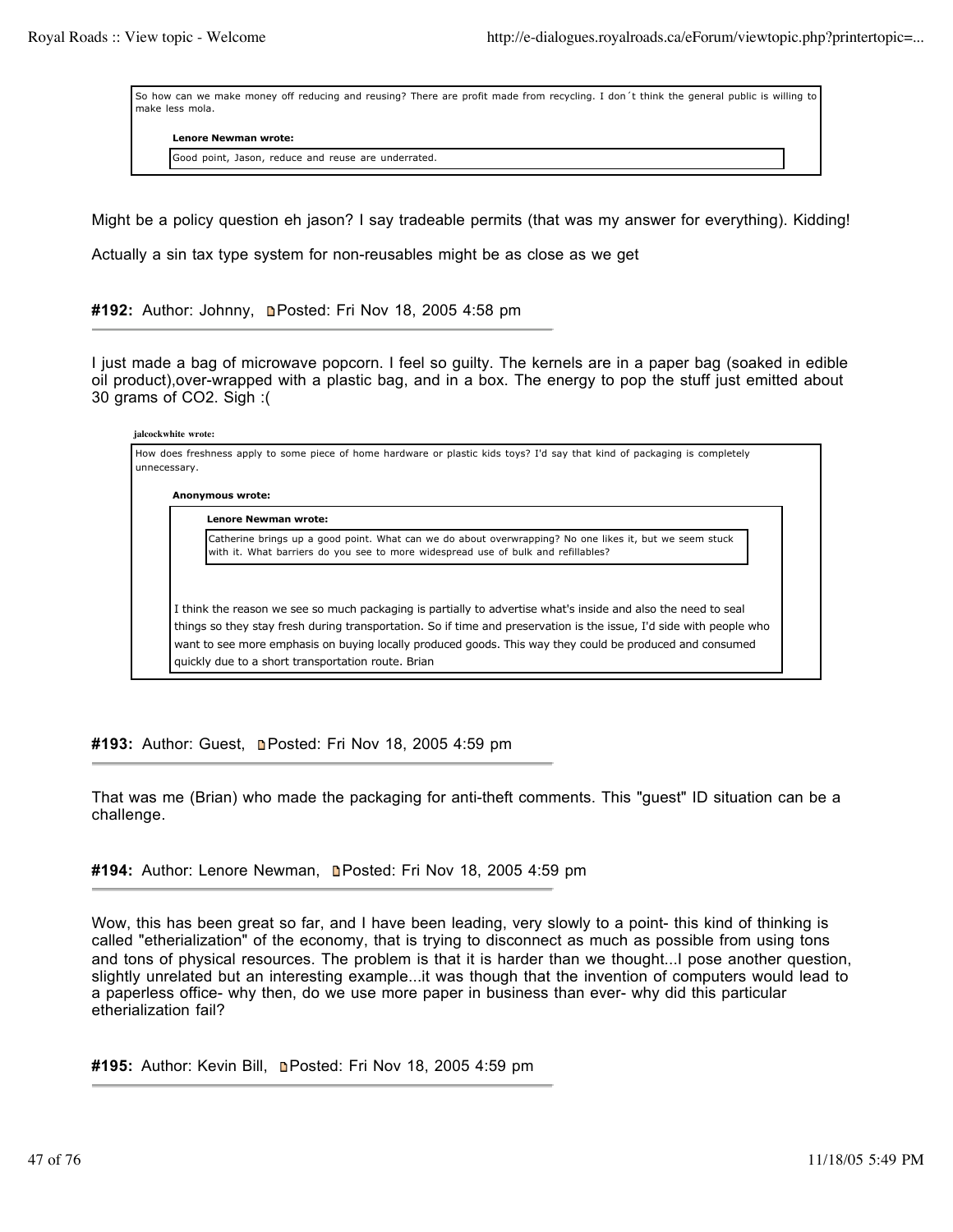#### **Andrew Marshall wrote:**

| jlasuik wrote: |                                                                                                                                                                                                                 |
|----------------|-----------------------------------------------------------------------------------------------------------------------------------------------------------------------------------------------------------------|
|                | What about the other two R's Reduce and Reuse. We seem to stress more the recycling aspect. Is this because there is a<br>business to promote this and people making money - therefore recycling has taken off? |
|                |                                                                                                                                                                                                                 |
|                | Dawn wrote:                                                                                                                                                                                                     |
|                | they're usually transported from the depot to the recycling facility. Around here that tends to be a                                                                                                            |
|                | significant distance. Then there are the emissions directly associated witht he recycling process, to<br>manufacture new items, and to transport them back to the market.                                       |
|                | ialcockwhite wrote:                                                                                                                                                                                             |
|                | I generally re-use everything as much as possible and frequent the recycling depot. I do buy<br>ziploc bags but I wash them out and use them until they are stained and start gathering<br>comments.            |
|                | But Johnny is right, it's expensive to buy all the eco-friendly products. I'd love to eat                                                                                                                       |
|                | everything organic and supply by plastic container cupboard with corn-based products (but<br>I'm sure they're expensive).                                                                                       |

But Kramer failed in his attempt to make a profit by trucking bottles and cans to Wisncosin for a 10c refund instead of 5c in New York.

#196: Author: Guest, **n**Posted: Fri Nov 18, 2005 4:59 pm

#### **Meghan King wrote:**

I think we really need to live more simply, and take the little extra time it may take to use reusable grocery bags, or not use disposable containers for you lunch. We need to back away from using things just because they are more convenient. For example, sure cleaning to tiolet isnt the most glamourous job but do we really need disposable Lysol toilet brusshes and Swiffer Dusters???

#### **jlasuik wrote:**

So how can we make money off reducing and reusing? There are profit made from recycling. I don´t think the general public is willing to make less mola.

**Lenore Newman wrote:**

Good point, Jason, reduce and reuse are underrated.

In light of the viruses that will soon be taking over the world meghan I think we do. Again, its a question of priorities.

#197: Author: jalcockwhite, **n**Posted: Fri Nov 18, 2005 4:59 pm

Celebrity status does make a difference. Just think about Daryl Hannah and her biofuel car. People like that attract attention and make others want the same things.

**Tina Hessdorfer wrote:**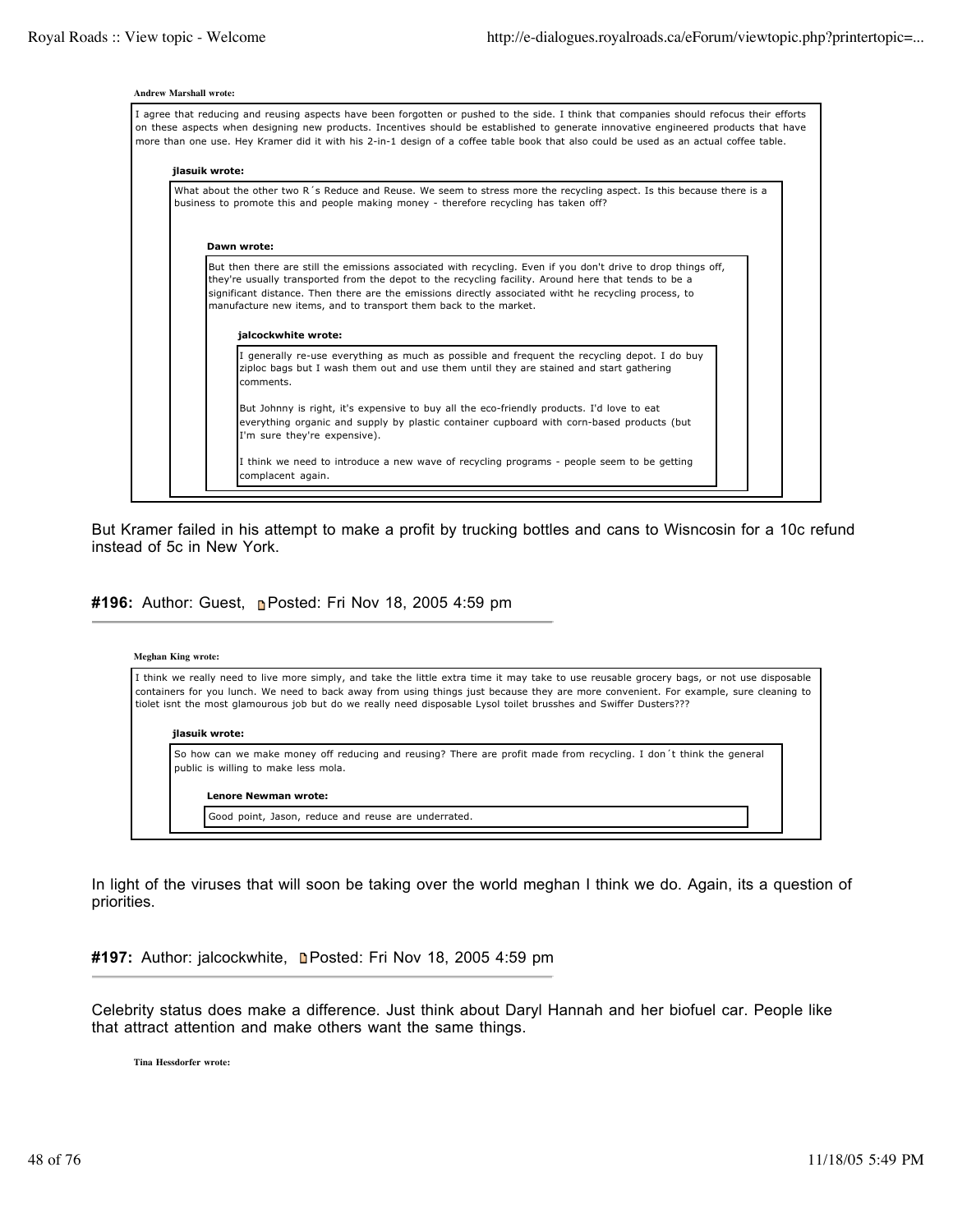

### **#198:** Author: Thien Tran, Posted: Fri Nov 18, 2005 5:00 pm

**Anonymous wrote:**

| Lenore Newman wrote:                                                                                                  |
|-----------------------------------------------------------------------------------------------------------------------|
| Catherine brings up a good point. What can we do about overwrapping? No one likes it, but we seem stuck with it. What |
| barriers do you see to more widespread use of bulk and refillables?                                                   |

I think the reason we see so much packaging is partially to advertise what's inside and also the need to seal things so they stay fresh during transportation. So if time and preservation is the issue, I'd side with people who want to see more emphasis on buying locally produced goods. This way they could be produced and consumed quickly due to a short transportation route. Brian

I agree with you Brian that it seems I never finish up a 4of whether shampoo or other refilable items because once you open the containers, the shampoo would get oxidized and it does not look or smell as good as it first open. May be go with a smaller size of refillable items. Is it worth it to buy an item only have enough to refill twice?

**#199:** Author: Johnny, Posted: Fri Nov 18, 2005 5:00 pm

Hi reuse my plastic bags for pooper scoopers when walking my dog. I wonder how much energy goes into maintaining that guy?

| <b>Meghan King wrote:</b>                                                                                                                                                                                                                                                                                                                                                                                |  |
|----------------------------------------------------------------------------------------------------------------------------------------------------------------------------------------------------------------------------------------------------------------------------------------------------------------------------------------------------------------------------------------------------------|--|
| I think we really need to live more simply, and take the little extra time it may take to use reusable grocery bags, or not use disposable<br>containers for you lunch. We need to back away from using things just because they are more convenient. For example, sure cleaning to<br>tiolet isnt the most glamourous job but do we really need disposable Lysol toilet brusshes and Swiffer Dusters??? |  |
| ilasuik wrote:                                                                                                                                                                                                                                                                                                                                                                                           |  |
| So how can we make money off reducing and reusing? There are profit made from recycling. I don't think the general<br>public is willing to make less mola.                                                                                                                                                                                                                                               |  |
| <b>Lenore Newman wrote:</b>                                                                                                                                                                                                                                                                                                                                                                              |  |
| Good point, Jason, reduce and reuse are underrated.                                                                                                                                                                                                                                                                                                                                                      |  |
|                                                                                                                                                                                                                                                                                                                                                                                                          |  |

### **#200:** Author: Monica, **Denated: Fri Nov 18, 2005 5:00 pm**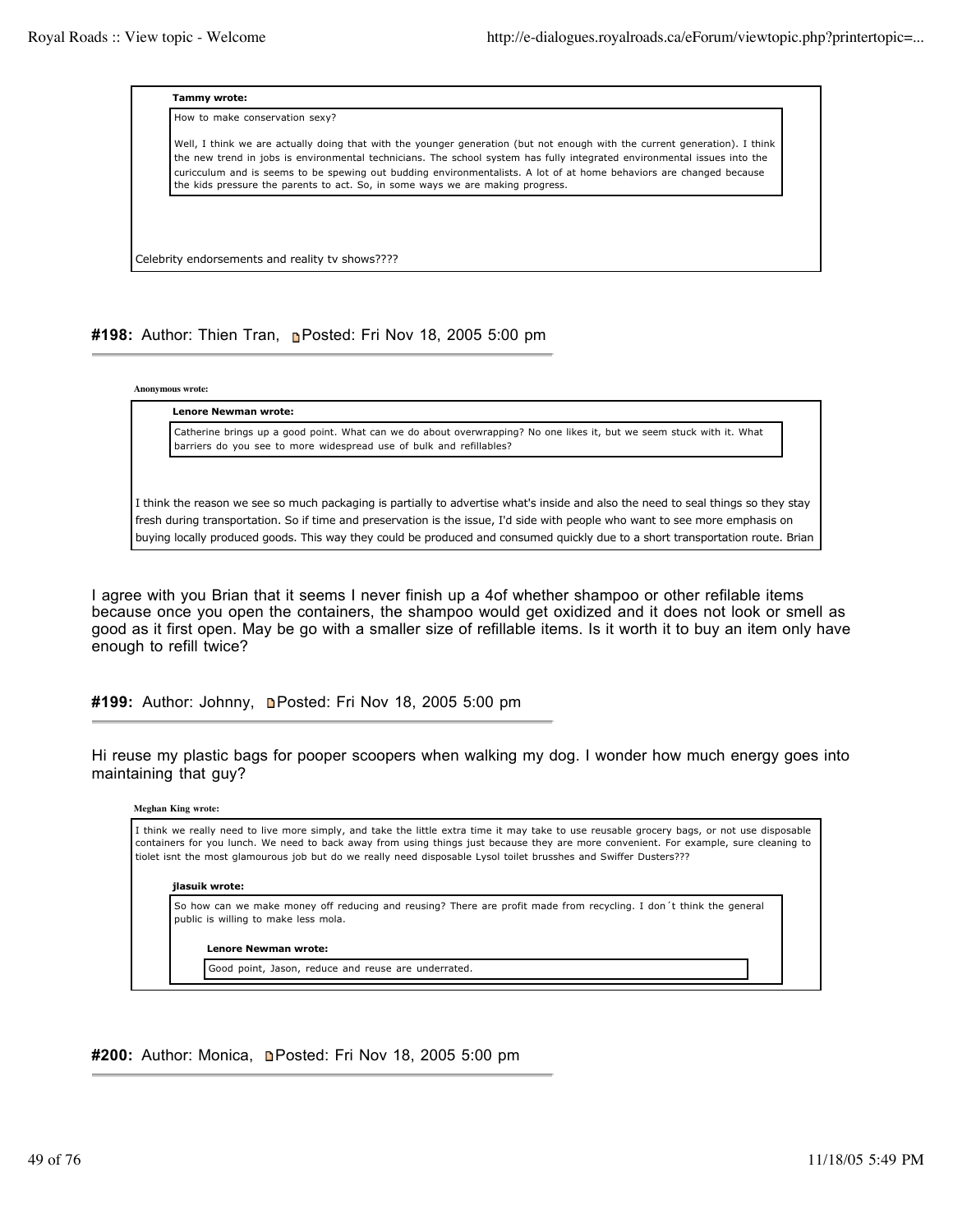I think the barriers with bulk is the lack of marketing with it. Let's all admit, the peanut butter in the bulk pail does not as appetizing as the jar shaped like a teddy bear. Not to mention the hygeine issue that Barry has already brought up.

Now, as a parent, we all know how absolutely ridiculous the packaging of toys is, and as I was questiong it for the thousanth time why every little piece has to be tied down to the cardboard, I realized that it all about the presentation in the box, so again, it goes back to marketing.

#201: Author: shawn samborsky, **n**Posted: Fri Nov 18, 2005 5:01 pm

#### **Lenore Newman wrote:**

Wow, this has been great so far, and I have been leading, very slowly to a point- this kind of thinking is called "etherialization" of the economy, that is trying to disconnect as much as possible from using tons and tons of physical resources. The problem is that it is harder than we thought...I pose another question, slightly unrelated but an interesting example...it was though that the invention of computers would lead to a paperless office- why then, do we use more paper in business than ever- why did this particular etherialization fail?

If not for JFKs golf clubs the venture would have been a sucess

**#202:** Author: jodi jane friesen, **Posted: Fri Nov 18, 2005 5:01 pm** 

One could advertize alternatives as fresh, neuvous, sexy, healthy and really downplay the use of fossil fuels, make it ugly, killing cute little baby animals (oil spill) and associate it with all those things that people wouldnt even think about as being ff products.

#### **Ann Dale wrote:**

Careful here, the 1970s Conserver Society Project (you will see it all written there what we are talking about) failed because people would not accept doing more with less, and my parents generation associated the project with the Depression. We need to make it sexy, make it fun and make people want to do right and feel good. How? **jalcockwhite wrote:** I don't think the general public would go for this idea. We've talked about the rat race and how people rely on FF to fuel their busy lives. How could we convince someone that they have to work as hard but for less, just to reduce FF use and save the environment? Some people may see this as a positive way to preserve the world for future generations. Others may see it as hampering their quest for power and a bigger car. Again, we are in a gray area. It feels like people are being forced to take the less and give away more. How can we make these alternatives seem desireable? **Lenore Newman wrote:** Do you notice how we come quickly into gray areas? Places where different environmental values overlap? Local meat versus factory farm soy from California, cutting more timber versus plastic? And of course oil based is cheapest. So another question- are you, as individuals, willing to have less money in exchange for using less oil (ie your products will all cost more) Do you think the public is in general?

### #203: Author: rvanwyns, **Depart Fri Nov 18, 2005 5:02 pm**

**b1jackson wrote:**

Packaging does prevent a pretty good sneeze barrier. Take a look sometime in the grocery aisle of a big supermarket how many little sticky fingers picking through the bulk items....candy, etc. I buy spices in bulk but thats about it. Shampoo or cooking oil as Brian mentioned, not bad idea but I think the marketing people would complain if their latest, greatest shampoo with some rare plant as an additive for extra shine was simply dumped into a big ACME shampoo bucket. Like the stuff Willie Coyote always uses!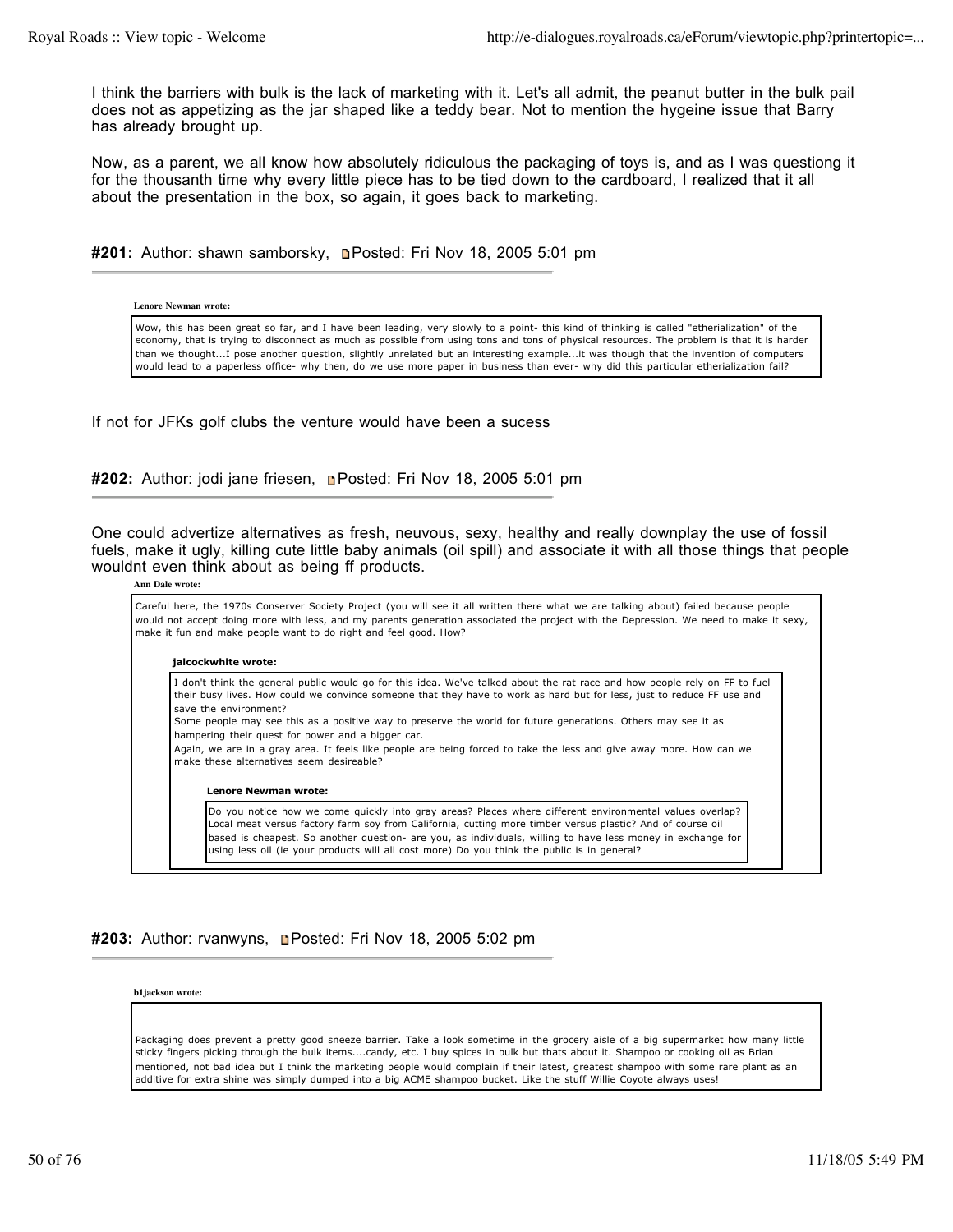I read a book, the "Sociology of Everyday Life" I believe. The author suggested packaging provides the actual thrill of shopping. The opening of the package is often replicated for this reason. Malls have doors and then individual stores within shops have doors. The idea is to produce the sensation of opening the package in opening the doors to a host of new commodities. The author also suggested that we almost immediately turn to our next purchase immediately afterwards. I guess the overall idea is that novelty is really important.

#204: Author: jlasuik, **Denated: Fri Nov 18, 2005 5:02 pm** 

Sorry I may just disappear as I did last night. My time purchased on the computer runs out without warning and then the people behind me are eager to jump on. Time flies on these discussions

**#205:** Author: Tammy, Posted: Fri Nov 18, 2005 5:02 pm

I think you hit the nail on the head with that suggestion Tina. It never ceases to amaze me how quickly people will follow a celebrity regardless of what they are saying, yet even a well spoken arguement will fall on deaf ears in our society. I guess the key is sensationalism. People want mindless goo that they can gab about to their buddy.

**Tina Hessdorfer wrote:**

**Tammy wrote:** How to make conservation sexy? Well, I think we are actually doing that with the younger generation (but not enough with the current generation). I think the new trend in jobs is environmental technicians. The school system has fully integrated environmental issues into the curicculum and is seems to be spewing out budding environmentalists. A lot of at home behaviors are changed because the kids pressure the parents to act. So, in some ways we are making progress.

Celebrity endorsements and reality tv shows????

#206: Author: Tina Hessdorfer, **P**osted: Fri Nov 18, 2005 5:03 pm

**Lenore Newman wrote:**

Wow, this has been great so far, and I have been leading, very slowly to a point- this kind of thinking is called "etherialization" of the economy, that is trying to disconnect as much as possible from using tons and tons of physical resources. The problem is that it is harder than we thought...I pose another question, slightly unrelated but an interesting example...it was though that the invention of computers would lead to a paperless office- why then, do we use more paper in business than ever- why did this particular etherialization fail?

oh my god my office uses so much paper, we have paper backups of everything. Everyone and there dog gets hard copies of monthly reports, when they could be sent via email. I have got the amount of paper reports sent out in the last year, but generally reducing paper consumption has been a challenge. I think all the old timers don't trust or know the capabilities of the computer- they just have to see it on paper. i got asked the other day, how can you read those reports on the computer, i have to print them out. I didn't know how to answer, to me it is just easier--i love track changes!

**#207:** Author: Meghan King, Posted: Fri Nov 18, 2005 5:03 pm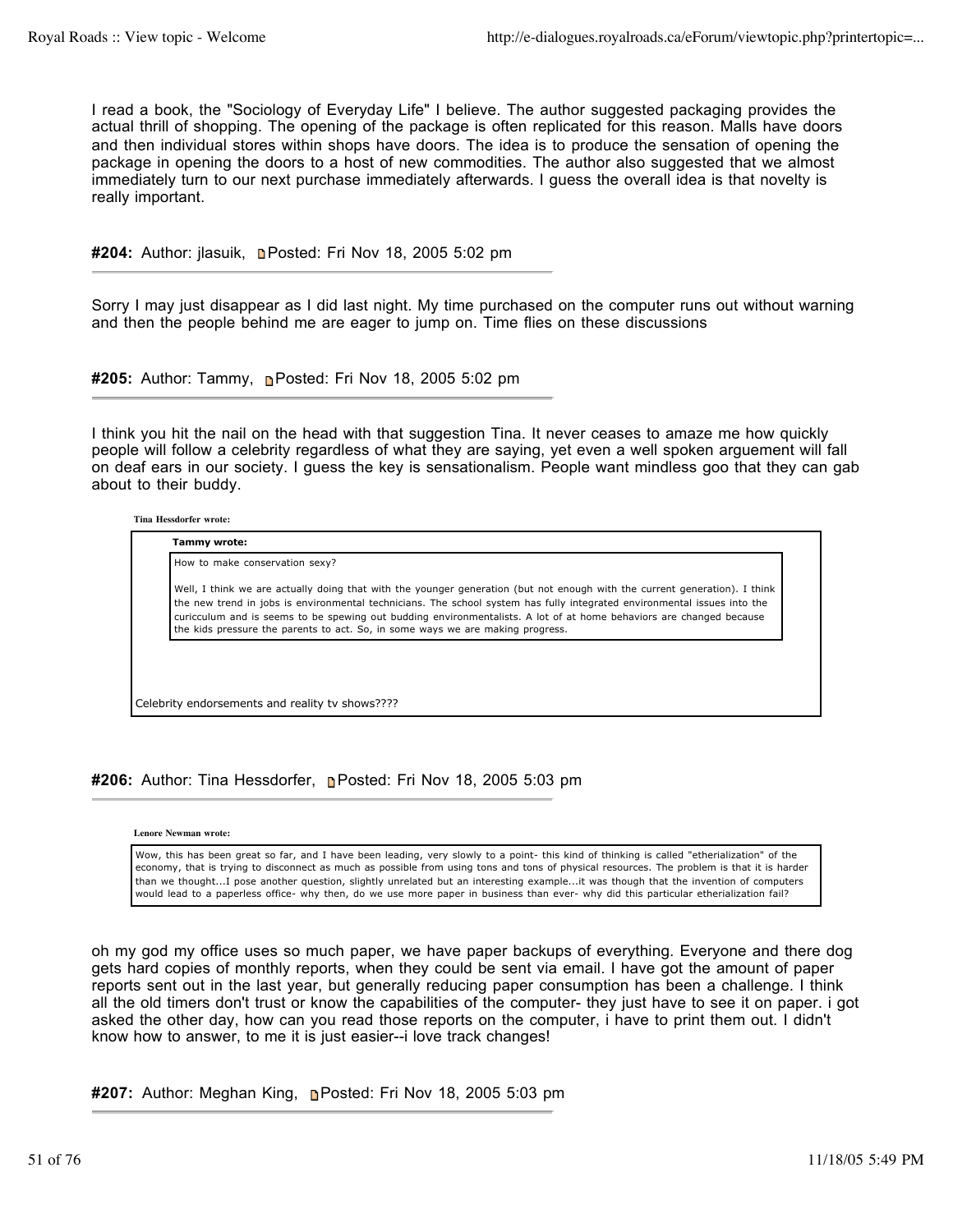**jalcockwhite wrote:**

Its sad but i think compact flourescent bulb sales must have went through the roof the week after Leo DiCaprio was on Oprah. Even my Mom was asking me how to find his website to find out which fish to eat.

| Tammy wrote:                         |                                                                                                                                                                                                                                                                                                                                                                                                                            |
|--------------------------------------|----------------------------------------------------------------------------------------------------------------------------------------------------------------------------------------------------------------------------------------------------------------------------------------------------------------------------------------------------------------------------------------------------------------------------|
| How to make conservation sexy?       |                                                                                                                                                                                                                                                                                                                                                                                                                            |
| in some ways we are making progress. | Well, I think we are actually doing that with the younger generation (but not enough with the current<br>generation). I think the new trend in jobs is environmental technicians. The school system has fully<br>integrated environmental issues into the curicculum and is seems to be spewing out budding<br>environmentalists. A lot of at home behaviors are changed because the kids pressure the parents to act. So, |

**#208:** Author: Johnny, Posted: Fri Nov 18, 2005 5:03 pm

Because it is too convenient to print rather than writing everything out and making sure we get it right a first time. I also must admit, it took me awhile to get used to reading long documents on the computer. I liked walking around with something in hand. I have become better at not printing, but still am guilty of that at times.

### **Lenore Newman wrote:**

Wow, this has been great so far, and I have been leading, very slowly to a point- this kind of thinking is called "etherialization" of the economy, that is trying to disconnect as much as possible from using tons and tons of physical resources. The problem is that it is harder than we thought...I pose another question, slightly unrelated but an interesting example...it was though that the invention of computers would lead to a paperless office- why then, do we use more paper in business than ever- why did this particular etherialization fail?

#209: Author: b1jackson, **n**Posted: Fri Nov 18, 2005 5:04 pm

Thats OK Johnny, I just had a beer from the glaciers of Creston BC. Thanks guys for sending it all the way to PEI.

### **Johnny wrote:**

I just made a bag of microwave popcorn. I feel so guilty. The kernels are in a paper bag (soaked in edible oil product),over-wrapped with a plastic bag, and in a box. The energy to pop the stuff just emitted about 30 grams of CO2. Sigh :( **jalcockwhite wrote:** How does freshness apply to some piece of home hardware or plastic kids toys? I'd say that kind of packaging is completely unnecessary. **Anonymous wrote: Lenore Newman wrote:** Catherine brings up a good point. What can we do about overwrapping? No one likes it, but we seem stuck with it. What barriers do you see to more widespread use of bulk and refillables?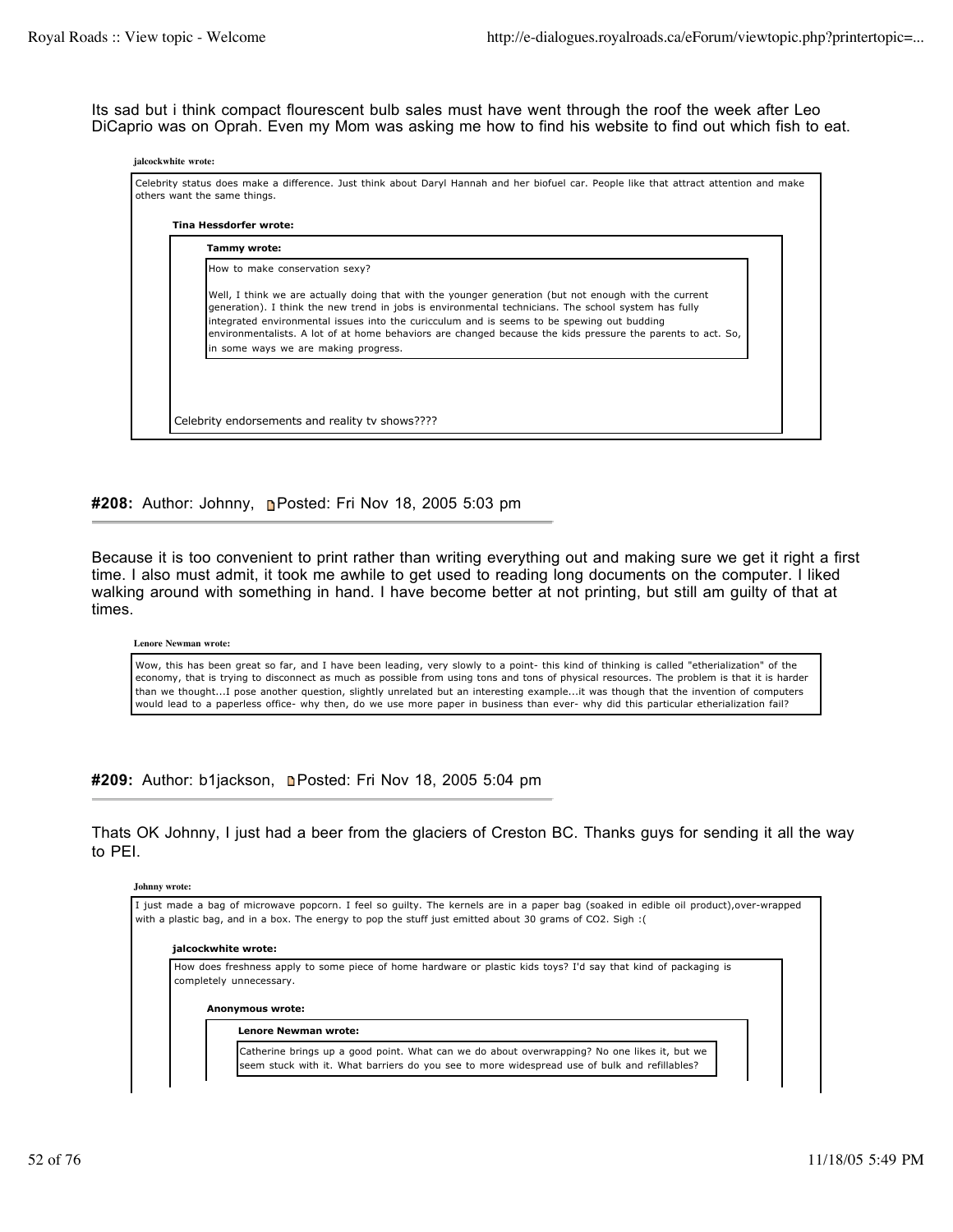I think the reason we see so much packaging is partially to advertise what's inside and also the need to seal things so they stay fresh during transportation. So if time and preservation is the issue, I'd side with people who want to see more emphasis on buying locally produced goods. This way they could be produced and consumed quickly due to a short transportation route. Brian

**#210:** Author: Kevin Bill, Posted: Fri Nov 18, 2005 5:04 pm

**Thien Tran wrote:**

**Anonymous wrote: Lenore Newman wrote:** Catherine brings up a good point. What can we do about overwrapping? No one likes it, but we seem stuck with it. What barriers do you see to more widespread use of bulk and refillables?

I think the reason we see so much packaging is partially to advertise what's inside and also the need to seal things so they stay fresh during transportation. So if time and preservation is the issue, I'd side with people who want to see more emphasis on buying locally produced goods. This way they could be produced and consumed quickly due to a short transportation route. Brian

I agree with you Brian that it seems I never finish up a 4of whether shampoo or other refilable items because once you open the containers, the shampoo would get oxidized and it does not look or smell as good as it first open. May be go with a smaller size of refillable items. Is it worth it to buy an item only have enough to refill twice?

Some of these 'refilling' companies work fairly well. I know in Victoria you can by 'bulk' products, which are biodegradable. You return the bottle to the vendor for a refund and can pick up your next supply at the same time.

(I bought a 5gallon pail of laundry soap and brought it with me when I moved up here, but I guess I won't get the 5 dolar refund)

**#211:** Author: Guest, Posted: Fri Nov 18, 2005 5:05 pm

**Lenore Newman wrote:**

Wow, this has been great so far, and I have been leading, very slowly to a point- this kind of thinking is called "etherialization" of the economy, that is trying to disconnect as much as possible from using tons and tons of physical resources. The problem is that it is harder than we thought...I pose another question, slightly unrelated but an interesting example...it was though that the invention of computers would lead to a paperless office- why then, do we use more paper in business than ever- why did this particular etherialization fail?

I think computers also came with the ability to manipulate so much more data than was previously possible that there was more to print. Also, that little "Print" button is too easy and people don't feel the consequences of their actions. Paper is cheap and people are lazy. I know in my old college we had a huge problem free printers (people coming into our computer labs from other universities, huge bins full of wasted paper) and so the free system had to be replaced with a user pay system. Brian

#212: Author: jalcockwhite, **Posted: Fri Nov 18, 2005 5:05 pm**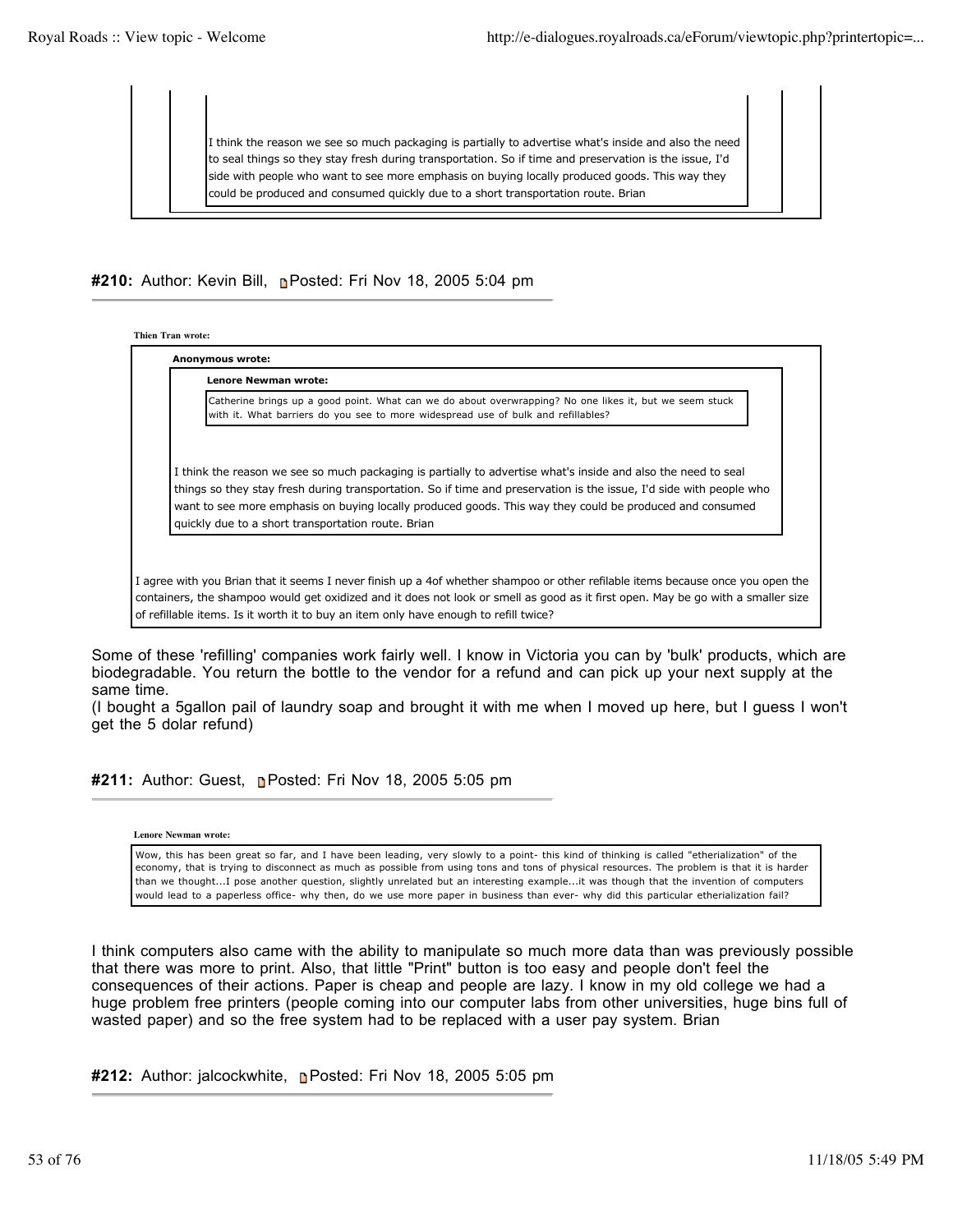Because computers fail and information gets lost. Technology is expensive and harder to transport (it would never fit on my clipboard). I do a lot of work entering files in a database, all of which is printed off and added to a hardcopy file for the shelf. Info could be digital but some people claim to not be as efficient working on a computer. Some people can't read on a computer and I admit, my eyes are burning right now. I've been computering since 8am this morning.

#### **Lenore Newman wrote:**

Wow, this has been great so far, and I have been leading, very slowly to a point- this kind of thinking is called "etherialization" of the economy, that is trying to disconnect as much as possible from using tons and tons of physical resources. The problem is that it is harder than we thought...I pose another question, slightly unrelated but an interesting example...it was though that the invention of computers would lead to a paperless office- why then, do we use more paper in business than ever- why did this particular etherialization fail?

### **#213:** Author: Meghan King, Posted: Fri Nov 18, 2005 5:05 pm

People seem so afraid that an awful crash will strike and everything will be wiped out. My office is ridiculous. We must print out all email correspondence with client and put it in a file just in case. Seems crazy.

#### **Johnny wrote:**

Because it is too convenient to print rather than writing everything out and making sure we get it right a first time. I also must admit, it took me awhile to get used to reading long documents on the computer. I liked walking around with something in hand. I have become better at not printing, but still am guilty of that at times.

#### **Lenore Newman wrote:**

Wow, this has been great so far, and I have been leading, very slowly to a point- this kind of thinking is called "etherialization" of the economy, that is trying to disconnect as much as possible from using tons and tons of physical resources. The problem is that it is harder than we thought...I pose another question, slightly unrelated but an interesting example...it was though that the invention of computers would lead to a paperless office- why then, do we use more paper in business than ever- why did this particular etherialization fail?

### **#214:** Author: Amy Wilson, Posted: Fri Nov 18, 2005 5:06 pm

We use as much or more paper because computers fail, because some people still want a paper record of everything (think government - Barry didn't you say you had to print and file a copy of every email?), because we are used to and like having tangable items.

### #215: Author: Dawn, **Denated: Fri Nov 18, 2005 5:06 pm**

I think we still put all of the things we used to down on paper. Plus we now print our emails, research, legislation, and other things off the Internet. And I know I always print things to edit them. Alot of times more than once. If I was using a type writer or writing something by hand I definitely wouldn't be going through so many copies.

#### **shawn samborsky wrote:**

### **Lenore Newman wrote:**

Wow, this has been great so far, and I have been leading, very slowly to a point- this kind of thinking is called "etherialization" of the economy, that is trying to disconnect as much as possible from using tons and tons of physical resources. The problem is that it is harder than we thought...I pose another question, slightly unrelated but an interesting example...it was though that the invention of computers would lead to a paperless office- why then, do we use more paper in business than ever- why did this particular etherialization fail?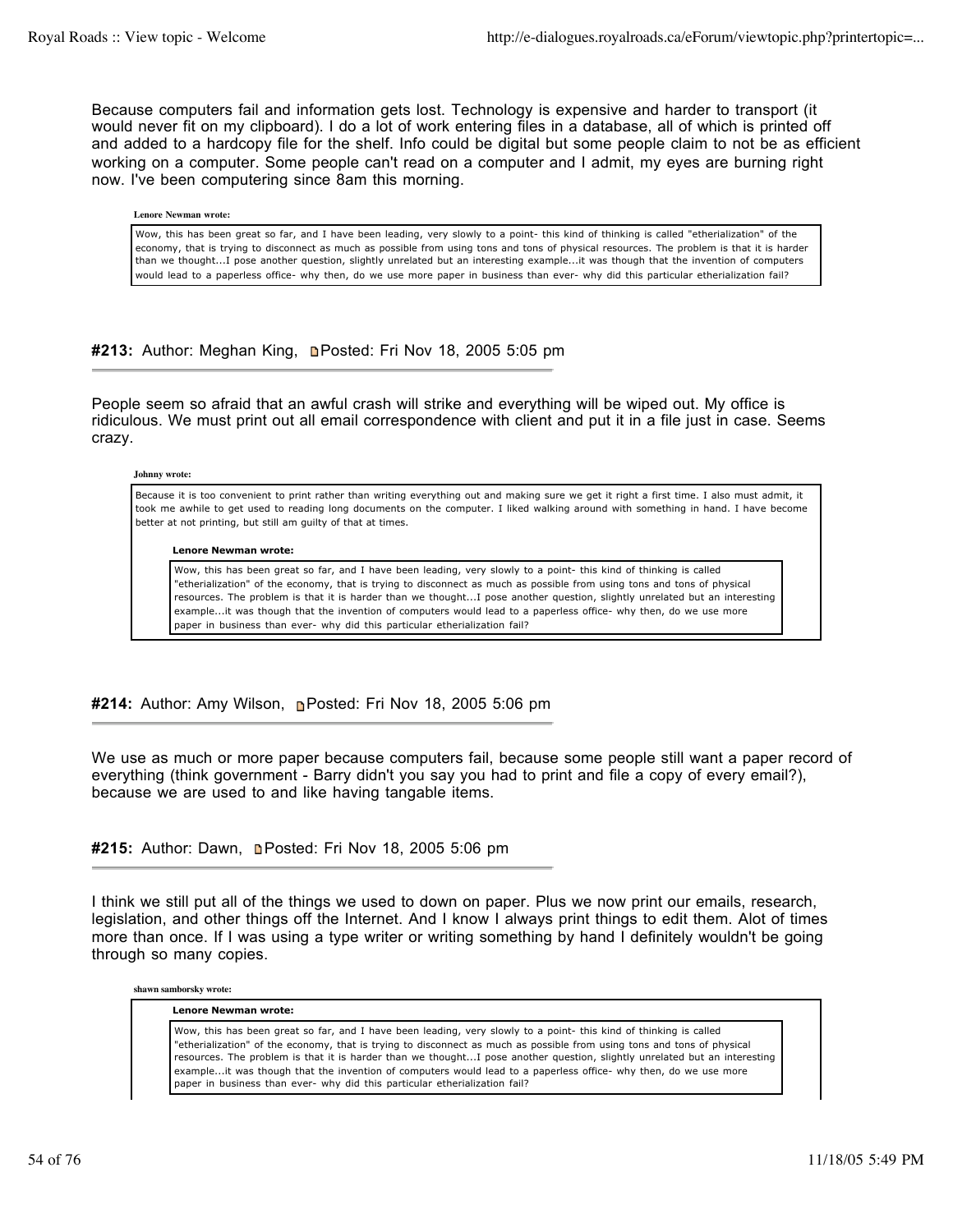If not for JFKs golf clubs the venture would have been a sucess

#216: Author: jalcockwhite, **n**Posted: Fri Nov 18, 2005 5:07 pm

So take a baby step Johnny and go buy some bulk popcorn kernels - in a reuseable container - and use an air popper. It takes no longer than a microwave. Then you could dress it with some more environmentally friendly food products.

| Johnny wrote:                                                                                                                                                                                                                                       |  |
|-----------------------------------------------------------------------------------------------------------------------------------------------------------------------------------------------------------------------------------------------------|--|
| I just made a bag of microwave popcorn. I feel so guilty. The kernels are in a paper bag (soaked in edible oil product), over-wrapped<br>with a plastic bag, and in a box. The energy to pop the stuff just emitted about 30 grams of CO2. Sigh : ( |  |
| jalcockwhite wrote:                                                                                                                                                                                                                                 |  |
| How does freshness apply to some piece of home hardware or plastic kids toys? I'd say that kind of packaging is<br>completely unnecessary.                                                                                                          |  |
| Anonymous wrote:                                                                                                                                                                                                                                    |  |
| <b>Lenore Newman wrote:</b>                                                                                                                                                                                                                         |  |
| Catherine brings up a good point. What can we do about overwrapping? No one likes it, but we<br>seem stuck with it. What barriers do you see to more widespread use of bulk and refillables?                                                        |  |
|                                                                                                                                                                                                                                                     |  |
| I think the reason we see so much packaging is partially to advertise what's inside and also the need                                                                                                                                               |  |
| to seal things so they stay fresh during transportation. So if time and preservation is the issue, I'd                                                                                                                                              |  |
| side with people who want to see more emphasis on buying locally produced goods. This way they<br>could be produced and consumed quickly due to a short transportation route. Brian                                                                 |  |

**#217:** Author: Tina Hessdorfer, **P**osted: Fri Nov 18, 2005 5:07 pm

thnx all this has been great, but i have to run -- gotta catch my bus or i will stranded at the office! see yah tomorrow

#218: Author: Monica, **D**Posted: Fri Nov 18, 2005 5:08 pm

**Lenore Newman wrote:**

Wow, this has been great so far, and I have been leading, very slowly to a point- this kind of thinking is called "etherialization" of the economy, that is trying to disconnect as much as possible from using tons and tons of physical resources. The problem is that it is harder than we thought...I pose another question, slightly unrelated but an interesting example...it was though that the invention of computers would lead to a paperless office- why then, do we use more paper in business than ever- why did this particular etherialization fail?

I think it failed because computers made it easier to create documents and communicate, but despite we now have electronic formats of documentation and communication, people still have the perception that the hard copies are still necessary for record keeping or back up purposes.

**#219:** Author: jlasuik, Posted: Fri Nov 18, 2005 5:08 pm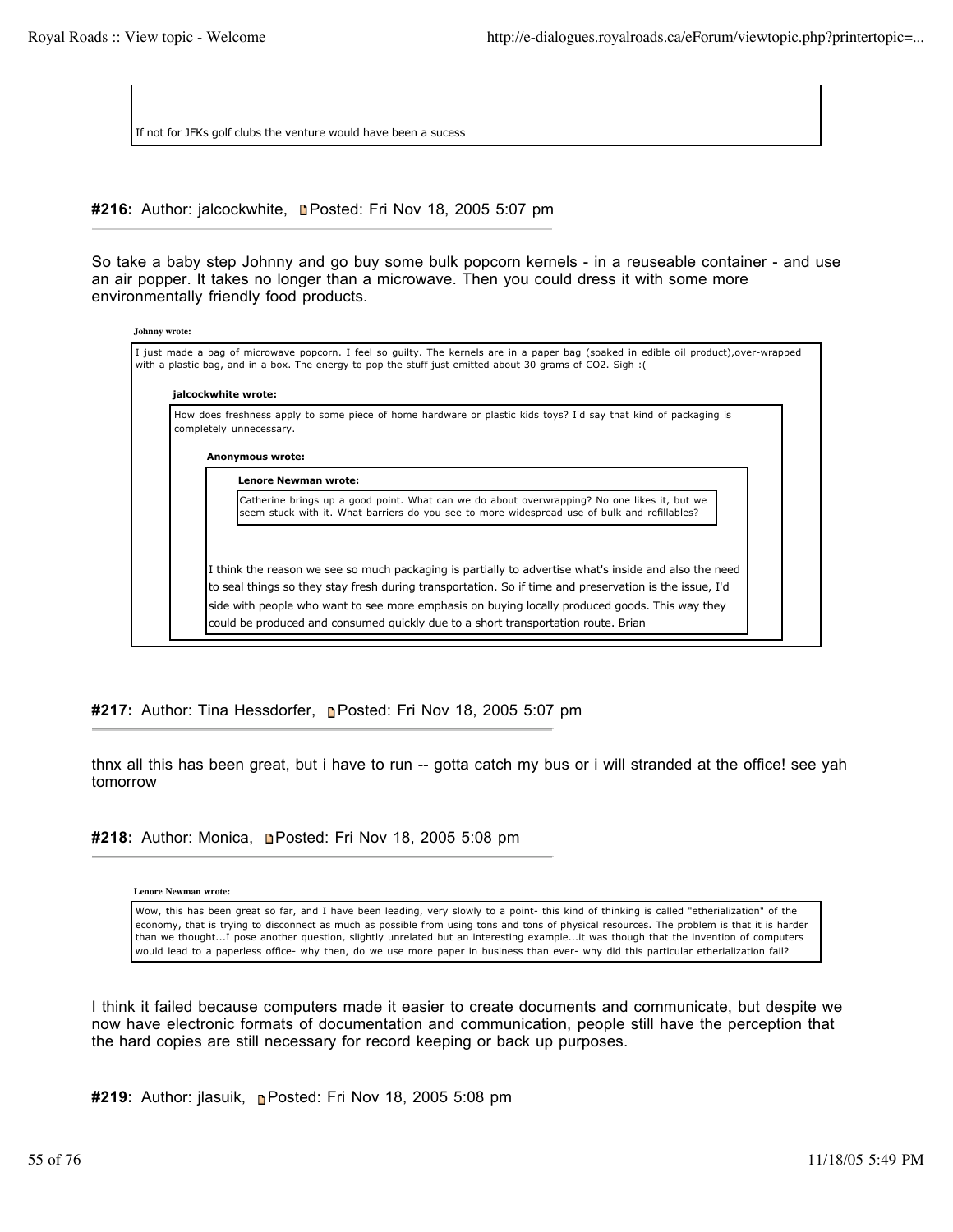| <b>Anonymous wrote:</b>                                                                                                                                                         |
|---------------------------------------------------------------------------------------------------------------------------------------------------------------------------------|
| jlasuik wrote:                                                                                                                                                                  |
| So how can we make money off reducing and reusing? There are profit made from recycling. I don't think the general<br>public is willing to make less mola.                      |
| Lenore Newman wrote:                                                                                                                                                            |
| Good point, Jason, reduce and reuse are underrated.                                                                                                                             |
|                                                                                                                                                                                 |
| Might be a policy question eh jason? I say tradeable permits (that was my answer for everything). Kidding!                                                                      |
| Ahh tradeable permits. I refuse the temptation to discuss this. maybe policy with a combination of marketing for products that<br>are reusable or reduced (as Andrew mentioned) |
| Actually a sin tax type system for non-reusables might be as close as we get                                                                                                    |
|                                                                                                                                                                                 |

#220: Author: Lenore Newman, **DPosted: Fri Nov 18, 2005 5:08 pm** 

Printing and filing everything. Oh dear. that is a problem.

**#221:** Author: kristawatts, Posted: Fri Nov 18, 2005 5:08 pm

#### **cpiedt wrote:**

| Careful here, the 1970s Conserver Society Project (you will see it all written there what we are talking about) failed<br>because people would not accept doing more with less, and my parents generation associated the project with the<br>Depression. We need to make it sexy, make it fun and make people want to do right and feel good. How?                                                                                                                                                                                                                                                                     |
|------------------------------------------------------------------------------------------------------------------------------------------------------------------------------------------------------------------------------------------------------------------------------------------------------------------------------------------------------------------------------------------------------------------------------------------------------------------------------------------------------------------------------------------------------------------------------------------------------------------------|
| jalcockwhite wrote:                                                                                                                                                                                                                                                                                                                                                                                                                                                                                                                                                                                                    |
| I don't think the general public would go for this idea. We've talked about the rat race and how people rely<br>on FF to fuel their busy lives. How could we convince someone that they have to work as hard but for less,<br>just to reduce FF use and save the environment?<br>Some people may see this as a positive way to preserve the world for future generations. Others may see<br>it as hampering their quest for power and a bigger car.<br>Again, we are in a gray area. It feels like people are being forced to take the less and give away more.<br>How can we make these alternatives seem desireable? |
| Lenore Newman wrote:                                                                                                                                                                                                                                                                                                                                                                                                                                                                                                                                                                                                   |
| Do you notice how we come quickly into gray areas? Places where different environmental<br>values overlap? Local meat versus factory farm soy from California, cutting more timber<br>versus plastic? And of course oil based is cheapest. So another question- are you, as                                                                                                                                                                                                                                                                                                                                            |

Personally, I don't want a lot of stuff, because it would just sit around my house and get dusty, making me look dirty (I don't dust). I don't want big house because I would have to spend my time cleaning it and I would rather have time to do other stuff. My current place is 800 some square feet and I love it. It's clean from top to bottom in about ½ and hour. Great for when my mother in law decides to give me a surprise visit. I think people need to realize that they would have more time if they go back to a simple life. Don't we all want more time?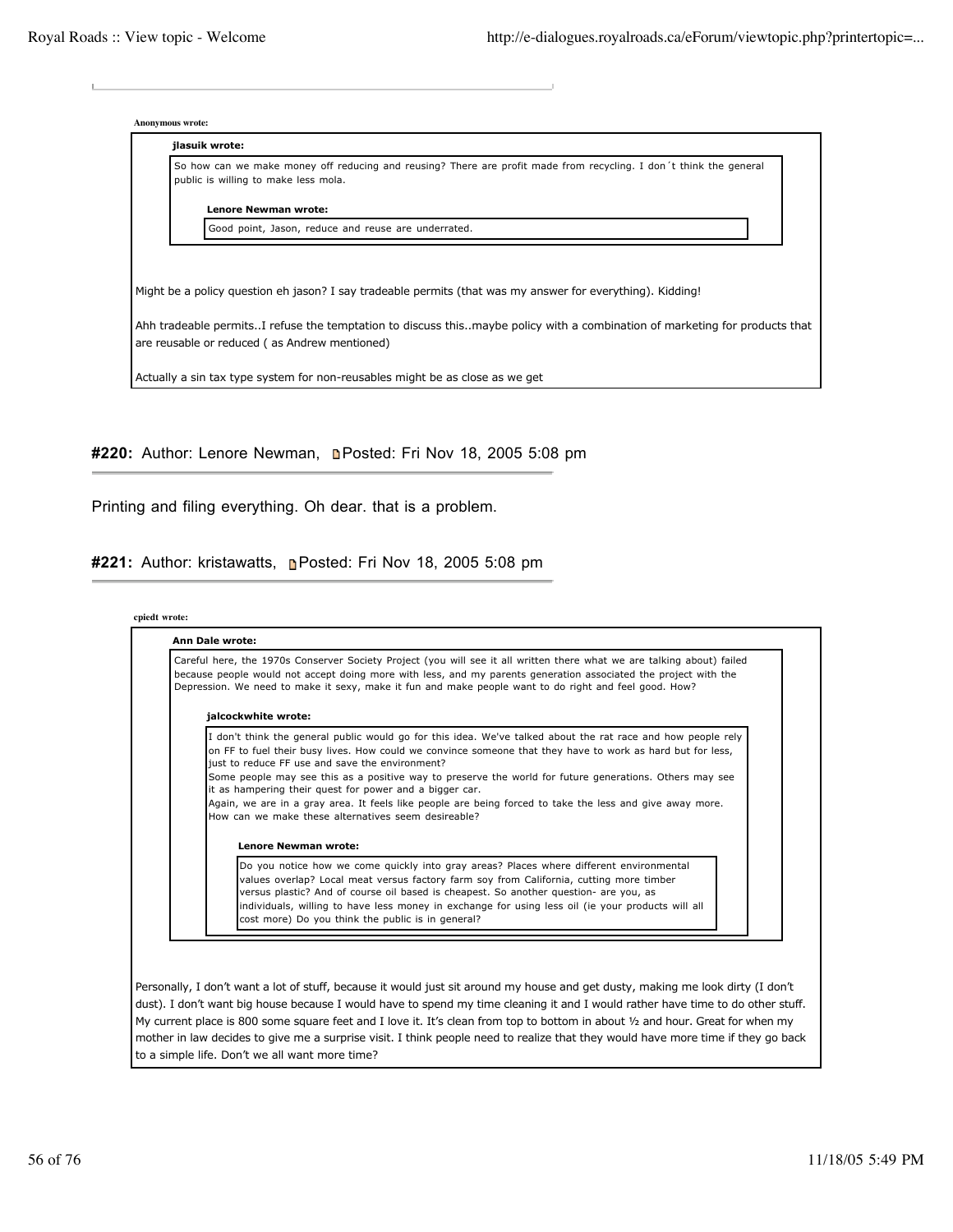There seems to be such a motivation for society to attempt to destress, hence the whole yoga craze but the message of decluter and simplify is not getting through. If only "The Simple Life" tv show was more a model of this than making fun of rich people trying to live in a lower class standard of living. The media is the key in all of this really.

#222: Author: Ann Dale, **Denated: Fri Nov 18, 2005 5:09 pm** 

It failed because of old behaviours, older people 'feel' they can't read on screen, simply because they are not used to it. Again, it was one of my students who helped me break this mental barrier, I had just got a palm pilot but was still printing out my monthly calendar, because I needed to see it all at a glance and carry it around with me, and he said, my goal is to have a paperless office, and the light bulb went on for me, and I forced myself to learn new skills on-line, out of which evolved these e-Dialogues. I shall be forever grateful to the younger people who (a) make me aware of my paradigms and (b) push me to change.

**Anonymous wrote:**

#### **Lenore Newman wrote:**

Wow, this has been great so far, and I have been leading, very slowly to a point- this kind of thinking is called "etherialization" of the economy, that is trying to disconnect as much as possible from using tons and tons of physical resources. The problem is that it is harder than we thought...I pose another question, slightly unrelated but an interesting example...it was though that the invention of computers would lead to a paperless office- why then, do we use more paper in business than ever- why did this particular etherialization fail?

I think computers also came with the ability to manipulate so much more data than was previously possible that there was more to print. Also, that little "Print" button is too easy and people don't feel the consequences of their actions. Paper is cheap and people are lazy. I know in my old college we had a huge problem free printers (people coming into our computer labs from other universities, huge bins full of wasted paper) and so the free system had to be replaced with a user pay system. Brian

#223: Author: Adrian Paradis, **n**Posted: Fri Nov 18, 2005 5:09 pm

**Amy Wilson wrote:**

We use as much or more paper because computers fail, because some people still want a paper record of everything (think government - Barry didn't you say you had to print and file a copy of every email?), because we are used to and like having tangable items.

We have a hard copy in the public registry and an electronic (CD) in there too. Then we scan the document and put it on the registry.

It is getting better, when I started I got 30 hard copies and 5 CDs for each application. Now, 5 Hard and 30 CD for distribution. Change is occuring in the government, just takes a little time.

#224: Author: Tammy, **Denated: Fri Nov 18, 2005 5:09 pm** 

I also feel the paper waste has to do with underlying behaviors. People love hard copies. They still want to read an article from a tangible piece of paper. And how many times have you printed off what you thought was your final copy, only to find one little error and have to reprint. And you are right Brian, we don't think before we hit that print button. I rarely see City of Calgary employees printing double sided (unless it is the default setting) and it is supposed to be one of our policies.

**Anonymous wrote:**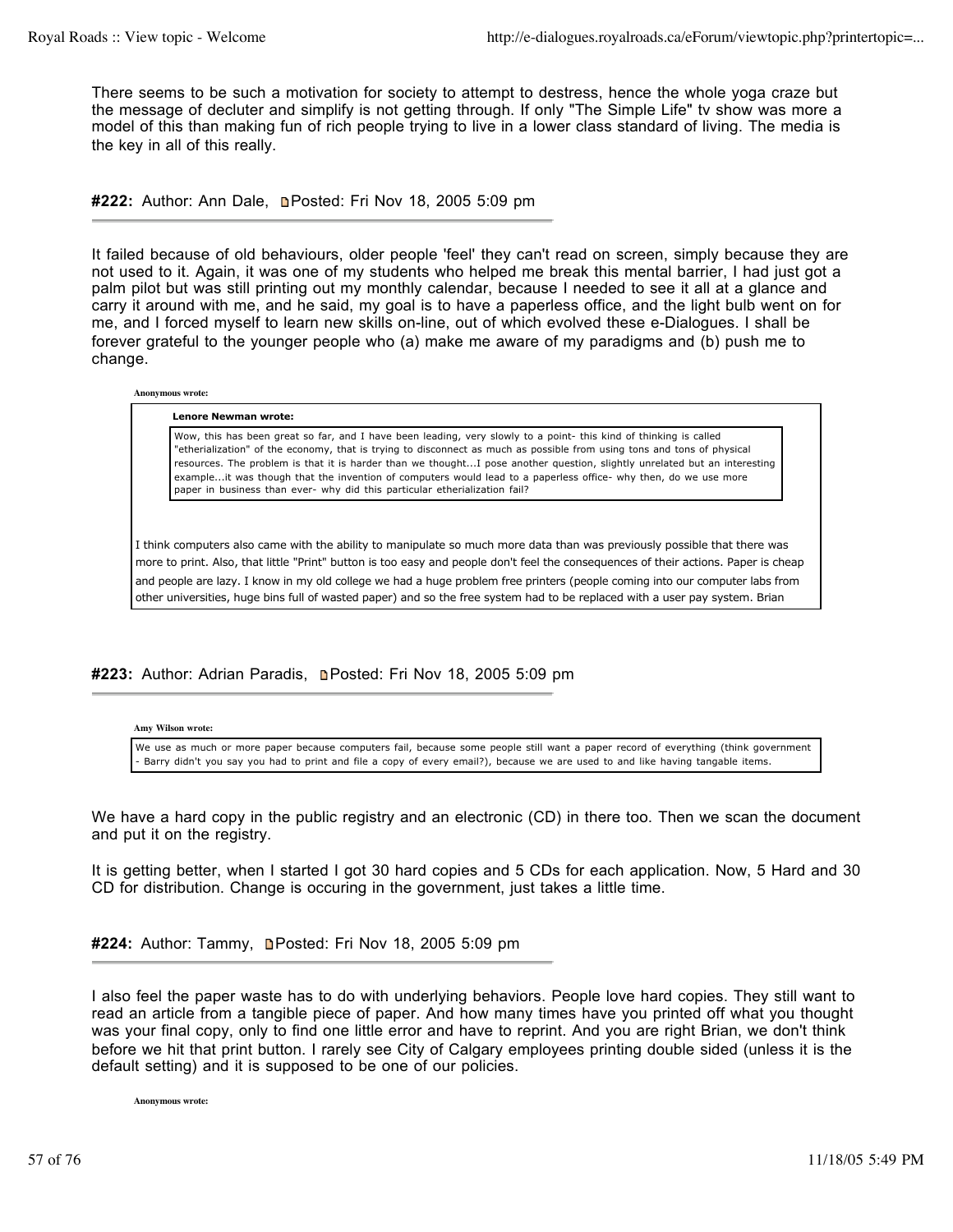**Lenore Newman wrote:**

Wow, this has been great so far, and I have been leading, very slowly to a point- this kind of thinking is called "etherialization" of the economy, that is trying to disconnect as much as possible from using tons and tons of physical resources. The problem is that it is harder than we thought...I pose another question, slightly unrelated but an interesting example...it was though that the invention of computers would lead to a paperless office- why then, do we use more paper in business than ever- why did this particular etherialization fail?

I think computers also came with the ability to manipulate so much more data than was previously possible that there was more to print. Also, that little "Print" button is too easy and people don't feel the consequences of their actions. Paper is cheap and people are lazy. I know in my old college we had a huge problem free printers (people coming into our computer labs from other universities, huge bins full of wasted paper) and so the free system had to be replaced with a user pay system. Brian

**#225:** Author: Johnny, Posted: Fri Nov 18, 2005 5:09 pm

I have an air popper, and do use that most of the time. I have the mircowave stuff for when my daughter is sleeping so that the air popper will not wake her. I'm a popcorn addict.

|       | Johnny wrote:<br>I just made a bag of microwave popcorn. I feel so guilty. The kernels are in a paper bag (soaked in edible oil<br>product), over-wrapped with a plastic bag, and in a box. The energy to pop the stuff just emitted about 30 grams of CO2. |
|-------|-------------------------------------------------------------------------------------------------------------------------------------------------------------------------------------------------------------------------------------------------------------|
| Sign: | jalcockwhite wrote:                                                                                                                                                                                                                                         |
|       | How does freshness apply to some piece of home hardware or plastic kids toys? I'd say that kind of<br>packaging is completely unnecessary.                                                                                                                  |
|       | Anonymous wrote:                                                                                                                                                                                                                                            |
|       | <b>Lenore Newman wrote:</b>                                                                                                                                                                                                                                 |
|       | Catherine brings up a good point. What can we do about overwrapping? No one<br>likes it, but we seem stuck with it. What barriers do you see to more widespread<br>use of bulk and refillables?                                                             |
|       |                                                                                                                                                                                                                                                             |
|       | I think the reason we see so much packaging is partially to advertise what's inside and                                                                                                                                                                     |
|       | also the need to seal things so they stay fresh during transportation. So if time and<br>preservation is the issue, I'd side with people who want to see more emphasis on buying                                                                            |
|       |                                                                                                                                                                                                                                                             |
|       | locally produced goods. This way they could be produced and consumed guickly due to a                                                                                                                                                                       |

#226: Author: jodi jane friesen, **n**Posted: Fri Nov 18, 2005 5:10 pm

I think the paperless office failed even dispite the computer is becasue the computer actually made it easier to print more paper since every computer is attached to a printer. Its just so easy now, to print and to have lots of things.

**Lenore Newman wrote:**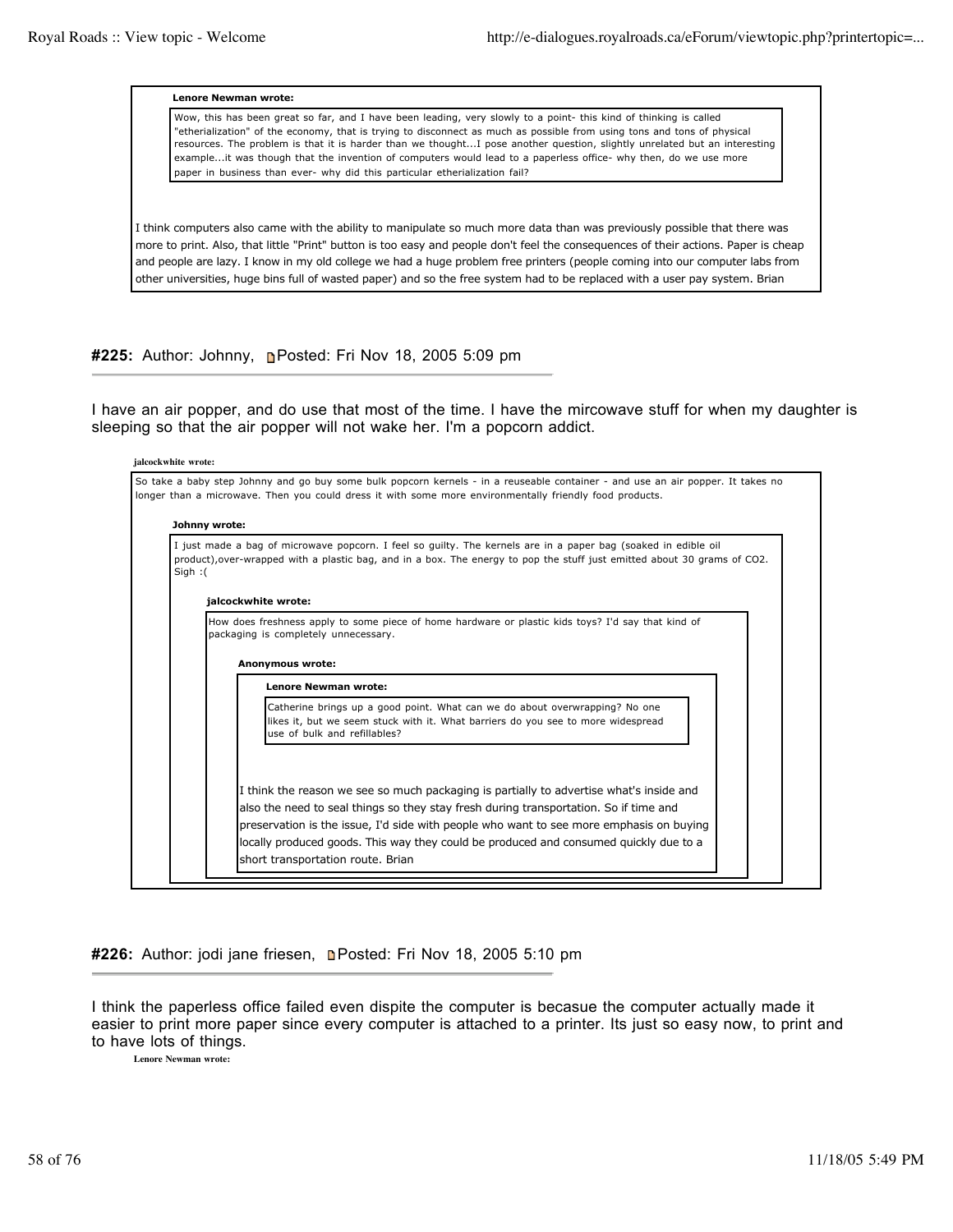Wow, this has been great so far, and I have been leading, very slowly to a point- this kind of thinking is called "etherialization" of the economy, that is trying to disconnect as much as possible from using tons and tons of physical resources. The problem is that it is harder than we thought...I pose another question, slightly unrelated but an interesting example...it was though that the invention of computers would lead to a paperless office- why then, do we use more paper in business than ever- why did this particular etherialization fail?

**#227:** Author: Guest, **Posted: Fri Nov 18, 2005 5:11 pm** 

Great point, when buildling the infrastructure for oil and gas distribution the demand for its benefits was huge - now that that basic or essential demand is not present the alternatives will remain just that. How to convince people to pay for the infrastructure when they already receive the benefit.

| Tina Hessdorfer wrote: |
|------------------------|
|------------------------|

| It means that with such a developed network of infastrutures and dependent technologies built around fossil fuels, it<br>would take an incredible amount of restructuring to change this dependence.                                                                                                                                     |
|------------------------------------------------------------------------------------------------------------------------------------------------------------------------------------------------------------------------------------------------------------------------------------------------------------------------------------------|
| This certainly gives an advantage to the suppliers of fossil fuels in the ability to make moneyhowever, it might mean<br>that if a very similar alternative exists that is not fossil fuel based then it could be a viable subsitute unsing the same<br>infastructure and networks, like biofuels/biomass<br><b>Lenore Newman wrote:</b> |
| Ok, brefore we all start<br>thinking about "edible oil products" (and just what does that mean? Scary) think about this. what are the<br>bad points of, well, everything containing fossil fuels, but more importantly, what are the good points? What<br>advantage does this give someone?                                              |

### **#228:** Author: Monica, Posted: Fri Nov 18, 2005 5:11 pm

Yes, the internet has created access to resources that we could have never imagined just a few years ago, now all that information has to be tranfered to hard copies over and over again.

And doesn't the technology of printers just keep getting faster and faster, making it even easier.

#229: Author: jlasuik, **n**Posted: Fri Nov 18, 2005 5:12 pm

...lol...the options...we need to be prepared and think ahead...

### **jalcockwhite wrote:**

So take a baby step Johnny and go buy some bulk popcorn kernels - in a reuseable container - and use an air popper. It takes no longer than a microwave. Then you could dress it with some more environmentally friendly food products.

#### **Johnny wrote:**

I just made a bag of microwave popcorn. I feel so guilty. The kernels are in a paper bag (soaked in edible oil product),over-wrapped with a plastic bag, and in a box. The energy to pop the stuff just emitted about 30 grams of CO2. Sigh :(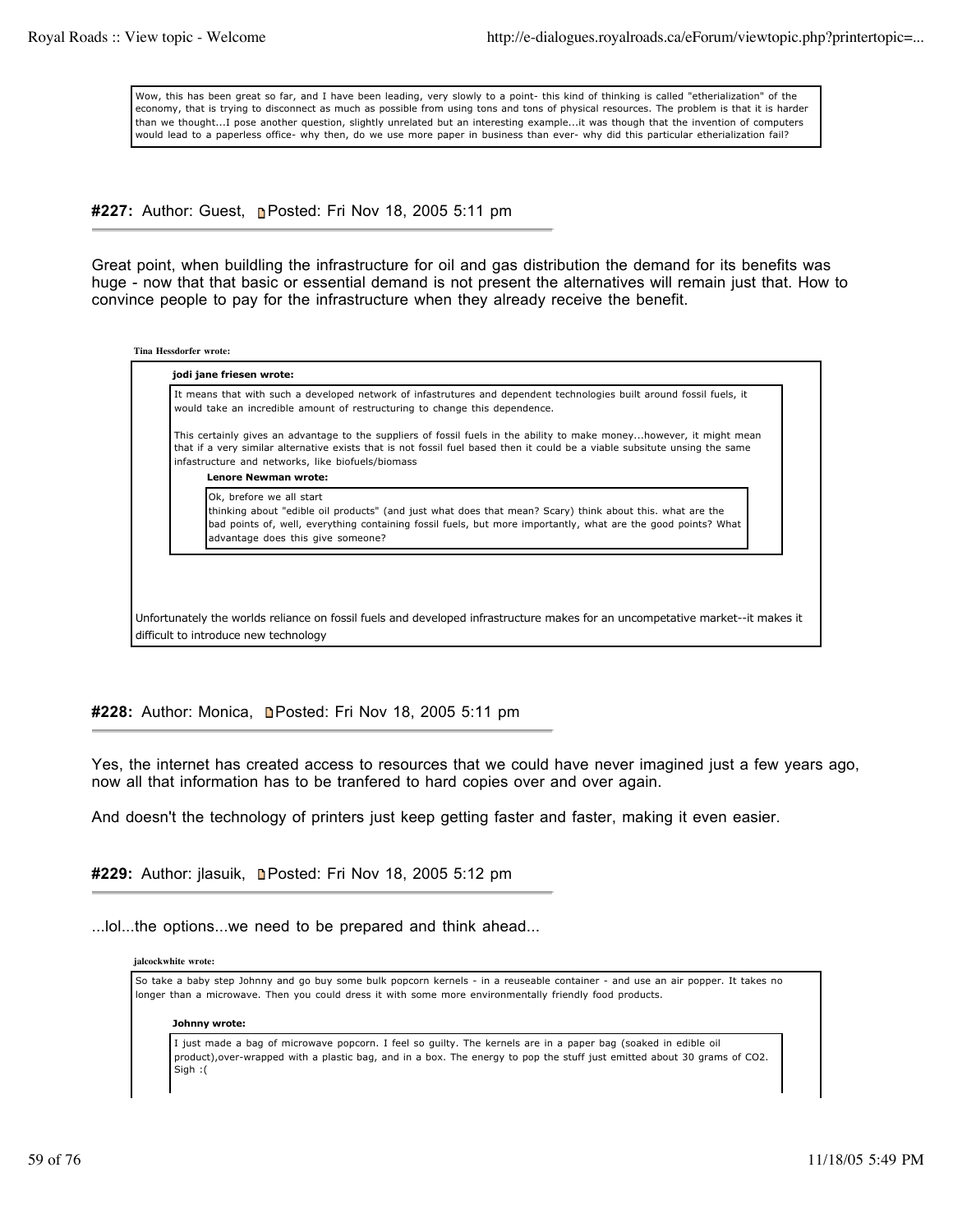| How does freshness apply to some piece of home hardware or plastic kids toys? I'd say that kind of<br>packaging is completely unnecessary.                                                      |
|-------------------------------------------------------------------------------------------------------------------------------------------------------------------------------------------------|
| Anonymous wrote:                                                                                                                                                                                |
| <b>Lenore Newman wrote:</b>                                                                                                                                                                     |
| Catherine brings up a good point. What can we do about overwrapping? No one<br>likes it, but we seem stuck with it. What barriers do you see to more widespread<br>use of bulk and refillables? |
|                                                                                                                                                                                                 |
| I think the reason we see so much packaging is partially to advertise what's inside and                                                                                                         |
| also the need to seal things so they stay fresh during transportation. So if time and                                                                                                           |
| preservation is the issue, I'd side with people who want to see more emphasis on buying                                                                                                         |
| locally produced goods. This way they could be produced and consumed guickly due to a                                                                                                           |

### #230: Author: Guest, **n**Posted: Fri Nov 18, 2005 5:12 pm

sorry I totally lost my connection.

#231: Author: Guest, **p**Posted: Fri Nov 18, 2005 5:13 pm

Two strong themes we're listing are the need for hard copies for record keeping and the ability to read off of the computer screen. At my company we burn our projects to CD and put them in a safe. It works just fine. As for reading off of a computer, it does take awhile to adust. It took me awhile (I didn't own a computer until 2000, prior to that it was a typewriter believe it or not). Brian

#232: Author: jalcockwhite, **Posted: Fri Nov 18, 2005 5:13 pm** 

Okay then, I guess that could be an acceptable excuse :)

| I have an air popper, and do use that most of the time. I have the mircowave stuff for when my daughter is sleeping so that the air                                                                                                                   |
|-------------------------------------------------------------------------------------------------------------------------------------------------------------------------------------------------------------------------------------------------------|
| popper will not wake her. I'm a popcorn addict.                                                                                                                                                                                                       |
| jalcockwhite wrote:                                                                                                                                                                                                                                   |
| So take a baby step Johnny and go buy some bulk popcorn kernels - in a reuseable container - and use an air popper. It<br>takes no longer than a microwave. Then you could dress it with some more environmentally friendly food products.            |
| Johnny wrote:                                                                                                                                                                                                                                         |
| I just made a bag of microwave popcorn. I feel so guilty. The kernels are in a paper bag (soaked in edible<br>oil product), over-wrapped with a plastic bag, and in a box. The energy to pop the stuff just emitted about<br>30 grams of CO2. Sigh: ( |
| jalcockwhite wrote:                                                                                                                                                                                                                                   |
| How does freshness apply to some piece of home hardware or plastic kids toys? I'd say that<br>kind of packaging is completely unnecessary.                                                                                                            |
| Anonymous wrote:                                                                                                                                                                                                                                      |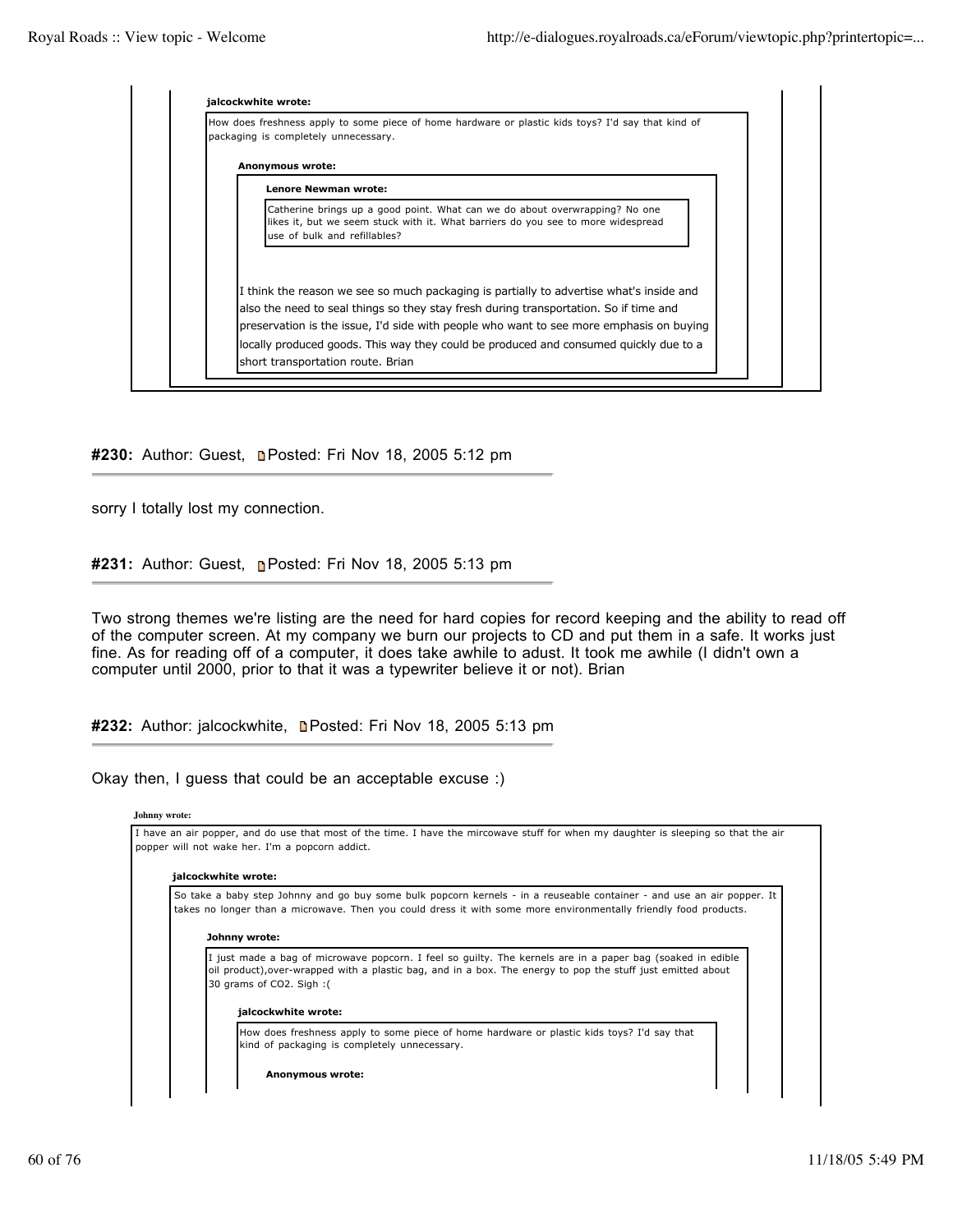

#233: Author: Lenore Newman, **n**Posted: Fri Nov 18, 2005 5:14 pm

Good point everyone- it is the law of unintended consequences. Technology made printing easier, so we do more of it. we have energy efficient homes, and make them twice as big as they were in 1950. We can't win for losing it seems.

**#234:** Author: Andrew Marshall, Posted: Fri Nov 18, 2005 5:14 pm

I agree Brian that so much paper is used because of simplicity factor and sheer laziness by businesses. We have a mindset now that since we have recycle bins and paper shredders that we can use an endless supply of paper. Also, the requirements for having numerous copies of documents that businesses set is a little ridculous. However, it will be hard now to change our ways because of how it will directly effect the number of paper recycling companies that our out there making profits from excessive paper use.

#235: Author: Guest, **n**Posted: Fri Nov 18, 2005 5:14 pm

and apparantely my identity. Kim

**Anonymous wrote:**

sorry I totally lost my connection.

**#236:** Author: jlasuik, Posted: Fri Nov 18, 2005 5:14 pm

I must go, and say thanks for the discussion before I get cut off.

Good night -(its ´after 11:00 here)

Ate breve,

Jason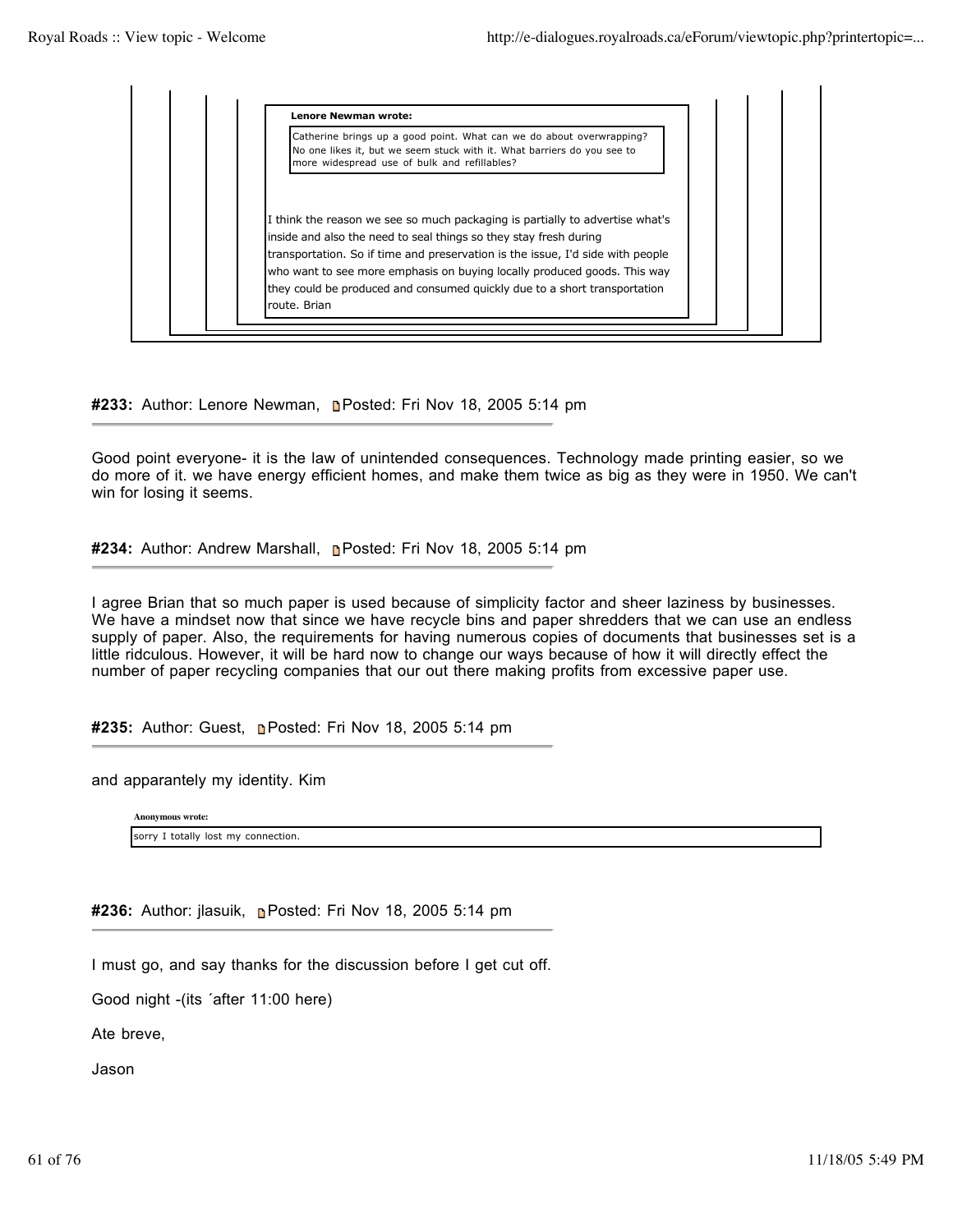### #237: Author: Faron Knott, **n**Posted: Fri Nov 18, 2005 5:14 pm

**Tina Hessdorfer wrote:**

**Lenore Newman wrote:**

| LEIJULE NEWIJIAH WIULE.                                                                                                                                                                                                                             |
|-----------------------------------------------------------------------------------------------------------------------------------------------------------------------------------------------------------------------------------------------------|
| Wow, this has been great so far, and I have been leading, very slowly to a point- this kind of thinking is called                                                                                                                                   |
| etherialization" of the economy, that is trying to disconnect as much as possible from using tons and tons of physical<br>resources. The problem is that it is harder than we thoughtI pose another question, slightly unrelated but an interesting |
| exampleit was though that the invention of computers would lead to a paperless office- why then, do we use more<br>paper in business than ever- why did this particular etherialization fail?                                                       |

I agree Tina we use an extreme amount of paper around our office as well; everyone needs a hard copy. I shouldn't complain, after all we are in the paper making business but sometimes I feel that we are our own best customer.

oh my god my office uses so much paper, we have paper backups of everything. Everyone and there dog gets hard copies of monthly reports, when they could be sent via email. I have got the amount of paper reports sent out in the last year, but generally reducing paper consumption has been a challenge. I think all the old timers don't trust or know the capabilities of the computer- they just have to see it on paper. i got asked the other day, how can you read those reports on the computer, i have to print them out. I didn't know how to answer, to me it is just easier--i love track changes!

#238: Author: Dawn, **Denated: Fri Nov 18, 2005 5:15 pm** 

Good point Monica. Now we are printing maps, pictures, and airline tickets. This is a significant paper use that emerged with computers.

**Monica wrote:**

Yes, the internet has created access to resources that we could have never imagined just a few years ago, now all that information has to be tranfered to hard copies over and over again.

And doesn't the technology of printers just keep getting faster and faster, making it even easier.

#239: Author: Lenore Newman, **n**Posted: Fri Nov 18, 2005 5:15 pm

So do people think proce shocks are the only ultimate control on consumption? Or can we do better than that?

**#240:** Author: Meghan King, Posted: Fri Nov 18, 2005 5:16 pm

How can we begin to teach people that just becasue we can go bigger, higher, farther, faster etc doesnt mean we should or that it will be beneficial to us.

**Lenore Newman wrote:**

Good point everyone- it is the law of unintended consequences. Technology made printing easier, so we do more of it. we have energy efficient homes, and make them twice as big as they were in 1950. We can't win for losing it seems.

#241: Author: Kevin Bill, **n**Posted: Fri Nov 18, 2005 5:16 pm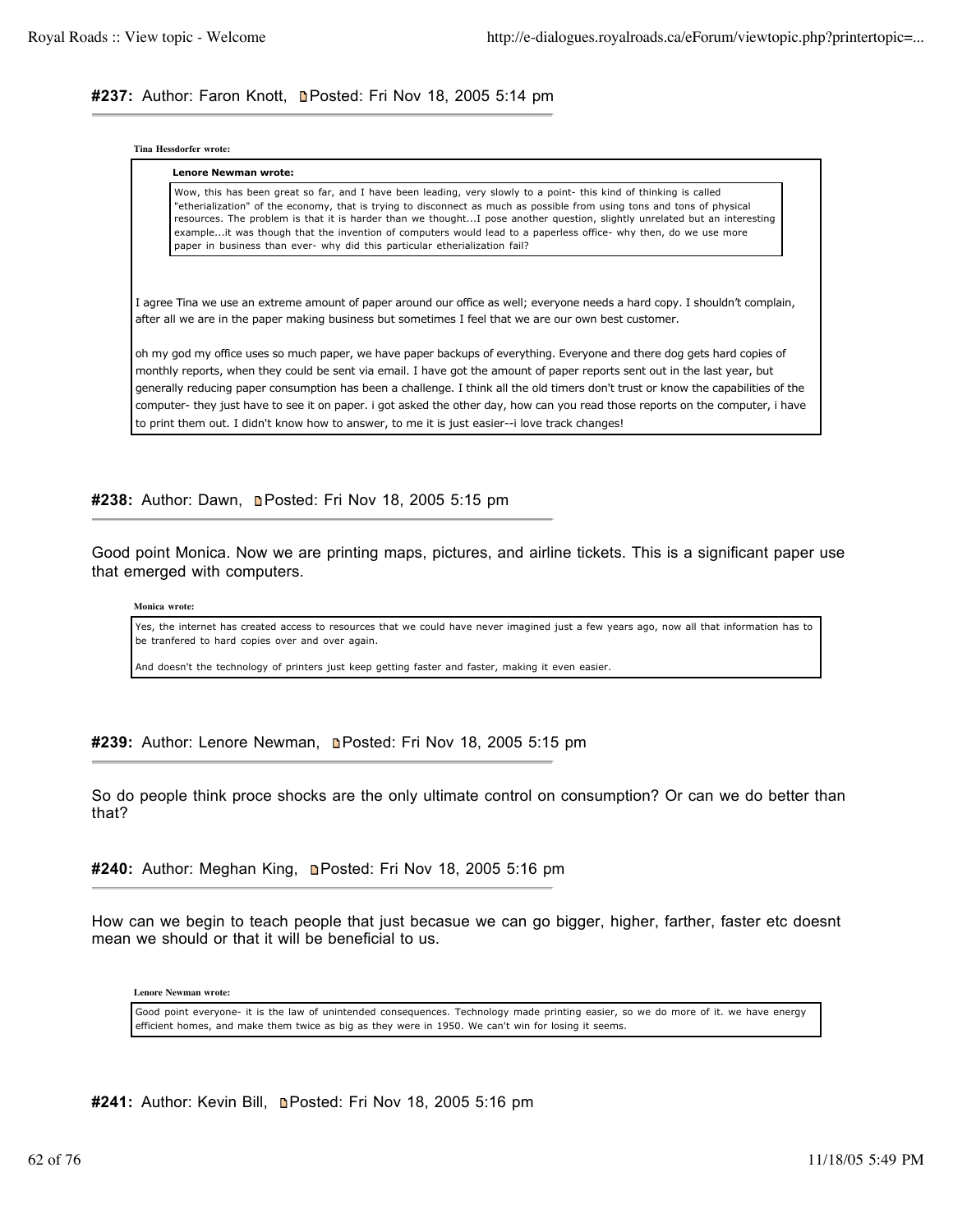**jodi jane friesen wrote:**

I think the paperless office failed even dispite the computer is becasue the computer actually made it easier to print more paper since every computer is attached to a printer. Its just so easy now, to print and to have lots of things.

**Lenore Newman wrote:**

Wow, this has been great so far, and I have been leading, very slowly to a point- this kind of thinking is called "etherialization" of the economy, that is trying to disconnect as much as possible from using tons and tons of physical resources. The problem is that it is harder than we thought...I pose another question, slightly unrelated but an interesting example...it was though that the invention of computers would lead to a paperless office- why then, do we use more paper in business than ever- why did this particular etherialization fail?

I think there is the view that a digital copy of something isn't 'official'. It is harder to 'doctor' a paper copy of something than a digital copy. Paranoia contributes as well.

#242: Author: Ann Dale, **n**Posted: Fri Nov 18, 2005 5:16 pm

With respect to "etherialization" of the economy, take computers for example, why do we have to buy new equipment rather than simply keep the shell and have the software and insides updated? Washing machines are now available that don't use soap, use laser cleaning instead.

**#243:** Author: Guest, **Posted: Fri Nov 18, 2005 5:17 pm** 

The project that I work on right now is this ridiculous - contractual requirements to send out copies of all ems documents that no one reads but the 17 spare for the binders, and main failing.

**Andrew Marshall wrote:**

I agree Brian that so much paper is used because of simplicity factor and sheer laziness by businesses. We have a mindset now that since we have recycle bins and paper shredders that we can use an endless supply of paper. Also, the requirements for having numerous copies of documents that businesses set is a little ridculous. However, it will be hard now to change our ways because of how it will directly effect the number of paper recycling companies that our out there making profits from excessive paper use.

#244: Author: jalcockwhite, **Depart Posted: Fri Nov 18, 2005 5:18 pm** 

True, my dad is building a house in Metchosin; it's huge. It's being built for a woman with severe allergies to chemicals of all sorts. The house is piped full of oxygen with outlets all over the place and is built with completely green materials. However, the thing has a huge footprint overlooking the ocean with all sorts of extra perks (such as an indoor glass canyon thing). You'd think someone who suffers so much at the hand of technology would be more aware of their own impact.

**Lenore Newman wrote:**

Good point everyone- it is the law of unintended consequences. Technology made printing easier, so we do more of it. we have energy efficient homes, and make them twice as big as they were in 1950. We can't win for losing it seems.

**#245:** Author: cpiedt, **Depart Posted: Fri Nov 18, 2005 5:19 pm** 

**Lenore Newman wrote:**

So do people think proce shocks are the only ultimate control on consumption? Or can we do better than that?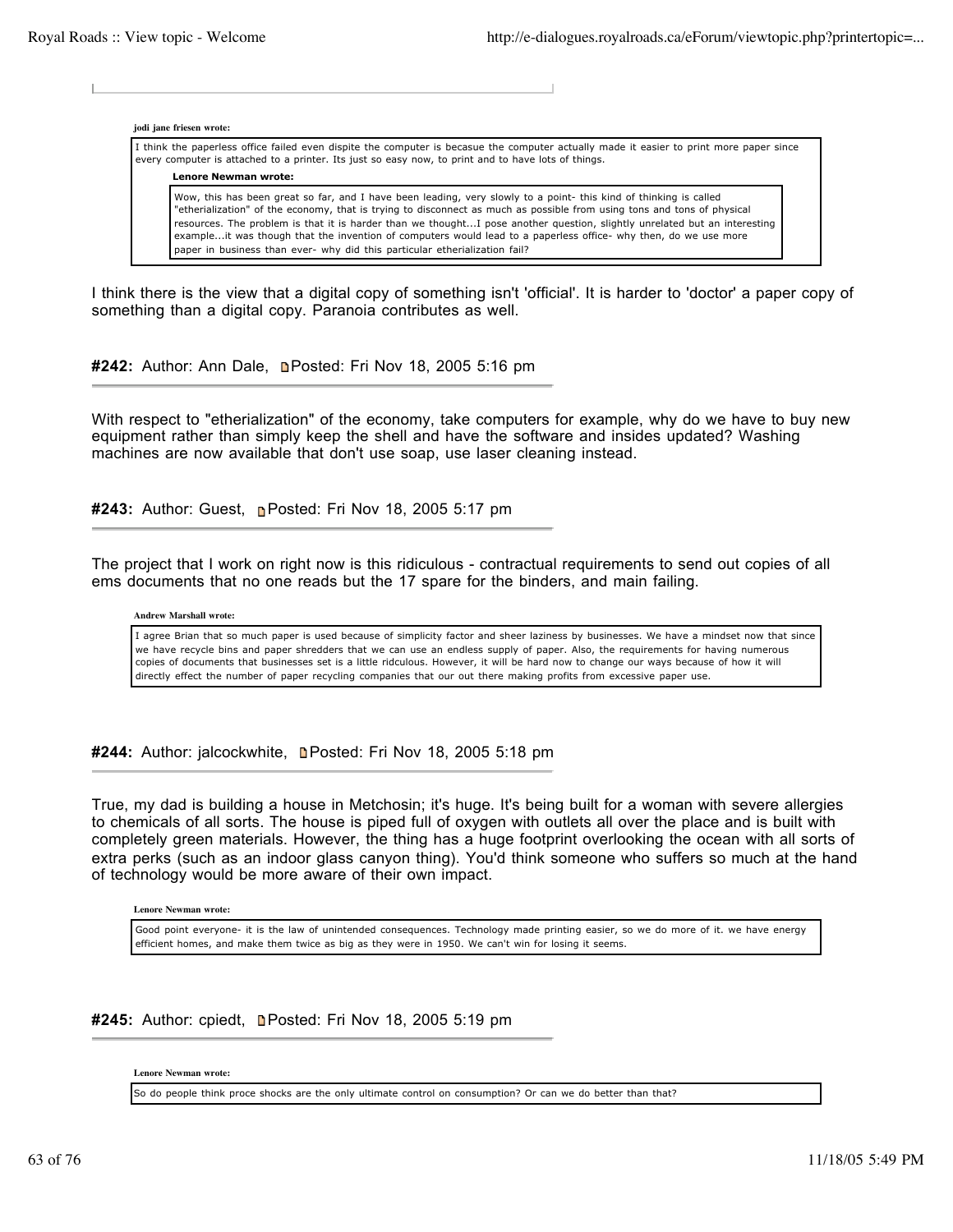I don't know. That's a tough one but I do know that the more money we have, the more we buy and the more we consume.

#246: Author: Guest, **Depart Fri Nov 18, 2005 5:19 pm** 

[economics - for one only new products get counted in the gdp not transfering of used items and 2 buying more equals growth, progress.

quote="Ann Dale"]With respect to "etherialization" of the economy, take computers for example, why do we have to buy new equipment rather than simply keep the shell and have the software and insides updated? Washing machines are now available that don't use soap, use laser cleaning instead.[/quote]

#247: Author: Meghan King, **n**Posted: Fri Nov 18, 2005 5:19 pm

Especially in Canada where we pride ourselves on our wide open spaces, and our clear cut forest are kept out of veiw from major roadways it is hard to actuall show people a problem. I think that uses economic forces is probably the best way to get the fastest response

**Lenore Newman wrote:**

So do people think proce shocks are the only ultimate control on consumption? Or can we do better than that?

#248: Author: Guest, **D**Posted: Fri Nov 18, 2005 5:19 pm

**Lenore Newman wrote:**

So do people think proce shocks are the only ultimate control on consumption? Or can we do better than that?

I think economic incentives are a big part of the solution, but outside of that there's education / moral suasion. Like I always maintain, nobody forces me to ride my bike to work, or take things to the recycling depot on the weekend. I do it because it sits right with my values. And where do those values come from? The influence of our parents and schools I would say. Once "thinking green" is ingrained into our behaviour it sticks (and I think we can affect others with it too). Brian

**#249:** Author: Monica, Posted: Fri Nov 18, 2005 5:20 pm

**Lenore Newman wrote:**

So do people think proce shocks are the only ultimate control on consumption? Or can we do better than that?

Price shocks at the pumps recently did seem to have an impact right? Can we do better?, I'm sure it's possible but would a much greater effort be required? likely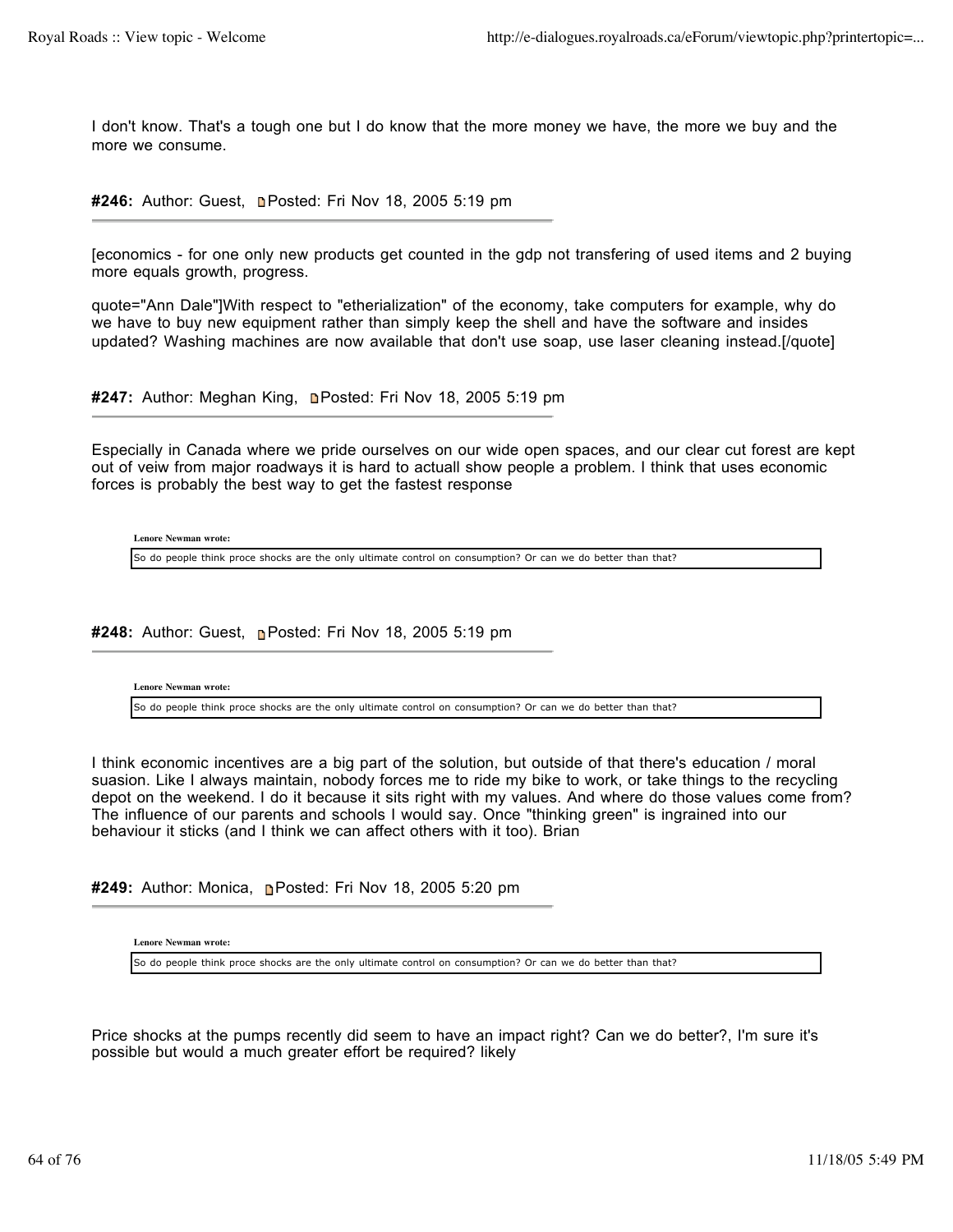**#250:** Author: jalcockwhite, Posted: Fri Nov 18, 2005 5:20 pm

Well, now that's a new one. How in the world would lasers make mud go away. Would it vaporize the particles and suck them out somewhere?

**Ann Dale wrote:**

With respect to "etherialization" of the economy, take computers for example, why do we have to buy new equipment rather than simply keep the shell and have the software and insides updated? Washing machines are now available that don't use soap, use laser cleaning instead.

#251: Author: Guest, **n**Posted: Fri Nov 18, 2005 5:21 pm

Soemtimes I really chuckle to myself when I see the 20 m buffer on the highway before the clear cut starts when I've seen where that much of a reserve has not even been left in a riparian zone in other places - in the name of tourism and public perception.

**Meghan King wrote:**

Especially in Canada where we pride ourselves on our wide open spaces, and our clear cut forest are kept out of veiw from major roadways it is hard to actuall show people a problem. I think that uses economic forces is probably the best way to get the fastest response

**Lenore Newman wrote:**

So do people think proce shocks are the only ultimate control on consumption? Or can we do better than that?

**#252:** Author: Dawn, **Posted: Fri Nov 18, 2005 5:21 pm** 

I think education does play a role in consumption. There are still people who are unaware of the impact of alot of their actions. We need to find a way to express the damages incurred in terms that will cause their significance to be recognized. But ultimately I guess this comes back to price shocks.

#253: Author: Tammy, **Depart Posted: Fri Nov 18, 2005 5:21 pm** 

I believe price shocks are the best option when working within our current societal structure. But, ideally if we could change our values and consumer patterns we would be better off because we wouldn't be hurting those that live on the poverty line and don't have the luxury of paying more to protect the environment.

**cpiedt wrote:**

**Lenore Newman wrote:**

So do people think proce shocks are the only ultimate control on consumption? Or can we do better than that?

I don't know. That's a tough one but I do know that the more money we have, the more we buy and the more we consume.

**#254:** Author: Meghan King, Posted: Fri Nov 18, 2005 5:22 pm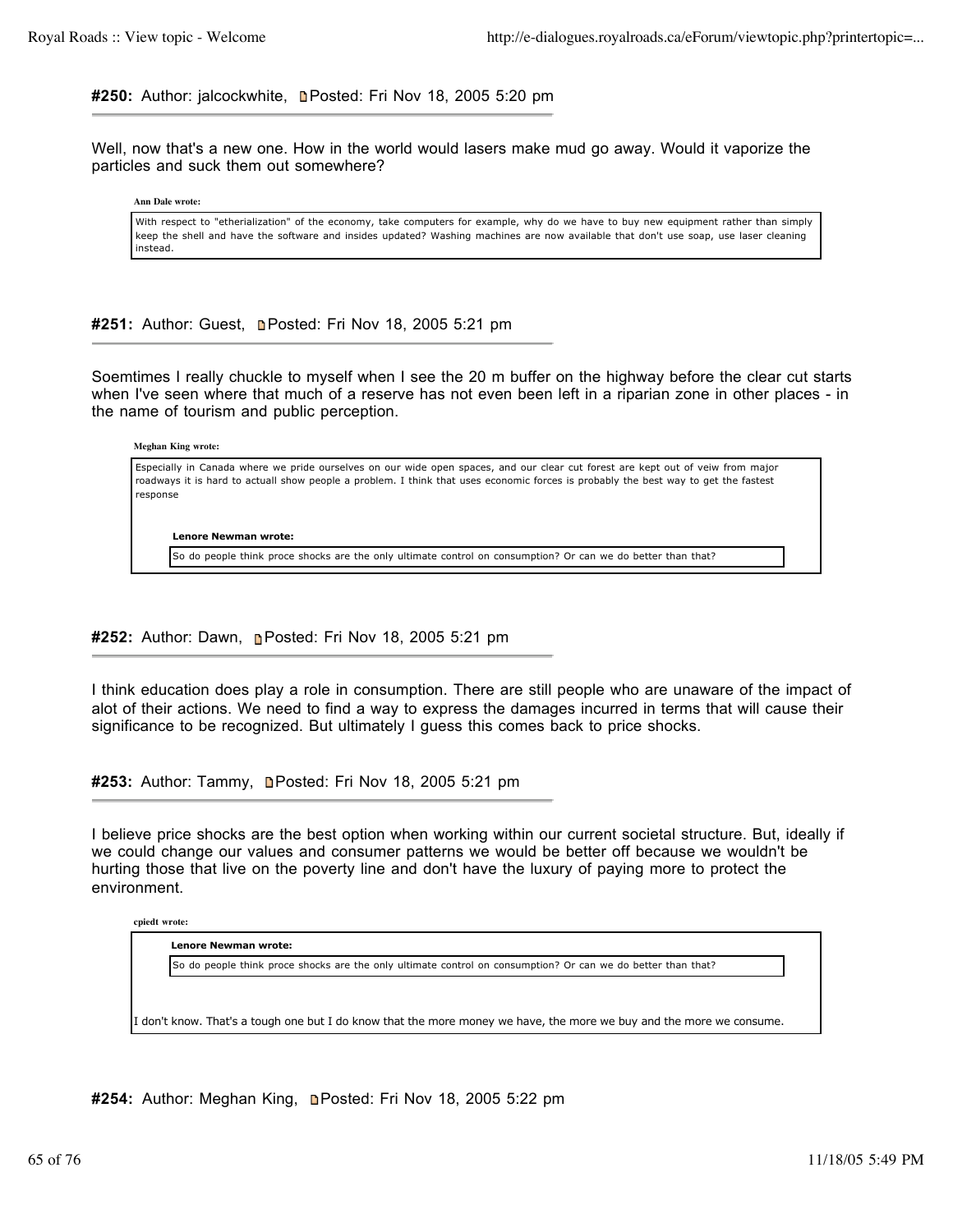And liely at the end of the project you will have to send out an additional copy of all the documents in a nice bound company document. Its really is crazy.

#### **Anonymous wrote:**

The project that I work on right now is this ridiculous - contractual requirements to send out copies of all ems documents that no one reads but the 17 spare for the binders, and main failing.

#### **Andrew Marshall wrote:**

I agree Brian that so much paper is used because of simplicity factor and sheer laziness by businesses. We have a mindset now that since we have recycle bins and paper shredders that we can use an endless supply of paper. Also, the requirements for having numerous copies of documents that businesses set is a little ridculous. However, it will be hard now to change our ways because of how it will directly effect the number of paper recycling companies that our out there making profits from excessive paper use.

### #255: Author: Ann Dale, **n**Posted: Fri Nov 18, 2005 5:22 pm

Sorry, don't know the details, it is a Japanese company, will try to find the reference.

#### **jalcockwhite wrote:**

Well, now that's a new one. How in the world would lasers make mud go away. Would it vaporize the particles and suck them out somewhere?

#### **Ann Dale wrote:**

With respect to "etherialization" of the economy, take computers for example, why do we have to buy new equipment rather than simply keep the shell and have the software and insides updated? Washing machines are now available that don't use soap, use laser cleaning instead.

### #256: Author: Monica, **D**Posted: Fri Nov 18, 2005 5:22 pm

**Lenore Newman wrote:**

So do people think proce shocks are the only ultimate control on consumption? Or can we do better than that?

Price shocks at the pumps recently did seem to have an impact right? Can we do better?, I'm sure it's possible but would a much greater effort be required? likely

#257: Author: Johnny, **n**Posted: Fri Nov 18, 2005 5:22 pm

Running out of something is a good way to stop using it.

**Lenore Newman wrote:**

So do people think proce shocks are the only ultimate control on consumption? Or can we do better than that?

**#258:** Author: Amy Wilson, Posted: Fri Nov 18, 2005 5:23 pm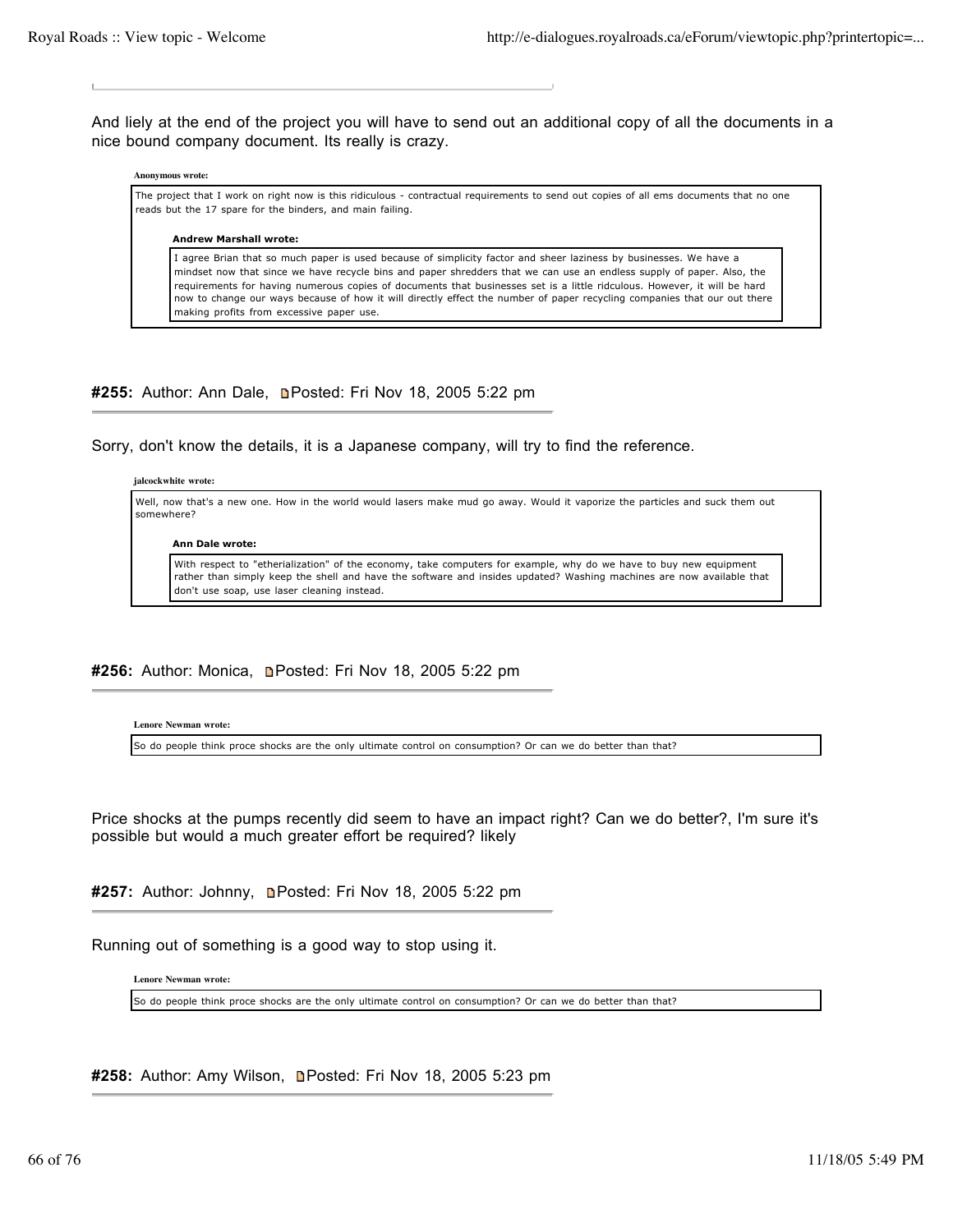I agree Brian, economic incentives will have to be one of the major incentives, but other things (such as education and moral suasion) are changing our society and need to be fostered for continued change.

#259: Author: jodi jane friesen, **Posted: Fri Nov 18, 2005 5:24 pm** 

The ultimate control on consuption has to come from a change of behaviour some how. One of the best way to change a behaviour is to learn how to replace it with something else that is better or equaly as good (at least thats what my friends therapists say) So teaching people how to find better alternatives, such as happyness from within, spending time with kids, playing more...all instead of consuming and buying more things.

**Lenore Newman wrote:**

So do people think proce shocks are the only ultimate control on consumption? Or can we do better than that?

#260: Author: Andrew Marshall, **Depart Posted: Fri Nov 18, 2005 5:25 pm** 

#### **Anonymous wrote:**

Soemtimes I really chuckle to myself when I see the 20 m buffer on the highway before the clear cut starts when I've seen where that much of a reserve has not even been left in a riparian zone in other places - in the name of tourism and public perception. **Meghan King wrote:** Especially in Canada where we pride ourselves on our wide open spaces, and our clear cut forest are kept out of veiw from major roadways it is hard to actuall show people a problem. I think that uses economic forces is probably the best way to get the fastest response **Lenore Newman wrote:** So do people think proce shocks are the only ultimate control on consumption? Or can we do better than that?

We do have regulations in place to control consumption somewhat. The ALR is an one example that I can think of that controls the amount of land being developed for residential and/or commercial purposes.

#261: Author: Lenore Newman, **n**Posted: Fri Nov 18, 2005 5:25 pm

As always, we have managed to cover an astounding array of material in a short time. Let's cut off a bit early tonight- it is friday after all. Lets take ten more minutes to wrap up some thoughts, and hopefully everyone can take away some positive thoughts on how to cut energy use. Also remember that tomorrow Ann will be taking over for me as they will be scanning my brain. (and what a fun way to spend a Saturday it is) I will read the transcripts later, so no ganging up on Ann. :)

**#262:** Author: rvanwyns, Posted: Fri Nov 18, 2005 5:26 pm

**cpiedt wrote:**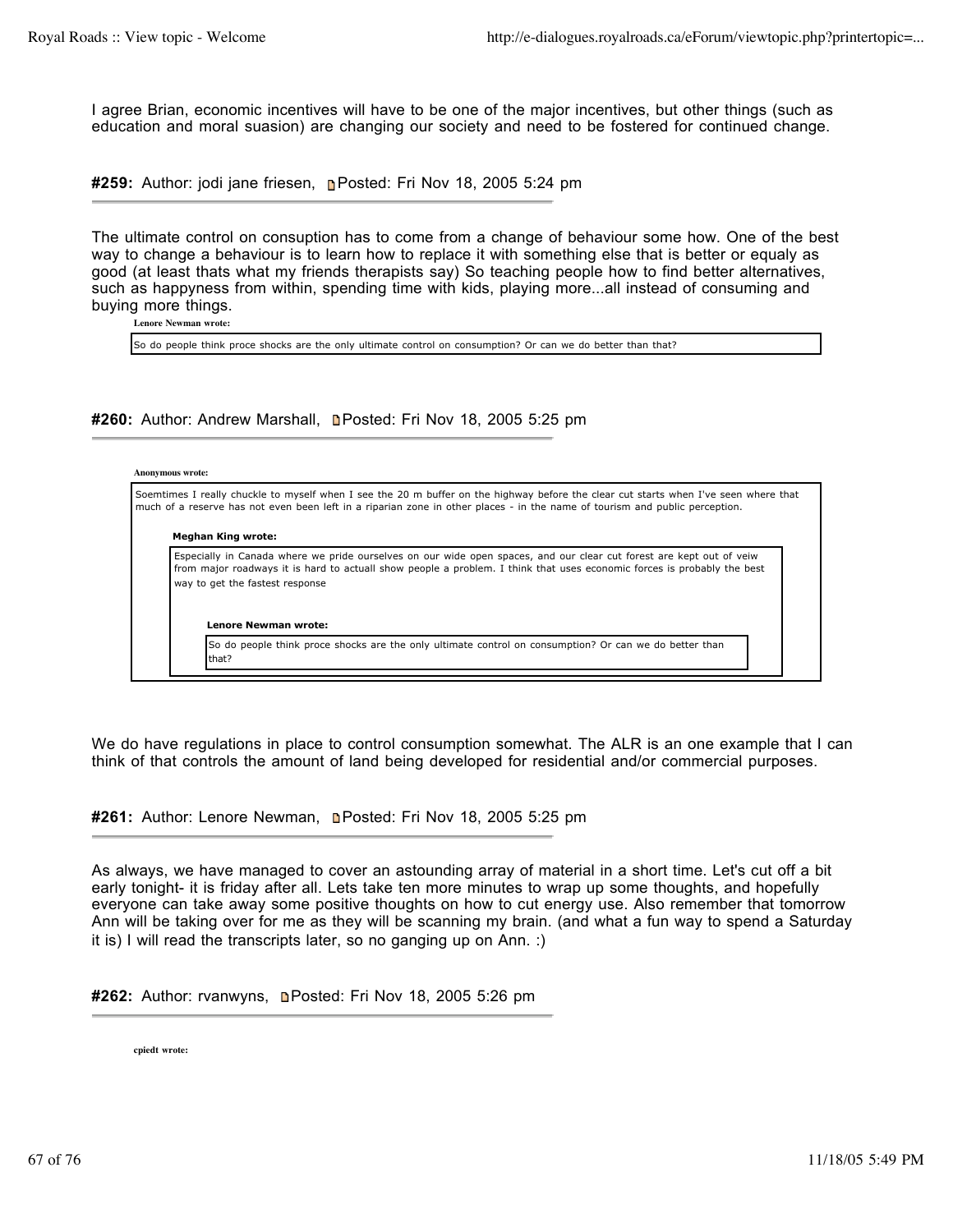**Lenore Newman wrote:**

So do people think proce shocks are the only ultimate control on consumption? Or can we do better than that?

I don't know. That's a tough one but I do know that the more money we have, the more we buy and the more we consume.

A grad student quoted Winniped Mayor Glenn Murray yesterday and I'll paraphrase. Apparently Murray, along with a bunch of mayors was all excited about Kyoto. They were going to do this and that to ensure Canada met its targets. A social scientist then walked into the celebration and told them that for every change in behaviour or policy that leads to reduced consumption (e.g., fuel) there is a corresponding increase in consumption.

**#263:** Author: Meghan King, Posted: Fri Nov 18, 2005 5:26 pm

Cheers

**Lenore Newman wrote:**

As always, we have managed to cover an astounding array of material in a short time. Let's cut off a bit early tonight- it is friday after all. Lets take ten more minutes to wrap up some thoughts, and hopefully everyone can take away some positive thoughts on how to cut energy use. Also remember that tomorrow Ann will be taking over for me as they will be scanning my brain. (and what a fun way to spend a Saturday it is) I will read the transcripts later, so no ganging up on Ann. :)

#264: Author: Amy Wilson, **n**Posted: Fri Nov 18, 2005 5:27 pm

What is the topic tomorrow?

#265: Author: Ann Dale, **Denated: Fri Nov 18, 2005 5:28 pm** 

Tomorrow, I would like us to get real and dirty. We are going to develop an energy security policy for Canada, so have a glass of wine and put your thinking hats on. What would it look like?

**Lenore Newman wrote:**

As always, we have managed to cover an astounding array of material in a short time. Let's cut off a bit early tonight- it is friday after all. Lets take ten more minutes to wrap up some thoughts, and hopefully everyone can take away some positive thoughts on how to cut energy use. Also remember that tomorrow Ann will be taking over for me as they will be scanning my brain. (and what a fun way to spend a Saturday it is) I will read the transcripts later, so no ganging up on Ann. :)

**#266:** Author: Lenore Newman, Posted: Fri Nov 18, 2005 5:28 pm

Ann? What is the topic tomorrow ;)

#267: Author: Dawn, **Denated: Fri Nov 18, 2005 5:28 pm** 

An excellent discussion, as always. This group always gets me thinking. I find it interesting how many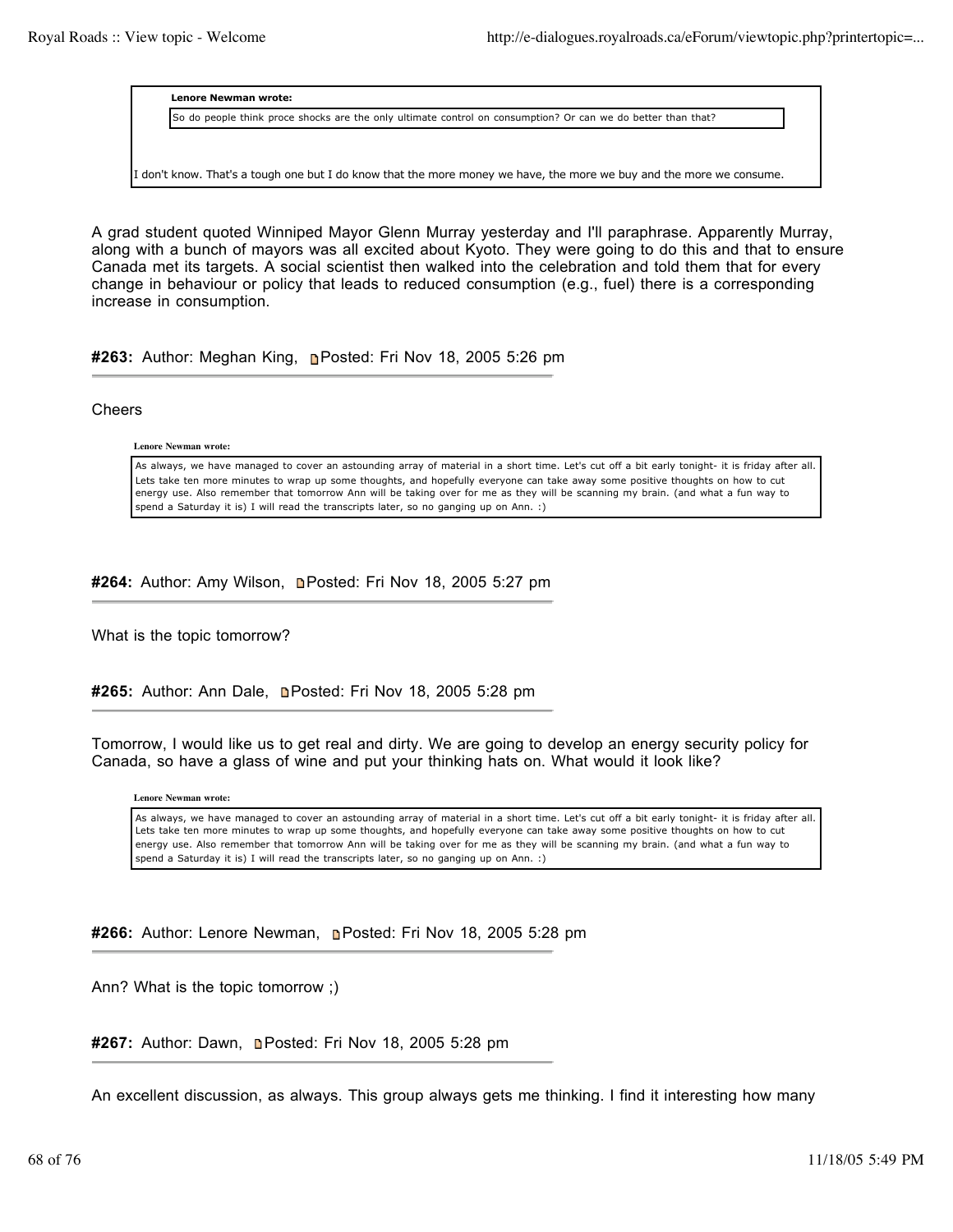different points of view, and creative ideas, can be expressed in regard to the same post. Have a great weekend everyone.

**#268:** Author: Guest, **Posted: Fri Nov 18, 2005 5:28 pm** 

Lenore, where can we access a transcript of the previous discussions it would be nice to look back at it or use some information for the summary assignment.

**Meghan King wrote:**

| Lenore Newman wrote: |                                                                                                                                                                                                                                            |  |  |
|----------------------|--------------------------------------------------------------------------------------------------------------------------------------------------------------------------------------------------------------------------------------------|--|--|
|                      | As always, we have managed to cover an astounding array of material in a short time. Let's cut off a bit early tonight- it is                                                                                                              |  |  |
|                      | friday after all. Lets take ten more minutes to wrap up some thoughts, and hopefully everyone can take away some<br>positive thoughts on how to cut energy use. Also remember that tomorrow Ann will be taking over for me as they will be |  |  |
|                      | scanning my brain. (and what a fun way to spend a Saturday it is) I will read the transcripts later, so no ganging up on                                                                                                                   |  |  |

### #269: Author: Thien Tran, **n**Posted: Fri Nov 18, 2005 5:28 pm

| <b>Faron Knott wrote:</b> |  |
|---------------------------|--|
|---------------------------|--|

| Wow, this has been great so far, and I have been leading, very slowly to a point- this kind of thinking is<br>called "etherialization" of the economy, that is trying to disconnect as much as possible from using tons and<br>tons of physical resources. The problem is that it is harder than we thoughtI pose another question,<br>slightly unrelated but an interesting exampleit was though that the invention of computers would lead to<br>a paperless office- why then, do we use more paper in business than ever- why did this particular<br>etherialization fail?<br>I agree Tina we use an extreme amount of paper around our office as well; everyone needs a hard copy. I shouldn't<br>complain, after all we are in the paper making business but sometimes I feel that we are our own best customer.<br>oh my god my office uses so much paper, we have paper backups of everything. Everyone and there dog gets hard<br>copies of monthly reports, when they could be sent via email. I have got the amount of paper reports sent out in<br>the last year, but generally reducing paper consumption has been a challenge. I think all the old timers don't trust<br>or know the capabilities of the computer- they just have to see it on paper. i got asked the other day, how can you | <b>Lenore Newman wrote:</b> |
|-----------------------------------------------------------------------------------------------------------------------------------------------------------------------------------------------------------------------------------------------------------------------------------------------------------------------------------------------------------------------------------------------------------------------------------------------------------------------------------------------------------------------------------------------------------------------------------------------------------------------------------------------------------------------------------------------------------------------------------------------------------------------------------------------------------------------------------------------------------------------------------------------------------------------------------------------------------------------------------------------------------------------------------------------------------------------------------------------------------------------------------------------------------------------------------------------------------------------------------------------------------------------------------------------------------|-----------------------------|
|                                                                                                                                                                                                                                                                                                                                                                                                                                                                                                                                                                                                                                                                                                                                                                                                                                                                                                                                                                                                                                                                                                                                                                                                                                                                                                           |                             |
|                                                                                                                                                                                                                                                                                                                                                                                                                                                                                                                                                                                                                                                                                                                                                                                                                                                                                                                                                                                                                                                                                                                                                                                                                                                                                                           |                             |
|                                                                                                                                                                                                                                                                                                                                                                                                                                                                                                                                                                                                                                                                                                                                                                                                                                                                                                                                                                                                                                                                                                                                                                                                                                                                                                           |                             |
|                                                                                                                                                                                                                                                                                                                                                                                                                                                                                                                                                                                                                                                                                                                                                                                                                                                                                                                                                                                                                                                                                                                                                                                                                                                                                                           |                             |
|                                                                                                                                                                                                                                                                                                                                                                                                                                                                                                                                                                                                                                                                                                                                                                                                                                                                                                                                                                                                                                                                                                                                                                                                                                                                                                           |                             |
|                                                                                                                                                                                                                                                                                                                                                                                                                                                                                                                                                                                                                                                                                                                                                                                                                                                                                                                                                                                                                                                                                                                                                                                                                                                                                                           |                             |
|                                                                                                                                                                                                                                                                                                                                                                                                                                                                                                                                                                                                                                                                                                                                                                                                                                                                                                                                                                                                                                                                                                                                                                                                                                                                                                           |                             |
|                                                                                                                                                                                                                                                                                                                                                                                                                                                                                                                                                                                                                                                                                                                                                                                                                                                                                                                                                                                                                                                                                                                                                                                                                                                                                                           |                             |
| read those reports on the computer, i have to print them out. I didn't know how to answer, to me it is just                                                                                                                                                                                                                                                                                                                                                                                                                                                                                                                                                                                                                                                                                                                                                                                                                                                                                                                                                                                                                                                                                                                                                                                               |                             |
|                                                                                                                                                                                                                                                                                                                                                                                                                                                                                                                                                                                                                                                                                                                                                                                                                                                                                                                                                                                                                                                                                                                                                                                                                                                                                                           |                             |

I know that lot of time we print more documents at the office than we would do at home (like our homeworks) because ink are quite expensive to buy, especially those color one. Would management let us go crazy printing at the office if the price of ink is a burnden (more expensive) for running business. Or the cost will transfer to consummers any way ?!

**#270:** Author: Ann Dale, Posted: Fri Nov 18, 2005 5:29 pm

We are going to pretend to be high level Privy Council officials drafting an energy security bill to convince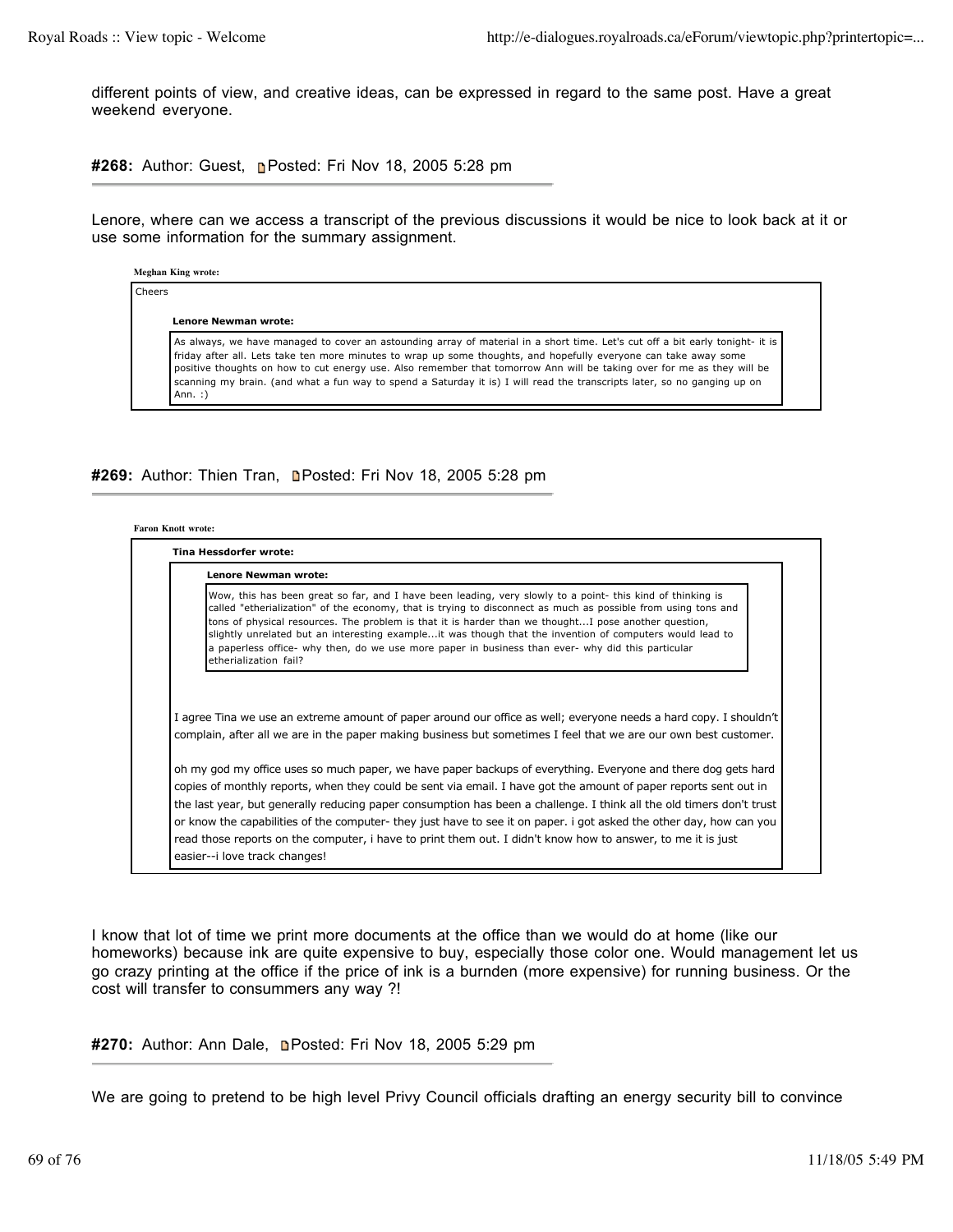our political masters?

**Lenore Newman wrote:**

Ann? What is the topic tomorrow ;)

#271: Author: jalcockwhite, **Posted: Fri Nov 18, 2005 5:29 pm** 

What about programs to improve health and longevity. A lot of people seem to be into anti-aging and are willing to spend money on products that promote a long and beautiful life. Physical exercise is proven to improve stamina and health .... and it doesn't require fossil fuels. If people could be convinced that biking to work and walking places provides them with valuable benefits, maybe they'd be more willing to change. Laziness has to be overcome. Speaking of which, there are a few people in my neighborhood who walk their dogs by car. Unbelieveable but true!

| jodi jane friesen wrote:                                                                                                                                                                                                                                                                                                                                                                                                                           |
|----------------------------------------------------------------------------------------------------------------------------------------------------------------------------------------------------------------------------------------------------------------------------------------------------------------------------------------------------------------------------------------------------------------------------------------------------|
| The ultimate control on consuption has to come from a change of behaviour some how. One of the best way to change a behaviour is to<br>learn how to replace it with something else that is better or equaly as good (at least thats what my friends therapists say) So teaching<br>people how to find better alternatives, such as happyness from within, spending time with kids, playing moreall instead of consuming<br>and buying more things. |
| <b>Lenore Newman wrote:</b>                                                                                                                                                                                                                                                                                                                                                                                                                        |
| [So do people think proce shocks are the only ultimate control on consumption? Or can we do better than that?                                                                                                                                                                                                                                                                                                                                      |

### **#272:** Author: Monica, **Posted: Fri Nov 18, 2005 5:29 pm**

Education combined with alternative choices. I do believe the majority of people who have the message will ultimately want to do what is best for sustainability to ensure their children and future generations do not suffer for our mistakes.

**Dawn wrote:**

I think education does play a role in consumption. There are still people who are unaware of the impact of alot of their actions. We need to find a way to express the damages incurred in terms that will cause their significance to be recognized. But ultimately I guess this comes back to price shocks.

### #273: Author: Lenore Newman, **Denated: Fri Nov 18, 2005 5:30 pm**

Transcripts should be available at this site again by tomorrow. Our technical wizard is working on it.

**#274:** Author: Kevin Bill, Posted: Fri Nov 18, 2005 5:30 pm

**Lenore Newman wrote:**

As always, we have managed to cover an astounding array of material in a short time. Let's cut off a bit early tonight- it is friday after all. Lets take ten more minutes to wrap up some thoughts, and hopefully everyone can take away some positive thoughts on how to cut energy use. Also remember that tomorrow Ann will be taking over for me as they will be scanning my brain. (and what a fun way to spend a Saturday it is) I will read the transcripts later, so no ganging up on Ann. :)

I think that society can become more sustainable by becoming a little 'smarter'. Smarter design (building,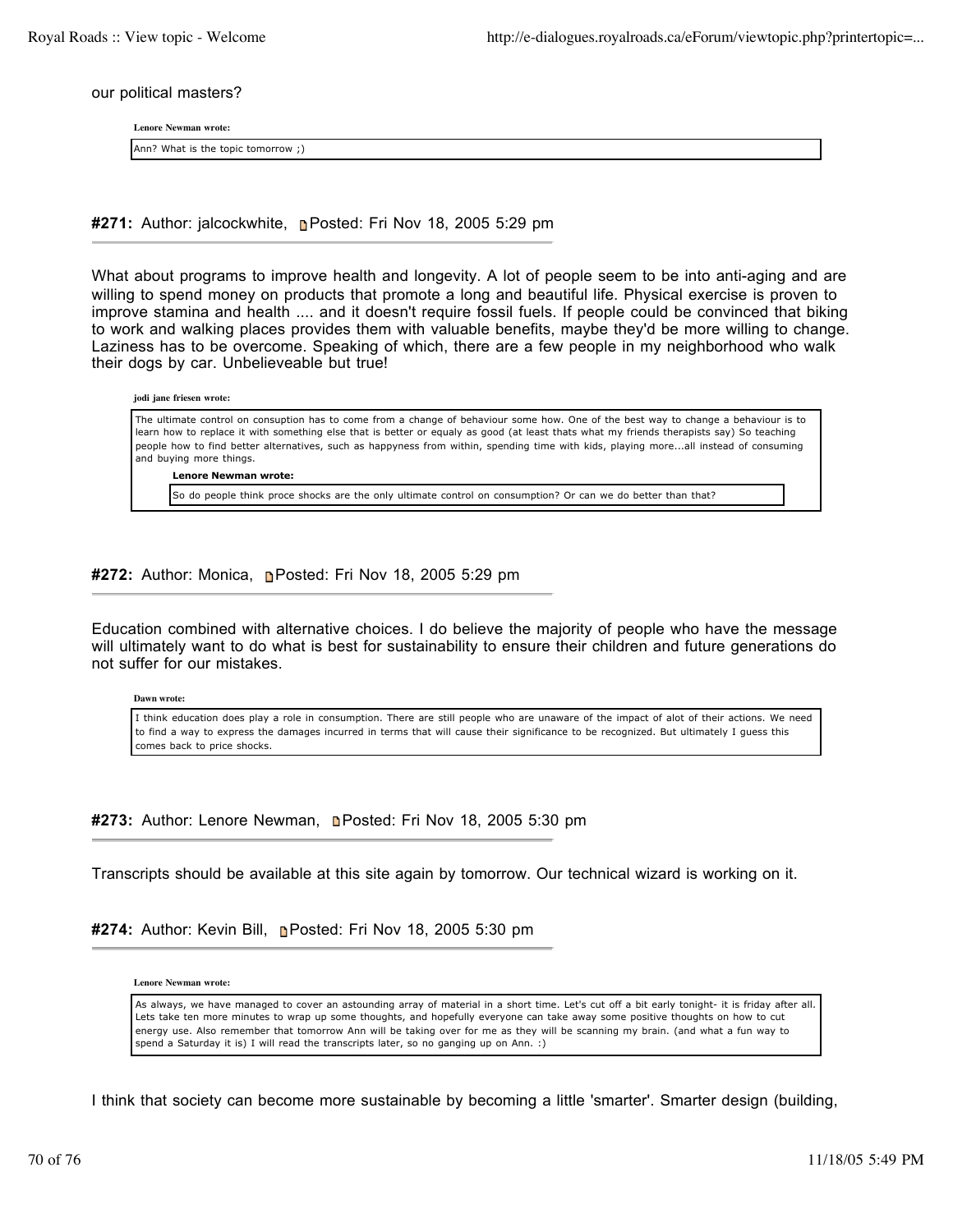packaging etc), smarter consumption (buy more energy efficient products), and smarter behaviour (not let your car run for 15 minutes in the Winter, guilty as charged!). As outlined by Lovins and Hawken, we can make significant gains by increasing our 'negawatts'.

**#275:** Author: Tammy, Posted: Fri Nov 18, 2005 5:31 pm

I think we could reduce energy by hitting two birds with one stone.

Maybe those that can afford to should be obligated to donate to charities and learn to live with less. I have been working on a United Way Campaign and have gained a little insight into how little some people live on and how many people in our own communities need. In some ways it has made me reassess some purchases. Do I really need a new item, or can I do without? As Jain mentioned the more we have the more we spend. So, by increasing donations to charities you help your community (helping address the issue of spirituality perhaps) and hopefully reduce your consumption.

Just a thought that might be off the beaten track a bit.

#276: Author: cpiedt, **n**Posted: Fri Nov 18, 2005 5:31 pm

Well, this has been another interesting discussion that I have really enjoyed. I think as a whole, we are realizing that we need to change the way we consume our resources and we are working to do that. The problem, though, is that even if we find a solution to an existing problem now, the solution won't last long as the world population continues to grow so fast. I think we will always have to be finding alternative solutions with the growth rate the way it is. Anyway, goodnight everyone and thanks. Good luck tomorrow, Lenore.

#277: Author: Guest, **Depart Fri Nov 18, 2005 5:31 pm** 

land use planning, regulations are important but through a previous project I learned that some zoning laws where constraining a zerowaste initiative

| seen where that much of a reserve has not even been left in a riparian zone in other places - in the name of tourism and<br>public perception.                                                                                                                                     |
|------------------------------------------------------------------------------------------------------------------------------------------------------------------------------------------------------------------------------------------------------------------------------------|
| <b>Meghan King wrote:</b>                                                                                                                                                                                                                                                          |
| Especially in Canada where we pride ourselves on our wide open spaces, and our clear cut forest are kept<br>out of veiw from major roadways it is hard to actuall show people a problem. I think that uses economic<br>forces is probably the best way to get the fastest response |
| <b>Lenore Newman wrote:</b>                                                                                                                                                                                                                                                        |
| So do people think proce shocks are the only ultimate control on consumption? Or can we do<br>better than that?                                                                                                                                                                    |
|                                                                                                                                                                                                                                                                                    |
|                                                                                                                                                                                                                                                                                    |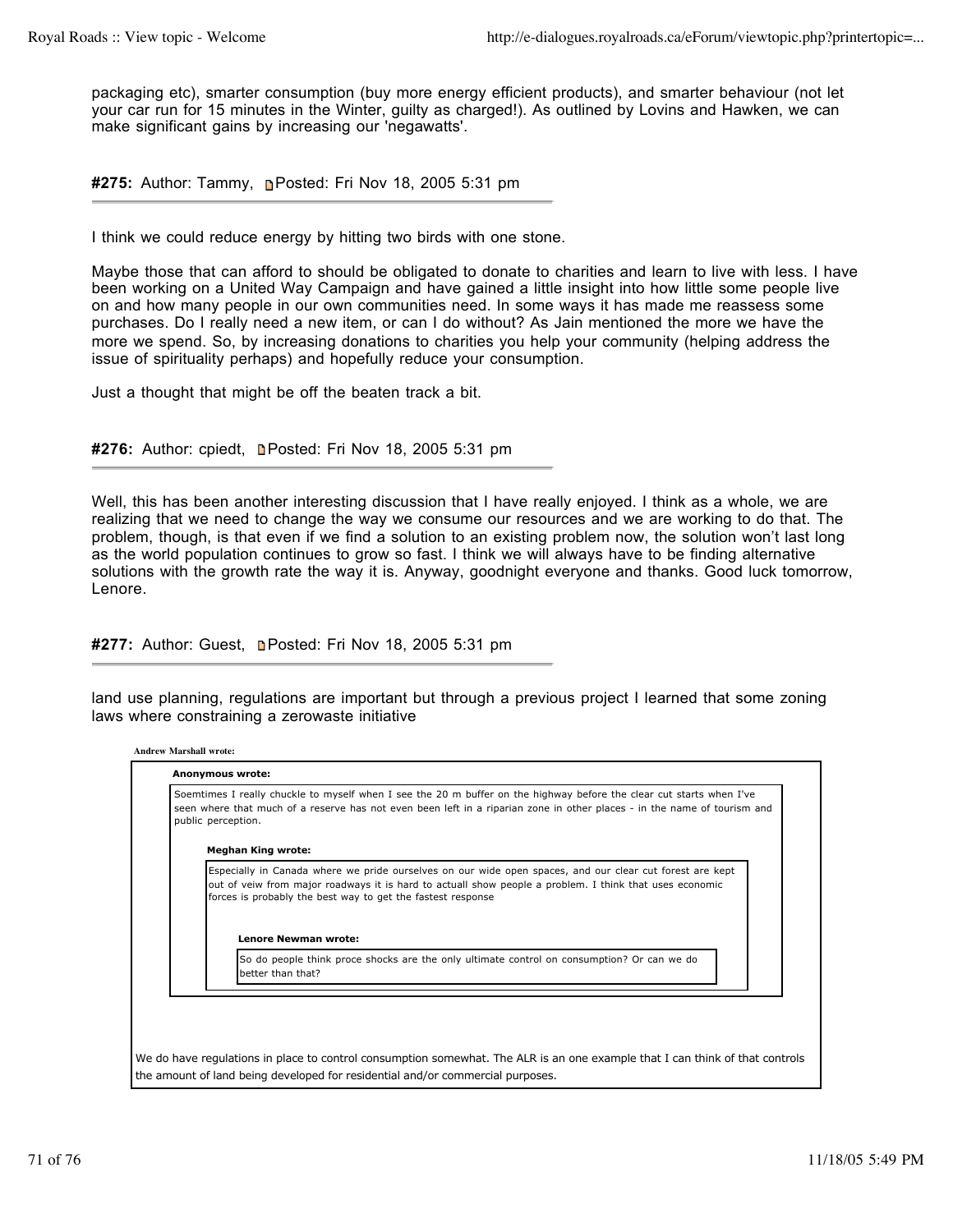# #278: Author: Monica, **n**Posted: Fri Nov 18, 2005 5:31 pm

Sorry, but silly question.... What time is our e-dialog tomorrow?

**Ann Dale wrote:**

We are going to pretend to be high level Privy Council officials drafting an energy security bill to convince our political masters?

**Lenore Newman wrote:**

Ann? What is the topic tomorrow ;)

# #279: Author: jalcockwhite, **Posted: Fri Nov 18, 2005 5:31 pm**

Yes, but the regulations for ALR's aren't as strict as operations on private or crown land. For example, a site I recently inspected was on an ALR and therefore, not required to have spill kits on site, even though they had some huge generators and diesel tanks.

| Soemtimes I really chuckle to myself when I see the 20 m buffer on the highway before the clear cut starts when I've<br>seen where that much of a reserve has not even been left in a riparian zone in other places - in the name of tourism and<br>public perception.             |
|------------------------------------------------------------------------------------------------------------------------------------------------------------------------------------------------------------------------------------------------------------------------------------|
| <b>Meghan King wrote:</b>                                                                                                                                                                                                                                                          |
| Especially in Canada where we pride ourselves on our wide open spaces, and our clear cut forest are kept<br>out of veiw from major roadways it is hard to actuall show people a problem. I think that uses economic<br>forces is probably the best way to get the fastest response |
| <b>Lenore Newman wrote:</b><br>So do people think proce shocks are the only ultimate control on consumption? Or can we do<br>better than that?                                                                                                                                     |
|                                                                                                                                                                                                                                                                                    |

# #280: Author: Faron Knott, **n**Posted: Fri Nov 18, 2005 5:32 pm

Good night everyone ... Ihope everything turns out fine Lenore

**Lenore Newman wrote:**

As always, we have managed to cover an astounding array of material in a short time. Let's cut off a bit early tonight- it is friday after all. Lets take ten more minutes to wrap up some thoughts, and hopefully everyone can take away some positive thoughts on how to cut energy use. Also remember that tomorrow Ann will be taking over for me as they will be scanning my brain. (and what a fun way to spend a Saturday it is) I will read the transcripts later, so no ganging up on Ann. :)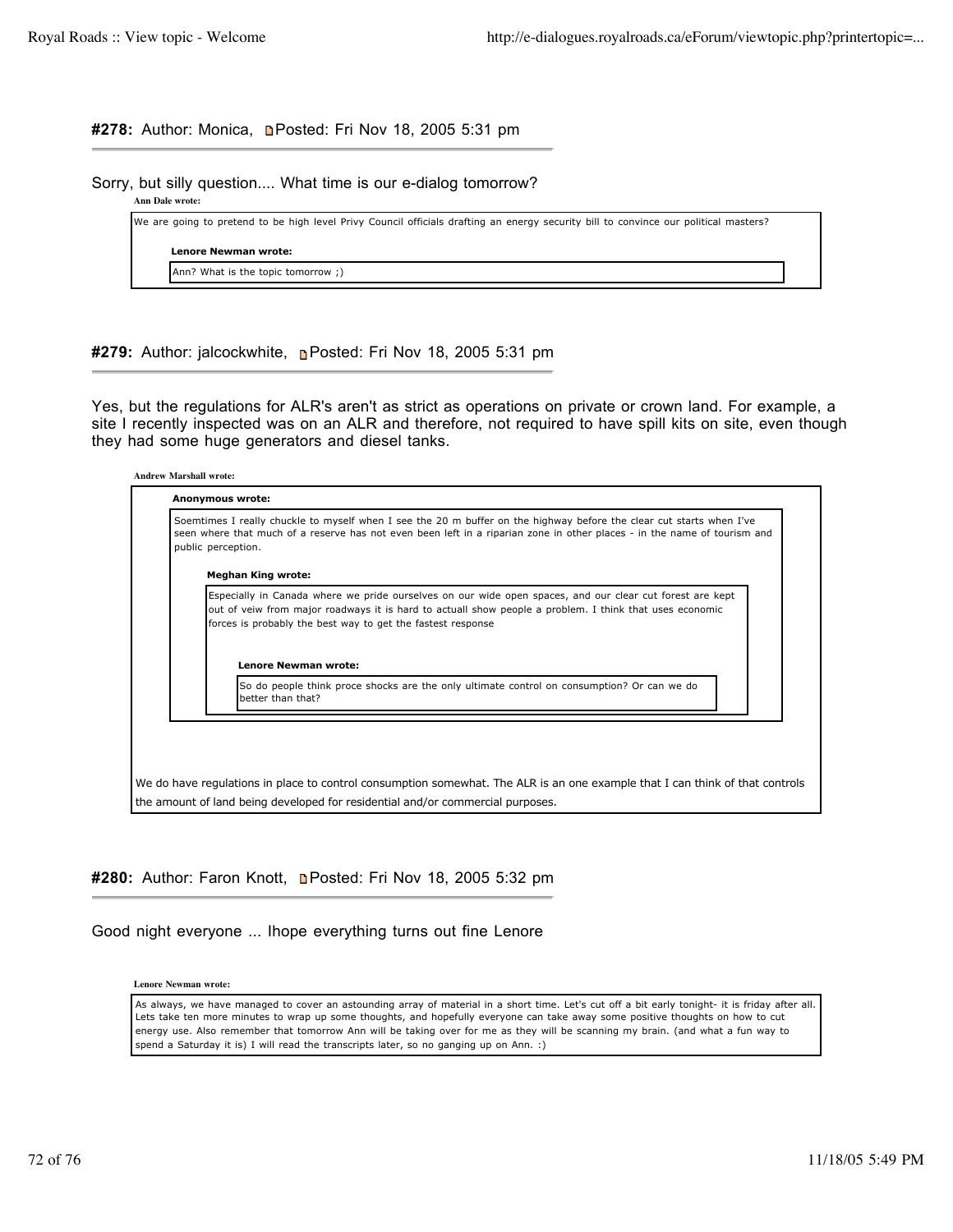#281: Author: Ann Dale, **n**Posted: Fri Nov 18, 2005 5:32 pm

The dialogue tomorrow starts at 10:00 a.m. to noon PST, and there is no such thing as a silly question. Lenore, go well and safely tomorrow, our thoughts are with you.

#282: Author: Guest, **p**Posted: Fri Nov 18, 2005 5:32 pm

Bye till tomorrow - Kim.

| Anonymous wrote:                                                                                                                                                                                                                                                                   |
|------------------------------------------------------------------------------------------------------------------------------------------------------------------------------------------------------------------------------------------------------------------------------------|
| Soemtimes I really chuckle to myself when I see the 20 m buffer on the highway before the clear cut starts<br>when I've seen where that much of a reserve has not even been left in a riparian zone in other places - in<br>the name of tourism and public perception.             |
| <b>Meghan King wrote:</b>                                                                                                                                                                                                                                                          |
| Especially in Canada where we pride ourselves on our wide open spaces, and our clear cut<br>forest are kept out of veiw from major roadways it is hard to actuall show people a problem. I<br>think that uses economic forces is probably the best way to get the fastest response |
| <b>Lenore Newman wrote:</b>                                                                                                                                                                                                                                                        |
| So do people think proce shocks are the only ultimate control on consumption? Or<br>can we do better than that?                                                                                                                                                                    |
|                                                                                                                                                                                                                                                                                    |

#283: Author: jodi jane friesen, **n**Posted: Fri Nov 18, 2005 5:33 pm

### wine at 10am...whew, its gonna be a big day tommorow!

**Ann Dale wrote:**

Tomorrow, I would like us to get real and dirty. We are going to develop an energy security policy for Canada, so have a glass of wine and put your thinking hats on. What would it look like?

#### **Lenore Newman wrote:**

As always, we have managed to cover an astounding array of material in a short time. Let's cut off a bit early tonight- it is friday after all. Lets take ten more minutes to wrap up some thoughts, and hopefully everyone can take away some positive thoughts on how to cut energy use. Also remember that tomorrow Ann will be taking over for me as they will be scanning my brain. (and what a fun way to spend a Saturday it is) I will read the transcripts later, so no ganging up on Ann. :)

## #284: Author: Tammy, **Dested: Fri Nov 18, 2005 5:33 pm**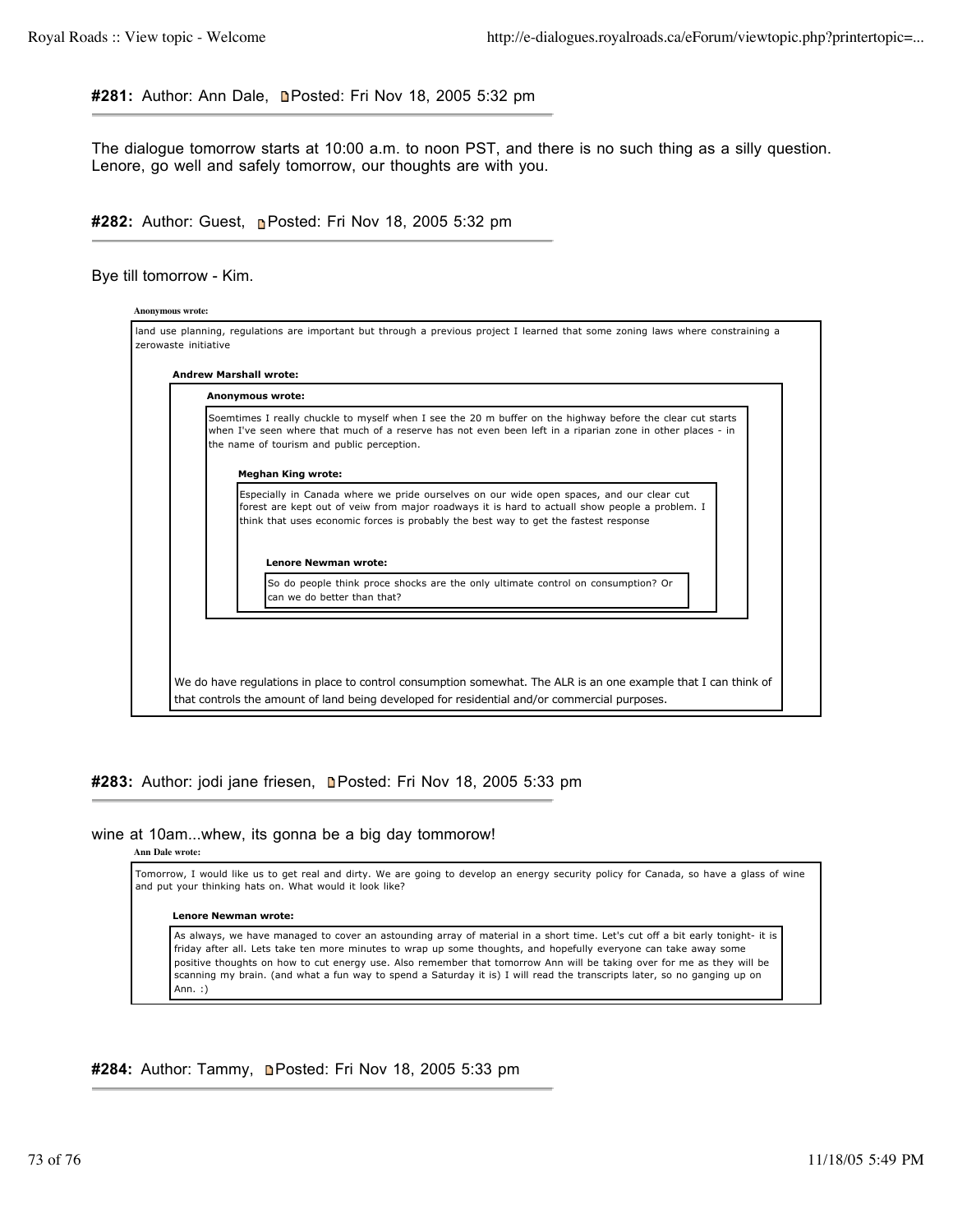Thanks everyone for a lovely discussion. As always, it was a pleasure. Talk to you all tomorrow.

#285: Author: kristawatts, **n**Posted: Fri Nov 18, 2005 5:34 pm

**Ann Dale wrote:**

With respect to "etherialization" of the economy, take computers for example, why do we have to buy new equipment rather than simply keep the shell and have the software and insides updated? Washing machines are now available that don't use soap, use laser cleaning instead.

It appears that we live in an ever disposable world and the trend does not appear to be changing. Not sure what we can do to change that trend.

#286: Author: Lenore Newman, **n**Posted: Fri Nov 18, 2005 5:34 pm

The dialogue tommorow is 10am pacific time, or 1pm eastern And yes, I will be hoping for the no tumour option tomorrow.

**#287:** Author: Johnny, Posted: Fri Nov 18, 2005 5:34 pm

Your point got me thinking Jain. Puplic health is often used by bearucrats now to convince their ministers to approve projects. Also, free-riders in the public may impeede progress of this. For example, someone would think that "active living programs would be great because less people would be on the roads. That way I could drive my Hummer to work in less traffic" :)

#### **jalcockwhite wrote:**

What about programs to improve health and longevity. A lot of people seem to be into anti-aging and are willing to spend money on products that promote a long and beautiful life. Physical exercise is proven to improve stamina and health .... and it doesn't require fossil fuels. If people could be convinced that biking to work and walking places provides them with valuable benefits, maybe they'd be more willing to change. Laziness has to be overcome. Speaking of which, there are a few people in my neighborhood who walk their dogs by car. Unbelieveable but true!

#### **jodi jane friesen wrote:**

The ultimate control on consuption has to come from a change of behaviour some how. One of the best way to change a behaviour is to learn how to replace it with something else that is better or equaly as good (at least thats what my friends therapists say) So teaching people how to find better alternatives, such as happyness from within, spending time with kids, playing more...all instead of consuming and buying more things.

## **Lenore Newman wrote:**

So do people think proce shocks are the only ultimate control on consumption? Or can we do better than that?

**#288:** Author: jalcockwhite, Posted: Fri Nov 18, 2005 5:34 pm

Great discussion! Good Luck Lenore.

I may not be able to participate tomorrow but will definitely read the transcripts.

Is two out of three e-dialogues okay?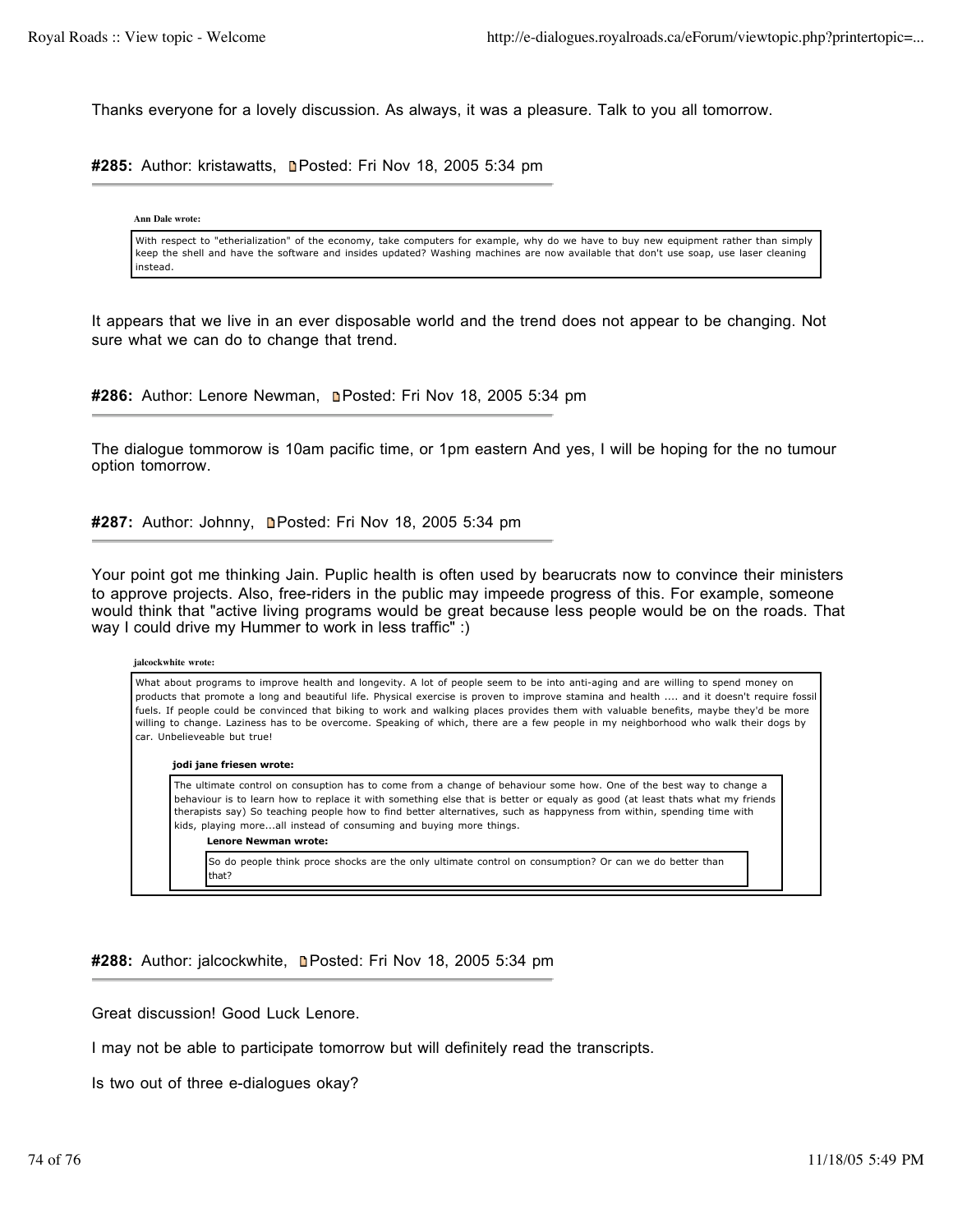#289: Author: Monica, **Denated: Fri Nov 18, 2005 5:35 pm** 

Good night everyone. I have a sick little girl to attend to, so signing off early is greatly appreciated.

Take care tomorrow Lenore, and good luck with everything.

#290: Author: b1jackson, **n**Posted: Fri Nov 18, 2005 5:35 pm

I'm going to reduce my power consumption by turning off this plastic cover electrical box called a computer. Good nite all and yes, good luck tomorrow Lenore.

See ya in the discussions Team 1

#291: Author: kristawatts, **n**Posted: Fri Nov 18, 2005 5:37 pm

[quote="jalcockwhite"]Yes, but the regulations for ALR's aren't as strict as operations on private or crown land. For example, a site I recently inspected was on an ALR and therefore, not required to have spill kits on site, even though they had some huge generators and diesel tanks.

# **Andrew Marshall wrote: Anonymous wrote:** Soemtimes I really chuckle to myself when I see the 20 m buffer on the highway before the clear cut starts when I've seen where that much of a reserve has not even been left in a riparian zone in other places - in the name of tourism and public perception. **Meghan King wrote:** Especially in Canada where we pride ourselves on our wide open spaces, and our clear cut forest are kept out of veiw from major roadways it is hard to actuall show people a problem. I think that uses economic forces is probably the best way to get the fastest response **Lenore Newman wrote:** So do people think proce shocks are the only ultimate control on consumption? Or can we do better than that? We do have regulations in place to control consumption somewhat. The ALR is an one example that I can think of that controls the amount of land being developed for residential and/or commercial purposes.

Super frustrating that Agriculture enterprises are not subject to riparian area regulations and are allowed to so many things because of hte right to farm Act.

#292: Author: Andrew Marshall, **Denated: Fri Nov 18, 2005 5:39 pm** 

Well I guess that is a wrap. Great discussion all. Good luck with tomorrow Lenore, I hope all will be well.